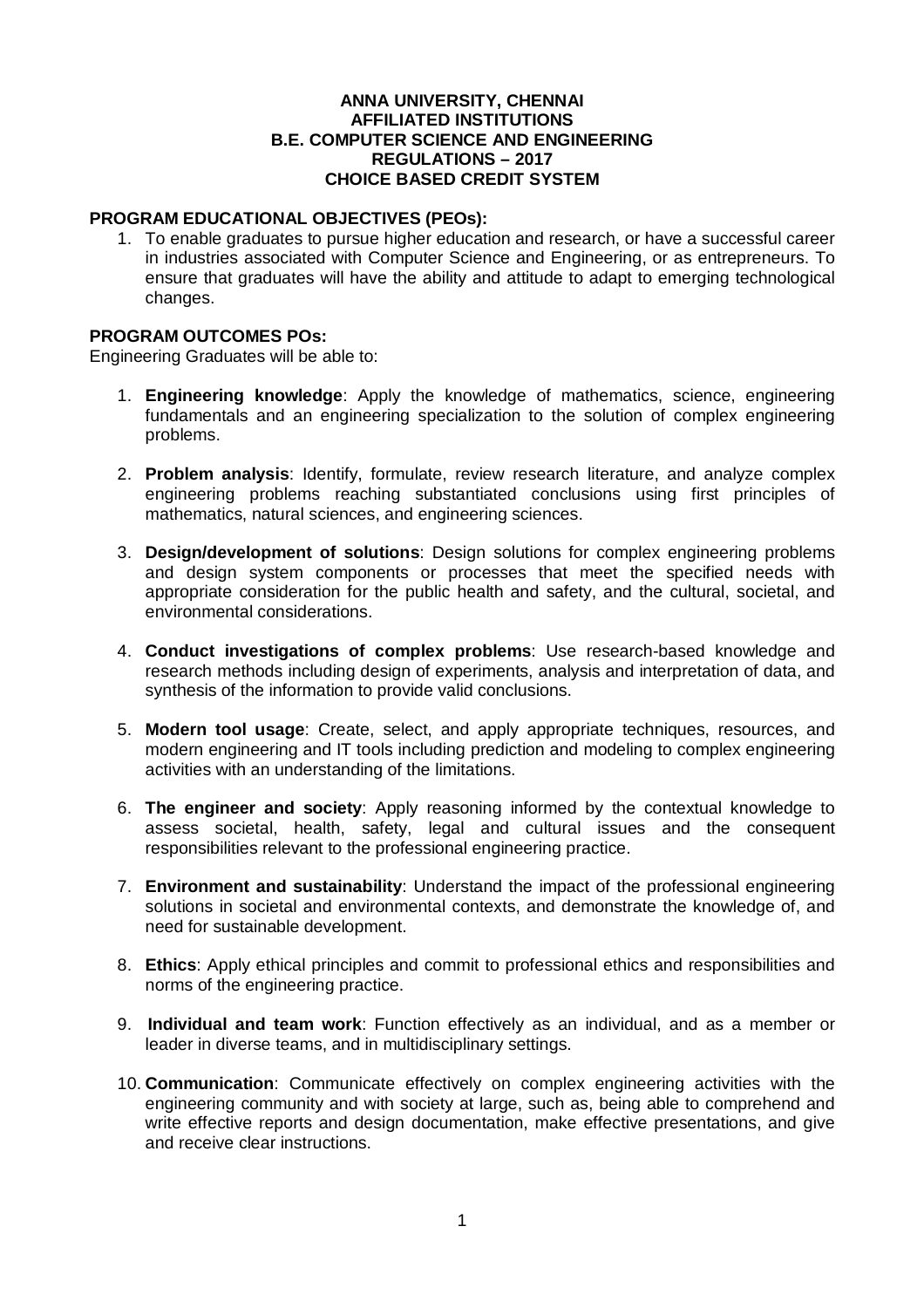- 11. **Project management and finance**: Demonstrate knowledge and understanding of the engineering and management principles and apply these to one's own work, as a member and leader in a team, to manage projects and in multidisciplinary environments.
- 12. **Life-long learning**: Recognize the need for, and have the preparation and ability to engage in independent and life-long learning in the broadest context of technological change.

#### **PROGRAM SPECIFIC OBJECTIVES (PSOs)**

To analyze, design and develop computing solutions by applying foundational concepts of Computer Science and Engineering.

To apply software engineering principles and practices for developing quality software for scientific and business applications.

To adapt to emerging Information and Communication Technologies (ICT) to innovate ideas and solutions to existing/novel problems.

Mapping of POs/PSOs to PEOs

Contribution 1: Reasonable 2:Significant 3:Strong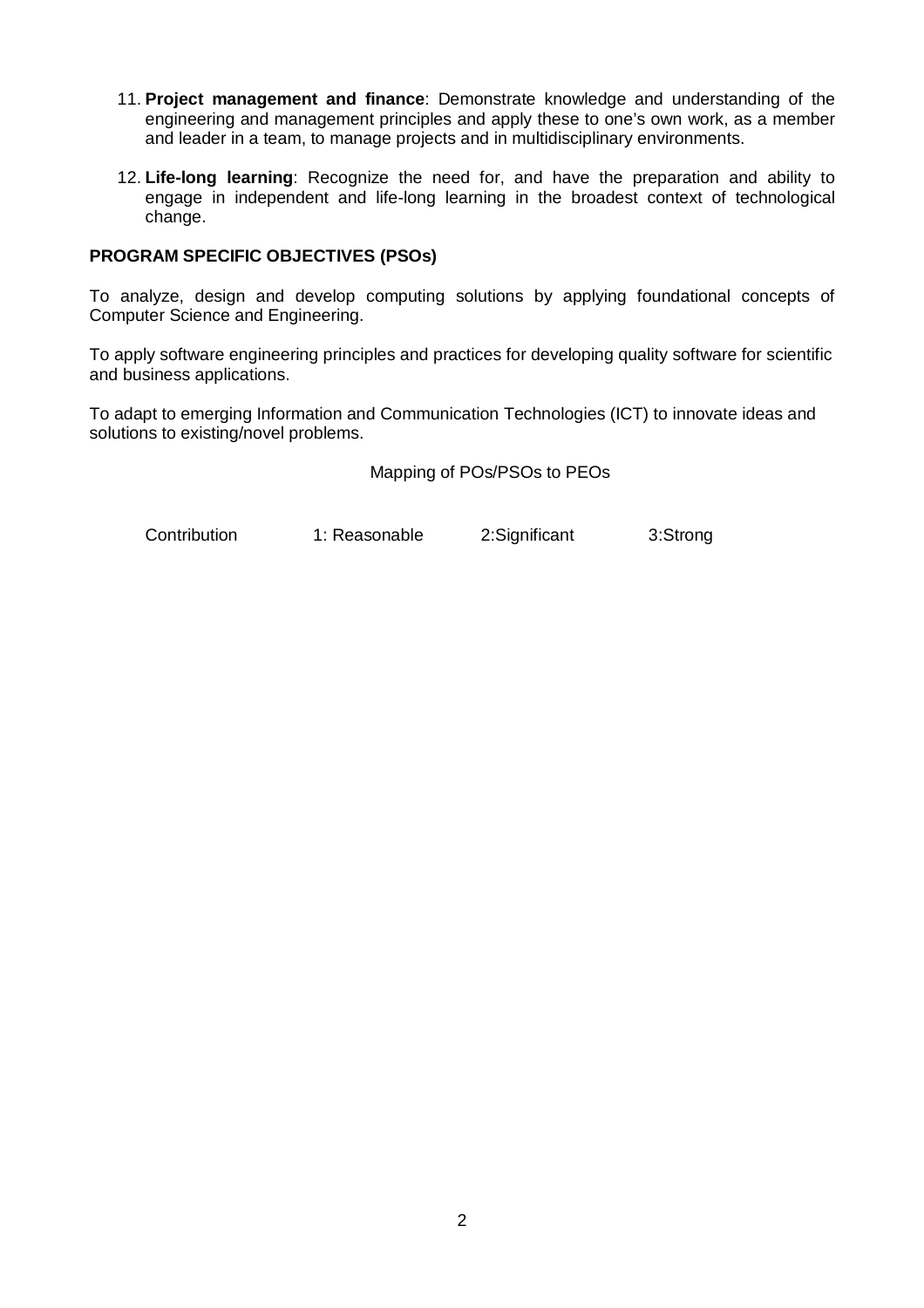|                                                                                                                                                                                                                                                                                                                | <b>PEOs</b>                                                                                                                                                                                         |                                                                                                               |  |  |  |  |  |
|----------------------------------------------------------------------------------------------------------------------------------------------------------------------------------------------------------------------------------------------------------------------------------------------------------------|-----------------------------------------------------------------------------------------------------------------------------------------------------------------------------------------------------|---------------------------------------------------------------------------------------------------------------|--|--|--|--|--|
| <b>POs</b>                                                                                                                                                                                                                                                                                                     | 1. Graduates will<br>pursue higher<br>education and<br>research, or have a<br>successful career in<br>industries associated<br>with Computer<br>Science and<br>Engineering, or as<br>entrepreneurs. | 2. Graduates will<br>have the ability<br>and attitude to<br>adapt to<br>emerging<br>technological<br>changes. |  |  |  |  |  |
| 1. Engineering knowledge: Apply the knowledge<br>mathematics,<br>of<br>science,<br>engineering<br>engineering<br>fundamentals,<br>and<br>an<br>specialization to the solution of complex<br>engineering problems.                                                                                              | 3                                                                                                                                                                                                   | 1                                                                                                             |  |  |  |  |  |
| 2. Problem analysis: Identify, formulate, review<br>research<br>literature, and analyze complex<br>engineering problems reaching substantiated<br>conclusions<br>first<br>using<br>principles<br>of<br>mathematics,<br>natural<br>sciences,<br>and<br>engineering sciences.                                    | 3                                                                                                                                                                                                   | 1                                                                                                             |  |  |  |  |  |
| 3. Design/development of solutions: Design<br>solutions for complex engineering problems<br>and design system components or processes<br>that meet the specified needs with appropriate<br>consideration for the public health and safety,<br>and the cultural, societal, and environmental<br>considerations. | 3                                                                                                                                                                                                   | $\overline{2}$                                                                                                |  |  |  |  |  |
| 4. Conduct<br>investigations<br>of<br>complex<br>problems: Use research-based knowledge and<br>including<br>research<br>methods<br>design<br>of<br>experiments, analysis and interpretation of<br>data, and synthesis of the information to<br>provide valid conclusions.                                      | 3                                                                                                                                                                                                   | $\overline{2}$                                                                                                |  |  |  |  |  |
| 5. Modern tool usage: Create, select, and apply<br>appropriate techniques, resources, and modern<br>engineering and IT tools including prediction<br>and modeling to complex engineering activities<br>with an understanding of the limitations.                                                               | $\overline{2}$                                                                                                                                                                                      | 3                                                                                                             |  |  |  |  |  |
| 6. The engineer and society: Apply reasoning<br>informed by the contextual knowledge to<br>assess societal, health, safety, legal and<br>cultural<br>issues<br>and<br>the<br>consequent<br>responsibilities relevant to the professional<br>engineering practice.                                              | $\overline{2}$                                                                                                                                                                                      | 2                                                                                                             |  |  |  |  |  |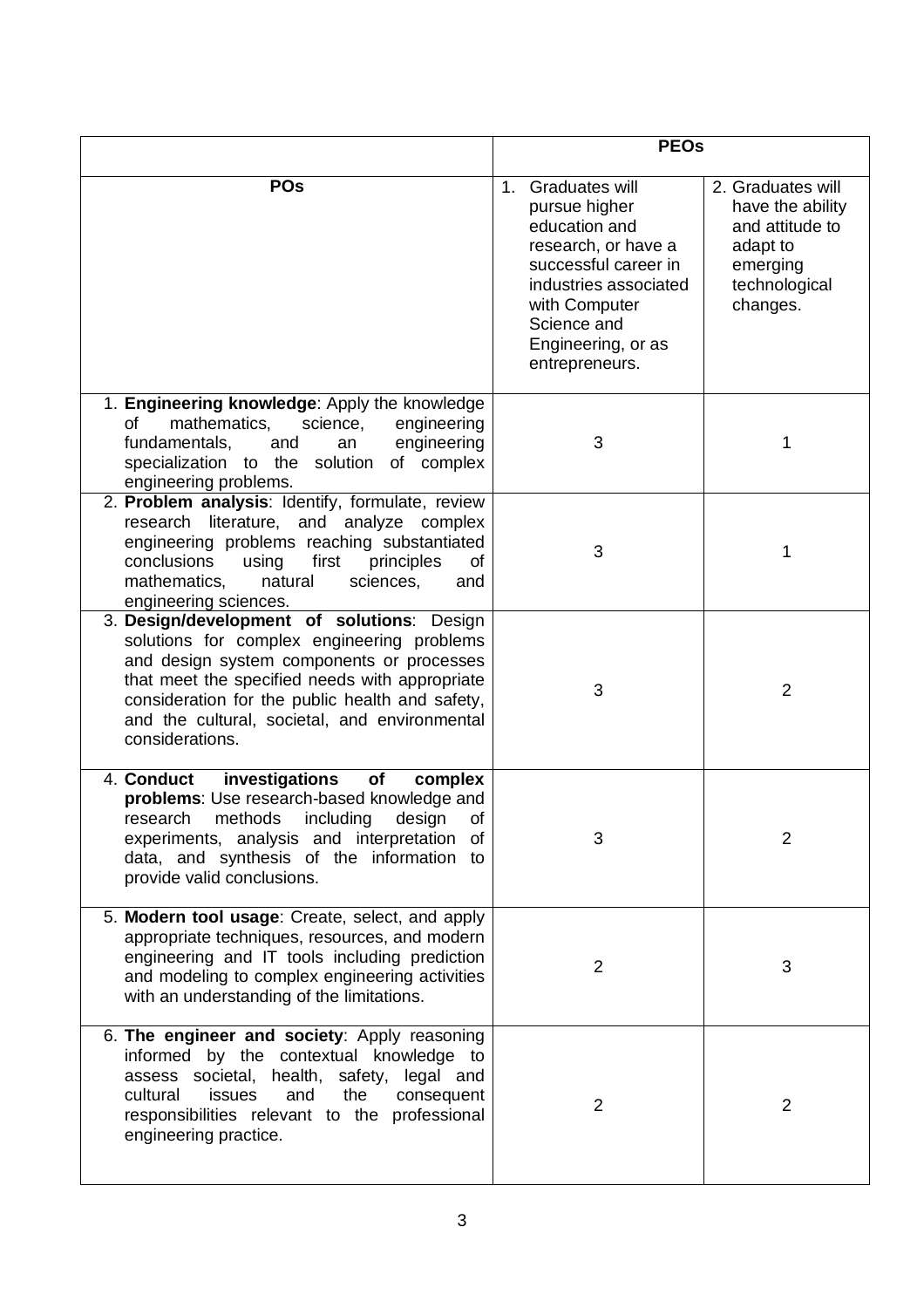| 7.<br><b>Environment and sustainability:</b><br>Understand the impact of the professional<br>solutions<br>in<br>engineering<br>societal<br>and<br>environmental contexts, and demonstrate the<br>knowledge of, and need for sustainable<br>development.                                                                                         | $\overline{2}$ | 1              |
|-------------------------------------------------------------------------------------------------------------------------------------------------------------------------------------------------------------------------------------------------------------------------------------------------------------------------------------------------|----------------|----------------|
| Ethics: Apply ethical principles and commit to<br>8.<br>professional ethics and responsibilities and<br>norms of the engineering practice.                                                                                                                                                                                                      | 3              | 1              |
| 9. Individual and team work: Function effectively<br>as an individual, and as a member or leader in<br>diverse teams, and in multidisciplinary settings.                                                                                                                                                                                        | 3              | $\overline{2}$ |
| 10. Communication: Communicate effectively on<br>engineering<br>activities<br>complex<br>with<br>the<br>engineering community and with society at<br>large, such as, being able to comprehend and<br>write<br>effective<br>reports<br>and<br>design<br>documentation, make effective presentations,<br>and give and receive clear instructions. | 3              | $\overline{2}$ |
| 11. Project<br>management<br>finance:<br>and<br>Demonstrate knowledge and understanding of<br>the engineering and management principles and<br>apply these to one's own work, as a member<br>and leader in a team, to manage projects and in<br>multidisciplinary environments.                                                                 | $\overline{2}$ | $\overline{2}$ |
| 12. Life-long learning: Recognize the need for,<br>and have the preparation and ability to engage<br>in independent and life-long learning in the<br>broadest context of technological change.                                                                                                                                                  | 1              | 3              |

| <b>PSO<sub>s</sub></b>                                                                                                                               |  |
|------------------------------------------------------------------------------------------------------------------------------------------------------|--|
| 1. Analyze, design and develop computing solutions by applying foundational concepts of $\vert_{\infty}$<br>computer science and engineering.        |  |
| 2. Apply software engineering principles and practices for developing quality software for $\vert_{\Omega}$<br>scientific and business applications. |  |
| 3. Adapt to emerging information and communication technologies (ICT) to innovate ideas $\vert$<br>and solutions to existing/novel problems.         |  |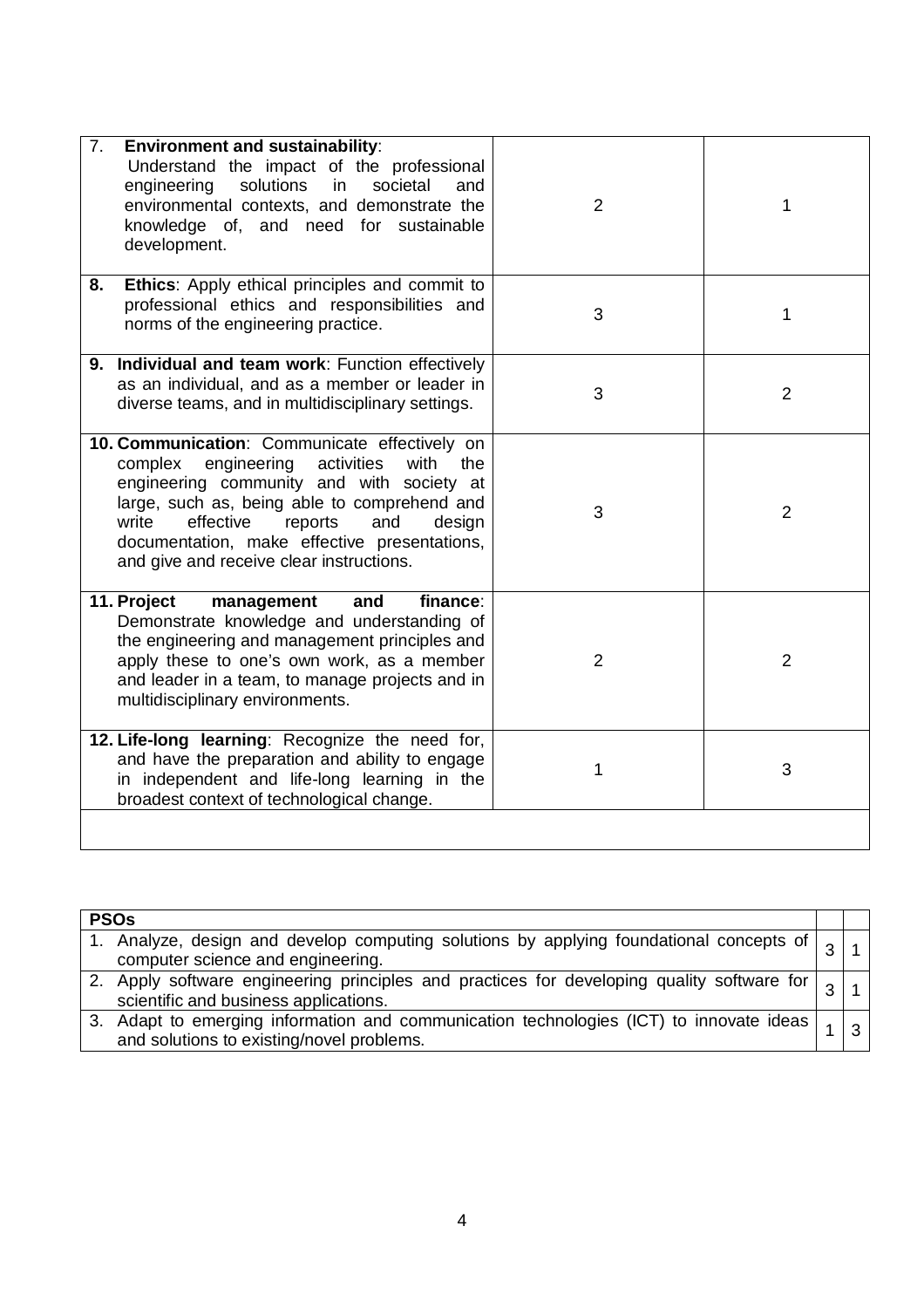# **MAPPING OF COURSE OUTCOMES WITH PROGRAMME OUTCOMES**

A broad relation between the Course Outcomes and Programme Outcomes is given in the following table

|                    | <b>Course Title</b>                                                       | <b>Programme Outcome (PO)</b> |                |                |                         |            |           |                         |            |            |            |                 |           |
|--------------------|---------------------------------------------------------------------------|-------------------------------|----------------|----------------|-------------------------|------------|-----------|-------------------------|------------|------------|------------|-----------------|-----------|
|                    |                                                                           | 1                             | $\overline{2}$ | $\overline{3}$ | $\overline{\mathbf{4}}$ | 5          | 6         | $\overline{\mathbf{7}}$ | 8          | 9          | 10         | $\overline{11}$ | 12        |
|                    | Communicative<br>English                                                  |                               |                |                |                         |            |           |                         | $\sqrt{}$  | $\sqrt{ }$ | $\sqrt{}$  |                 | $\sqrt{}$ |
|                    | Engineering<br>Mathematics - I                                            | $\sqrt{}$                     | $\sqrt{ }$     | √              |                         |            |           |                         |            | $\sqrt{ }$ |            |                 |           |
|                    | <b>Engineering Physics</b>                                                | $\sqrt{}$                     | $\sqrt{ }$     | $\sqrt{ }$     |                         |            |           |                         |            |            |            |                 |           |
|                    | Engineering<br>Chemistry                                                  | $\sqrt{ }$                    | $\sqrt{ }$     | $\sqrt{}$      |                         |            |           |                         |            |            |            |                 |           |
| <b>SEMESTER</b>    | <b>Problem Solving</b><br>and Python<br>Programming                       | $\sqrt{}$                     | $\sqrt{}$      | $\sqrt{}$      |                         |            |           |                         |            |            |            |                 |           |
|                    | Engineering<br>Graphics                                                   | $\sqrt{}$                     | $\sqrt{ }$     | $\sqrt{}$      |                         | $\sqrt{ }$ |           |                         | $\sqrt{}$  | $\sqrt{ }$ | $\sqrt{}$  |                 | V         |
|                    | Problem Solving<br>and Python<br>Programming<br>Laboratory                | $\sqrt{}$                     | $\sqrt{}$      | $\sqrt{}$      |                         | $\sqrt{}$  |           |                         | V          | $\sqrt{ }$ | $\sqrt{}$  |                 | V         |
|                    | Physics and<br>Chemistry<br>Laboratory                                    | $\sqrt{ }$                    | $\sqrt{ }$     | $\sqrt{ }$     |                         |            |           |                         | $\sqrt{ }$ | $\sqrt{ }$ | $\sqrt{ }$ |                 |           |
|                    |                                                                           |                               |                |                |                         |            |           |                         |            |            |            |                 |           |
|                    | <b>Technical English</b>                                                  |                               |                |                |                         |            |           |                         | V          | $\sqrt{}$  | V          |                 | $\sqrt{}$ |
|                    | Engineering<br><b>Mathematics II</b>                                      | $\sqrt{ }$                    | $\sqrt{}$      | $\sqrt{}$      |                         |            |           |                         |            | $\sqrt{}$  |            |                 |           |
|                    | Physics for<br>Information<br>Science                                     | $\sqrt{}$                     | $\sqrt{ }$     | V              |                         |            |           |                         |            |            |            |                 |           |
| <b>SEMESTER II</b> | <b>Basic Electrical,</b><br>Electronics and<br>Measurement<br>Engineering | $\sqrt{}$                     | $\sqrt{ }$     | V              |                         |            |           |                         |            |            |            |                 |           |
|                    | Environmental<br>Science and<br>Engineering                               | $\sqrt{ }$                    | $\sqrt{ }$     | $\sqrt{}$      |                         |            |           | $\sqrt{}$               | $\sqrt{}$  | $\sqrt{}$  | $\sqrt{}$  |                 | $\sqrt{}$ |
|                    | Programming in C                                                          | $\sqrt{}$                     | $\sqrt{}$      | $\sqrt{ }$     |                         |            |           |                         | $\sqrt{ }$ | $\sqrt{}$  | $\sqrt{}$  |                 | $\sqrt{}$ |
|                    | Engineering<br><b>Practices</b><br>Laboratory                             | $\sqrt{}$                     | $\sqrt{ }$     | $\sqrt{ }$     | $\sqrt{ }$              | $\sqrt{ }$ | $\sqrt{}$ |                         | $\sqrt{ }$ | $\sqrt{ }$ | $\sqrt{}$  |                 | $\sqrt{}$ |
|                    | C Programming<br>Laboratory                                               | $\sqrt{}$                     | $\sqrt{ }$     | $\sqrt{ }$     |                         |            |           |                         | $\sqrt{}$  | $\sqrt{}$  | $\sqrt{}$  |                 | $\sqrt{}$ |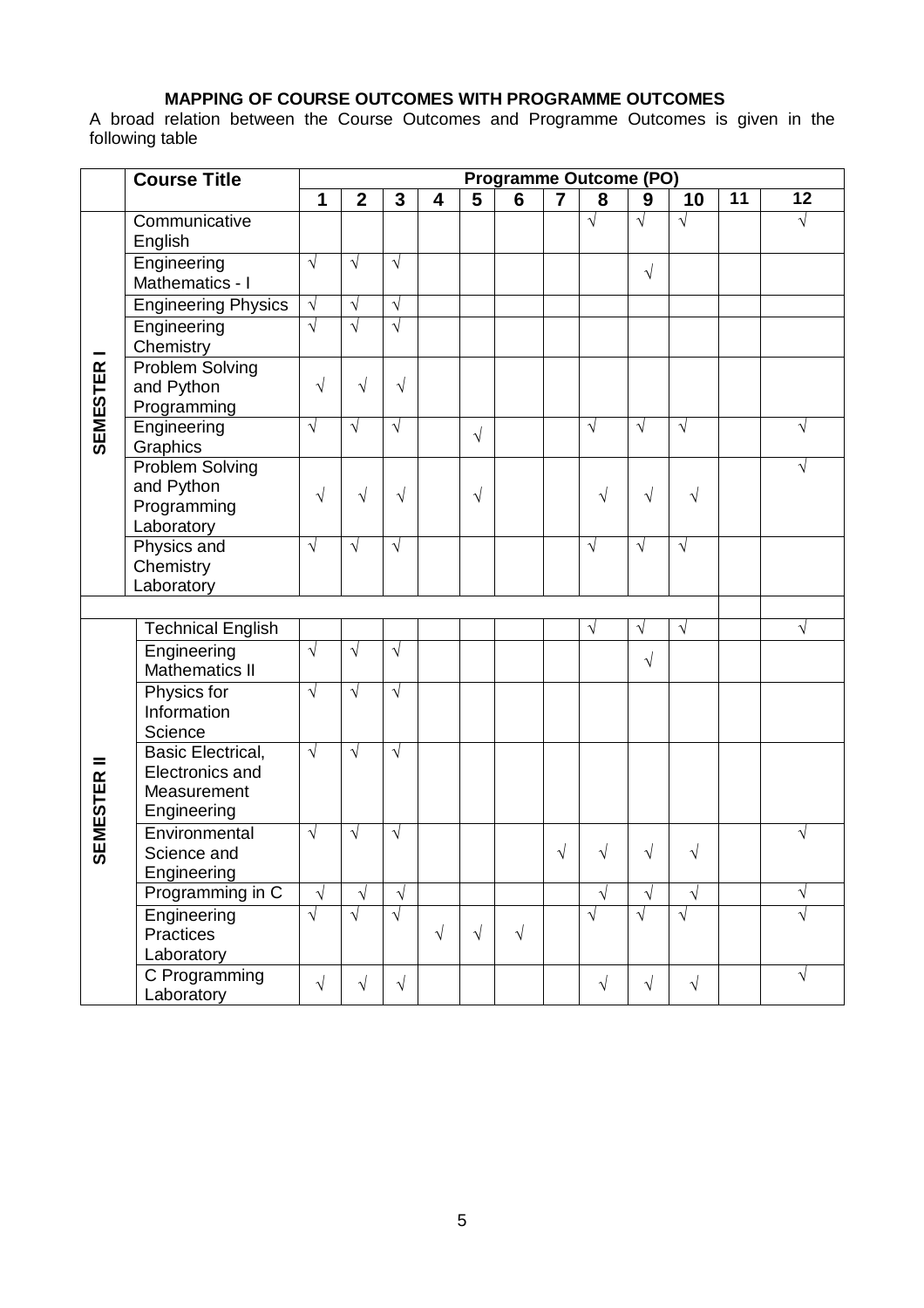| <b>PROGRAMME OUTCOME (PO)</b> |                           |                                                        |            |                |            |                |           |            |                |            |            |            |    |            |
|-------------------------------|---------------------------|--------------------------------------------------------|------------|----------------|------------|----------------|-----------|------------|----------------|------------|------------|------------|----|------------|
|                               |                           | <b>COURSE</b><br><b>TITLE</b>                          | 1          | $\overline{2}$ | 3          | $\overline{4}$ | 5         | 6          | $\overline{7}$ | 8          | 9          | 10         | 11 | 12         |
|                               |                           | <b>Discrete</b><br><b>Mathematics</b>                  | $\sqrt{ }$ | $\sqrt{ }$     | $\sqrt{ }$ |                |           |            |                |            | $\sqrt{ }$ |            |    |            |
|                               |                           | <b>Digital</b><br>Principles and<br>Design             | $\sqrt{ }$ | $\sqrt{ }$     | $\sqrt{}$  |                |           |            |                |            |            |            |    |            |
|                               |                           | <b>Data Structures</b>                                 | $\sqrt{}$  | $\sqrt{ }$     | $\sqrt{ }$ |                |           |            |                |            |            |            |    |            |
|                               | Ξ                         | <b>Object Oriented</b><br>Programming                  | $\sqrt{ }$ | $\sqrt{ }$     | $\sqrt{ }$ |                |           |            |                |            |            |            |    |            |
|                               | <b>SEMESTER</b>           | Communication<br>Engineering                           | $\sqrt{ }$ | $\sqrt{ }$     | $\sqrt{ }$ |                |           |            |                |            |            |            |    |            |
|                               |                           | Data Structures<br>Laboratory                          | $\sqrt{ }$ | $\sqrt{ }$     | $\sqrt{}$  |                |           |            |                | $\sqrt{ }$ | $\sqrt{ }$ | $\sqrt{ }$ |    | $\sqrt{}$  |
| <b>YEAR II</b>                |                           | <b>Object Oriented</b><br>Programming<br>Laboratory    | $\sqrt{ }$ | $\sqrt{ }$     | $\sqrt{}$  |                |           |            |                | $\sqrt{}$  | $\sqrt{ }$ | $\sqrt{}$  |    | $\sqrt{}$  |
|                               |                           | <b>Digital Systems</b><br>Laboratory                   | $\sqrt{ }$ | $\sqrt{ }$     | $\sqrt{ }$ |                |           | $\sqrt{ }$ |                | $\sqrt{ }$ | $\sqrt{ }$ | $\sqrt{ }$ |    | $\sqrt{ }$ |
|                               |                           | Interpersonal<br>Skills/Listening<br>&Speaking         |            |                |            |                |           |            |                | $\sqrt{}$  | $\sqrt{ }$ | $\sqrt{}$  |    | $\sqrt{}$  |
|                               |                           |                                                        |            |                |            |                |           |            |                |            |            |            |    |            |
|                               |                           | Probability and<br>Queueing<br>Theory                  | $\sqrt{ }$ | $\sqrt{ }$     | $\sqrt{}$  |                |           |            |                |            | $\sqrt{ }$ | $\sqrt{}$  |    | $\sqrt{ }$ |
|                               |                           | Computer<br>Architecture                               | $\sqrt{}$  | $\sqrt{ }$     | $\sqrt{ }$ |                |           |            |                |            |            |            |    |            |
|                               |                           | Database<br>Management<br>Systems                      | $\sqrt{ }$ | $\sqrt{ }$     | $\sqrt{}$  |                |           |            |                |            |            |            |    |            |
|                               | $\geq$<br><b>SEMESTER</b> | Design and<br>Analysis of<br>Algorithms                | $\sqrt{ }$ | $\sqrt{}$      | $\sqrt{}$  |                |           |            |                |            | $\sqrt{ }$ | $\sqrt{}$  |    | $\sqrt{}$  |
|                               |                           | Operating<br>Systems                                   | $\sqrt{ }$ | $\sqrt{ }$     | $\sqrt{}$  |                |           |            |                |            |            |            |    |            |
|                               |                           | Software<br>Engineering                                | $\sqrt{ }$ | $\sqrt{ }$     | $\sqrt{ }$ |                | $\sqrt{}$ | $\sqrt{ }$ |                | $\sqrt{}$  | $\sqrt{ }$ | $\sqrt{ }$ |    | $\sqrt{ }$ |
|                               |                           | Database<br>Management<br><b>Systems</b><br>Laboratory | $\sqrt{ }$ | $\sqrt{ }$     | $\sqrt{ }$ |                |           |            |                | $\sqrt{}$  | $\sqrt{ }$ | $\sqrt{}$  |    | $\sqrt{}$  |
|                               |                           | Operating<br>Systems<br>Laboratory                     | $\sqrt{ }$ | $\sqrt{ }$     | $\sqrt{ }$ |                |           |            |                | $\sqrt{ }$ | $\sqrt{ }$ | $\sqrt{}$  |    | $\sqrt{}$  |
|                               |                           | Advanced<br>Reading and<br>Writing                     |            |                |            |                |           |            |                | $\sqrt{}$  | $\sqrt{ }$ | $\sqrt{}$  |    | $\sqrt{ }$ |
|                               |                           |                                                        |            |                |            |                |           |            |                |            |            |            |    |            |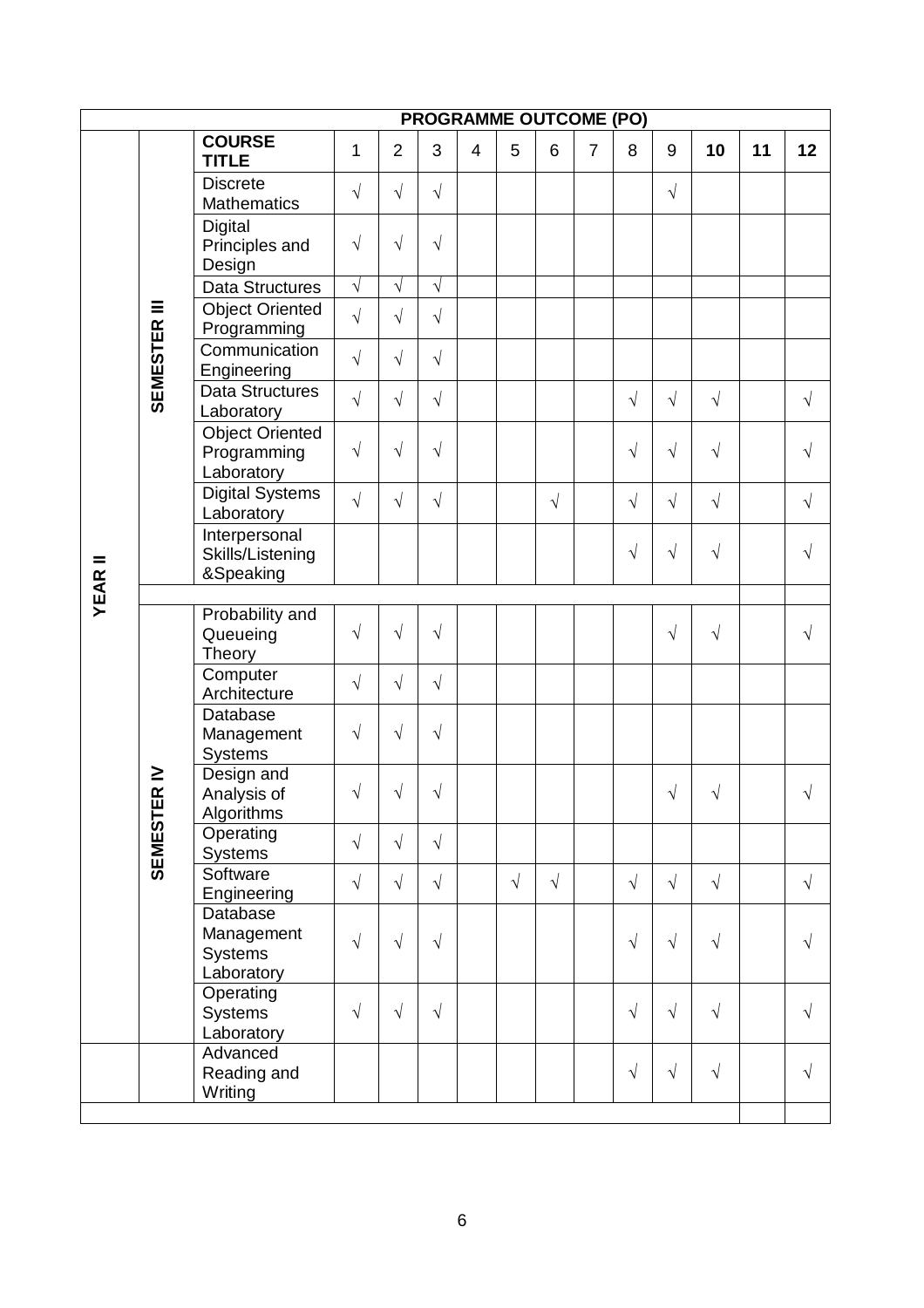|                 |                  | Algebra and<br>Number Theory  | $\sqrt{}$  | $\sqrt{}$  | $\sqrt{}$  |           |            |            |            |            | $\sqrt{}$  |            |            |            |
|-----------------|------------------|-------------------------------|------------|------------|------------|-----------|------------|------------|------------|------------|------------|------------|------------|------------|
|                 |                  | Computer                      |            |            |            |           |            |            |            |            |            |            |            |            |
|                 |                  | <b>Networks</b>               | $\sqrt{}$  | $\sqrt{}$  | $\sqrt{}$  |           |            |            |            |            |            |            |            |            |
|                 |                  | Microprocessors               |            |            |            |           |            |            |            |            |            |            |            |            |
|                 |                  | and                           | $\sqrt{}$  | $\sqrt{}$  | $\sqrt{ }$ |           |            |            |            |            |            |            |            |            |
|                 |                  | Microcontrollers              |            |            |            |           |            |            |            |            |            |            |            |            |
|                 |                  | Theory of<br>Computation      | $\sqrt{}$  | $\sqrt{ }$ | $\sqrt{}$  |           |            |            |            |            |            |            |            |            |
|                 |                  | Object Oriented               |            |            |            |           |            |            |            |            |            |            |            |            |
|                 |                  | Analysis and                  | $\sqrt{ }$ | $\sqrt{}$  | $\sqrt{}$  |           |            | $\sqrt{ }$ |            |            |            |            |            |            |
| <b>YEAR III</b> | <b>SEMESTERV</b> | Design                        |            |            |            |           |            |            |            |            |            |            |            |            |
|                 |                  | Open Elective I               |            |            |            |           |            |            |            |            |            |            |            |            |
|                 |                  | Microprocessors<br>and        |            |            |            |           |            |            |            |            |            |            |            |            |
|                 |                  | Microcontrollers              | $\sqrt{}$  | $\sqrt{}$  | $\sqrt{}$  |           |            |            |            | $\sqrt{}$  | $\sqrt{ }$ | $\sqrt{}$  |            | $\sqrt{}$  |
|                 |                  | Laboratory                    |            |            |            |           |            |            |            |            |            |            |            |            |
|                 |                  | Object Oriented               |            |            |            |           |            |            |            |            |            |            |            |            |
|                 |                  | Analysis and                  | $\sqrt{}$  | $\sqrt{}$  | $\sqrt{}$  |           | $\sqrt{ }$ | $\sqrt{}$  |            | $\sqrt{}$  | $\sqrt{ }$ | $\sqrt{}$  |            | $\sqrt{}$  |
|                 |                  | Design                        |            |            |            |           |            |            |            |            |            |            |            |            |
|                 |                  | Laboratory<br><b>Networks</b> |            |            |            |           |            |            |            |            |            |            |            |            |
|                 |                  | Laboratory                    | $\sqrt{}$  | $\sqrt{}$  | $\sqrt{}$  |           |            |            |            | $\sqrt{}$  | $\sqrt{}$  | $\sqrt{ }$ |            | $\sqrt{ }$ |
|                 |                  |                               |            |            |            |           |            |            |            |            |            |            |            |            |
|                 |                  |                               |            |            |            |           |            |            |            |            |            |            |            |            |
|                 |                  | Internet                      | $\sqrt{}$  | $\sqrt{}$  | $\sqrt{}$  |           |            |            |            | $\sqrt{ }$ | $\sqrt{ }$ | $\sqrt{}$  |            | $\sqrt{ }$ |
|                 |                  | Programming<br>Artificial     |            |            |            |           |            |            |            |            |            |            |            |            |
|                 |                  | Intelligence                  | $\sqrt{}$  | $\sqrt{2}$ | $\sqrt{}$  |           |            |            |            |            |            |            |            |            |
|                 |                  | Mobile                        | $\sqrt{}$  | $\sqrt{}$  | $\sqrt{ }$ |           |            |            |            |            |            |            |            |            |
|                 |                  | Computing                     |            |            |            |           |            |            |            |            |            |            |            |            |
|                 |                  | <b>Compiler Design</b>        | $\sqrt{}$  | $\sqrt{ }$ | $\sqrt{}$  |           |            |            |            | $\sqrt{}$  | $\sqrt{ }$ | $\sqrt{}$  |            | $\sqrt{ }$ |
|                 | ESTER VI         | <b>Distributed</b>            | $\sqrt{ }$ | $\sqrt{}$  | $\sqrt{ }$ |           |            |            |            |            |            |            |            |            |
|                 |                  | Systems<br>Professional       |            |            |            |           |            |            |            |            |            |            |            |            |
|                 | SEME             | Elective I                    |            |            |            |           |            |            |            |            |            |            |            |            |
|                 |                  | Internet                      |            |            |            |           |            |            |            |            |            |            |            |            |
|                 |                  | Programming                   | $\sqrt{}$  | $\sqrt{}$  | $\sqrt{ }$ |           | $\sqrt{ }$ |            |            | $\sqrt{ }$ | $\sqrt{ }$ | $\sqrt{ }$ |            | $\sqrt{ }$ |
|                 |                  | Laboratory<br>Mobile          |            |            |            |           |            |            |            |            |            |            |            |            |
|                 |                  | Application                   |            |            |            |           |            |            |            |            |            |            |            |            |
|                 |                  | Development                   | $\sqrt{}$  | $\sqrt{}$  | $\sqrt{}$  |           | $\sqrt{ }$ | $\sqrt{}$  |            | $\sqrt{}$  | $\sqrt{ }$ | $\sqrt{}$  |            | $\sqrt{}$  |
|                 |                  | Laboratory                    |            |            |            |           |            |            |            |            |            |            |            |            |
|                 |                  | Mini Project                  | $\sqrt{ }$ | $\sqrt{}$  | $\sqrt{}$  | $\sqrt{}$ | $\sqrt{}$  | $\sqrt{}$  | $\sqrt{ }$ | $\sqrt{}$  | $\sqrt{ }$ | $\sqrt{}$  | $\sqrt{}$  | $\sqrt{ }$ |
|                 |                  | Professional                  |            |            |            |           |            | $\sqrt{}$  |            |            |            | $\sqrt{}$  |            | $\sqrt{}$  |
|                 |                  | Communication                 |            |            |            |           |            |            |            |            |            |            |            |            |
|                 |                  | Principles of                 |            |            |            |           |            |            |            |            |            |            |            |            |
|                 | SEMESTER VII     | Management                    | $\sqrt{}$  | $\sqrt{ }$ | $\sqrt{}$  |           |            |            |            |            |            |            | $\sqrt{ }$ |            |
|                 |                  | Cryptography                  |            |            |            |           |            |            |            |            |            |            |            |            |
| <b>YEAR IV</b>  |                  | and Network                   | $\sqrt{}$  | $\sqrt{}$  | $\sqrt{ }$ |           |            |            |            |            |            |            |            |            |
|                 |                  | Security                      |            |            |            |           |            |            |            |            |            |            |            |            |
|                 |                  | <b>Cloud Computing</b>        | $\sqrt{}$  | $\sqrt{}$  | $\sqrt{}$  |           |            |            |            |            |            |            |            |            |
|                 |                  | Open Elective II              |            |            |            |           |            |            |            |            |            |            |            |            |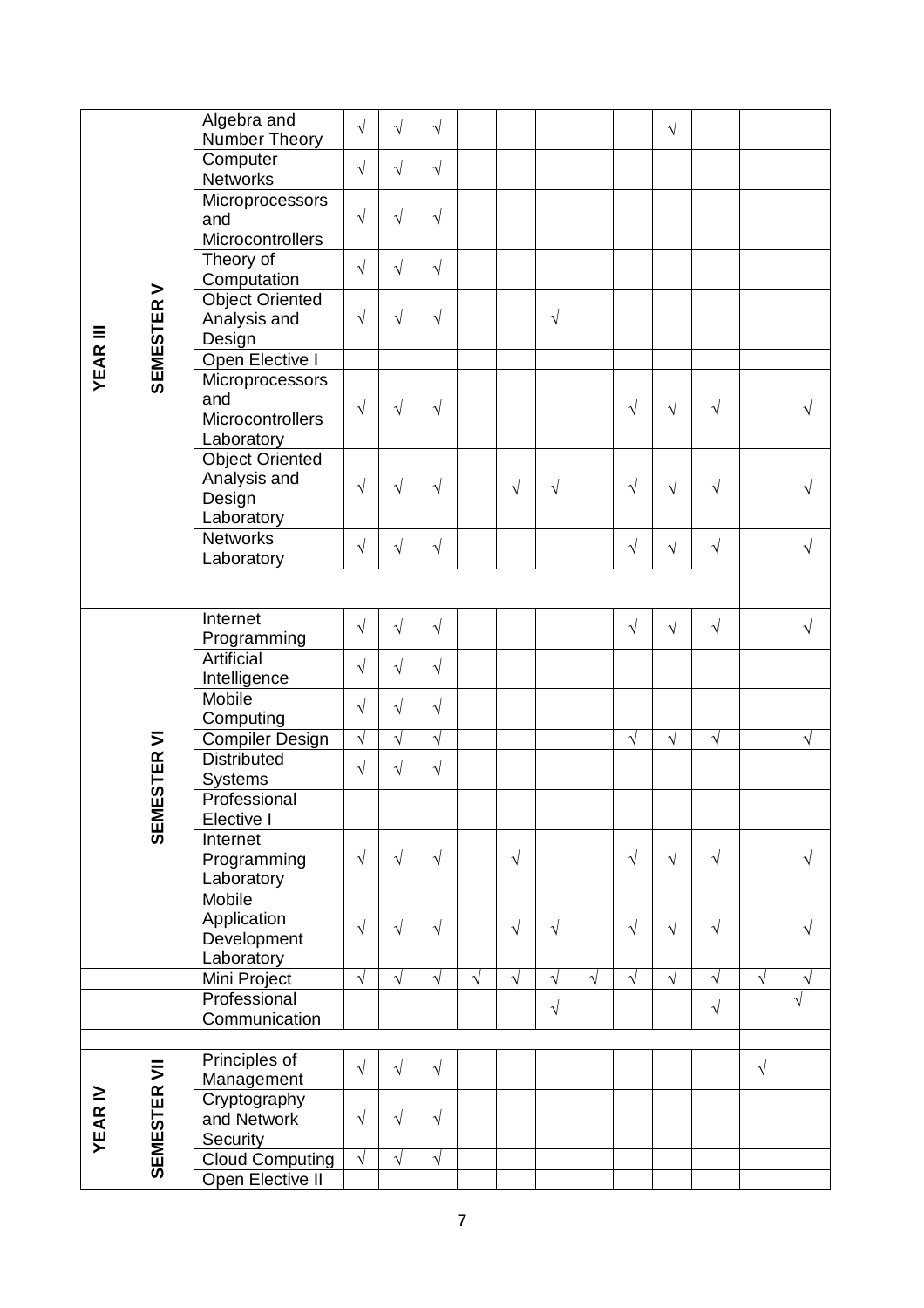|                         | Professional<br>Elective II          |            |               |            |   |           |   |   |        |               |            |   |
|-------------------------|--------------------------------------|------------|---------------|------------|---|-----------|---|---|--------|---------------|------------|---|
|                         | Professional<br>Elective III         |            |               |            |   |           |   |   |        |               |            |   |
|                         | <b>Cloud Computing</b><br>Laboratory | $\sqrt{ }$ | $\sqrt{ }$    | V          |   | $\sqrt{}$ |   |   |        | N             |            | ٦ |
|                         | Security<br>Laboratory               | $\sqrt{ }$ | $\mathcal{N}$ | $\sqrt{ }$ |   | $\sqrt{}$ |   |   | $\sim$ | N             |            | 1 |
|                         |                                      |            |               |            |   |           |   |   |        |               |            |   |
|                         | Professional                         |            |               |            |   |           |   |   |        |               |            |   |
|                         | Elective IV                          |            |               |            |   |           |   |   |        |               |            |   |
|                         | Professional<br>Elective V           |            |               |            |   |           |   |   |        |               |            |   |
| <b>SEMESTER</b><br>VIII | Project Work                         | V          | $\sqrt{ }$    | V          | V | V         | V | N |        | $\mathcal{N}$ | $\sqrt{ }$ |   |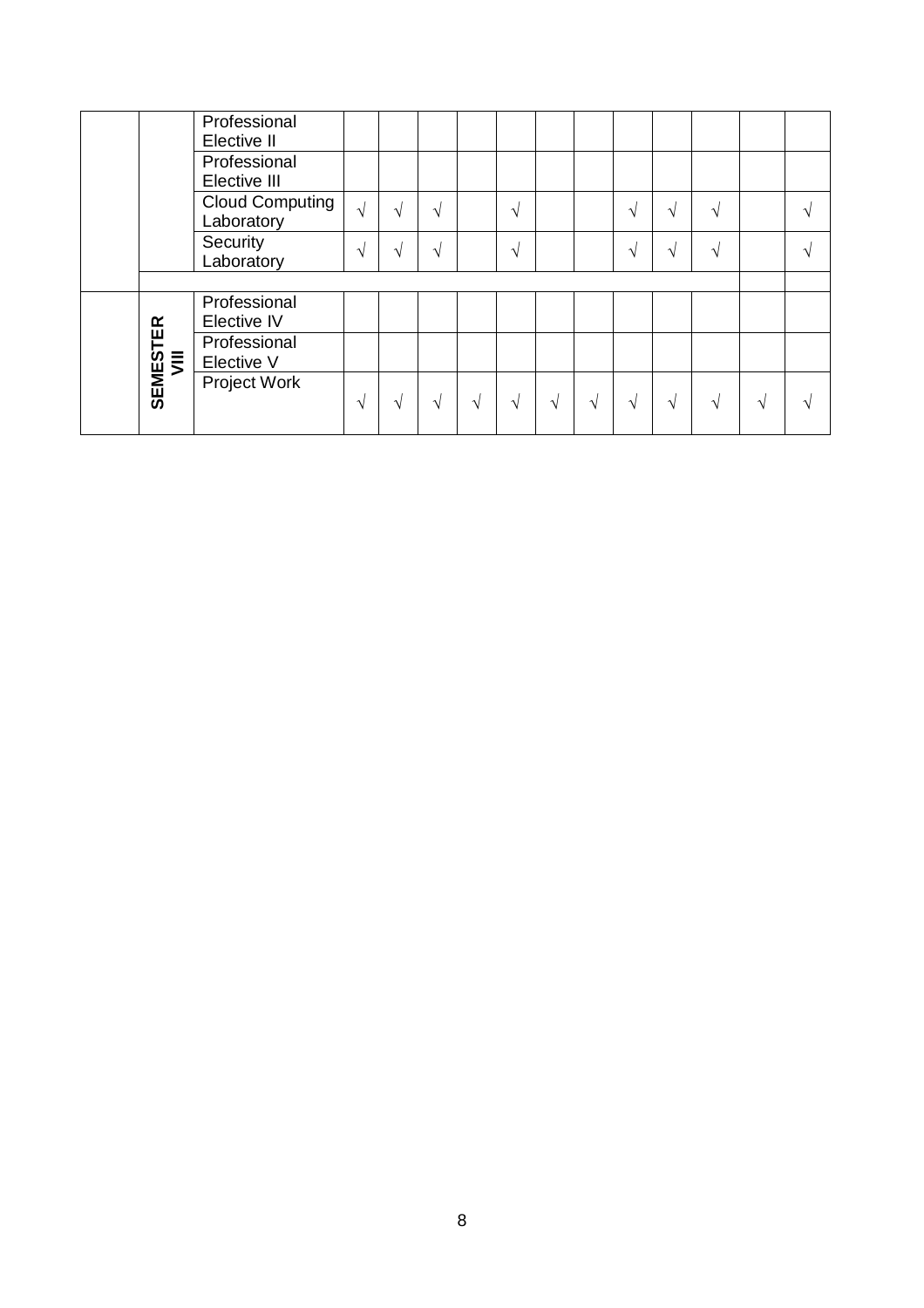# **PROFESSIONAL ELECTIVES**

| <b>SEM</b> | <b>COURSE TITLE</b>                     | <b>PROGRAMME OUTCOME (PO)</b> |                |              |                         |                |            |                |            |            |            |            |            |
|------------|-----------------------------------------|-------------------------------|----------------|--------------|-------------------------|----------------|------------|----------------|------------|------------|------------|------------|------------|
|            |                                         | 1                             | $\overline{2}$ | $\mathbf{3}$ | $\overline{\mathbf{4}}$ | $\overline{5}$ | 6          | $\overline{7}$ | 8          | 9          | 10         | 11         | 12         |
| VI         | Data Warehousing and Data               | $\sqrt{}$                     | $\sqrt{}$      | $\sqrt{ }$   |                         |                |            |                |            |            |            |            |            |
|            | Mining                                  |                               |                |              |                         |                |            |                |            |            |            |            |            |
|            | <b>Software Testing</b>                 | $\sqrt{}$                     | $\sqrt{}$      | $\sqrt{ }$   |                         | $\sqrt{ }$     |            |                |            | $\sqrt{ }$ | $\sqrt{}$  |            |            |
|            | <b>Embedded Systems</b>                 | $\sqrt{2}$                    | $\sqrt{}$      | $\sqrt{ }$   |                         |                |            |                |            |            |            |            |            |
|            | Agile Methodologies                     | $\sqrt{}$                     | $\sqrt{}$      | $\sqrt{}$    |                         |                |            |                |            |            |            |            |            |
|            | <b>Graph Theory and Applications-</b>   | $\sqrt{}$                     | $\sqrt{}$      | $\sqrt{ }$   |                         |                |            |                |            |            |            |            |            |
|            | <b>Intellectual Property Rights</b>     |                               |                |              |                         |                | $\sqrt{}$  | $\sqrt{}$      | $\sqrt{}$  | $\sqrt{ }$ | $\sqrt{}$  | $\sqrt{}$  | $\sqrt{}$  |
|            | <b>Digital Signal Processing</b>        | $\sqrt{}$                     | $\sqrt{}$      | $\sqrt{}$    |                         |                |            |                |            |            |            |            |            |
| VII        | <b>Big Data Analytics</b>               | $\sqrt{}$                     | $\sqrt{}$      | $\sqrt{ }$   |                         | $\sqrt{ }$     |            |                |            | $\sqrt{}$  | $\sqrt{}$  |            |            |
|            | <b>Machine Learning Techniques</b>      | $\sqrt{}$                     | $\sqrt{}$      | $\sqrt{ }$   |                         | $\sqrt{ }$     |            |                |            | $\sqrt{}$  | $\sqrt{}$  |            |            |
|            | <b>Computer Graphics and</b>            | $\sqrt{}$                     | V              | $\sqrt{}$    |                         |                |            |                |            |            |            |            |            |
|            | Multimedia                              |                               |                |              |                         |                |            |                |            |            |            |            |            |
|            | Software Project Management             | $\sqrt{}$                     | $\sqrt{}$      | $\sqrt{}$    |                         |                | $\sqrt{}$  |                | $\sqrt{}$  | $\sqrt{ }$ | $\sqrt{}$  | $\sqrt{ }$ |            |
|            | Internet of Things                      | $\sqrt{}$                     | $\sqrt{}$      | $\sqrt{}$    |                         |                |            |                |            |            |            |            |            |
|            | <b>Service Oriented Architecture</b>    | $\sqrt{}$                     | $\sqrt{}$      | $\sqrt{}$    |                         |                |            |                |            |            |            |            |            |
|            | <b>Total Quality Management</b>         | $\sqrt{}$                     | $\sqrt{}$      | $\sqrt{}$    |                         |                |            |                |            |            |            | $\sqrt{}$  |            |
|            | <b>Multi-core Architectures</b>         | $\sqrt{}$                     | $\sqrt{}$      | $\sqrt{}$    |                         |                |            |                |            |            |            |            |            |
|            | and Programming                         |                               |                |              |                         |                |            |                |            |            |            |            |            |
|            | Human Computer Interaction              | $\sqrt{}$                     | V              | $\sqrt{}$    |                         |                |            |                |            |            |            |            |            |
|            | C# and .Net Programming                 | $\sqrt{}$                     | $\sqrt{}$      | $\sqrt{}$    |                         | $\sqrt{ }$     |            |                |            | $\sqrt{}$  | $\sqrt{}$  |            |            |
|            | <b>Wireless Adhoc and Sensor</b>        | $\sqrt{}$                     | $\sqrt{}$      | $\sqrt{ }$   |                         |                |            |                |            |            |            |            |            |
|            | <b>Networks</b>                         |                               |                |              |                         |                |            |                |            |            |            |            |            |
|            | <b>Advanced Topics on Databases</b>     | $\sqrt{}$                     | $\sqrt{}$      | $\sqrt{ }$   |                         |                |            |                |            |            |            |            |            |
|            | Foundation Skills in Integrated         | $\sqrt{}$                     | $\sqrt{}$      | $\sqrt{}$    |                         |                |            |                |            |            |            |            |            |
|            | <b>Product Development</b>              |                               |                |              |                         |                |            |                |            |            |            |            |            |
|            | Human Rights                            | $\sqrt{}$                     | V              | $\sqrt{}$    |                         |                |            |                |            |            |            |            |            |
|            | Disaster Management                     | $\sqrt{}$                     | $\sqrt{}$      | $\sqrt{}$    |                         |                |            | $\sqrt{}$      |            |            |            |            |            |
| VIII       | <b>Digital Image Processing</b>         | $\sqrt{}$                     | $\sqrt{}$      | $\sqrt{ }$   |                         |                |            |                |            |            |            |            |            |
|            | Social Network Analysis                 | $\sqrt{}$                     | $\sqrt{}$      | $\sqrt{ }$   |                         |                |            |                |            |            |            |            |            |
|            | <b>Information Security</b>             | $\sqrt{}$                     | $\sqrt{}$      | $\sqrt{ }$   |                         |                |            |                | $\sqrt{}$  |            |            |            |            |
|            | <b>Software Defined Networks</b>        | $\sqrt{}$                     | $\sqrt{}$      | $\sqrt{}$    |                         |                |            |                |            |            |            |            |            |
|            | Cyber Forensics                         | $\sqrt{2}$                    |                |              |                         |                |            |                | $\sqrt{}$  |            |            |            |            |
|            | <b>Soft Computing</b>                   | $\sqrt{}$                     | V              | $\sqrt{}$    |                         |                |            |                |            |            |            |            |            |
|            | <b>Professional Ethics in</b>           |                               |                |              |                         |                | $\sqrt{ }$ | $\sqrt{ }$     | $\sqrt{ }$ | $\sqrt{ }$ | $\sqrt{ }$ |            | $\sqrt{ }$ |
|            | Engineering                             |                               |                |              |                         |                |            |                |            |            |            |            |            |
|            | <b>Information Retrieval Techniques</b> | $\sqrt{}$                     | V              | $\sqrt{ }$   |                         |                |            |                |            |            |            |            |            |
|            | <b>Green Computing</b>                  | $\sqrt{}$                     | $\sqrt{}$      | $\sqrt{ }$   |                         |                |            |                |            |            |            |            |            |
|            | <b>GPU</b> Architecture and             | $\sqrt{}$                     | $\sqrt{}$      | $\sqrt{ }$   |                         |                |            |                |            |            |            |            |            |
|            | Programming                             |                               |                |              |                         |                |            |                |            |            |            |            |            |
|            | <b>Natural Language Processing</b>      | $\sqrt{}$                     | $\sqrt{}$      | $\sqrt{ }$   |                         |                |            |                |            |            |            |            |            |
|            | Parallel Algorithms                     | $\sqrt{}$                     | $\sqrt{}$      | $\sqrt{}$    |                         |                |            |                |            |            |            |            |            |
|            | <b>Speech Processing</b>                | $\sqrt{}$                     | V              | V            |                         |                |            |                |            |            |            |            |            |
|            | <b>Fundamentals of Nanoscience</b>      | $\sqrt{}$                     | $\sqrt{}$      |              |                         |                |            |                |            |            |            |            |            |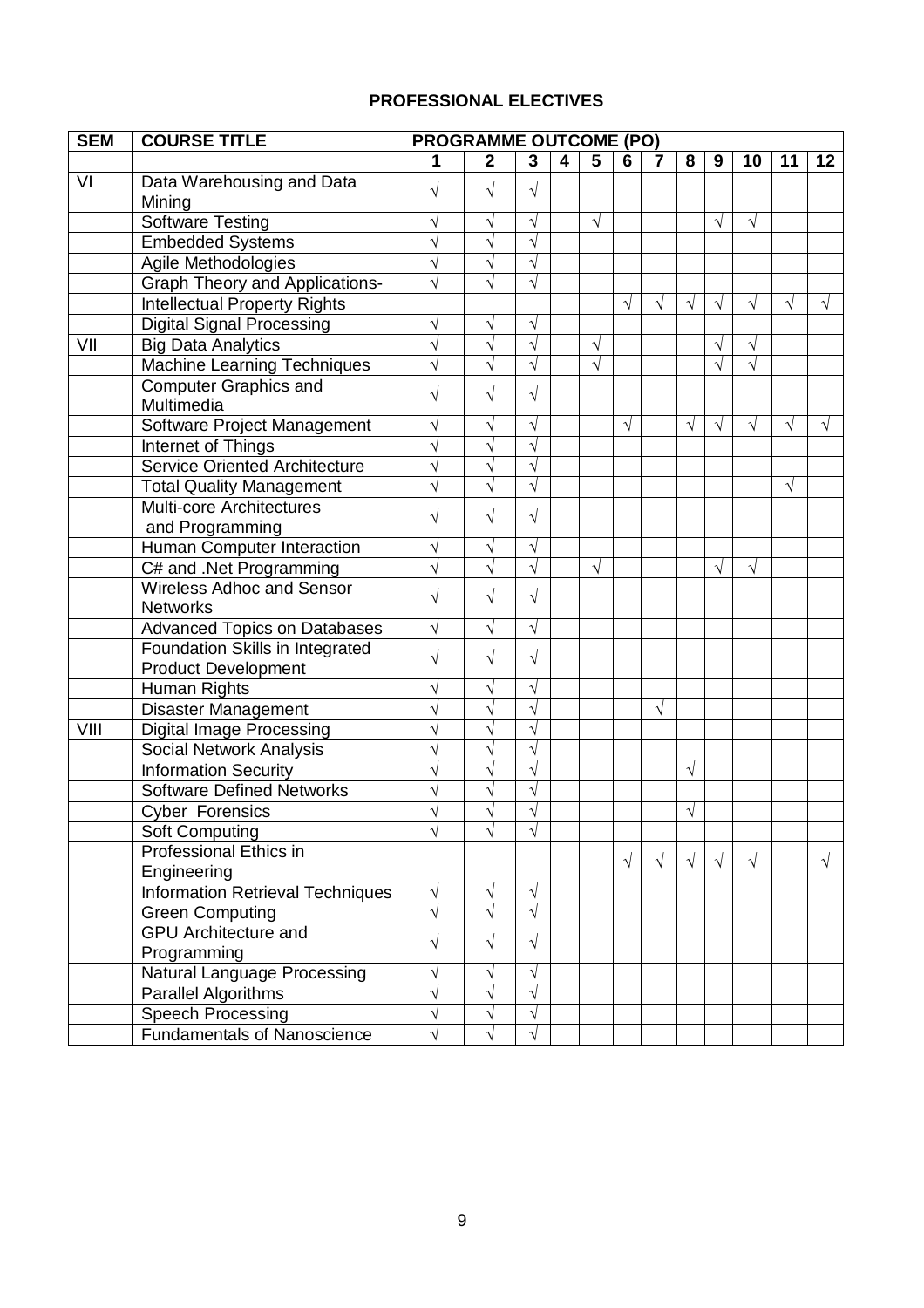#### **ANNA UNIVERSITY, CHENNAI AFFILIATED INSTITUTIONS B.E. COMPUTER SCIENCE AND ENGINEERING REGULATIONS – 2017 CHOICE BASED CREDIT SYSTEM I - VIII SEMESTERS CURRICULA AND SYLLABI**

| SI.<br><b>No</b> | <b>COURSE</b><br><b>CODE</b> | <b>COURSE TITLE</b>                                            | <b>CATEGORY</b> | <b>CONTACT</b><br><b>PERIODS</b> |                |                | P           | C              |
|------------------|------------------------------|----------------------------------------------------------------|-----------------|----------------------------------|----------------|----------------|-------------|----------------|
| <b>THEORY</b>    |                              |                                                                |                 |                                  |                |                |             |                |
| 1.               | <b>HS8151</b>                | <b>Communicative English</b>                                   | <b>HS</b>       | $\overline{4}$                   | 4              | $\overline{0}$ | $\mathbf 0$ | 4              |
| 2.               | MA8151                       | Engineering<br>Mathematics - I                                 | <b>BS</b>       | 4                                | 4              | $\overline{0}$ | 0           | 4              |
| 3.               | PH8151                       | <b>Engineering Physics</b>                                     | <b>BS</b>       | 3                                | 3              | $\overline{0}$ | $\Omega$    | 3              |
| 4.               | CY8151                       | <b>Engineering Chemistry</b>                                   | <b>BS</b>       | 3                                | 3              | $\overline{0}$ | 0           | 3              |
| 5.               | GE8151                       | Problem Solving and<br><b>Python Programming</b>               | ES              | 3                                | 3              | $\Omega$       | 0           | 3              |
| 6.               | GE8152                       | <b>Engineering Graphics</b>                                    | ES              | 6                                | $\overline{2}$ | 0              | 4           | 4              |
|                  | <b>PRACTICALS</b>            |                                                                |                 |                                  |                |                |             |                |
| 7 <sub>1</sub>   | GE8161                       | Problem Solving and<br><b>Python Programming</b><br>Laboratory | <b>ES</b>       | $\overline{4}$                   | $\Omega$       | $\Omega$       | 4           | $\mathcal{P}$  |
| 8.               | <b>BS8161</b>                | <b>Physics and Chemistry</b><br>Laboratory                     | <b>BS</b>       | $\overline{4}$                   | $\overline{0}$ | $\overline{0}$ | 4           | $\overline{2}$ |
|                  |                              |                                                                | <b>TOTAL</b>    | 31                               | 19             | $\bf{0}$       | 12          | 25             |

#### **SEMESTER I**

#### **SEMESTER II**

| SI.No         | <b>COURSE</b><br><b>CODE</b> | <b>COURSE TITLE</b>                                                | <b>CATEGORY</b> | <b>CONTACT</b><br><b>PERIODS</b> | L              | т              | P              | C              |
|---------------|------------------------------|--------------------------------------------------------------------|-----------------|----------------------------------|----------------|----------------|----------------|----------------|
| <b>THEORY</b> |                              |                                                                    |                 |                                  |                |                |                |                |
| 1.            | <b>HS8251</b>                | <b>Technical English</b>                                           | <b>HS</b>       | $\overline{4}$                   | 4              | 0              | $\overline{0}$ | 4              |
| 2.            | MA8251                       | Engineering<br>Mathematics - II                                    | <b>BS</b>       | $\overline{4}$                   | 4              | $\Omega$       | $\Omega$       | 4              |
| 3.            | PH8252                       | Physics for Information<br>Science                                 | <b>BS</b>       | 3                                | 3              | 0              | $\overline{0}$ | 3              |
| 4.            | BE8255                       | Basic Electrical,<br>Electronics and<br>Measurement<br>Engineering | <b>ES</b>       | 3                                | 3              | 0              | $\Omega$       | 3              |
| 5.            | GE8291                       | <b>Environmental Science</b><br>and Engineering                    | <b>HS</b>       | 3                                | 3              | 0              | $\Omega$       | 3              |
| 6.            | CS8251                       | Programming in C                                                   | PC              | 3                                | 3              | 0              | 0              | 3              |
|               | <b>PRACTICALS</b>            |                                                                    |                 |                                  |                |                |                |                |
| 7.            | GE8261                       | <b>Engineering Practices</b><br>Laboratory                         | ES              | $\overline{4}$                   | $\overline{0}$ | $\overline{0}$ | 4              | $\overline{2}$ |
| 8.            | CS8261                       | C Programming<br>Laboratory                                        | PC              | $\overline{4}$                   | $\Omega$       | $\Omega$       | 4              | $\overline{2}$ |
|               |                              |                                                                    | <b>TOTAL</b>    | 28                               | 20             | $\mathbf 0$    | 8              | 24             |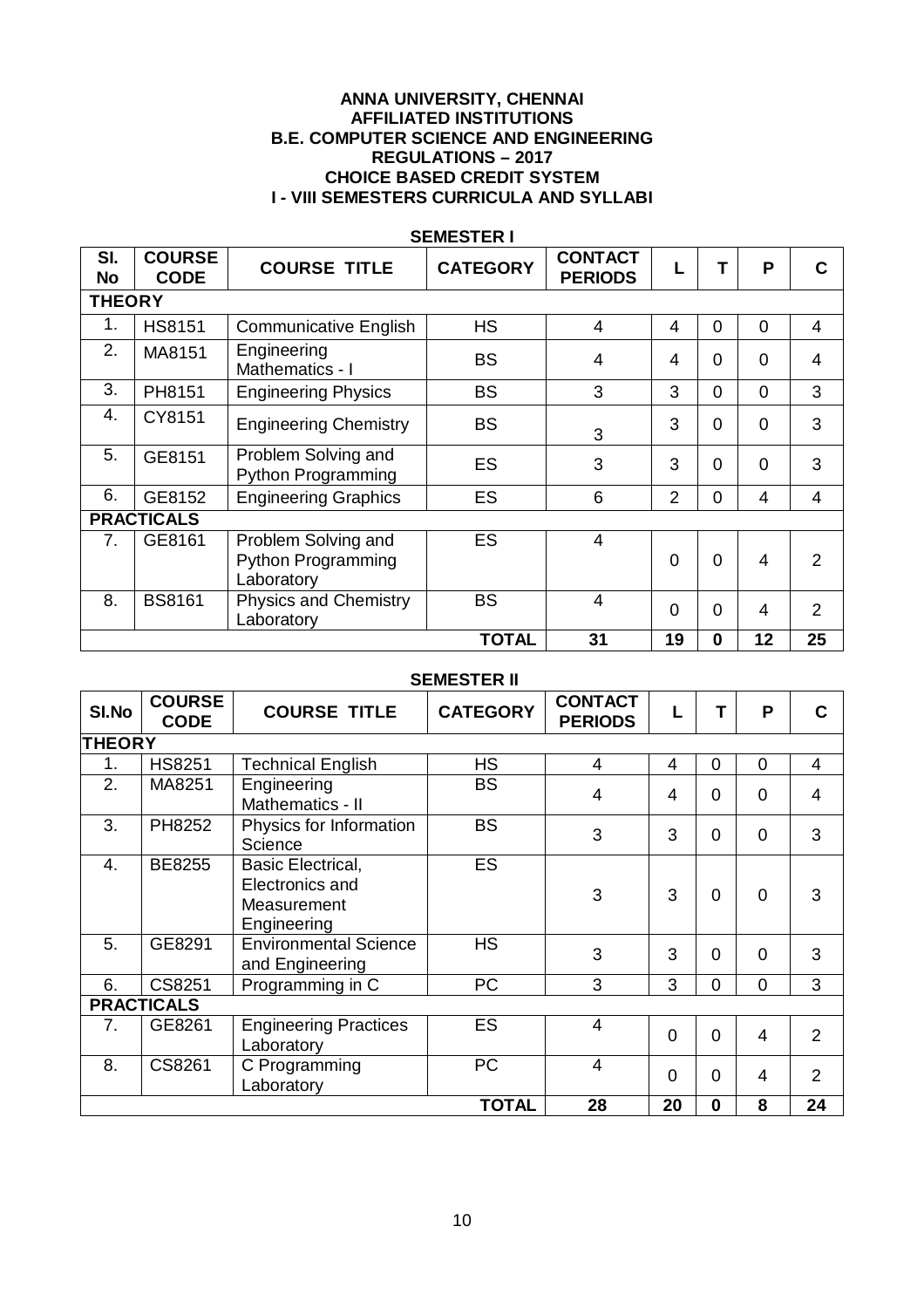|               | <b>SEMESTER III</b>          |                                                  |                 |                                  |                 |          |                |                |  |  |  |  |  |  |
|---------------|------------------------------|--------------------------------------------------|-----------------|----------------------------------|-----------------|----------|----------------|----------------|--|--|--|--|--|--|
| SI.No         | <b>COURSE</b><br><b>CODE</b> | <b>COURSE TITLE</b>                              | <b>CATEGORY</b> | <b>CONTACT</b><br><b>PERIODS</b> |                 | т        | P              | C              |  |  |  |  |  |  |
| <b>THEORY</b> |                              |                                                  |                 |                                  |                 |          |                |                |  |  |  |  |  |  |
| 1.            | MA8351                       | <b>Discrete Mathematics</b>                      | <b>BS</b>       | $\overline{4}$                   | 4               | 0        | 0              | 4              |  |  |  |  |  |  |
| 2.            | CS8351                       | Digital Principles and<br><b>System Design</b>   | <b>ES</b>       | $\overline{4}$                   | 4               | 0        | $\Omega$       | 4              |  |  |  |  |  |  |
| 3.            | CS8391                       | <b>Data Structures</b>                           | <b>PC</b>       | 3                                | 3               | $\Omega$ | $\Omega$       | 3              |  |  |  |  |  |  |
| 4.            | CS8392                       | <b>Object Oriented</b><br>Programming            | <b>PC</b>       | 3                                | 3               | 0        | $\Omega$       | 3              |  |  |  |  |  |  |
| 5.            | EC8395                       | Communication<br>Engineering                     | ES              | 3                                | 3               | 0        | $\Omega$       | 3              |  |  |  |  |  |  |
|               | <b>PRACTICALS</b>            |                                                  |                 |                                  |                 |          |                |                |  |  |  |  |  |  |
| 6.            | CS8381                       | <b>Data Structures</b><br>Laboratory             | <b>PC</b>       | $\overline{4}$                   | $\overline{0}$  | $\Omega$ | 4              | 2              |  |  |  |  |  |  |
| 7.            | CS8383                       | <b>Object Oriented</b><br>Programming Laboratory | <b>PC</b>       | 4                                | $\Omega$        | 0        | 4              | $\mathfrak{p}$ |  |  |  |  |  |  |
| 8.            | CS8382                       | <b>Digital Systems</b><br>Laboratory             | ES              | 4                                | $\overline{0}$  | O        | 4              | $\overline{2}$ |  |  |  |  |  |  |
| 9.            | <b>HS8381</b>                | Interpersonal<br>Skills/Listening<br>&Speaking   | <b>EEC</b>      | $\overline{2}$                   | $\Omega$        | 0        | $\overline{2}$ |                |  |  |  |  |  |  |
|               |                              |                                                  | <b>TOTAL</b>    | 31                               | $\overline{17}$ | 0        | 14             | 24             |  |  |  |  |  |  |

# **SEMESTER IV**

| SI.<br><b>No</b> | <b>COURSE</b><br><b>CODE</b> | <b>COURSE TITLE</b>                              | <b>CATEGORY</b> | <b>CONTACT</b><br><b>PERIODS</b> |          |          | P              |                |  |  |  |  |
|------------------|------------------------------|--------------------------------------------------|-----------------|----------------------------------|----------|----------|----------------|----------------|--|--|--|--|
|                  | <b>THEORY</b>                |                                                  |                 |                                  |          |          |                |                |  |  |  |  |
| 1.               | MA8402                       | <b>Probability and Queueing</b><br>Theory        | <b>BS</b>       | $\overline{4}$                   | 4        | 0        | $\Omega$       | 4              |  |  |  |  |
| 2.               | CS8491                       | <b>Computer Architecture</b>                     | <b>PC</b>       | 3                                | 3        | $\Omega$ | 0              | 3              |  |  |  |  |
| 3.               | CS8492                       | Database Management<br><b>Systems</b>            | <b>PC</b>       | 3                                | 3        | 0        | 0              | 3              |  |  |  |  |
| 4.               | CS8451                       | Design and Analysis of<br>Algorithms             | <b>PC</b>       | 3                                | 3        | O        | $\Omega$       | 3              |  |  |  |  |
| 5.               | CS8493                       | <b>Operating Systems</b>                         | <b>PC</b>       | 3                                | 3        | 0        | 0              | 3              |  |  |  |  |
| 6.               | CS8494                       | <b>Software Engineering</b>                      | <b>PC</b>       | 3                                | 3        | 0        | 0              | 3              |  |  |  |  |
|                  | <b>PRACTICALS</b>            |                                                  |                 |                                  |          |          |                |                |  |  |  |  |
| 7.               | CS8481                       | Database Management<br><b>Systems Laboratory</b> | <b>PC</b>       | $\overline{4}$                   | $\Omega$ | 0        | 4              | $\overline{2}$ |  |  |  |  |
| 8.               | CS8461                       | <b>Operating Systems</b><br>Laboratory           | <b>PC</b>       | 4                                | $\Omega$ | 0        | 4              | 2              |  |  |  |  |
| 9.               | <b>HS8461</b>                | Advanced Reading and<br>Writing                  | <b>EEC</b>      | $\overline{2}$                   | $\Omega$ | 0        | $\overline{2}$ | 1              |  |  |  |  |
|                  |                              |                                                  | <b>TOTAL</b>    | 29                               | 19       | $\bf{0}$ | 10             | 24             |  |  |  |  |

# 11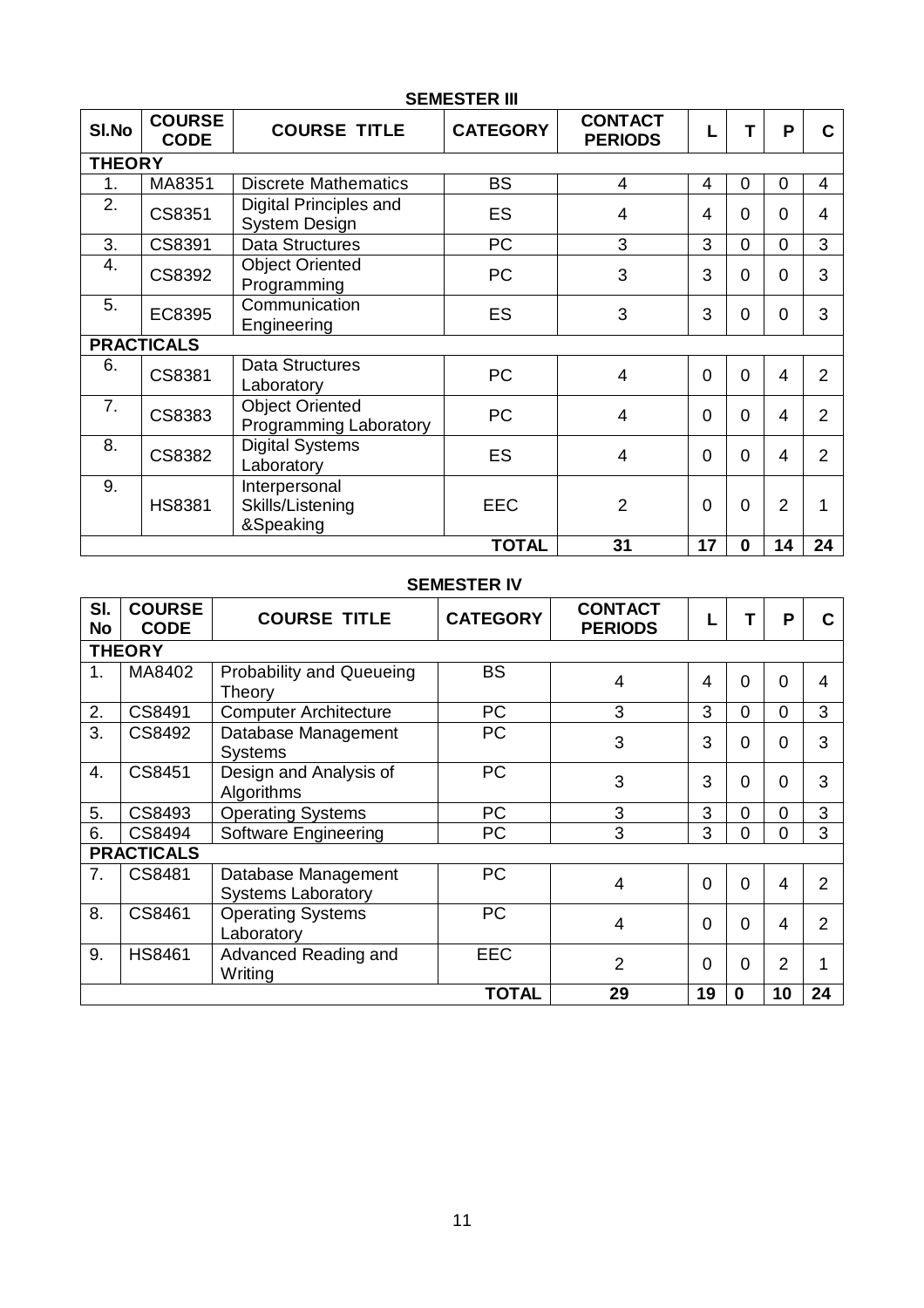| SI.<br><b>No</b>               | <b>COURSE</b><br><b>CODE</b> | <b>COURSE TITLE</b>                                      | <b>CATEGORY</b> | <b>CONTACT</b><br><b>PERIODS</b> |                |          | P        |                |  |  |
|--------------------------------|------------------------------|----------------------------------------------------------|-----------------|----------------------------------|----------------|----------|----------|----------------|--|--|
|                                | <b>THEORY</b>                |                                                          |                 |                                  |                |          |          |                |  |  |
|                                | MA8551                       | Algebra and Number<br>Theory                             | <b>BS</b>       | 4                                | 4              | 0        | 0        | 4              |  |  |
| 2.1                            | CS8591                       | <b>Computer Networks</b>                                 | PC              | 3                                | 3              | $\Omega$ | $\Omega$ | 3              |  |  |
| 3.1                            | EC8691                       | Microprocessors and<br><b>Microcontrollers</b>           | <b>PC</b>       | 3                                | 3              | O        | 0        | 3              |  |  |
| 4.                             | CS8501                       | Theory of Computation                                    | PC              | 3                                | 3              | 0        | $\Omega$ | 3              |  |  |
| 5                              | CS8592                       | <b>Object Oriented Analysis</b><br>and Design            | <b>PC</b>       | 3                                | 3              | ი        | 0        | 3              |  |  |
| 6.                             |                              | Open Elective I                                          | <b>OE</b>       | 3                                | 3              | 0        | $\Omega$ | 3              |  |  |
|                                | <b>PRACTICALS</b>            |                                                          |                 |                                  |                |          |          |                |  |  |
| $7_{\scriptscriptstyle{\sim}}$ | EC8681                       | Microprocessors and<br>Microcontrollers Laboratory       | <b>PC</b>       | 4                                | $\overline{0}$ | $\Omega$ | 4        | $\overline{2}$ |  |  |
| 8                              | CS8582                       | <b>Object Oriented Analysis</b><br>and Design Laboratory | <b>PC</b>       | 4                                | $\Omega$       | 0        | 4        | 2              |  |  |
| 9.1                            | CS8581                       | <b>Networks Laboratory</b>                               | PC              | $\overline{4}$                   | $\overline{0}$ | 0        | 4        | $\overline{2}$ |  |  |
|                                |                              |                                                          | <b>TOTAL</b>    | 31                               | 19             | 0        | 12       | 25             |  |  |

# **SEMESTER V**

# **SEMESTER VI**

| SI.<br><b>No</b> | <b>COURSE</b><br><b>CODE</b> | <b>COURSE TITLE</b>                                        | <b>CATEGORY</b> | <b>CONTACT</b><br><b>PERIODS</b> |    |              | P              | С              |
|------------------|------------------------------|------------------------------------------------------------|-----------------|----------------------------------|----|--------------|----------------|----------------|
|                  | <b>THEORY</b>                |                                                            |                 |                                  |    |              |                |                |
| 1.               | CS8651                       | Internet Programming                                       | PC              | 3                                | 3  | $\Omega$     | 0              | 3              |
| 2.               | CS8691                       | Artificial Intelligence                                    | PC              | 3                                | 3  | $\Omega$     | 0              | 3              |
| 3.               | CS8601                       | <b>Mobile Computing</b>                                    | PC              | 3                                | 3  | $\Omega$     | 0              | 3              |
| 4.               | CS8602                       | <b>Compiler Design</b>                                     | PC              | 5                                | 3  | $\Omega$     | 2              | $\overline{4}$ |
| 5.               | CS8603                       | Distributed Systems                                        | <b>PC</b>       | 3                                | 3  | $\Omega$     | $\Omega$       | 3              |
| 6.               |                              | <b>Professional Elective I</b>                             | <b>PE</b>       | 3                                | 3  | 0            | 0              | 3              |
|                  | <b>PRACTICALS</b>            |                                                            |                 |                                  |    |              |                |                |
| 7.               | CS8661                       | Internet Programming<br>Laboratory                         | <b>PC</b>       | 4                                | 0  | $\Omega$     | 4              | $\overline{2}$ |
| 8                | CS8662                       | <b>Mobile Application</b><br><b>Development Laboratory</b> | <b>PC</b>       | 4                                | 0  | <sup>0</sup> | 4              | 2              |
| 9.               | CS8611                       | Mini Project                                               | <b>EEC</b>      | $\overline{2}$                   | 0  | $\Omega$     | $\overline{2}$ | 1              |
| 10.              | <b>HS8581</b>                | Professional<br>Communication                              | <b>EEC</b>      | $\overline{2}$                   | 0  | <sup>0</sup> | 2              | 4              |
|                  |                              |                                                            | <b>TOTAL</b>    | 32                               | 18 | 0            | 14             | 25             |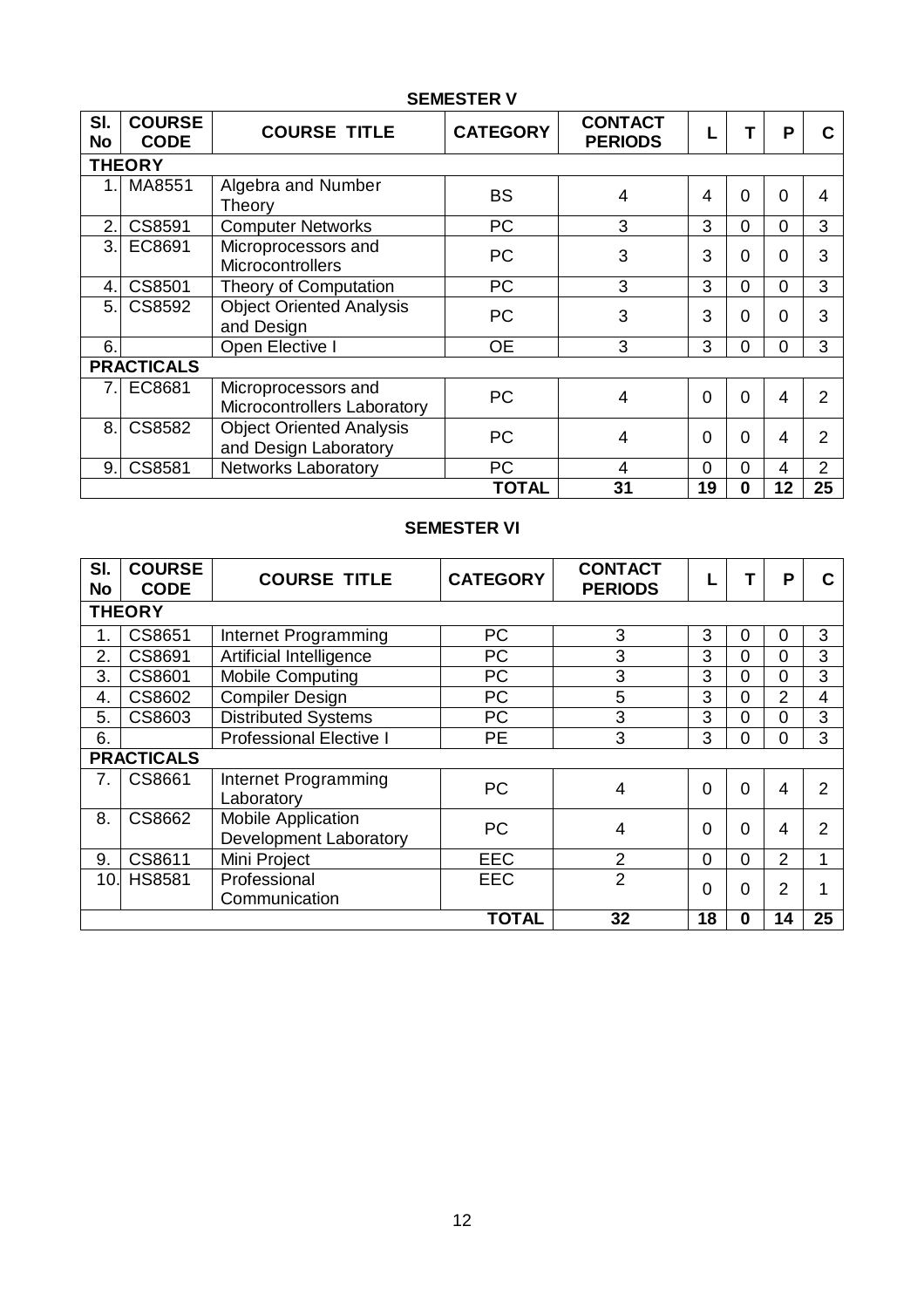# **SEMESTER VII**

| SI.<br><b>No</b> | <b>COURSE</b><br><b>CODE</b> | <b>COURSE TITLE</b>                         | <b>CATEGORY</b> | <b>CONTACT</b><br><b>PERIODS</b> |                |          | P        | С              |
|------------------|------------------------------|---------------------------------------------|-----------------|----------------------------------|----------------|----------|----------|----------------|
|                  | <b>THEORY</b>                |                                             |                 |                                  |                |          |          |                |
| 1.               | MG8591                       | Principles of<br>Management                 | <b>HS</b>       | 3                                | 3              | $\Omega$ | $\Omega$ | 3              |
| 2.               | CS8792                       | Cryptography and<br><b>Network Security</b> | <b>PC</b>       | 3                                | 3              | $\Omega$ | 0        | 3              |
| 3.               | CS8791                       | <b>Cloud Computing</b>                      | <b>PC</b>       | 3                                | 3              | $\Omega$ | 0        | 3              |
| 4.               |                              | Open Elective II                            | <b>OE</b>       | 3                                | 3              | $\Omega$ | $\Omega$ | 3              |
| 5.               |                              | <b>Professional Elective II</b>             | <b>PE</b>       | 3                                | 3              | 0        | 0        | 3              |
| 6.               |                              | Professional<br>Elective III                | <b>PE</b>       | 3                                | 3              | $\Omega$ | 0        | 3              |
|                  | <b>PRACTICALS</b>            |                                             |                 |                                  |                |          |          |                |
| 7.               | CS8711                       | <b>Cloud Computing</b><br>Laboratory        | <b>PC</b>       | 4                                | $\overline{0}$ | $\Omega$ | 4        | $\overline{2}$ |
| 8.               | IT8761                       | <b>Security Laboratory</b>                  | <b>PC</b>       | $\overline{4}$                   | 0              | $\Omega$ | 4        | $\overline{2}$ |
|                  |                              |                                             | <b>TOTAL</b>    | 26                               | 18             | 0        | 8        | 22             |

## **SEMESTER VIII**

| SI.<br><b>No</b> | <b>COURSE</b><br><b>CODE</b> | <b>COURSE TITLE</b>             | <b>CATEGORY</b> | <b>CONTACT</b><br><b>PERIODS</b> |   |  | Ð  |    |  |
|------------------|------------------------------|---------------------------------|-----------------|----------------------------------|---|--|----|----|--|
| <b>THEORY</b>    |                              |                                 |                 |                                  |   |  |    |    |  |
| 1.               |                              | <b>Professional Elective IV</b> | <b>PE</b>       | 3                                | 3 |  | 0  | 3  |  |
| 2.               |                              | <b>Professional Elective V</b>  | <b>PE</b>       | 3                                | 3 |  | 0  | 3  |  |
|                  | <b>PRACTICALS</b>            |                                 |                 |                                  |   |  |    |    |  |
| 3.               | CS8811                       | Project Work                    | <b>EEC</b>      | 20                               | 0 |  | 20 | 10 |  |
|                  |                              |                                 | <b>TOTAL</b>    | 26                               | 6 |  | 20 | 16 |  |

**TOTAL NO. OF CREDITS: 185**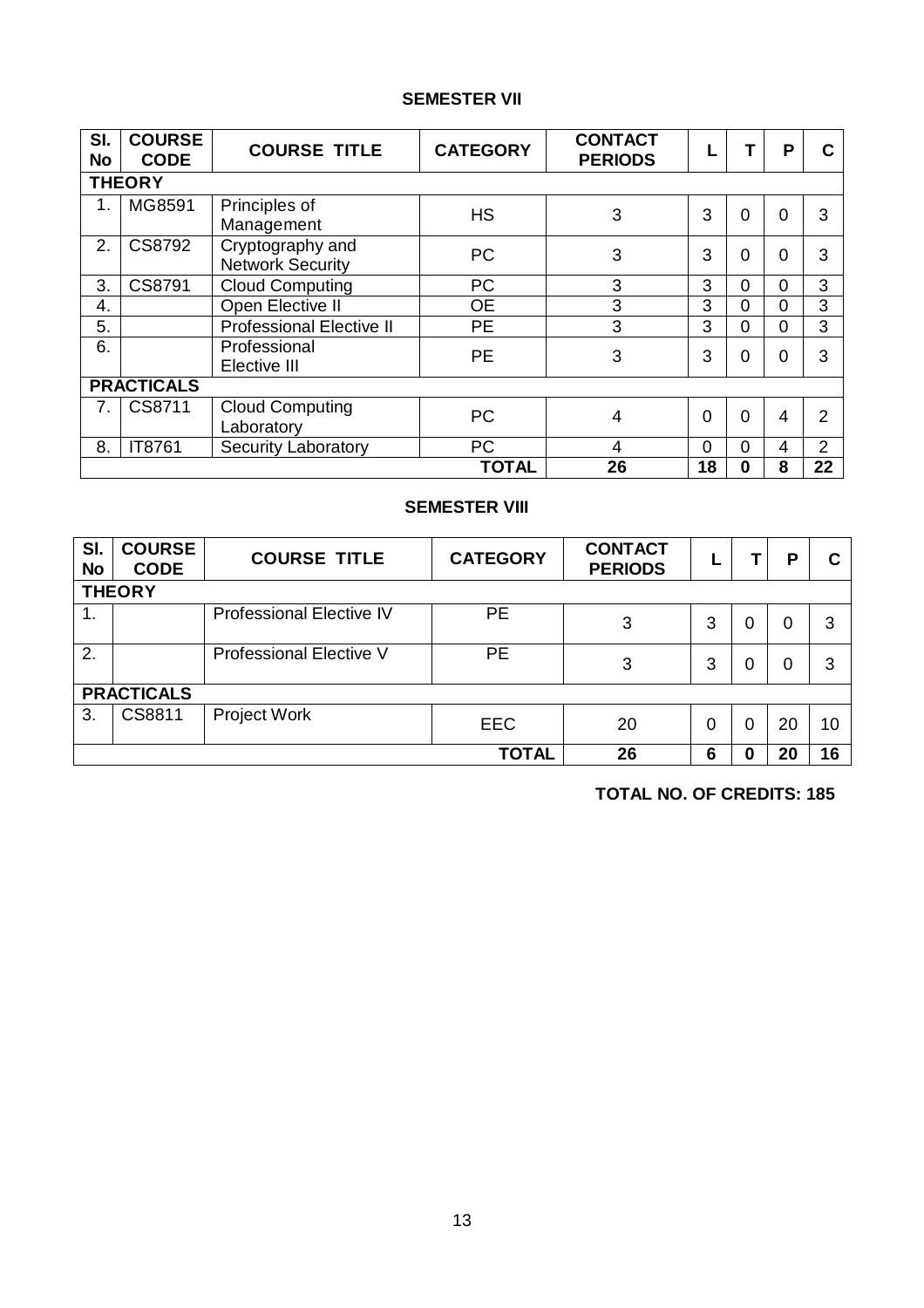# **HUMANITIES AND SOCIAL SCIENCES (HS)**

| SI.<br><b>NO</b> | <b>COURSE</b><br><b>CODE</b> | <b>COURSE TITLE</b>                             | <b>CATEGORY</b> | <b>CONTACT</b><br><b>PERIODS</b> |   |  |   |
|------------------|------------------------------|-------------------------------------------------|-----------------|----------------------------------|---|--|---|
|                  | 1. HS8151                    | <b>Communicative English</b>                    | <b>HS</b>       |                                  |   |  |   |
| 2 <sub>1</sub>   | <b>HS8251</b>                | <b>Technical English</b>                        | <b>HS</b>       |                                  |   |  |   |
| 3.1              | GE8291                       | <b>Environmental Science</b><br>and Engineering | <b>HS</b>       |                                  | 3 |  | ົ |
|                  | MG8591                       | <b>Principles of Management</b>                 | HS              |                                  | າ |  | ົ |

# **BASIC SCIENCES (BS)**

| SI.<br><b>NO</b> | <b>COURSE</b><br><b>CODE</b> | <b>COURSE TITLE</b>                        | <b>CATEGORY</b> | <b>CONTACT</b><br><b>PERIODS</b> |                  |   | P        | C             |
|------------------|------------------------------|--------------------------------------------|-----------------|----------------------------------|------------------|---|----------|---------------|
| 1.               | MA8151                       | Engineering<br><b>Mathematics I</b>        | <b>BS</b>       | 4                                | $\boldsymbol{4}$ | ი | 0        | 4             |
| 2.               | PH8151                       | <b>Engineering Physics</b>                 | <b>BS</b>       | 3                                | 3                | 0 | 0        | 3             |
| 3.               | CY8151                       | <b>Engineering Chemistry</b>               | <b>BS</b>       | 3                                | 3                | 0 | 0        | 3             |
| 4.               | <b>BS8161</b>                | <b>Physics and Chemistry</b><br>Laboratory | <b>BS</b>       | $\boldsymbol{4}$                 | $\Omega$         | ი | 4        | $\mathcal{P}$ |
| 5.               | MA8251                       | Engineering<br><b>Mathematics II</b>       | <b>BS</b>       | $\boldsymbol{4}$                 | $\boldsymbol{4}$ | ი | ∩        | 4             |
| 6.               | PH8252                       | Physics for Information<br>Science         | <b>BS</b>       | 3                                | 3                | ი | $\Omega$ | 3             |
| 7.               | MA8351                       | <b>Discrete Mathematics</b>                | <b>BS</b>       | $\boldsymbol{4}$                 | $\boldsymbol{4}$ | ი | $\Omega$ | 4             |
| 8.               | MA8402                       | <b>Probability and Queueing</b><br>Theory  | <b>BS</b>       | 4                                | 4                | U |          | 4             |
| 9.               | MA8551                       | Algebra and Number<br>Theory               | <b>BS</b>       | 4                                | 4                | U | 0        | 4             |

# **ENGINEERING SCIENCES (ES)**

| SI.<br><b>NO</b> | <b>COURSE</b><br><b>CODE</b> | <b>COURSE TITLE</b>                                                    | <b>CATEGORY</b> | <b>CONTACT</b><br><b>PERIODS</b> |          |   | P        | C |
|------------------|------------------------------|------------------------------------------------------------------------|-----------------|----------------------------------|----------|---|----------|---|
| 1.               | GE8151                       | Problem Solving and<br><b>Python Programming</b>                       | <b>ES</b>       | 3                                | 3        | ი |          | 3 |
| 2.               | GE8152                       | <b>Engineering Graphics</b>                                            | <b>ES</b>       | 6                                | 2        | ი | 4        | 4 |
| 3.               | GE8161                       | Problem Solving and<br><b>Python Programming</b><br>Laboratory         | <b>ES</b>       |                                  | $\Omega$ | O | 4        | っ |
| $\mathbf{4}$ .   | BE8255                       | <b>Basic Electrical, Electronics</b><br>and Measurement<br>Engineering | <b>ES</b>       | 3                                | 3        | U | 0        | 3 |
| 5.               | GE8261                       | <b>Engineering Practices</b><br>Laboratory                             | <b>ES</b>       | 4                                | $\Omega$ | U | 4        | っ |
| 6.               | CS8351                       | <b>Digital Principles and</b><br><b>System Design</b>                  | <b>ES</b>       | 4                                | 4        | U | $\Omega$ | Δ |
| 7 <sub>1</sub>   | EC8395                       | Communication<br>Engineering                                           | <b>ES</b>       | 3                                | 3        | ი | $\Omega$ | 3 |
| 8.               | CS8382                       | <b>Digital Systems Laboratory</b>                                      | ES              | 4                                | $\Omega$ | N | 4        | 2 |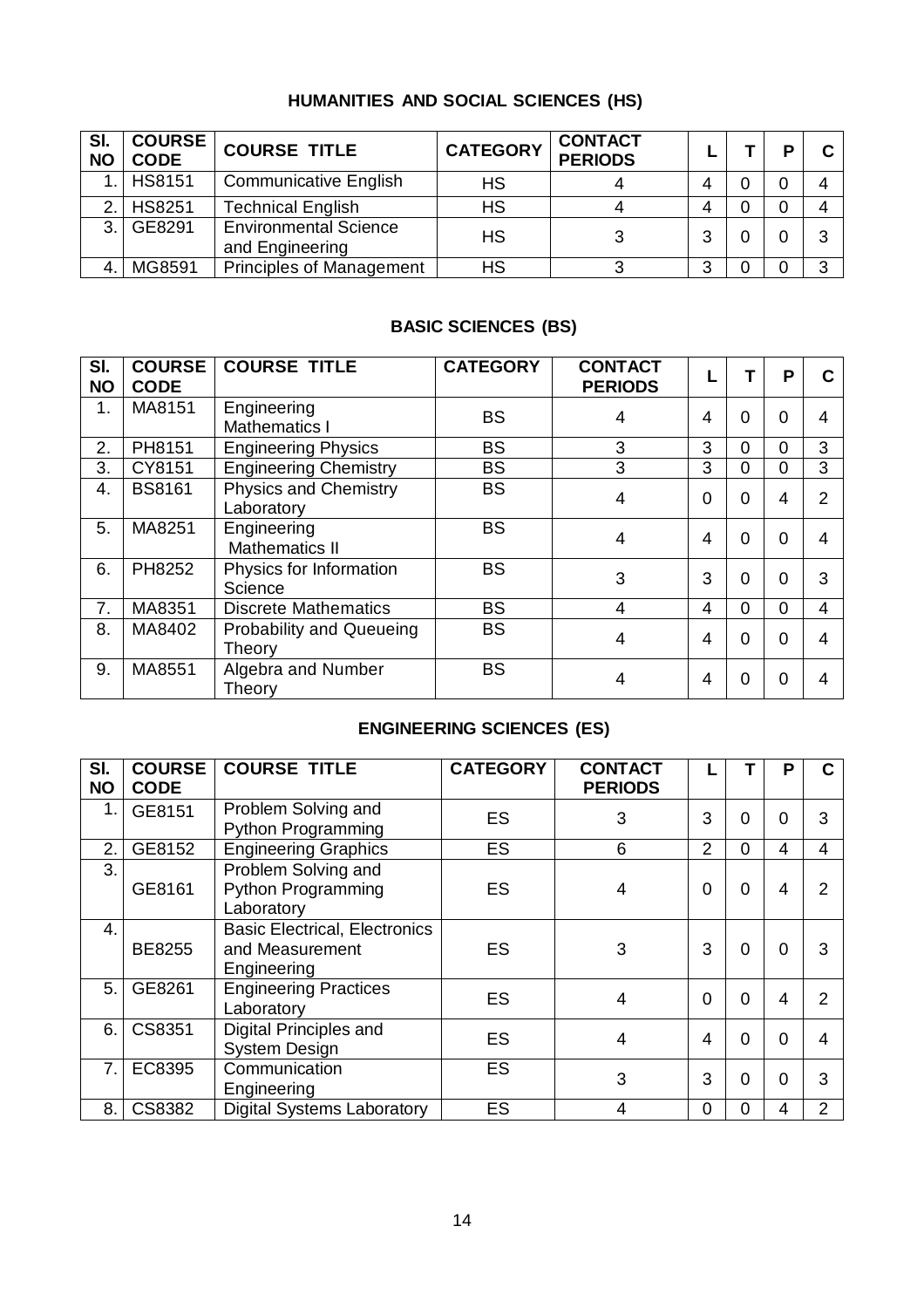| $\overline{\mathsf{SI}}$<br><b>NO</b> | <b>COURSE</b><br><b>CODE</b> | <b>COURSE TITLE</b>                | <b>CATEGORY</b>                    | <b>CONTACT</b><br><b>PERIODS</b> | L                                | Т                             | P                   | C                                |
|---------------------------------------|------------------------------|------------------------------------|------------------------------------|----------------------------------|----------------------------------|-------------------------------|---------------------|----------------------------------|
| 1.                                    | CS8251                       | Programming in C                   | $\overline{PC}$                    | 3                                | 3                                | 0                             | $\overline{0}$      | 3                                |
| $\overline{2}$ .                      | CS8261                       | C Programming Laboratory           | <b>PC</b>                          | $\overline{\mathbf{4}}$          | $\overline{0}$                   | $\overline{0}$                | 4                   | $\overline{2}$                   |
| $\overline{3}$ .                      | CS8391                       | <b>Data Structures</b>             | $\overline{PC}$                    | $\overline{3}$                   | $\overline{3}$                   | $\overline{0}$                | $\overline{0}$      | $\overline{3}$                   |
| $\overline{4}$ .                      | CS8392                       | Object Oriented                    |                                    |                                  |                                  |                               |                     |                                  |
|                                       |                              | Programming                        | PC                                 | 3                                | 3                                | 0                             | 0                   | 3                                |
| 5.                                    | CS8381                       | Data Structures Laboratory         | PC                                 | $\overline{\mathcal{A}}$         | $\mathbf 0$                      | 0                             | 4                   | $\overline{2}$                   |
| 6.                                    | CS8383                       | <b>Object Oriented</b>             |                                    |                                  |                                  |                               |                     |                                  |
|                                       |                              | <b>Programming Laboratory</b>      | PC                                 | $\overline{\mathcal{A}}$         | $\mathbf 0$                      | 0                             | 4                   | 2                                |
| 7.                                    | CS8491                       | <b>Computer Architecture</b>       | $\overline{PC}$                    | $\overline{3}$                   | 3                                | 0                             | $\mathbf 0$         | $\overline{3}$                   |
| 8.                                    | CS8492                       | Database Management                |                                    |                                  |                                  |                               |                     |                                  |
|                                       |                              | <b>Systems</b>                     | PC                                 | 3                                | 3                                | 0                             | $\mathbf 0$         | 3                                |
| 9.                                    | CS8451                       | Design and Analysis of             | PC                                 | 3                                | 3                                | 0                             | 0                   | 3                                |
|                                       |                              | Algorithms                         |                                    |                                  |                                  |                               |                     |                                  |
| 10.                                   | CS8493                       | <b>Operating Systems</b>           | $\overline{PC}$                    | $\overline{3}$                   | $\overline{3}$                   | 0                             | 0                   | 3                                |
| $\overline{11}$ .                     | CS8494                       | Software Engineering               | $\overline{PC}$                    | $\overline{3}$                   | $\overline{3}$                   | $\overline{0}$                | $\overline{0}$      | $\overline{3}$                   |
| 12.                                   | CS8481                       | Database Management                | PC                                 | 4                                | 0                                | 0                             | 4                   | $\overline{2}$                   |
|                                       |                              | <b>Systems Laboratory</b>          |                                    |                                  |                                  |                               |                     |                                  |
| 13.                                   | CS8461                       | <b>Operating Systems</b>           | PC                                 | 4                                | 0                                | 0                             | 4                   | 2                                |
|                                       |                              | Laboratory                         |                                    |                                  |                                  |                               |                     |                                  |
| 14.                                   | CS8591                       | <b>Computer Networks</b>           | $\overline{PC}$                    | $\overline{3}$                   | 3                                | 0                             | 0                   | 3                                |
| 15.                                   | EC8691                       | Microprocessors and                | PC                                 | 3                                | 3                                | 0                             | 0                   | 3                                |
|                                       |                              | Microcontrollers                   |                                    |                                  |                                  |                               |                     |                                  |
| 16.                                   | CS8501                       | Theory of Computation              | PC                                 | 3                                | 3                                | 0                             | 0                   | 3                                |
| 17.                                   | CS8592                       | Object Oriented Analysis           | PC                                 | 3                                | 3                                | 0                             | 0                   | 3                                |
|                                       |                              | and Design                         |                                    |                                  |                                  |                               |                     |                                  |
| 18.                                   | EC8681                       | Microprocessors and                | PC                                 | $\overline{\mathcal{A}}$         | 0                                | 0                             | 4                   | $\overline{2}$                   |
|                                       |                              | Microcontrollers Laboratory        |                                    |                                  |                                  |                               |                     |                                  |
| 19.                                   | CS8582                       | <b>Object Oriented Analysis</b>    | PC                                 | 4                                | 0                                | 0                             | 4                   | $\overline{2}$                   |
|                                       |                              | and Design Laboratory              |                                    |                                  |                                  |                               |                     |                                  |
| 20.<br>$\overline{21}$                | CS8581<br>CS8651             | <b>Networks Laboratory</b>         | <b>PC</b><br>$\overline{PC}$       | 4<br>$\overline{3}$              | $\mathbf 0$<br>$\overline{3}$    | 0<br>$\overline{0}$           | 4<br>$\overline{0}$ | $\overline{2}$<br>$\overline{3}$ |
| $\overline{22}$ .                     |                              | Internet Programming               |                                    | $\overline{3}$                   | $\overline{3}$                   |                               |                     | $\overline{3}$                   |
|                                       | CS8691                       | Artificial Intelligence            | PC                                 |                                  |                                  | $\mathsf 0$                   | $\mathbf 0$         | $\overline{3}$                   |
| 23.<br>24.                            | CS8601                       | Mobile Computing                   | $\overline{PC}$<br>$\overline{PC}$ | $\overline{3}$<br>$\overline{5}$ | $\overline{3}$<br>$\overline{3}$ | $\mathbf 0$<br>$\overline{0}$ | 0<br>$\overline{2}$ | $\overline{4}$                   |
|                                       | CS8602                       | <b>Compiler Design</b>             | PC                                 | $\overline{3}$                   | $\overline{3}$                   | 0                             | 0                   | 3                                |
| 25.<br>26.                            | CS8603<br>CS8661             | <b>Distributed Systems</b>         |                                    |                                  |                                  |                               |                     |                                  |
|                                       |                              | Internet Programming<br>Laboratory | PC                                 | $\overline{\mathbf{4}}$          | 0                                | 0                             | 4                   | $\overline{2}$                   |
| 27.                                   | CS8662                       | <b>Mobile Application</b>          |                                    |                                  |                                  |                               |                     |                                  |
|                                       |                              | Development Laboratory             | PC                                 | 4                                | 0                                | 0                             | 4                   | $\overline{2}$                   |
| 28.                                   | CS8792                       | Cryptography and Network           |                                    |                                  |                                  |                               |                     |                                  |
|                                       |                              | Security                           | PC                                 | 3                                | 3                                | 0                             | 0                   | 3                                |
| 29.                                   | CS8791                       | <b>Cloud Computing</b>             | PC                                 | 3                                | 3                                | 0                             | $\mathbf 0$         | 3                                |
| 30.                                   | CS8711                       | <b>Cloud Computing</b>             |                                    |                                  |                                  |                               |                     |                                  |
|                                       |                              | Laboratory                         | PC                                 | $\overline{\mathbf{4}}$          | 0                                | 0                             | 4                   | $\overline{2}$                   |
| 31.                                   | IT8761                       | <b>Security Laboratory</b>         | $\overline{PC}$                    | $\overline{4}$                   | 0                                | 0                             | 4                   | $\overline{2}$                   |

# **PROFESSIONAL CORE (PC)**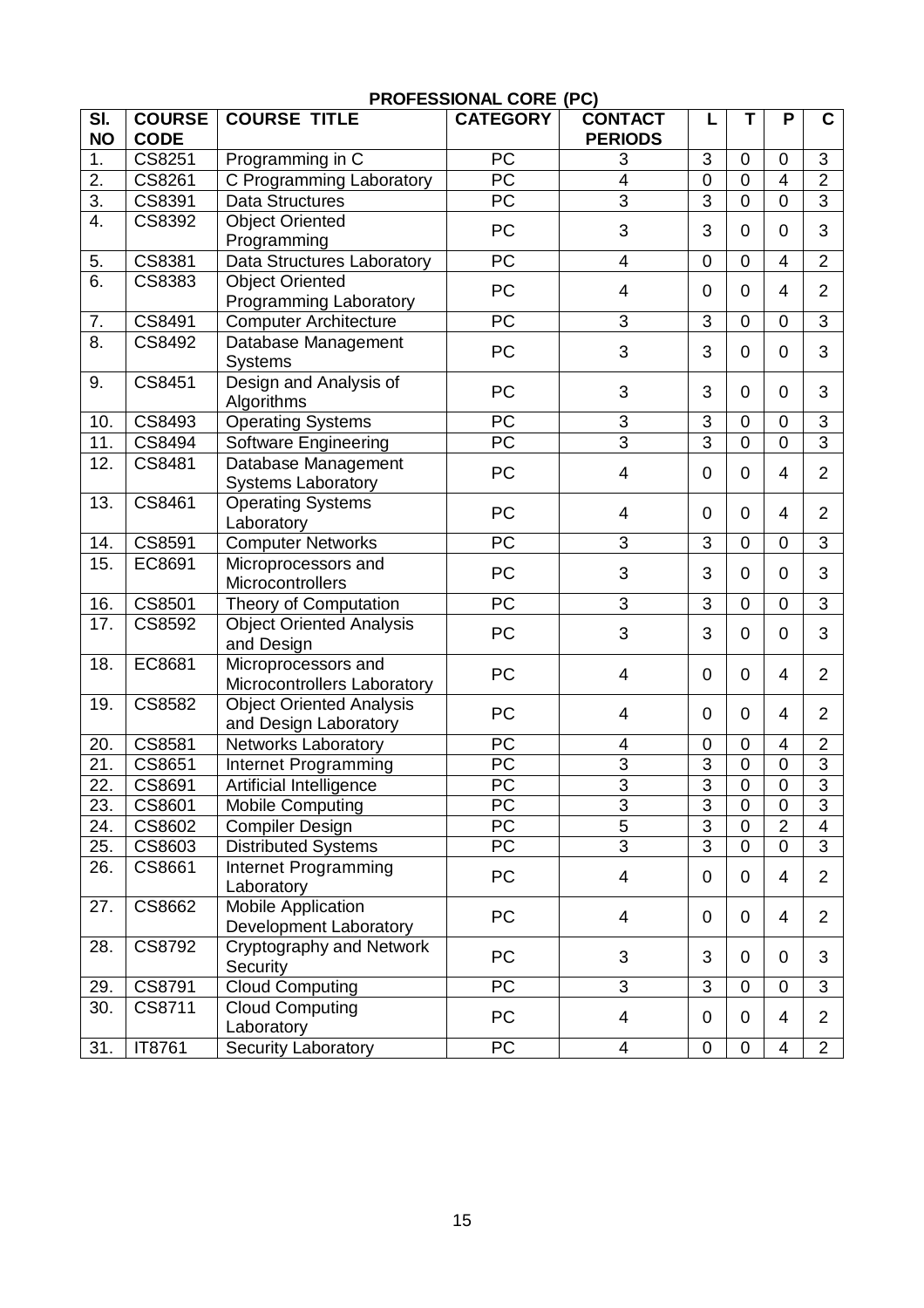# **PROFESSIONAL ELECTIVES (PE)**

#### **SEMESTER VI ELECTIVE - I**

| SI.<br><b>No</b> | <b>COURSE</b><br><b>CODE</b> | <b>COURSE TITLE</b>                    | <b>CATEGORY</b> | <b>CONTACT</b><br><b>PERIODS</b> |   |          | Р        |   |
|------------------|------------------------------|----------------------------------------|-----------------|----------------------------------|---|----------|----------|---|
| 1.               | CS8075                       | Data Warehousing and<br>Data Mining    | <b>PE</b>       | 3                                | 3 | 0        | 0        | 3 |
| 2.               | <b>IT8076</b>                | <b>Software Testing</b>                | <b>PE</b>       | 3                                | 3 | $\Omega$ | $\Omega$ | 3 |
| 3.               | IT8072                       | <b>Embedded Systems</b>                | <b>PE</b>       | 3                                | 3 | $\Omega$ | $\Omega$ | 3 |
| 4.               | CS8072                       | Agile Methodologies                    | <b>PE</b>       | 3                                | 3 | $\Omega$ | $\Omega$ | 3 |
| 5.               | CS8077                       | Graph Theory and<br>Applications-      | <b>PE</b>       | 3                                | 3 | $\Omega$ | $\Omega$ | 3 |
| 6.               | IT8071                       | <b>Digital Signal Processing</b>       | <b>PE</b>       | 3                                | 3 | $\Omega$ | 0        | 3 |
| 7.               | GE8075                       | Intellectual Property<br><b>Rights</b> | PЕ              | 3                                | 3 | 0        | 0        | 3 |

#### **SEMESTER VII ELECTIVE - II**

| SI.<br><b>No</b> | <b>COURSE</b><br><b>CODE</b> | <b>COURSE TITLE</b>                        | <b>CATEGORY</b> | <b>CONTACT</b><br><b>PERIODS</b> |   |   | Р              |   |
|------------------|------------------------------|--------------------------------------------|-----------------|----------------------------------|---|---|----------------|---|
| 1.               | CS8091                       | <b>Big Data Analytics</b>                  | <b>PE</b>       | 3                                | 3 | 0 | 0              | 3 |
| 2.               | CS8082                       | Machine Learning<br><b>Techniques</b>      | <b>PE</b>       | 3                                | 3 | 0 | 0              | 3 |
| 3.               | CS8092                       | <b>Computer Graphics and</b><br>Multimedia | <b>PE</b>       | 3                                | 3 | 0 | 0              | 3 |
| 4.               | IT8075                       | Software Project<br>Management             | <b>PE</b>       | 3                                | 3 | 0 | $\Omega$       | 3 |
| 5.               | CS8081                       | Internet of Things                         | <b>PE</b>       | 3                                | 3 | 0 | $\Omega$       | 3 |
| 6.               | <b>IT8074</b>                | <b>Service Oriented</b><br>Architecture    | <b>PE</b>       | 3                                | 3 | 0 | $\overline{0}$ | 3 |
| 7.               | GE8077                       | <b>Total Quality Management</b>            | <b>PE</b>       | 3                                | 3 | 0 | 0              | 3 |

#### **SEMESTER VII ELECTIVE - III**

| SI.<br><b>No</b> | <b>COURSE</b><br><b>CODE</b> | <b>COURSE TITLE</b>                                                     | <b>CATEGORY</b> | <b>CONTACT</b><br><b>PERIODS</b> |   |          | P              |   |
|------------------|------------------------------|-------------------------------------------------------------------------|-----------------|----------------------------------|---|----------|----------------|---|
| 1.               | CS8083                       | Multi-core Architectures and<br>Programming                             | <b>PE</b>       | 3                                | 3 | 0        | $\overline{0}$ | 3 |
| 2.               | <b>CS8079</b>                | Human Computer<br>Interaction                                           | <b>PE</b>       | 3                                | 3 | 0        | $\overline{0}$ | 3 |
| 3.               | CS8073                       | C# and .Net Programming                                                 | <b>PE</b>       | 3                                | 3 | $\Omega$ | $\overline{0}$ | 3 |
| 4.               | <b>CS8088</b>                | <b>Wireless Adhoc and Sensor</b><br><b>Networks</b>                     | <b>PE</b>       | 3                                | 3 | 0        | $\overline{0}$ | 3 |
| 5.               | CS8071                       | Advanced Topics on<br><b>Databases</b>                                  | <b>PE</b>       | 3                                | 3 | $\Omega$ | $\Omega$       | 3 |
| 6.               | GE8072                       | <b>Foundation Skills in</b><br><b>Integrated Product</b><br>Development | <b>PE</b>       | 3                                | 3 | 0        | $\overline{0}$ | 3 |
| 7.               | GE8074                       | Human Rights                                                            | <b>PE</b>       | 3                                | 3 | $\Omega$ | $\overline{0}$ | 3 |
| 8.               | GE8071                       | <b>Disaster Management</b>                                              | <b>PE</b>       | 3                                | 3 | 0        | $\overline{0}$ | 3 |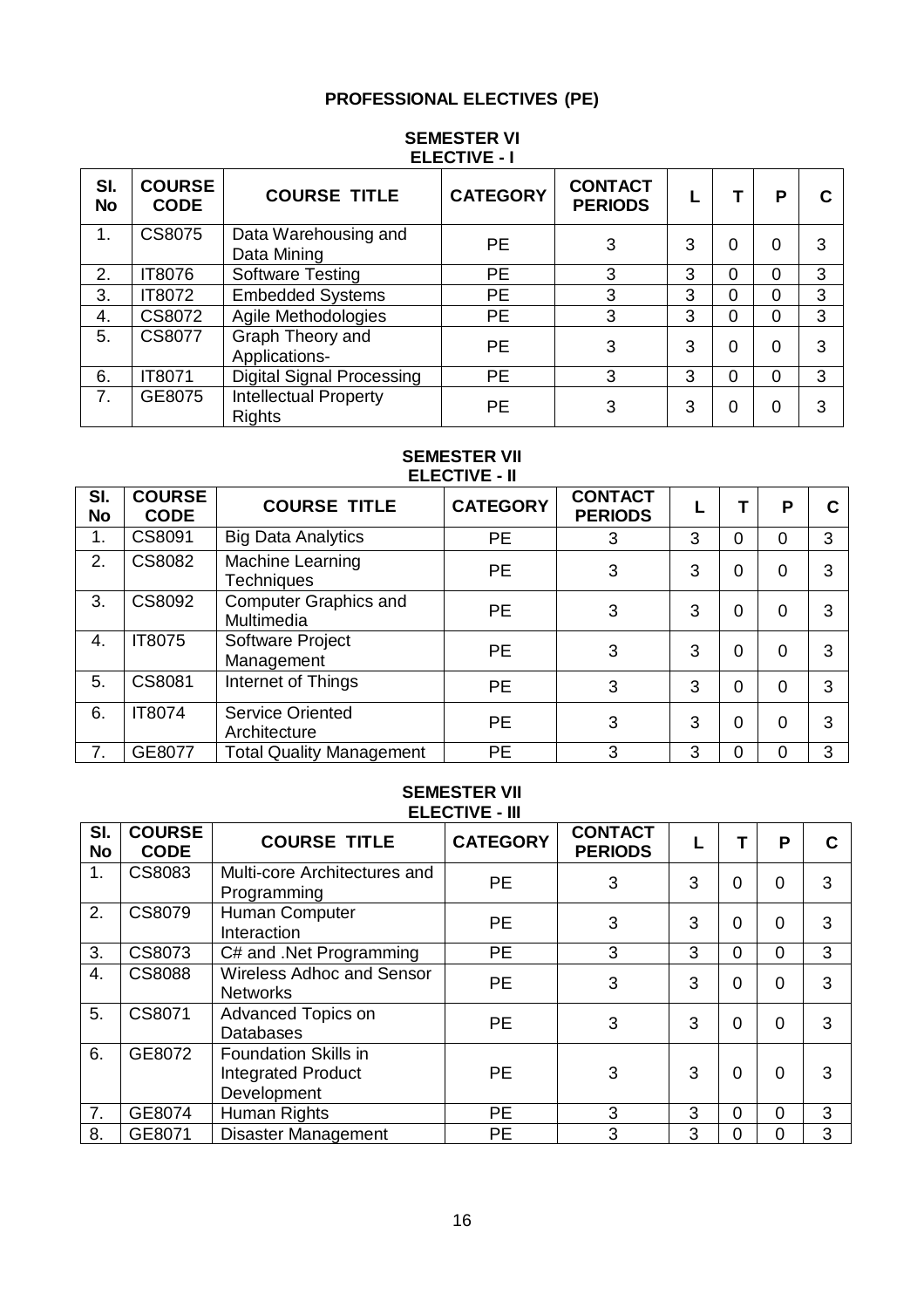#### **SEMESTER VIII ELECTIVE - IV**

| SI.<br><b>No</b> | <b>COURSE</b><br><b>CODE</b> | <b>COURSE TITLE</b>                          | <b>CATEGORY</b> | <b>CONTACT</b><br><b>PERIODS</b> |   |   |   |
|------------------|------------------------------|----------------------------------------------|-----------------|----------------------------------|---|---|---|
|                  | EC8093                       | Digital Image Processing                     | <b>PE</b>       |                                  | 3 | O | 3 |
| 2.               | <b>CS8085</b>                | <b>Social Network Analysis</b>               | <b>PE</b>       |                                  | 3 | 0 | 3 |
| 3.               | IT8073                       | <b>Information Security</b>                  | <b>PE</b>       | 3                                | 3 | 0 | 3 |
| 4.               | <b>CS8087</b>                | <b>Software Defined Networks</b>             | <b>PE</b>       | 3                                | 3 | 0 | 3 |
| 5.               | CS8074                       | <b>Cyber Forensics</b>                       | <b>PE</b>       | 3                                | 3 | 0 | 3 |
| 6.               | <b>CS8086</b>                | Soft Computing                               | <b>PE</b>       | 3                                | 3 | 0 | 3 |
| 7.               | GE8076                       | <b>Professional Ethics in</b><br>Engineering | <b>PE</b>       | 3                                | 3 | 0 | 3 |

#### **SEMESTER VIII ELECTIVE - V**

| SI.<br><b>No</b> | <b>COURSE</b><br><b>CODE</b> | <b>COURSE TITLE</b>                               | <b>CATEGORY</b> | <b>CONTACT</b><br><b>PERIODS</b> |   |   | P |   |
|------------------|------------------------------|---------------------------------------------------|-----------------|----------------------------------|---|---|---|---|
|                  | <b>CS8080</b>                | <b>Information Retrieval</b><br><b>Techniques</b> | <b>PE</b>       | 3                                | 3 |   |   | 3 |
| 2.               | <b>CS8078</b>                | <b>Green Computing</b>                            | <b>PE</b>       | 3                                | 3 |   |   | 3 |
| 3.               | <b>CS8076</b>                | <b>GPU</b> Architecture and<br>Programming        | <b>PE</b>       | 3                                | 3 |   |   | 3 |
| 4.               | CS8084                       | Natural Language Processing                       | <b>PE</b>       | 3                                | 3 |   |   | 3 |
| 5.               | CS8001                       | <b>Parallel Algorithms</b>                        | <b>PE</b>       | 3                                | 3 | 0 |   | 3 |
| 6.               | <b>IT8077</b>                | <b>Speech Processing</b>                          | <b>PE</b>       | 3                                | 3 |   |   | 3 |
| 7.               | GE8073                       | <b>Fundamentals of Nanoscience</b>                | <b>PE</b>       | 3                                | 3 |   |   | 3 |

# **EMPLOYABILITY ENHANCEMENT COURSES (EEC)**

| SI.<br><b>NO</b> | <b>COURSE</b><br><b>CODE</b> | <b>COURSE TITLE</b>                          | <b>CATEGORY</b> | <b>CONTACT</b><br><b>PERIODS</b> |   | P  |    |
|------------------|------------------------------|----------------------------------------------|-----------------|----------------------------------|---|----|----|
|                  | <b>HS8381</b>                | Interpersonal Skills/Listening<br>& Speaking | <b>EEC</b>      | 2                                | 0 | 2  |    |
| $\mathcal{P}$    | <b>HS8461</b>                | Advanced Reading and<br>Writing              | <b>EEC</b>      | 2                                | 0 | 2  |    |
| 3.               | CS8611                       | Mini Project                                 | <b>EEC</b>      |                                  | 0 | 2  |    |
| 4.               | <b>HS8581</b>                | <b>Professional Communication</b>            | <b>EEC</b>      | ⌒                                | 0 | 2  |    |
| 5.               | CS8811                       | <b>Project Work</b>                          | <b>EEC</b>      | 20                               | 0 | 20 | 10 |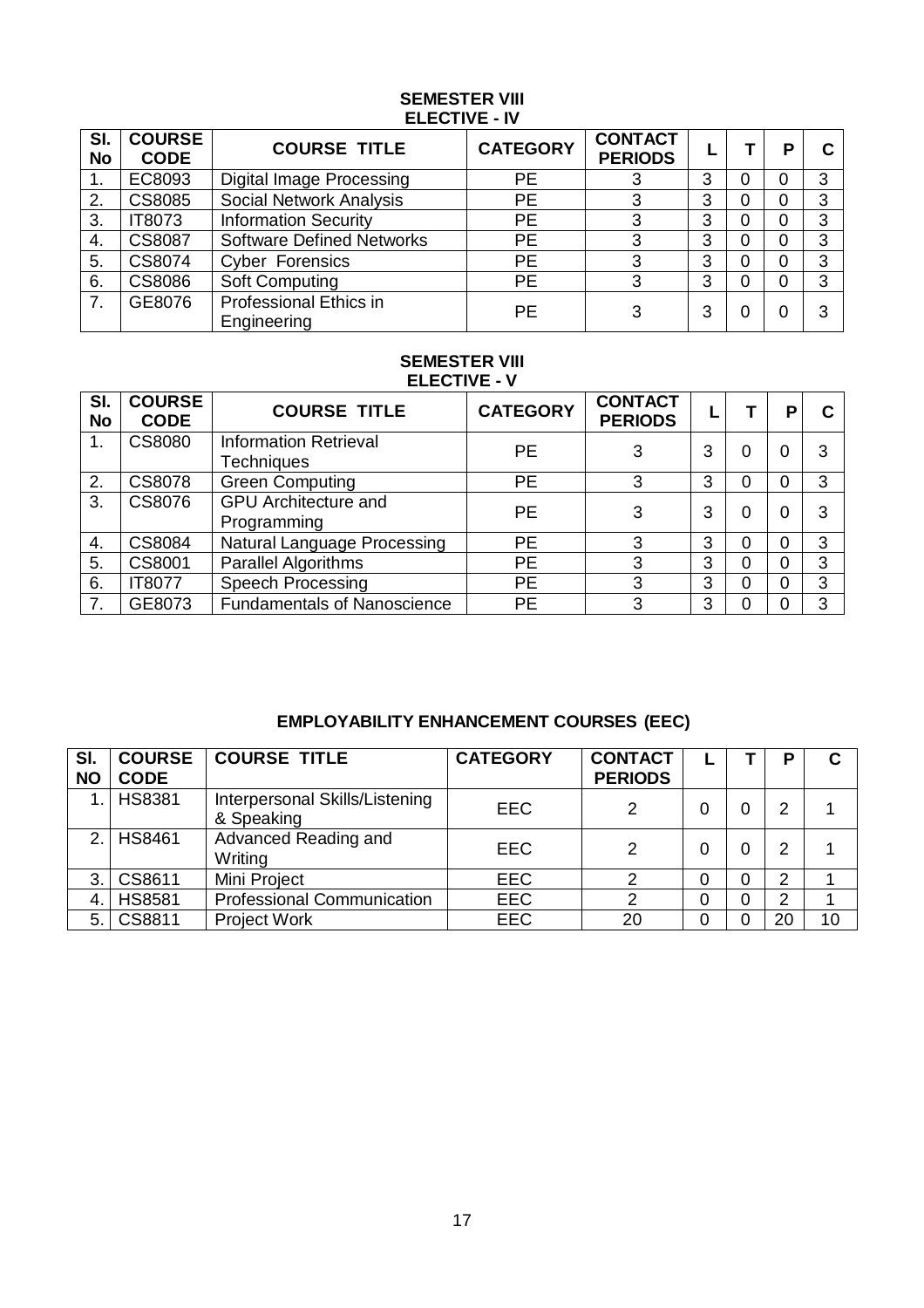# **SUMMARY**

| S.NO. | <b>SUBJECT</b><br><b>AREA</b>    |    | <b>CREDITS AS PER SEMESTER</b><br><b>TOTAL</b> |    |    |                |                | <b>CREDITS</b> | Percentage  |     |       |
|-------|----------------------------------|----|------------------------------------------------|----|----|----------------|----------------|----------------|-------------|-----|-------|
|       |                                  |    | $\mathbf{I}$                                   | Ш  | IV | V              | VI             | VII            | <b>VIII</b> |     |       |
| 1.    | <b>HS</b>                        | 4  | 7                                              |    |    |                |                | 3              |             | 14  | 7.60% |
| 2.    | <b>BS</b>                        | 12 | 7                                              | 4  | 4  | $\overline{4}$ |                |                |             | 31  | 16.8% |
| 3.    | <b>ES</b>                        | 9  | 5                                              | 9  |    |                |                |                |             | 23  | 12.5% |
| 4.    | <b>PC</b>                        |    | 5                                              | 10 | 19 | 18             | 20             | 10             |             | 82  | 44.5% |
| 5.    | <b>PE</b>                        |    |                                                |    |    |                | 3              | 6              | 6           | 15  | 8.15% |
| 6.    | <b>OE</b>                        |    |                                                |    |    | 3              |                | 3              |             | 6   | 3.3%  |
| 7.    | <b>EEC</b>                       |    |                                                | 1  | 1  |                | $\overline{2}$ |                | 10          | 14  | 7.65% |
|       | <b>Total</b>                     | 25 | 24                                             | 24 | 24 | 25             | 25             | 22             | 16          | 185 |       |
| 8.    | Non Credit /<br><b>Mandatory</b> |    |                                                |    |    |                |                |                |             |     |       |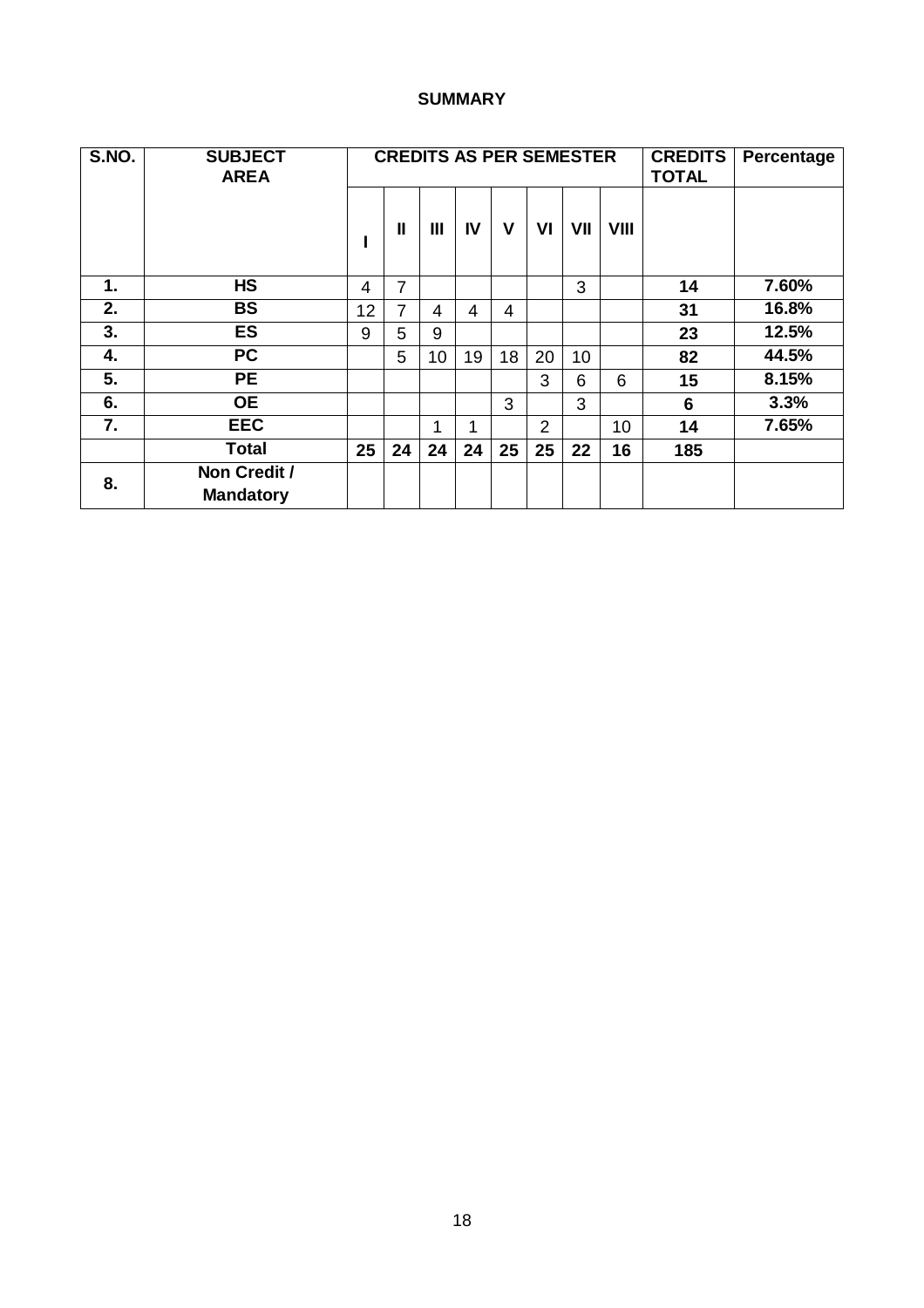#### **OBJECTIVES:**

- To develop the basic reading and writing skills of first year engineering and technology students.
- To help learners develop their listening skills, which will, enable them listen to lectures and comprehend them by asking questions; seeking clarifications.
- To help learners develop their speaking skills and speak fluently in real contexts.
- To help learners develop vocabulary of a general kind by developing their reading skills

#### **UNIT I SHARING INFORMATION RELATED TO ONESELF/FAMILY& FRIENDS 12**

**Reading**- short comprehension passages, practice in skimming-scanning and predicting- **Writing**completing sentences- - developing hints. **Listening**- short texts- short formal and informal conversations. **Speaking-** introducing oneself - exchanging personal information- **Language development**- Wh- Questions- asking and answering-yes or no questions- parts of speech. **Vocabulary development-**- prefixes- suffixes- articles.- count/ uncount nouns.

#### **UNIT II GENERAL READING AND FREE WRITING 12**

**Reading -** comprehension-pre-reading-post reading- comprehension questions (multiple choice questions and /or short questions/ open-ended questions)-inductive reading- short narratives and descriptions from newspapers including dialogues and conversations (also used as short Listening texts)- register- **Writing** – paragraph writing- topic sentence- main ideas- free writing, short narrative descriptions using some suggested vocabulary and structures –**Listening**- telephonic conversations. **Speaking –** sharing information of a personal kind—greeting – taking leave-**Language development** – prepositions, conjunctions **Vocabulary development-** guessing meanings of words in context.

#### **UNIT III GRAMMAR AND LANGUAGE DEVELOPMENT 12**

**Reading**- short texts and longer passages (close reading) **Writing-** understanding text structureuse of reference words and discourse markers-coherence-jumbled sentences **Listening** – listening to longer texts and filling up the table- product description- narratives from different sources. **Speaking**- asking about routine actions and expressing opinions. **Language development**degrees of comparison- pronouns- direct vs indirect questions- **Vocabulary development –** single word substitutes- adverbs.

#### UNIT IV READING AND LANGUAGE DEVELOPMENT 12

**Reading-** comprehension-reading longer texts- reading different types of texts- magazines **Writing**- letter writing, informal or personal letters-e-mails-conventions of personal email-**Listening**- listening to dialogues or conversations and completing exercises based on them. **Speaking-** speaking about oneself- speaking about one's friend- **Language development-**Tenses- simple present-simple past- present continuous and past continuous- **Vocabulary development**- synonyms-antonyms- phrasal verbs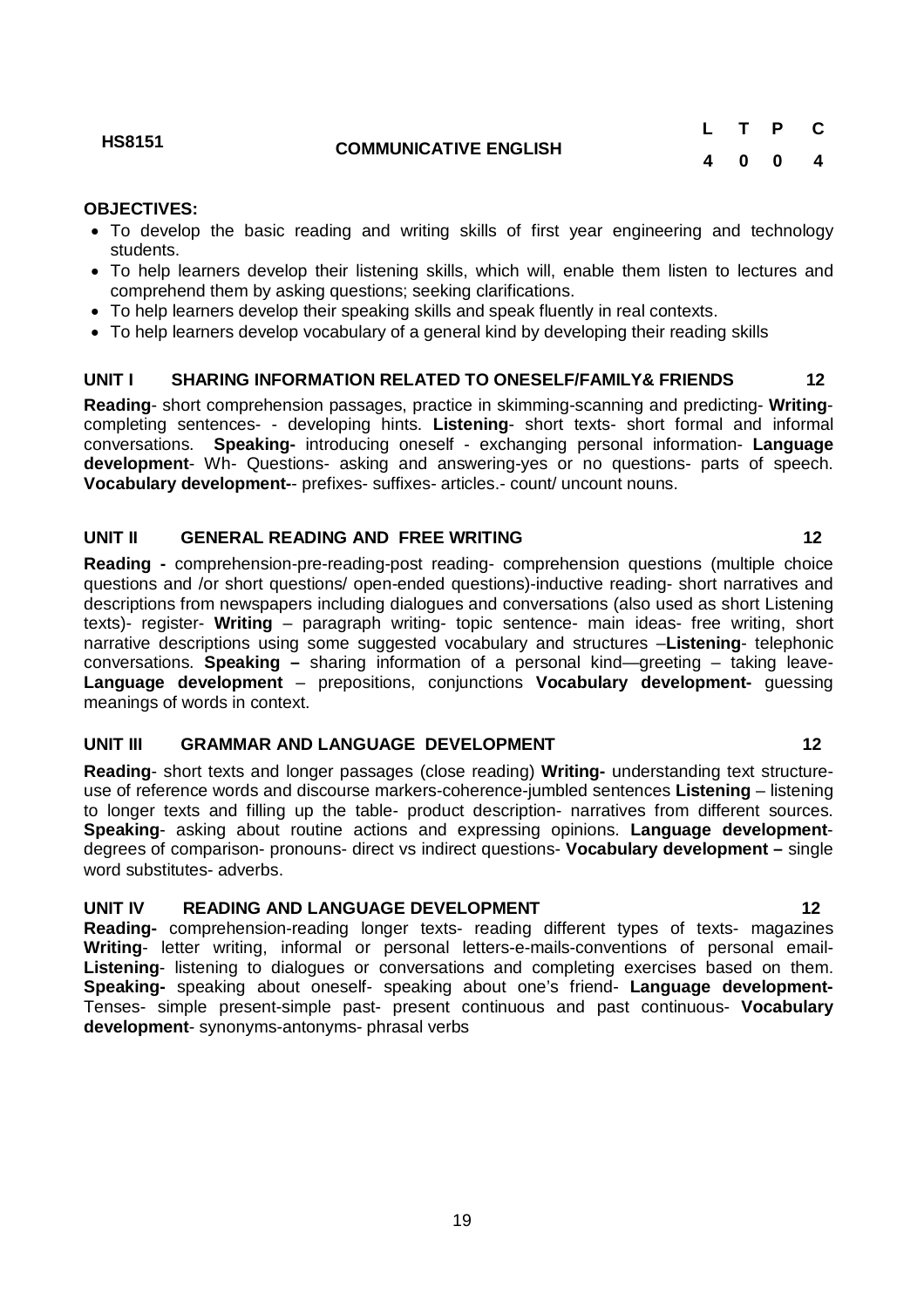#### **UNIT V EXTENDED WRITING 12**

**Reading-** longer texts- close reading –**Writing**- brainstorming -writing short essays **–** developing an outline- identifying main and subordinate ideas- dialogue writing-**Listening** – listening to talksconversations- **Speaking –** participating in conversations- short group conversations-**Language development**-modal verbs- present/ past perfect tense - **Vocabulary development**-collocationsfixed and semi-fixed expressions.

**TOTAL: 60 PERIODS**

### **OUTCOMES:**

### **AT THE END OF THE COURSE, LEARNERS WILL BE ABLE TO:**

- Read articles of a general kind in magazines and newspapers.
- Participate effectively in informal conversations; introduce themselves and their friends and express opinions in English.
- Comprehend conversations and short talks delivered in English
- Write short essays of a general kind and personal letters and emails in English.

#### **TEXT BOOKS:**

- 1. Board of Editors. **Using English** A Coursebook for Undergarduate Engineers and Technologists**.** Orient BlackSwan Limited, Hyderabad: 2015
- 2. Richards, C. Jack. **Interchange Students' Book-2** New Delhi: CUP, 2015.

#### **REFERENCES:**

- 1. Bailey, Stephen. Academic Writing: A practical guide for students. New York: Rutledge,2011.
- 2. Means,L. Thomas and Elaine Langlois. English & Communication For Colleges. CengageLearning ,USA: 2007
- 3. Redston, Chris &Gillies Cunningham Face2Face (Pre-intermediate Student's Book& Workbook) Cambridge University Press, New Delhi: 2005
- 4. Comfort, Jeremy, et al. Speaking Effectively: Developing Speaking Skills for Business English. Cambridge University Press, Cambridge: Reprint 2011
- 5. Dutt P. Kiranmai and Rajeevan Geeta. Basic Communication Skills, Foundation Books: 2013.

| <b>ENGINEERING MATHEMATICS -</b><br>MA8151 |  |
|--------------------------------------------|--|
|--------------------------------------------|--|

#### **OBJECTIVES :**

The goal of this course is to achieve conceptual understanding and to retain the best traditions of traditional calculus. The syllabus is designed to provide the basic tools of calculus mainly for the purpose of modelling the engineering problems mathematically and obtaining solutions. This is a foundation course which mainly deals with topics such as single variable and multivariable calculus and plays an important role in the understanding of science, engineering, economics and computer science, among other disciplines.

 **4 0 0 4** 

# **UNIT I DIFFERENTIAL CALCULUS 12**

Representation of functions - Limit of a function - Continuity - Derivatives - Differentiation rules - Maxima and Minima of functions of one variable.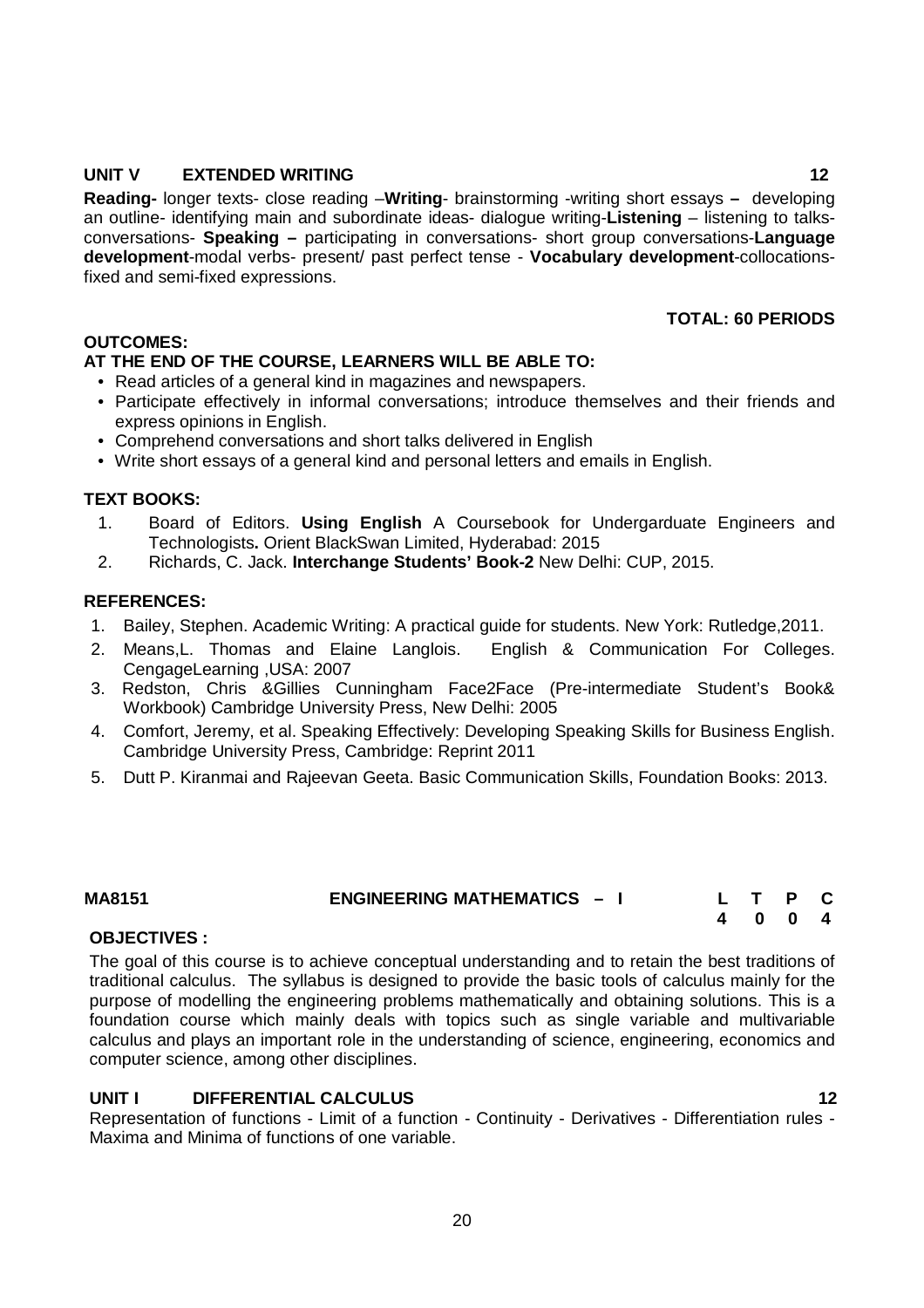# **UNIT II FUNCTIONS OF SEVERAL VARIABLES 12**

Partial differentiation – Homogeneous functions and Euler's theorem – Total derivative – Change of variables – Jacobians – Partial differentiation of implicit functions – Taylor's series for functions of two variables – Maxima and minima of functions of two variables – Lagrange's method of undetermined multipliers.

# **UNIT III INTEGRAL CALCULUS 12**

Definite and Indefinite integrals - Substitution rule - Techniques of Integration - Integration by parts, Trigonometric integrals, Trigonometric substitutions, Integration of rational functions by partial fraction, Integration of irrational functions - Improper integrals.

# **UNIT IV MULTIPLE INTEGRALS 12**

Double integrals – Change of order of integration – Double integrals in polar coordinates – Area enclosed by plane curves – Triple integrals – Volume of solids – Change of variables in double and triple integrals.

# **UNIT V DIFFERENTIAL EQUATIONS 12**

Higher order linear differential equations with constant coefficients - Method of variation of parameters – Homogenous equation of Euler's and Legendre's type – System of simultaneous linear differential equations with constant coefficients - Method of undetermined coefficients.

# **TOTAL: 60 PERIODS**

# **OUTCOMES:**

#### **After completing this course, students should demonstrate competency in the following skills:**

- Use both the limit definition and rules of differentiation to differentiate functions.
- Apply differentiation to solve maxima and minima problems.
- Evaluate integrals both by using Riemann sums and by using the Fundamental Theorem of Calculus.
- Apply integration to compute multiple integrals, area, volume, integrals in polar coordinates, in addition to change of order and change of variables.
- Evaluate integrals using techniques of integration, such as substitution, partial fractions and integration by parts.
- Determine convergence/divergence of improper integrals and evaluate convergent improper integrals.
- Apply various techniques in solving differential equations.

# **TEXT BOOKS :**

- 1. Grewal B.S., "Higher Engineering Mathematics", Khanna Publishers, New Delhi, 43<sup>rd</sup> Edition, 2014.
- 2. James Stewart, "Calculus: Early Transcendentals", Cengage Learning,  $7<sup>th</sup>$  Edition, New Delhi, 2015. [For Units I & III - Sections 1.1, 2.2, 2.3, 2.5, 2.7(Tangents problems only), 2.8, 3.1 to 3.6, 3.11, 4.1, 4.3, 5.1(Area problems only), 5.2, 5.3, 5.4 (excluding net change theorem), 5.5, 7.1 - 7.4 and 7.8].

# **REFERENCES:**

- 1. Anton, H, Bivens, I and Davis, S, "Calculus", Wiley, 10<sup>th</sup> Edition, 2016.
- 2. Jain R.K. and Iyengar S.R.K., "Advanced Engineering Mathematics", Narosa Publications, New Delhi, 3rd Edition, 2007.
- 3. Narayanan, S. and Manicavachagom Pillai, T. K., "Calculus" Volume I and II, S. Viswanathan Publishers Pvt. Ltd., Chennai, 2007.
- 4. Srimantha Pal and Bhunia, S.C, "Engineering Mathematics" Oxford University Press, 2015.
- 5. Weir, M.D and Joel Hass, "Thomas Calculus", 12<sup>th</sup> Edition, Pearson India, 2016.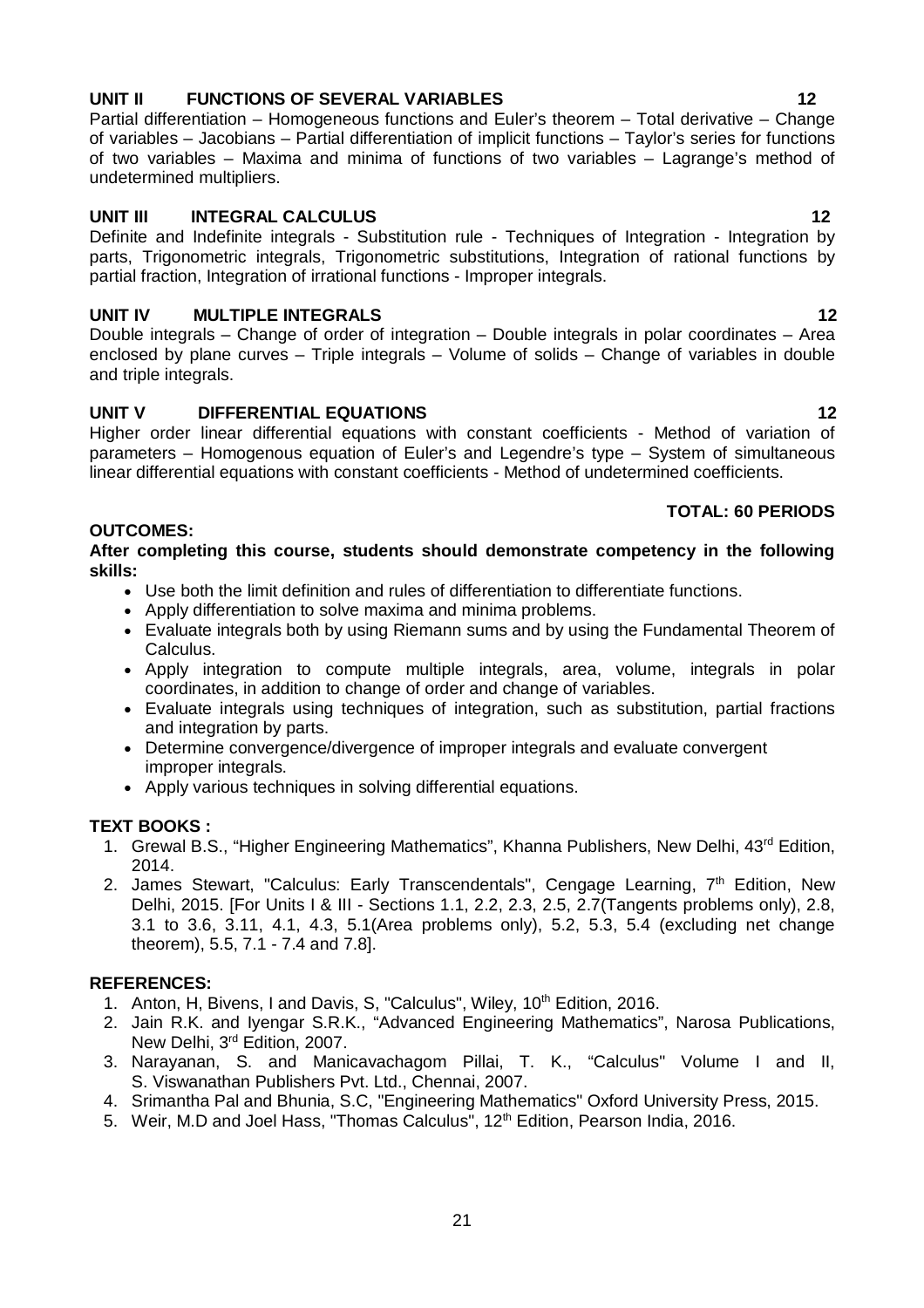22

**PH8151 ENGINEERING PHYSICS**

# **OBJECTIVES:**

 To enhance the fundamental knowledge in Physics and its applications relevant to various streams of Engineering and Technology.

### **UNIT I PROPERTIES OF MATTER 9**

Elasticity – Stress-strain diagram and its uses - factors affecting elastic modulus and tensile strength – torsional stress and deformations – twisting couple - torsion pendulum: theory and experiment - bending of beams - bending moment – cantilever: theory and experiment – uniform and non-uniform bending: theory and experiment - I-shaped girders - stress due to bending in beams.

# **UNIT II WAVES AND FIBER OPTICS 9**

Oscillatory motion – forced and damped oscillations: differential equation and its solution – plane progressive waves – wave equation. Lasers : population of energy levels, Einstein's A and B coefficients derivation – resonant cavity, optical amplification (qualitative) – Semiconductor lasers: homojunction and heterojunction – Fiber optics: principle, numerical aperture and acceptance angle - types of optical fibres (material, refractive index, mode) – losses associated with optical fibers - fibre optic sensors: pressure and displacement.

### **UNIT III THERMAL PHYSICS 9**

Transfer of heat energy – thermal expansion of solids and liquids – expansion joints - bimetallic strips - thermal conduction, convection and radiation – heat conductions in solids – thermal conductivity - Forbe's and Lee's disc method: theory and experiment - conduction through compound media (series and parallel) – thermal insulation – applications: heat exchangers, refrigerators, ovens and solar water heaters.

#### **UNIT IV QUANTUM PHYSICS 9**

Black body radiation – Planck's theory (derivation) – Compton effect: theory and experimental verification – wave particle duality – electron diffraction – concept of wave function and its physical significance – Schrödinger's wave equation – time independent and time dependent equations – particle in a one-dimensional rigid box – tunnelling (qualitative) - scanning tunnelling microscope.

#### **UNIT V CRYSTAL PHYSICS 9**

Single crystalline, polycrystalline and amorphous materials – single crystals: unit cell, crystal systems, Bravais lattices, directions and planes in a crystal, Miller indices – inter-planar distances - coordination number and packing factor for SC, BCC, FCC, HCP and diamond structures crystal imperfections: point defects, line defects – Burger vectors, stacking faults – role of imperfections in plastic deformation - growth of single crystals: solution and melt growth techniques.

#### **OUTCOMES:**

#### **Upon completion of this course,**

- The students will gain knowledge on the basics of properties of matter and its applications,
- The students will acquire knowledge on the concepts of waves and optical devices and their applications in fibre optics,
- The students will have adequate knowledge on the concepts of thermal properties of materials and their applications in expansion joints and heat exchangers,
- The students will get knowledge on advanced physics concepts of quantum theory and its applications in tunneling microscopes, and
- The students will understand the basics of crystals, their structures and different crystal growth techniques.

**TOTAL :45 PERIODS**

# **L T P C 3 0 0 3**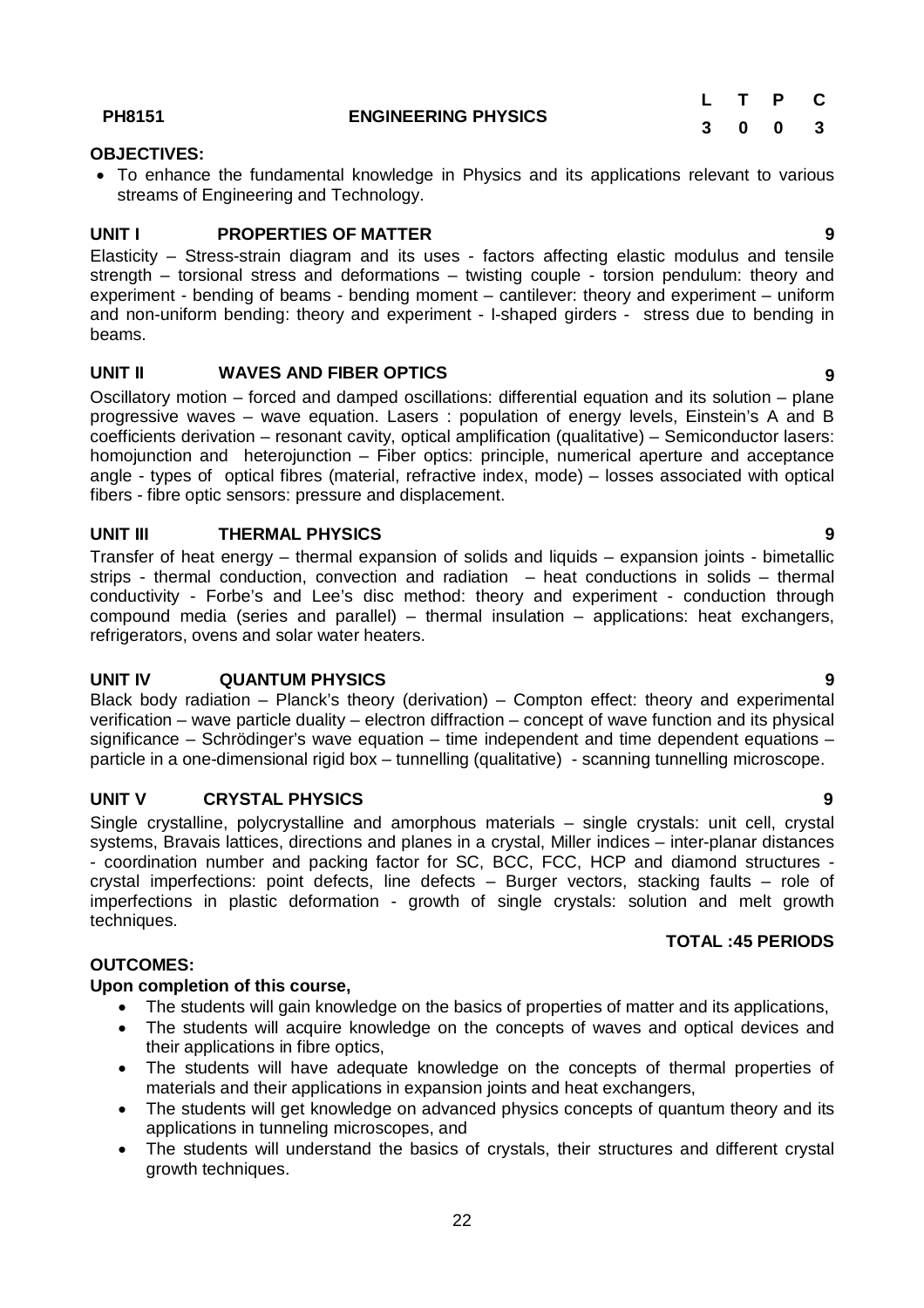## **TEXT BOOKS:**

- 1. Bhattacharya, D.K. & Poonam, T. "Engineering Physics". Oxford University Press, 2015.
- 2. Gaur, R.K. & Gupta, S.L. "Engineering Physics". Dhanpat Rai Publishers, 2012.
- 3. Pandey, B.K. & Chaturvedi, S. "Engineering Physics". Cengage Learning India, 2012.

#### **REFERENCES:**

- 1. Halliday, D., Resnick, R. & Walker, J. "Principles of Physics". Wiley, 2015.
- 2. Serway, R.A. & Jewett, J.W. "Physics for Scientists and Engineers". Cengage Learning, 2010.
- 3. Tipler, P.A. & Mosca, G. "Physics for Scientists and Engineers with Modern Physics'. W.H.Freeman, 2007.

#### **CY8151 ENGINEERING CHEMISTRY L T P C**

# **3 0 0 3**

#### **OBJECTIVES:**

- To make the students conversant with boiler feed water requirements, related problems and water treatment techniques.
- To develop an understanding of the basic concepts of phase rule and its applications to single and two component systems and appreciate the purpose and significance of alloys.
- Preparation, properties and applications of engineering materials.
- Types of fuels, calorific value calculations, manufacture of solid, liquid and gaseous fuels.
- Principles and generation of energy in batteries, nuclear reactors, solar cells, wind mills and fuel cells.

#### **UNIT I WATER AND ITS TREATMENT 9**

Hardness of water – types – expression of hardness – units – estimation of hardness of water by EDTA – numerical problems – boiler troubles (scale and sludge) – treatment of boiler feed water – Internal treatment (phosphate, colloidal, sodium aluminate and calgon conditioning) external treatment – Ion exchange process, zeolite process – desalination of brackish water - Reverse Osmosis.

#### **UNIT II SURFACE CHEMISTRY AND CATALYSIS 9**

Adsorption: Types of adsorption – adsorption of gases on solids – adsorption of solute from solutions – adsorption isotherms – Freundlich's adsorption isotherm – Langmuir's adsorption isotherm – contact theory – kinetics of surface reactions, unimolecular reactions, Langmuir applications of adsorption on pollution abatement. Catalysis: Catalyst – types of catalysis – criteria – autocatalysis – catalytic poisoning and catalytic promoters - acid base catalysis – applications (catalytic convertor) – enzyme catalysis– Michaelis – Menten equation.

#### **UNIT III ALLOYS AND PHASE RULE 9**

Alloys: Introduction- Definition- properties of alloys- significance of alloying, functions and effect of alloying elements- Nichrome and stainless steel (18/8) – heat treatment of steel. Phase rule: Introduction, definition of terms with examples, one component system -water system - reduced phase rule - thermal analysis and cooling curves - two component systems - lead-silver system - Pattinson process.

#### **UNIT IV FUELS AND COMBUSTION 9**

Fuels: Introduction - classification of fuels - coal - analysis of coal (proximate and ultimate) carbonization - manufacture of metallurgical coke (Otto Hoffmann method) - petroleum manufacture of synthetic petrol (Bergius process) - knocking - octane number - diesel oil - cetane number - natural gas - compressed natural gas (CNG) - liquefied petroleum gases (LPG) - power alcohol and biodiesel. Combustion of fuels: Introduction - calorific value - higher and lower calorific values- theoretical calculation of calorific value - ignition temperature - spontaneous ignition temperature - explosive range - flue gas analysis (ORSAT Method).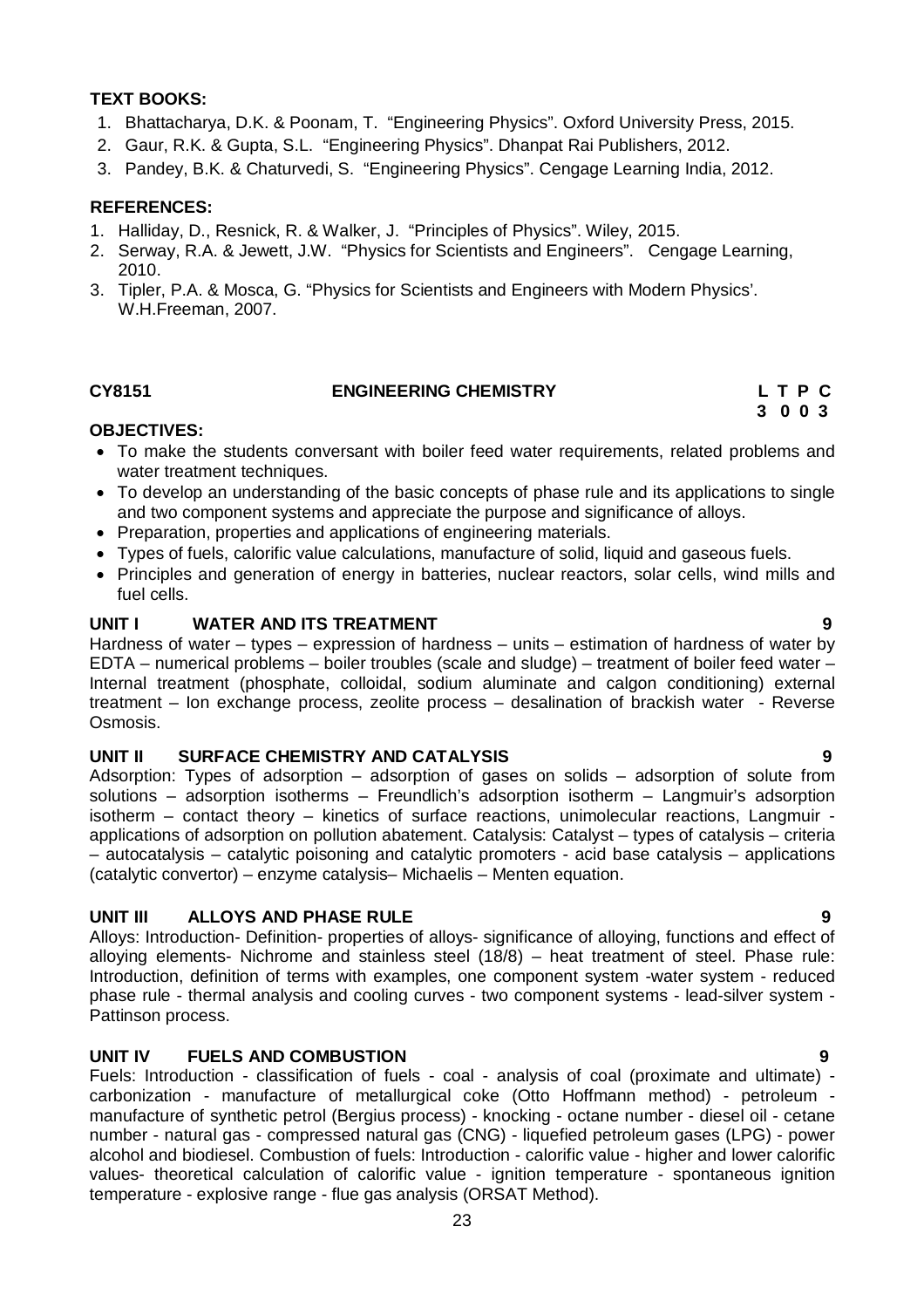# 24

# **UNIT V ENERGY SOURCES AND STORAGE DEVICES 9**

Nuclear fission - controlled nuclear fission - nuclear fusion - differences between nuclear fission and fusion - nuclear chain reactions - nuclear energy - light water nuclear power plant - breeder reactor - solar energy conversion - solar cells - wind energy. Batteries, fuel cells and supercapacitors: Types of batteries – primary battery (dry cell) secondary battery (lead acid battery, lithium-ion-battery) fuel cells  $- H_2-O_2$  fuel cell. **TOTAL: 45 PERIODS**

# **OUTCOMES:**

• The knowledge gained on engineering materials, fuels, energy sources and water treatment techniques will facilitate better understanding of engineering processes and applications for further learning.

# **TEXT BOOKS:**

- 1. S. S. Dara and S. S. Umare, "A Textbook of Engineering Chemistry", S. Chand & Company LTD, New Delhi, 2015
- 2. P. C. Jain and Monika Jain, "Engineering Chemistry" Dhanpat Rai Publishing Company (P) LTD, New Delhi, 2015
- 3. S. Vairam, P. Kalyani and Suba Ramesh, "Engineering Chemistry", Wiley India PVT, LTD, New Delhi, 2013.

# **REFERENCES:**

- 1. Friedrich Emich, "Engineering Chemistry", Scientific International PVT, LTD, New Delhi, 2014.
- 2. Prasanta Rath, "Engineering Chemistry", Cengage Learning India PVT, LTD, Delhi, 2015.
- 3. Shikha Agarwal, "Engineering Chemistry-Fundamentals and Applications", Cambridge University Press, Delhi, 2015.

# **GE8151 PROBLEM SOLVING AND PYTHON PROGRAMMING L T P C**

#### **3 0 0 3 OBJECTIVES:**

- To know the basics of algorithmic problem solving
- To read and write simple Python programs.
- To develop Python programs with conditionals and loops.
- To define Python functions and call them.
- To use Python data structures –- lists, tuples, dictionaries.
- To do input/output with files in Python.

# **UNIT I ALGORITHMIC PROBLEM SOLVING 9**

Algorithms, building blocks of algorithms (statements, state, control flow, functions), notation (pseudo code, flow chart, programming language), algorithmic problem solving, simple strategies for developing algorithms (iteration, recursion). Illustrative problems: find minimum in a list, insert a card in a list of sorted cards, guess an integer number in a range, Towers of Hanoi.

# **UNIT II DATA, EXPRESSIONS, STATEMENTS 9**

Python interpreter and interactive mode; values and types: int, float, boolean, string, and list; variables, expressions, statements, tuple assignment, precedence of operators, comments; modules and functions, function definition and use, flow of execution, parameters and arguments; Illustrative programs: exchange the values of two variables, circulate the values of n variables, distance between two points.

# **UNIT III CONTROL FLOW, FUNCTIONS 9**

Conditionals: Boolean values and operators, conditional (if), alternative (if-else), chained conditional (if-elif-else); Iteration: state, while, for, break, continue, pass; Fruitful functions: return values, parameters, local and global scope, function composition, recursion; Strings: string slices,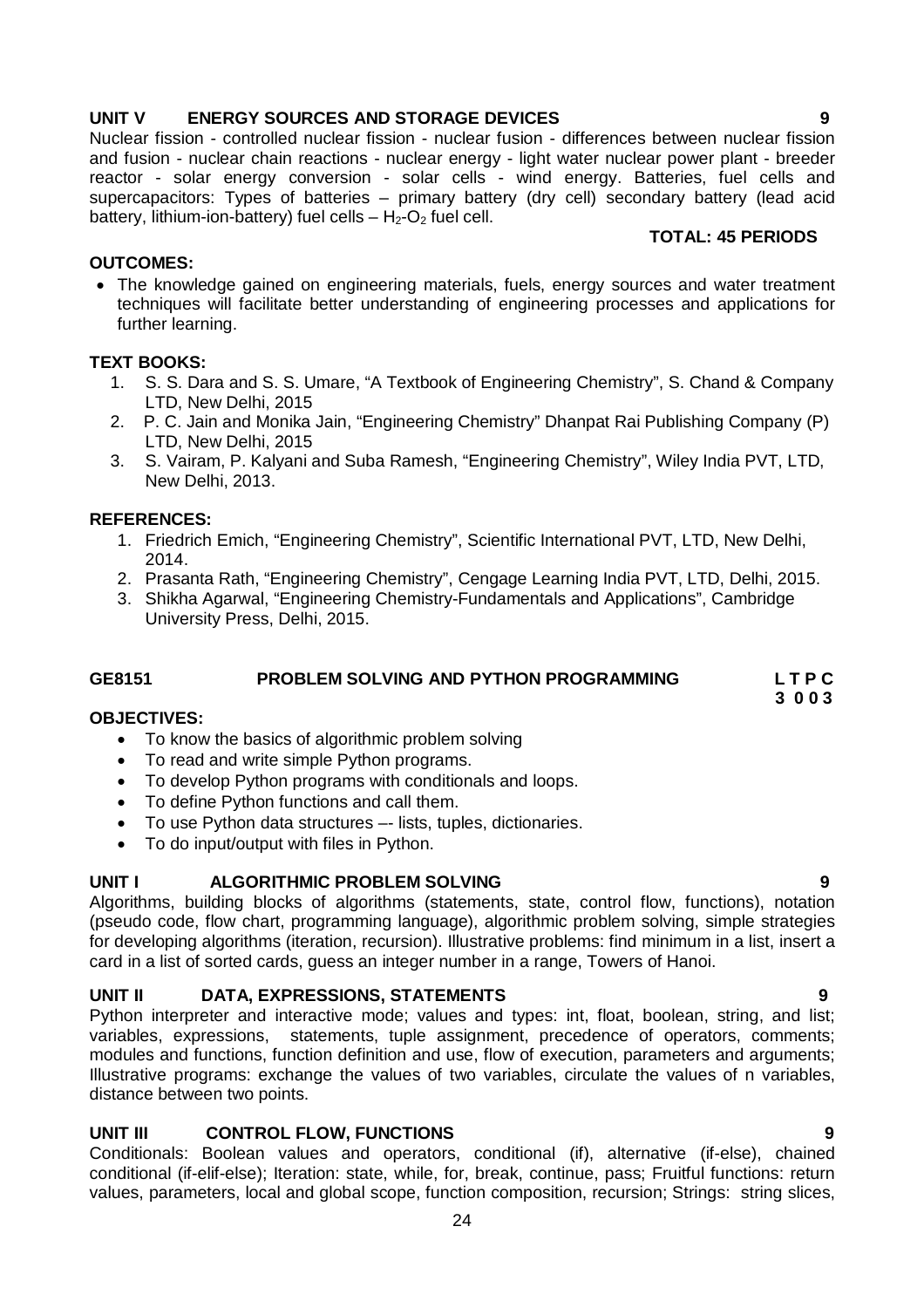immutability, string functions and methods, string module; Lists as arrays. Illustrative programs: square root, gcd, exponentiation, sum an array of numbers, linear search, binary search.

#### **UNIT IV LISTS, TUPLES, DICTIONARIES 9**

Lists: list operations, list slices, list methods, list loop, mutability, aliasing, cloning lists, list parameters; Tuples: tuple assignment, tuple as return value; Dictionaries: operations and methods; advanced list processing - list comprehension; Illustrative programs: selection sort, insertion sort, mergesort, histogram.

#### **UNIT V FILES, MODULES, PACKAGES 9**

Files and exception: text files, reading and writing files, format operator; command line arguments, errors and exceptions, handling exceptions, modules, packages; Illustrative programs: word count, copy file.

#### **TOTAL: 45 PERIODS**

#### **OUTCOMES:**

#### **Upon completion of the course, students will be able to**

- Develop algorithmic solutions to simple computational problems
- Read, write, execute by hand simple Python programs.
- Structure simple Python programs for solving problems.
- Decompose a Python program into functions.
- Represent compound data using Python lists, tuples, dictionaries.
- Read and write data from/to files in Python Programs.

#### **TEXT BOOKS:**

- 1. Allen B. Downey, "Think Python: How to Think Like a Computer Scientist", 2<sup>nd</sup> edition, Updated for Python 3, Shroff/O'Reilly Publishers, 2016 (http://greenteapress.com/wp/thinkpython/)
- 2. Guido van Rossum and Fred L. Drake Jr, "An Introduction to Python Revised and updated for Python 3.2, Network Theory Ltd., 2011.

#### **REFERENCES:**

- 1. John V Guttag, "Introduction to Computation and Programming Using Python'', Revised and expanded Edition, MIT Press , 2013
- 2. Robert Sedgewick, Kevin Wayne, Robert Dondero, "Introduction to Programming in Python: An Inter-disciplinary Approach, Pearson India Education Services Pvt. Ltd., 2016.
- 3. Timothy A. Budd, "Exploring Python", Mc-Graw Hill Education (India) Private Ltd.,, 2015.
- 4. Kenneth A. Lambert, "Fundamentals of Python: First Programs", CENGAGE Learning, 2012.
- 5. Charles Dierbach, "Introduction to Computer Science using Python: A Computational Problem-Solving Focus, Wiley India Edition, 2013.
- 6. Paul Gries, Jennifer Campbell and Jason Montojo, "Practical Programming: An Introduction to Computer Science using Python 3", Second edition, Pragmatic Programmers, LLC, 2013.

#### **GE8152 ENGINEERING GRAPHICS L T P C**

 **2 0 4 4**

#### **OBJECTIVES:**

- To develop in students, graphic skills for communication of concepts, ideas and design of Engineering products.
- To expose them to existing national standards related to technical drawings.

#### **CONCEPTS AND CONVENTIONS (Not for Examination) 1**

Importance of graphics in engineering applications – Use of drafting instruments – BIS conventions and specifications – Size, layout and folding of drawing sheets – Lettering and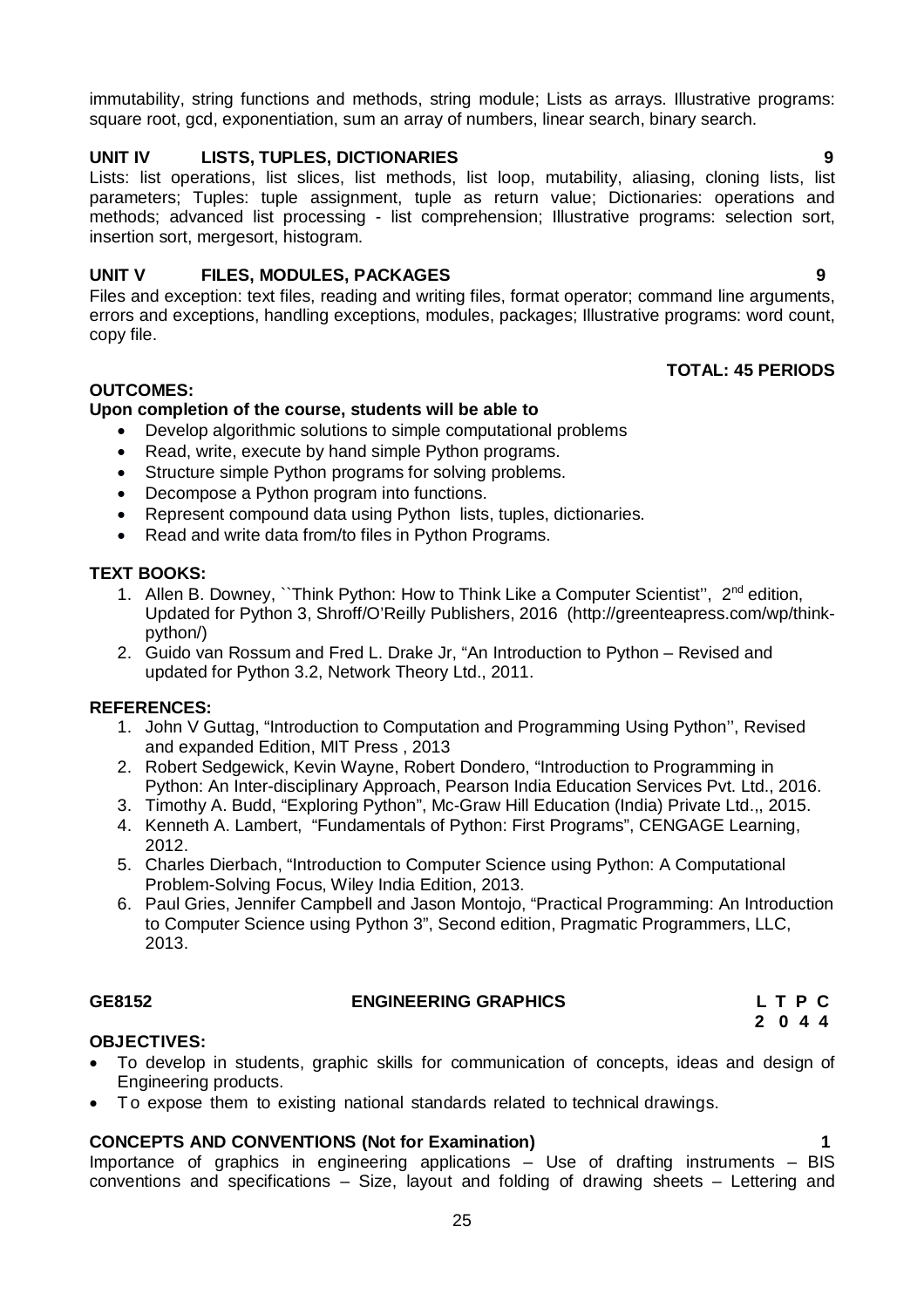dimensioning.

# **UNIT I PLANE CURVES AND FREEHAND SKETCHING 7+12**

Basic Geometrical constructions, Curves used in engineering practices: Conics – Construction of ellipse, parabola and hyperbola by eccentricity method – Construction of cycloid – construction of involutes of square and circle – Drawing of tangents and normal to the above curves.

Visualization concepts and Free Hand sketching: Visualization principles –Representation of Three Dimensional objects – Layout of views- Freehand sketching of multiple views from pictorial views of objects

# **UNIT II PROJECTION OF POINTS, LINES AND PLANE SURFACE 6+12**

Orthographic projection- principles-Principal planes-First angle projection-projection of points. Projection of straight lines (only First angle projections) inclined to both the principal planes - Determination of true lengths and true inclinations by rotating line method and traces Projection of planes (polygonal and circular surfaces) inclined to both the principal planes by rotating object method.

# **UNIT III PROJECTION OF SOLIDS 5+12**

Projection of simple solids like prisms, pyramids, cylinder, cone and truncated solids when the axis is inclined to one of the principal planes by rotating object method.

#### **UNIT IV PROJECTION OF SECTIONED SOLIDS AND DEVELOPMENT OF SURFACES 5+12**

Sectioning of above solids in simple vertical position when the cutting plane is inclined to the one of the principal planes and perpendicular to the other – obtaining true shape of section. Development of lateral surfaces of simple and sectioned solids – Prisms, pyramids cylinders and cones.

# **UNIT V ISOMETRIC AND PERSPECTIVE PROJECTIONS 6 +12**

Principles of isometric projection – isometric scale –Isometric projections of simple solids and truncated solids - Prisms, pyramids, cylinders, cones- combination of two solid objects in simple vertical positions - Perspective projection of simple solids-Prisms, pyramids and cylinders by visual ray method .

# **OUTCOMES:**

# **On successful completion of this course, the student will be able to:**

- Familiarize with the fundamentals and standards of Engineering graphics
- Perform freehand sketching of basic geometrical constructions and multiple views of objects.
- Project orthographic projections of lines and plane surfaces.
- Draw projections and solids and development of surfaces.
- Visualize and to project isometric and perspective sections of simple solids.

# **TEXT BOOKS:**

- 1. Natrajan K.V., "A text book of Engineering Graphics", Dhanalakshmi Publishers, Chennai, 2009.
- 2. Venugopal K. and Prabhu Raja V., "Engineering Graphics", New Age International (P) Limited, 2008.

# **REFERENCES:**

- 1. Bhatt N.D. and Panchal V.M., "Engineering Drawing", Charotar Publishing House, 50<sup>th</sup> Edition, 2010.
- 2. Basant Agarwal and Agarwal C.M., "Engineering Drawing", Tata McGraw Hill Publishing Company Limited, New Delhi, 2008.
- 3. Gopalakrishna K.R., "Engineering Drawing" (Vol. I&II combined), Subhas Stores, Bangalore, 2007.

 **TOTAL: 90 PERIODS**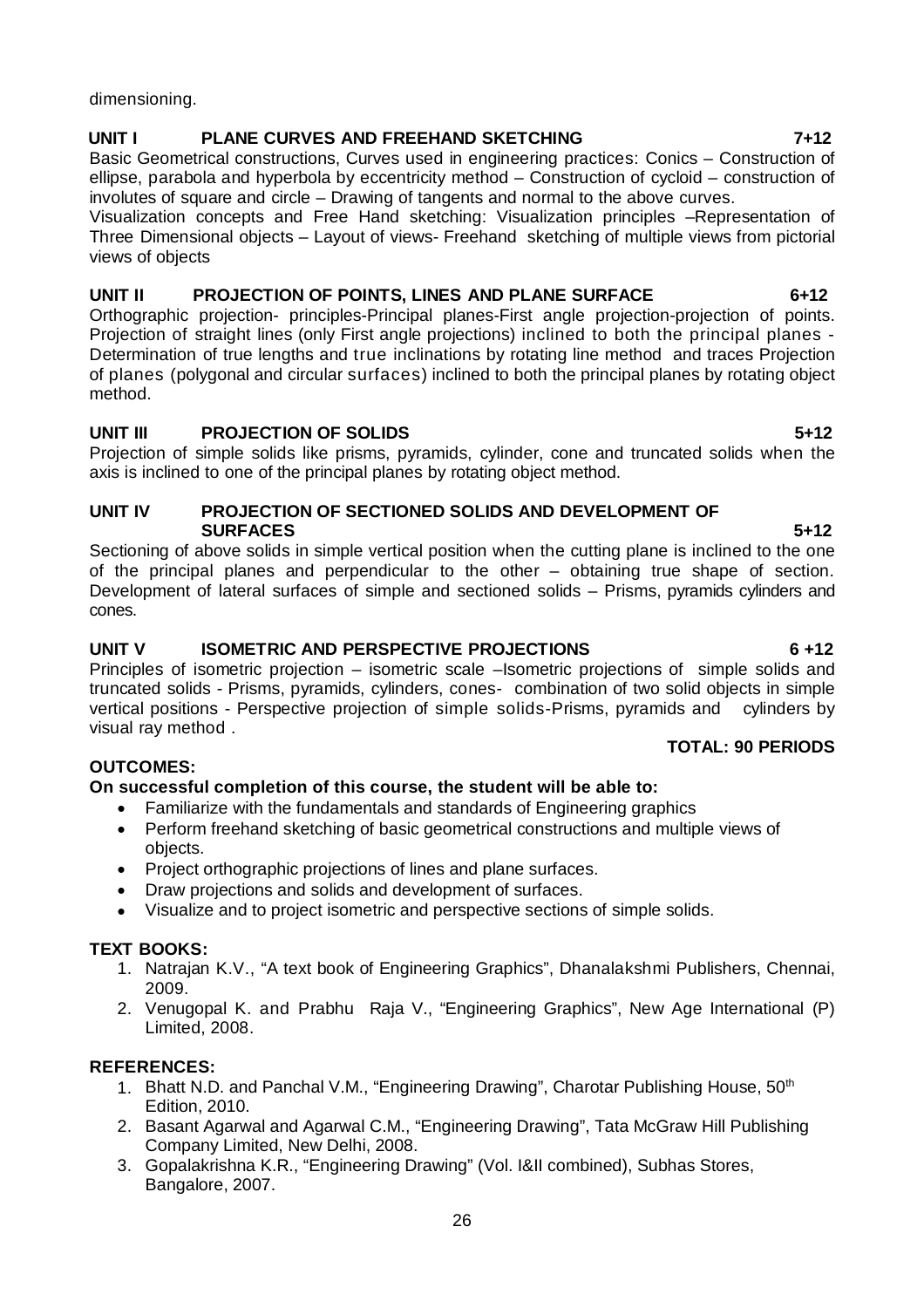- 4. Luzzader, Warren.J. and Duff,John M., "Fundamentals of Engineering Drawing with an introduction to Interactive Computer Graphics for Design and Production, Eastern Economy Edition, Prentice Hall of India Pvt. Ltd, New Delhi, 2005.
- 5. N. S. Parthasarathy and Vela Murali, "Engineering Graphics", Oxford University, Press, New Delhi, 2015.
- 6. Shah M.B., and Rana B.C., "Engineering Drawing", Pearson, 2nd Edition, 2009.

#### **Publication of Bureau of Indian Standards**:

- 1. IS 10711 2001: Technical products Documentation Size and lay out of drawing sheets.
- 2. IS 9609 (Parts 0 & 1) 2001: Technical products Documentation Lettering.
- 3. IS 10714 (Part 20) 2001 & SP 46 2003: Lines for technical drawings.
- 4. IS 11669 1986 & SP 46 2003: Dimensioning of Technical Drawings.
- 5. IS 15021 (Parts 1 to 4) 2001: Technical drawings Projection Methods.

#### **Special points applicable to University Examinations on Engineering Graphics:**

- 1. There will be five questions, each of either or type covering all units of the syllabus.
- 2. All questions will carry equal marks of 20 each making a total of 100.
- 3. The answer paper shall consist of drawing sheets of A3 size only. The students will be permitted to use appropriate scale to fit solution within A3 size.
- 4. The examination will be conducted in appropriate sessions on the same day

# **GE8161 PROBLEM SOLVING AND PYTHON PROGRAMMING LABORATORY L T P C**

#### **0 0 4 2**

### **OBJECTIVES:**

- To write, test, and debug simple Python programs.
- To implement Python programs with conditionals and loops.
- Use functions for structuring Python programs.
- Represent compound data using Python lists, tuples, dictionaries.
- Read and write data from/to files in Python.

#### **LIST OF PROGRAMS:**

- 1. Compute the GCD of two numbers.
- 2. Find the square root of a number (Newton's method)
- 3. Exponentiation (power of a number)
- 4. Find the maximum of a list of numbers
- 5. Linear search and Binary search
- 6. Selection sort, Insertion sort
- 7. Merge sort
- 8. First n prime numbers
- 9. Multiply matrices
- 10. Programs that take command line arguments (word count)
- 11. Find the most frequent words in a text read from a file
- 12. Simulate elliptical orbits in Pygame
- 13. Simulate bouncing ball using Pygame

#### **PLATFORM NEEDED**

Python 3 interpreter for Windows/Linux

# **OUTCOMES:**

#### **Upon completion of the course, students will be able to:**

- Write, test, and debug simple Python programs.
- Implement Python programs with conditionals and loops.
- Develop Python programs step-wise by defining functions and calling them.

#### **TOTAL: 60 PERIODS**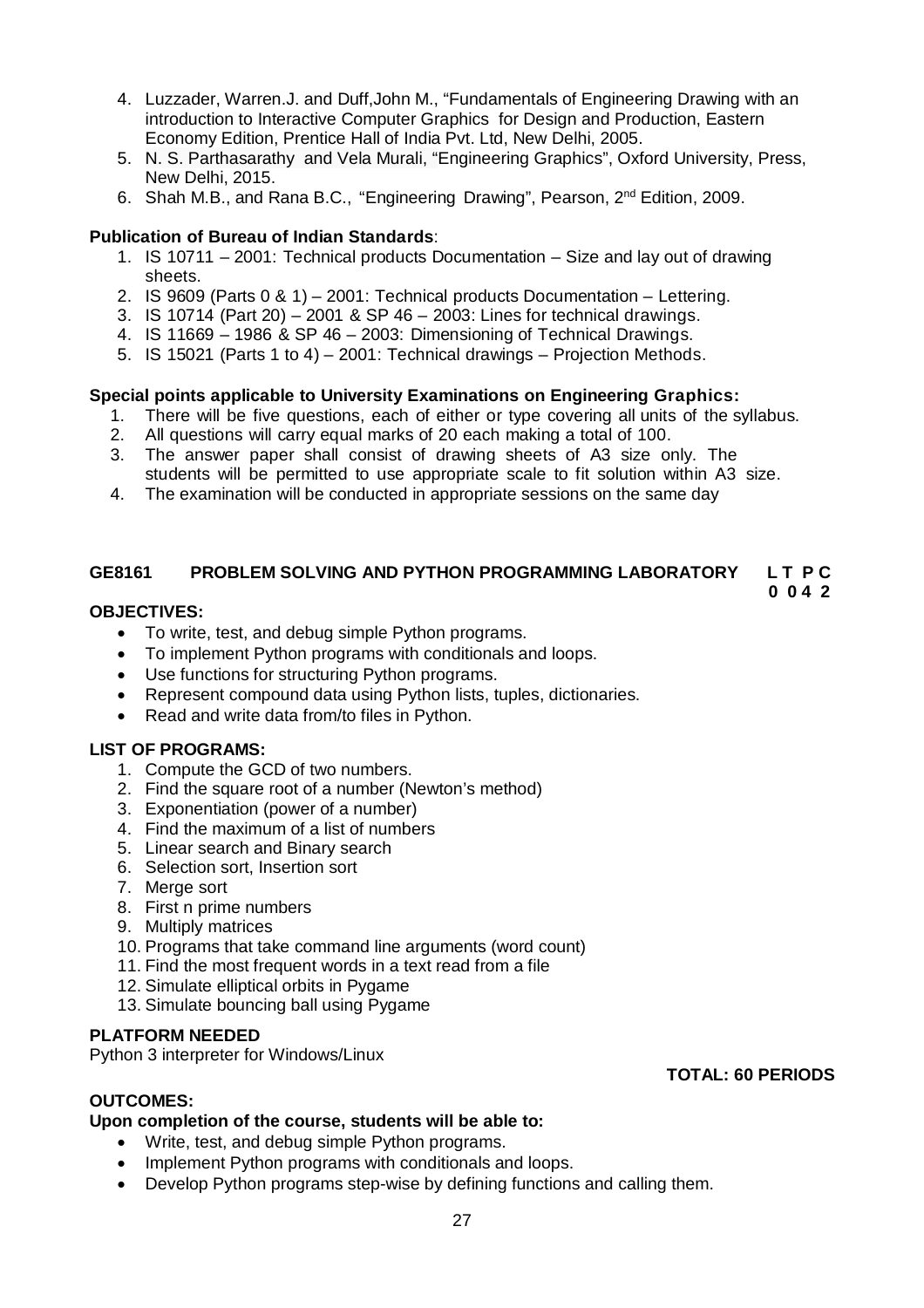- Use Python lists, tuples, dictionaries for representing compound data.
- Read and write data from/to files in Python.

#### **BS8161 PHYSICS AND CHEMISTRY LABORATORY (Common to all branches of B.E. / B.Tech Programmes) L T P C 0 0 4 2**

#### **OBJECTIVES:**

 To introduce different experiments to test basic understanding of physics concepts applied in optics, thermal physics, properties of matter and liquids.

# **LIST OF EXPERIMENTS: PHYSICS LABORATORY (Any 5 Experiments)**

- 1. Determination of rigidity modulus Torsion pendulum
- 2. Determination of Young's modulus by non-uniform bending method
- 3. (a) Determination of wavelength, and particle size using Laser (b) Determination of acceptance angle in an optical fiber.
- 4. Determination of thermal conductivity of a bad conductor Lee's Disc method.
- 5. Determination of velocity of sound and compressibility of liquid Ultrasonic interferometer
- 6. Determination of wavelength of mercury spectrum spectrometer grating
- 7. Determination of band gap of a semiconductor
- 8. Determination of thickness of a thin wire Air wedge method

### **TOTAL: 30 PERIODS**

#### **OUTCOMES:**

#### **Upon completion of the course, the students will be able to**

Apply principles of elasticity, optics and thermal properties for engineering applications.

# **CHEMISTRY LABORATORY: (Any seven experiments to be conducted)**

#### **OBJECTIVES**:

- To make the student to acquire practical skills in the determination of water quality parameters through volumetric and instrumental analysis.
- To acquaint the students with the determination of molecular weight of a polymer by viscometery.
	- 1. Estimation of HCI using  $Na<sub>2</sub>CO<sub>3</sub>$  as primary standard and Determination of alkalinity in water sample.
	- 2. Determination of total, temporary & permanent hardness of water by EDTA method.
	- 3. Determination of DO content of water sample by Winkler's method.
	- 4. Determination of chloride content of water sample by argentometric method.
	- 5. Estimation of copper content of the given solution by Iodometry.
	- 6. Determination of strength of given hydrochloric acid using pH meter.
	- 7. Determination of strength of acids in a mixture of acids using conductivity meter.
	- 8. Estimation of iron content of the given solution using potentiometer.
	- 9. Estimation of iron content of the water sample using spectrophotometer (1, 10- Phenanthroline / thiocyanate method).
	- 10. Estimation of sodium and potassium present in water using flame photometer.
	- 11. Determination of molecular weight of polyvinyl alcohol using Ostwald viscometer.
	- 12. Pseudo first order kinetics-ester hydrolysis.
	- 13. Corrosion experiment-weight loss method.
	- 14. Determination of CMC.
	- 15. Phase change in a solid.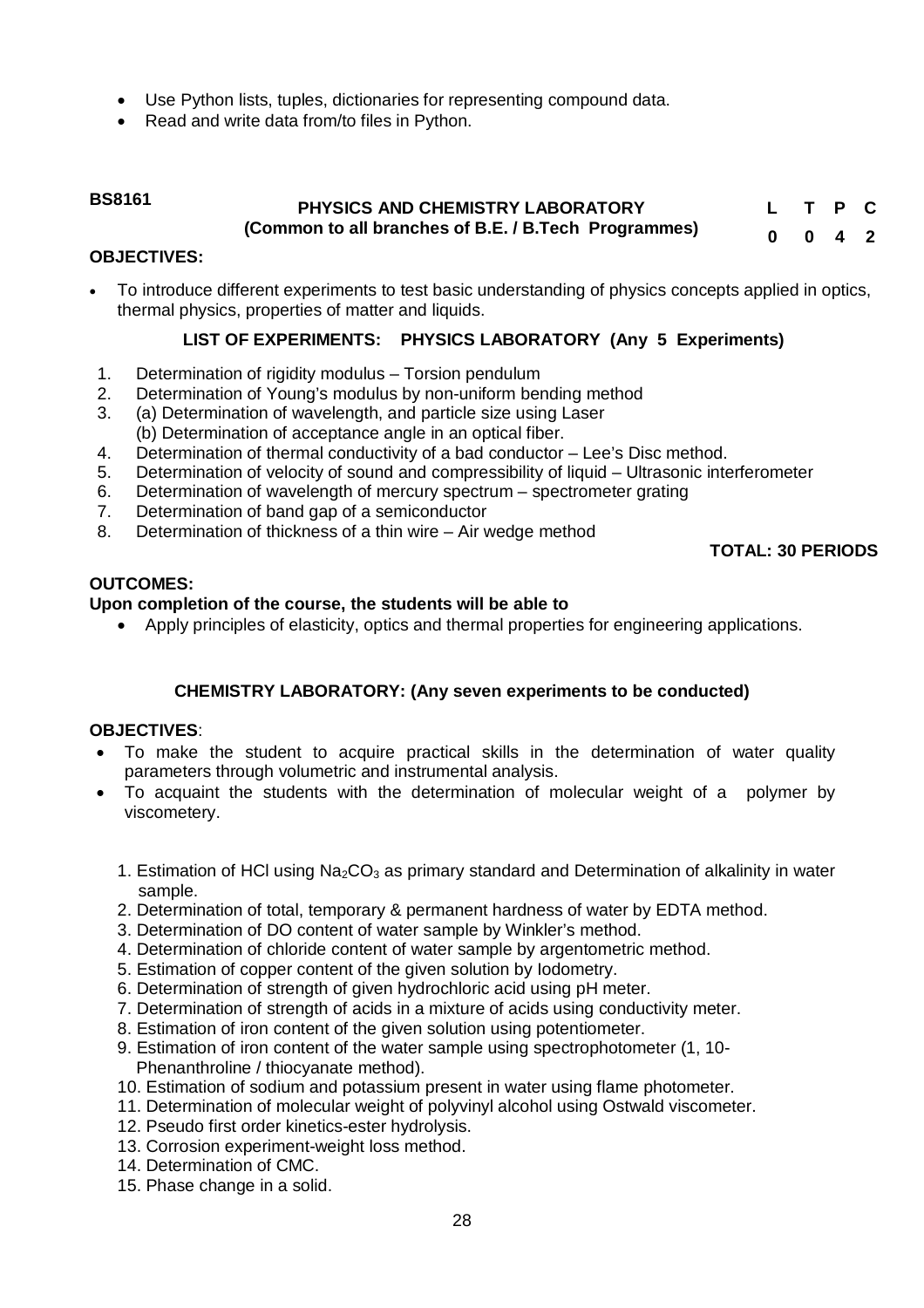16. Conductometric titration of strong acid vs strong base.

#### **OUTCOMES:**

 The students will be outfitted with hands-on knowledge in the quantitative chemical analysis of water quality related parameters.

## **TEXTBOOK:**

1. Vogel's Textbook of Quantitative Chemical Analysis  $(8^{TH}$  edition, 2014).

| <b>HS8251</b> | <b>TECHNICAL ENGLISH</b> |  | L T P C |  |
|---------------|--------------------------|--|---------|--|
|               |                          |  | 4 0 0 4 |  |

### **OBJECTIVES:**

### **The Course prepares second semester engineering and Technology students to:**

- Develop strategies and skills to enhance their ability to read and comprehend engineering and technology texts.
- Foster their ability to write convincing job applications and effective reports.
- Develop their speaking skills to make technical presentations, participate in group discussions.
- Strengthen their listening skill which will help them comprehend lectures and talks in their areas of specialization.

### **UNIT I INTRODUCTION TECHNICAL ENGLISH 12**

**Listening**- Listening to talks mostly of a scientific/technical nature and completing information-gap exercises- **Speaking** –Asking for and giving directions- **Reading** – reading short technical texts from journals- newsapapers- **Writing**- purpose statements – extended definitions – issue- writing instructions – checklists-recommendations-**Vocabulary Development**- technical vocabulary **Language Development** –subject verb agreement - compound words.

### **UNIT II READING AND STUDY SKILLS 12**

**Listening**- Listening to longer technical talks and completing exercises based on them-**Speaking** – describing a process-**Reading** – reading longer technical texts- identifying the various transitions in a text- paragraphing- **Writing**- interpreting cgarts, graphs- **Vocabulary Development**vocabulary used in formal letters/emails and reports **Language Development-** impersonal passive voice, numerical adjectives.

#### **UNIT III TECHNICAL WRITING AND GRAMMAR 12**

**Listening**- Listening to classroom lectures/ talkls on engineering/technology -**Speaking** – introduction to technical presentations- **Reading** – longer texts both general and technical, practice in speed reading; **Writing**-Describing a process, use of sequence words- **Vocabulary Development-** sequence words- Misspelled words. **Language Development-** embedded sentences

# **UNIT IV REPORT WRITING 12**

**Listening**- Listening to documentaries and making notes. **Speaking** – mechanics of presentations- **Reading** – reading for detailed comprehension- **Writing**- email etiquette- job application – cover letter –Résumé preparation( via email and hard copy)- analytical essays and issue based essays--**Vocabulary Development**- finding suitable synonyms-paraphrasing-. **Language Development-** clauses- if conditionals.

**TOTAL: 30 PERIODS**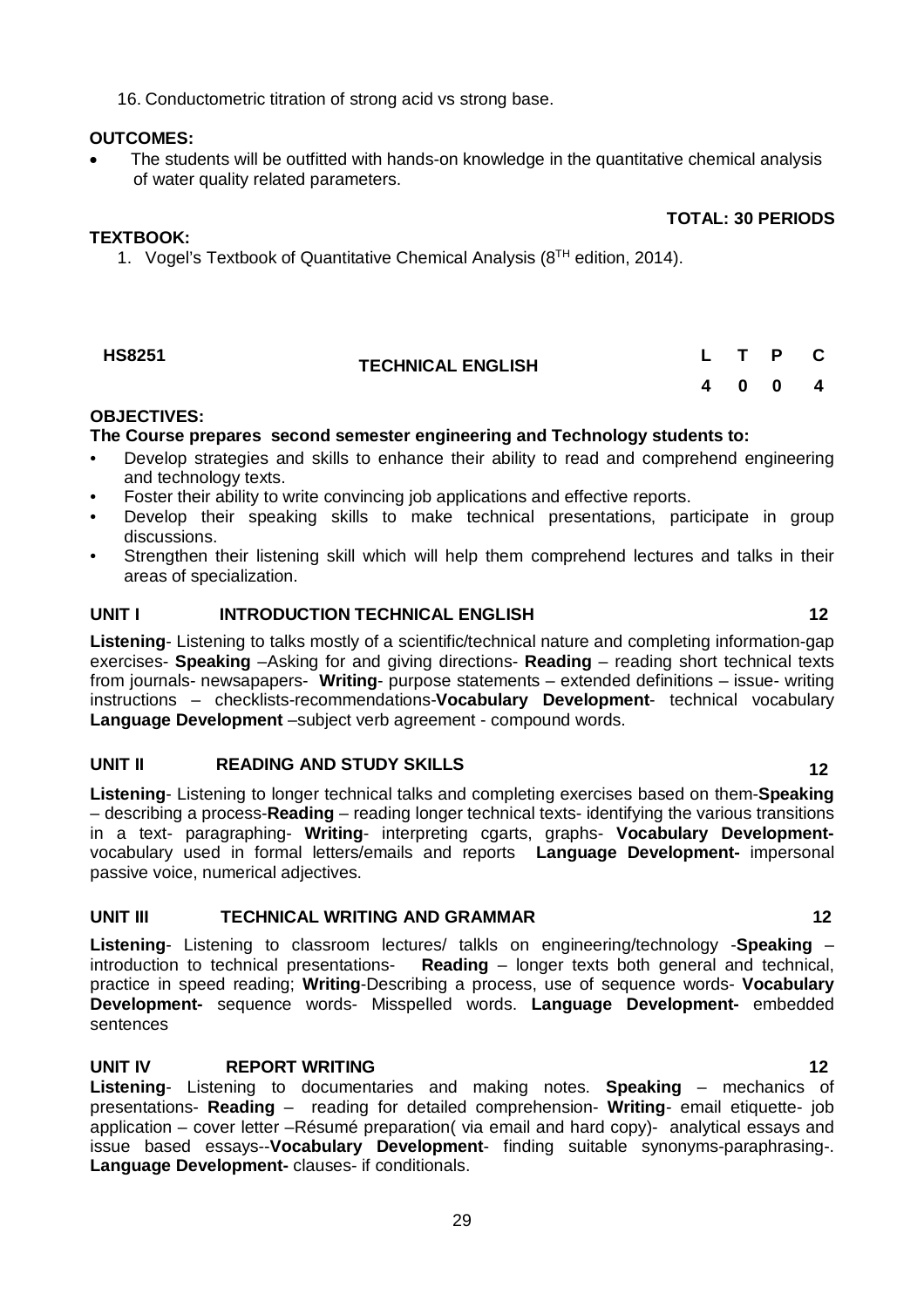### **UNIT V GROUP DISCUSSION AND JOB APPLICATIONS 12**

**Listening**- TED/Ink talks; **Speaking** –participating in a group discussion -**Reading**– reading and

understanding technical articles **Writing**– Writing reports- minutes of a meeting- accident and survey-**Vocabulary Development- verbal analogies Language Development-** reported speech.

# **TOTAL :60 PERIODS**

# **OUTCOMES:**

# **At the end of the course learners will be able to:**

- Read technical texts and write area- specific texts effortlessly.
- Listen and comprehend lectures and talks in their area of specialisation successfully.
- Speak appropriately and effectively in varied formal and informal contexts.
- Write reports and winning job applications.

# **TEXT BOOKS:**

- 1. Board of editors. **Fluency in English A Course book for Engineering and Technology.**  Orient Blackswan, Hyderabad: 2016
- 2. Sudharshana.N.P and Saveetha. C. **English for Technical Communication**. Cambridge University Press: New Delhi, 2016.

# **REFERENCES:**

- 1. Raman, Meenakshi and Sharma, Sangeetha- **Technical Communication Principles and Practice.**Oxford University Press: New Delhi,2014.
- 2. Kumar, Suresh. E. **Engineering English**. Orient Blackswan: Hyderabad,2015
- 3. Booth-L. Diana**, Project Work,** Oxford University Press**,** Oxford: 2014.
- 4. Grussendorf, Marion, **English for Presentations,** Oxford University Press, Oxford: 2007
- 5. Means, L. Thomas and Elaine Langlois, **English & Communication For Colleges.**  Cengage Learning, USA: 2007

# **Students can be asked to read Tagore, Chetan Bhagat and for supplementary reading.**

| MA8251 | <b>ENGINEERING MATHEMATICS - II</b> | L T P C |  |
|--------|-------------------------------------|---------|--|
|        |                                     | 4 0 0 4 |  |

# **OBJECTIVES:**

This course is designed to cover topics such as Matrix Algebra, Vector Calculus, Complex Analysis and Laplace Transform. Matrix Algebra is one of the powerful tools to handle practical problems arising in the field of engineering. Vector calculus can be widely used for modelling the various laws of physics. The various methods of complex analysis and Laplace transforms can be used for efficiently solving the problems that occur in various branches of engineering disciplines.

#### **UNIT I** MATRICES 12 Eigenvalues and Eigenvectors of a real matrix – Characteristic equation – Properties of Eigenvalues and Eigenvectors – Cayley-Hamilton theorem – Diagonalization of matrices – Reduction of a quadratic form to canonical form by orthogonal transformation – Nature of quadratic forms.

# **UNIT II CONSECTOR CALCULUS** 12

Gradient and directional derivative – Divergence and curl - Vector identities – Irrotational and Solenoidal vector fields – Line integral over a plane curve – Surface integral - Area of a curved surface - Volume integral - Green's, Gauss divergence and Stoke's theorems – Verification and application in evaluating line, surface and volume integrals.

30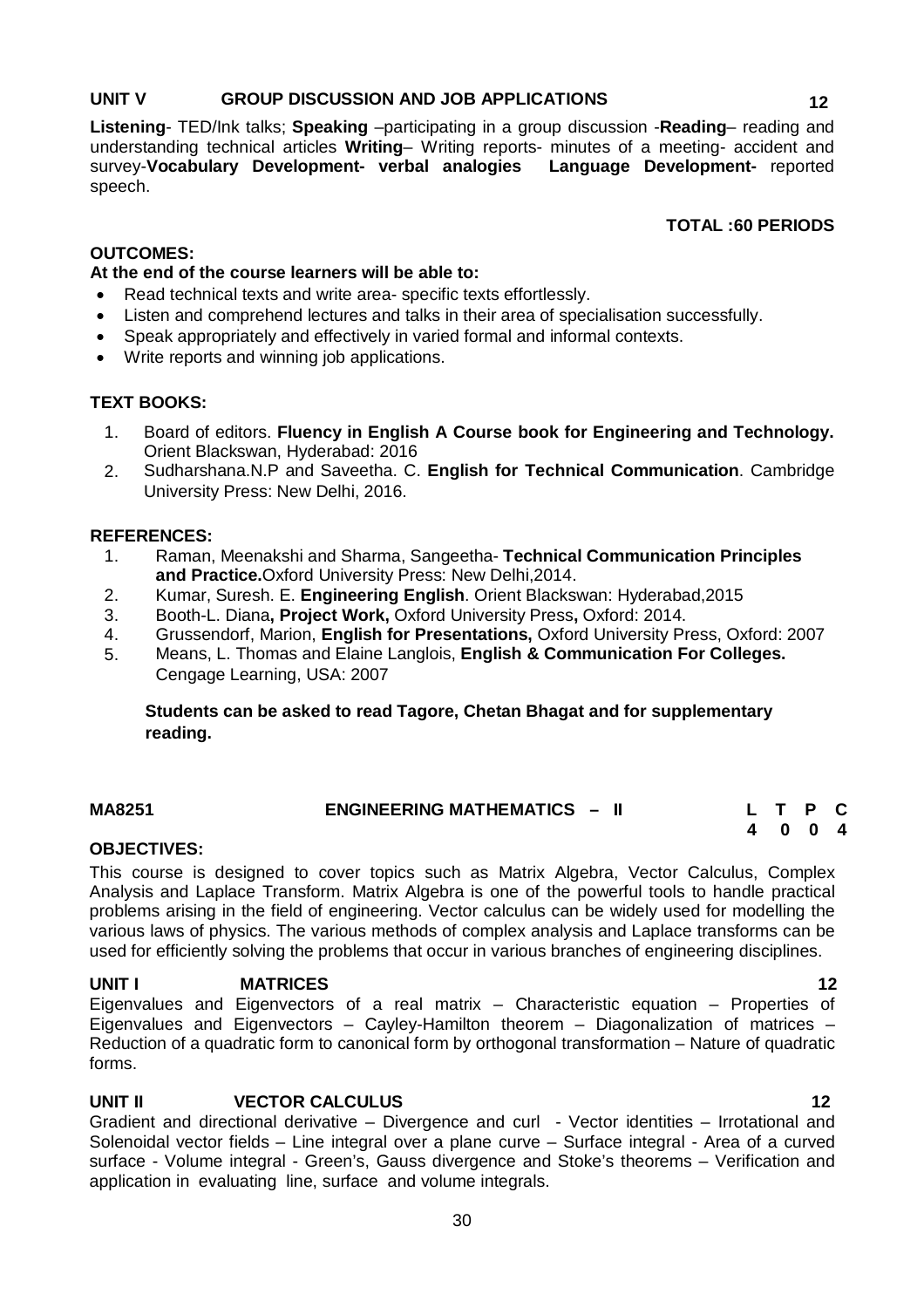### **UNIT III ANALYTIC FUNCTIONS 12**

Analytic functions – Necessary and sufficient conditions for analyticity in Cartesian and polar coordinates - Properties – Harmonic conjugates – Construction of analytic function - Conformal

mapping – Mapping by functions  $w = z + c, \, cz, \stackrel{1}{\textcolor{red}{\textbf{Z}}} z^2$ *z*  $W = Z + C$ ,  $CZ, \overline{C}$ ,  $Z^2$  - Bilinear transformation.

## **UNIT IV COMPLEX INTEGRATION 12**

Line integral - Cauchy's integral theorem – Cauchy's integral formula – Taylor's and Laurent's series – Singularities – Residues – Residue theorem – Application of residue theorem for evaluation of real integrals – Use of circular contour and semicircular contour.

### **UNIT V LAPLACE TRANSFORMS** 12

Existence conditions – Transforms of elementary functions – Transform of unit step function and unit impulse function – Basic properties – Shifting theorems -Transforms of derivatives and integrals – Initial and final value theorems – Inverse transforms – Convolution theorem – Transform of periodic functions – Application to solution of linear second order ordinary differential equations with constant coefficients.

#### **OUTCOMES :**

**After successfully completing the course, the student will have a good understanding of the following topics and their applications:** 

- Eigen values and eigenvectors, diagonalization of a matrix, Symmetric matrices, Positive definite matrices and similar matrices.
- Gradient, divergence and curl of a vector point function and related identities.
- Evaluation of line, surface and volume integrals using Gauss, Stokes and Green's theorems and their verification.
- Analytic functions, conformal mapping and complex integration.
- Laplace transform and inverse transform of simple functions, properties, various related theorems and application to differential equations with constant coefficients.

# **TEXT BOOKS:**

- 1. Grewal B.S., "Higher Engineering Mathematics", Khanna Publishers, New Delhi, 43rd Edition, 2014.
- 2. Kreyszig Erwin, "Advanced Engineering Mathematics ", John Wiley and Sons, 10<sup>th</sup> Edition, New Delhi, 2016.

# **REFERENCES :**

- 1. Bali N., Goyal M. and Watkins C., "Advanced Engineering Mathematics", Firewall Media (An imprint of Lakshmi Publications Pvt., Ltd.,), New Delhi, 7<sup>th</sup> Edition, 2009.
- 2. Jain R.K. and Iyengar S.R.K., " Advanced Engineering Mathematics ", Narosa Publications, New Delhi, 3<sup>rd</sup> Edition, 2007.<br>3. O'Neil. P.V. "Advanced Engineering I
- 3. O'Neil, P.V. "Advanced Engineering Mathematics", Cengage Learning India Pvt., Ltd, New Delhi, 2007.
- 4. Sastry, S.S, "Engineering Mathematics", Vol. I & II, PHI Learning Pvt. Ltd, 4 th Edition, New Delhi, 2014.
- 5. Wylie, R.C. and Barrett, L.C., "Advanced Engineering Mathematics "Tata McGraw Hill Education Pvt. Ltd, 6th Edition, New Delhi, 2012.

| <b>PH8252</b> | <b>PHYSICS FOR INFORMATION SCIENCE</b> |  | L T P C |  |
|---------------|----------------------------------------|--|---------|--|
|               | (Common to CSE & IT)                   |  | 3 0 0 3 |  |

#### **OBJECTIVES:**

 To understand the essential principles of Physics of semiconductor device and Electron transport properties. Become proficient in magnetic and optical properties of materials and Nano-electronic devices.

 **TOTAL: 60 PERIODS**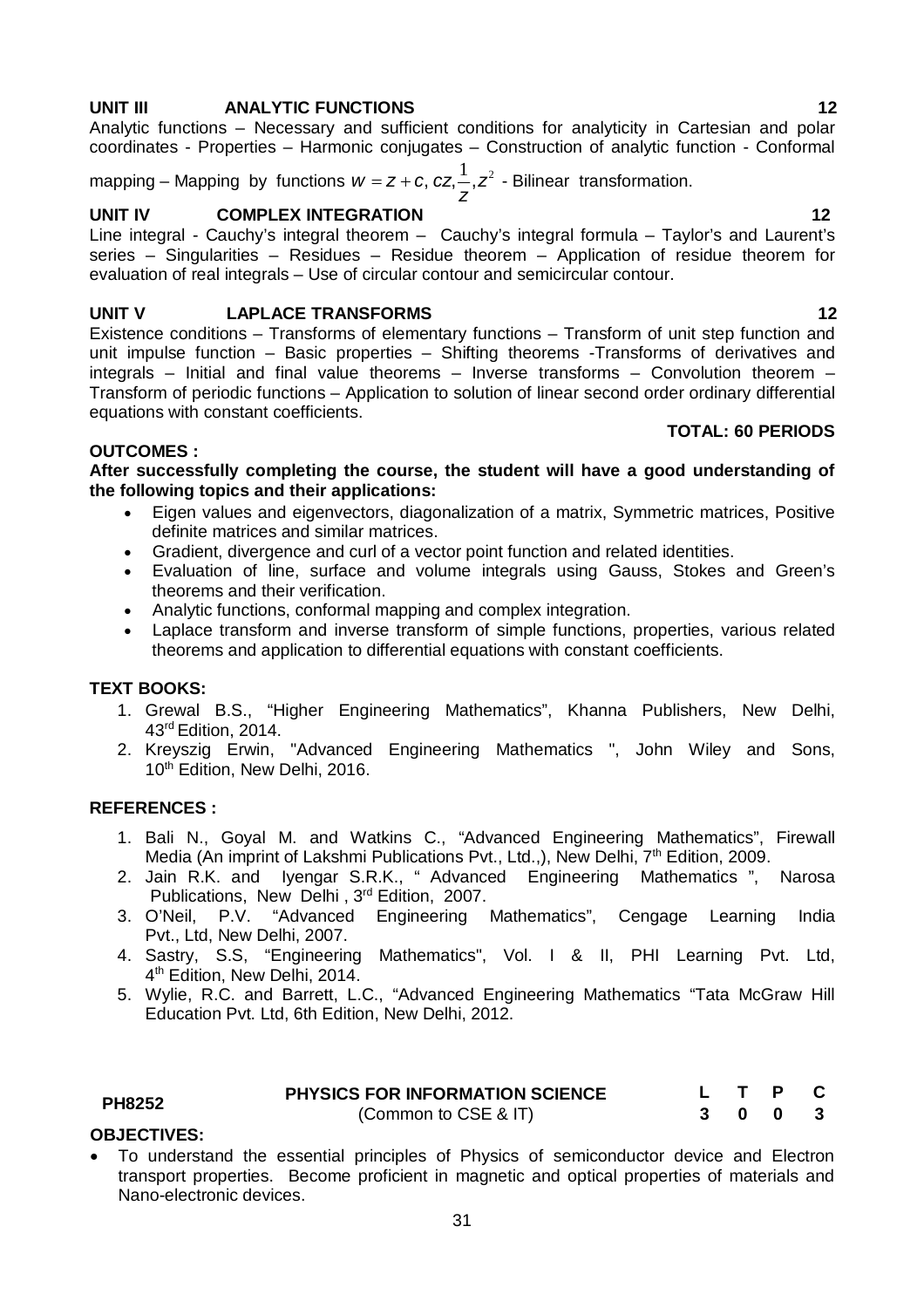## **UNIT I ELECTRICAL PROPERTIES OF MATERIALS 9**

Classical free electron theory - Expression for electrical conductivity – Thermal conductivity, expression - Wiedemann-Franz law - Success and failures - electrons in metals - Particle in a three dimensional box – degenerate states – Fermi- Dirac statistics – Density of energy states – Electron in periodic potential – Energy bands in solids – tight binding approximation - Electron effective mass – concept of hole.

#### **UNIT II SEMICONDUCTOR PHYSICS 9**

Intrinsic Semiconductors – Energy band diagram – direct and indirect band gap semiconductors – Carrier concentration in intrinsic semiconductors – extrinsic semiconductors - Carrier concentration in N-type & P-type semiconductors – Variation of carrier concentration with temperature – variation of Fermi level with temperature and impurity concentration – Carrier transport in Semiconductor: random motion, drift, mobility and diffusion – Hall effect and devices – Ohmic contacts – Schottky diode.

### **UNIT III MAGNETIC PROPERTIES OF MATERIALS 9**

Magnetic dipole moment – atomic magnetic moments- magnetic permeability and susceptibility -Magnetic material classification: diamagnetism - paramagnetism - ferromagnetism antiferromagnetism – ferrimagnetism – Ferromagnetism: origin and exchange interactionsaturation magnetization and Curie temperature – Domain Theory- M versus H behaviour – Hard and soft magnetic materials – examples and uses-– Magnetic principle in computer data storage – Magnetic hard disc (GMR sensor).

### **UNIT IV OPTICAL PROPERTIES OF MATERIALS 9**

Classification of optical materials – carrier generation and recombination processes - Absorption emission and scattering of light in metals, insulators and semiconductors (concepts only) - photo current in a P-N diode – solar cell - LED – Organic LED – Laser diodes – Optical data storage techniques.

# **UNIT V NANO DEVICES 9**

Electron density in bulk material – Size dependence of Fermi energy – Quantum confinement – Quantum structures – Density of states in quantum well, quantum wire and quantum dot structure - Band gap of nanomaterials – Tunneling: single electron phenomena and single electron transistor – Quantum dot laser. Conductivity of metallic nanowires – Ballistic transport – Quantum resistance and conductance – Carbon nanotubes: Properties and applications .

#### **TOTAL :45 PERIODS**

#### **OUTCOMES:**

#### **At the end of the course, the students will able to**

- Gain knowledge on classical and quantum electron theories, and energy band structuues,
- Acquire knowledge on basics of semiconductor physics and its applications in various devices,
- Get knowledge on magnetic properties of materials and their applications in data storage,
- Have the necessary understanding on the functioning of optical materials for optoelectronics,
- Understand the basics of quantum structures and their applications in carbon electronics..

#### **TEXT BOOKS:**

- 1. Jasprit Singh, "Semiconductor Devices: Basic Principles", Wiley 2012.
- 2. Kasap, S.O. "Principles of Electronic Materials and Devices", McGraw-Hill Education, 2007.
- 3. Kittel, C. "Introduction to Solid State Physics". Wiley, 2005.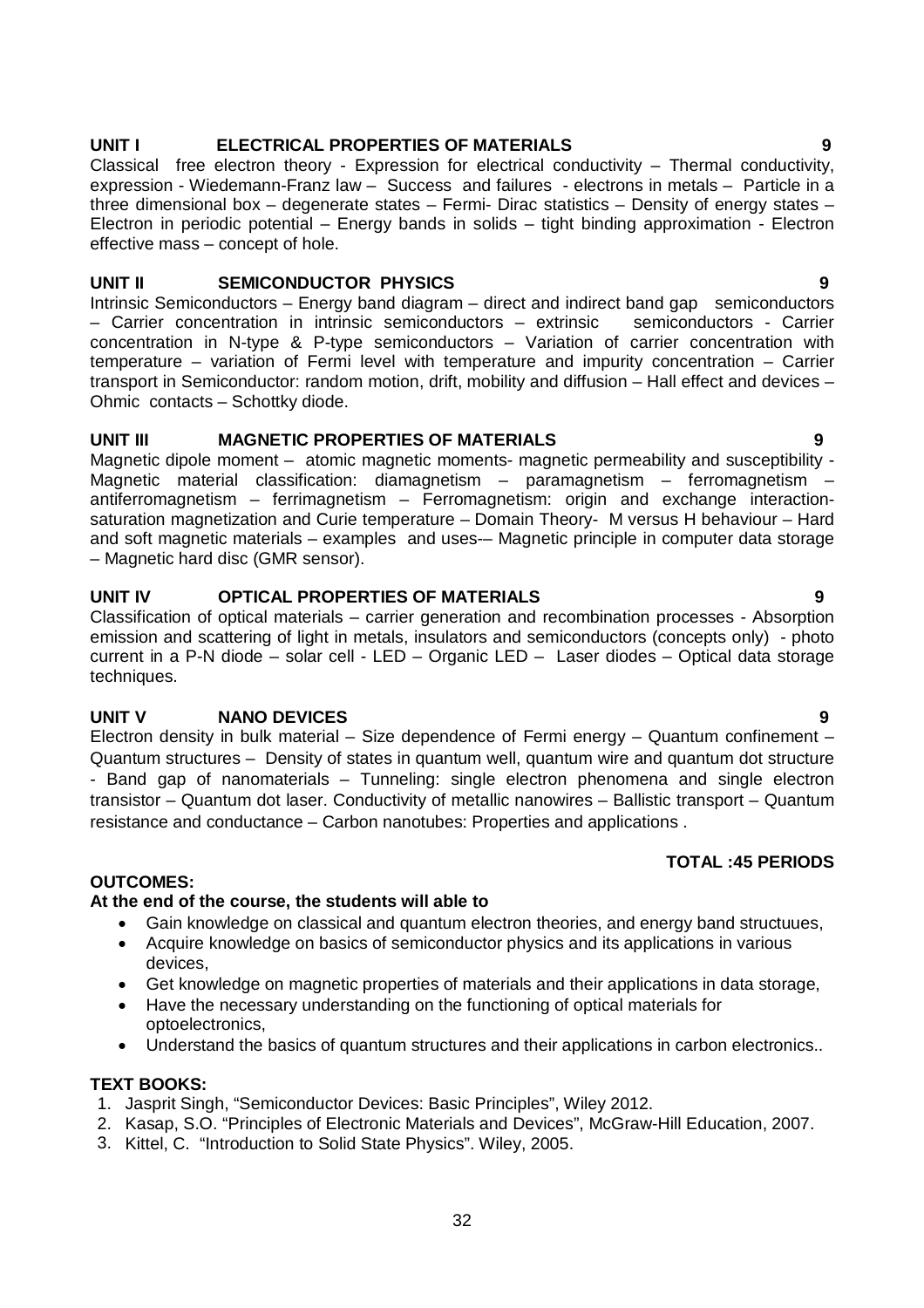#### **REFERENCES:**

- 1. Garcia, N. & Damask, A. "Physics for Computer Science Students". Springer-Verlag, 2012.
- 2. Hanson, G.W. "Fundamentals of Nanoelectronics". Pearson Education, 2009.
- 3. Rogers, B., Adams, J. & Pennathur, S. "Nanotechnology: Understanding Small Systems". CRC Press, 2014.

#### **BE8255 BASIC ELECTRICAL, ELECTRONICS AND MEASUREMENT L T P C ENGINEERING 3 0 0 3**

#### **OBJECTIVES:**

- To understand the fundamentals of electronic circuit constructions.
- To learn the fundamental laws, theorems of electrical circuits and also to analyze them
- To study the basic principles of electrical machines and their performance
- To study the different energy sources, protective devices and their field applications
- To understand the principles and operation of measuring instruments and transducers

### **UNIT I ELECTRICAL CIRCUITS ANALYSIS 9**

Ohms Law, Kirchhoff's Law-Instantaneous power- series and parallel circuit analysis with resistive, capacitive and inductive network - nodal analysis, mesh analysis- network theorems - Thevenins theorem, Norton theorem, maximum power transfer theorem and superposition theorem, three phase supply-Instantaneous, Reactive and apparent power-star delta conversion.

#### **UNIT II ELECTRICAL MACHINES 9**

DC and AC ROTATING MACHINES:Types, Construction, principle, Emf and torque equation, application Speed Control- Basics of Stepper Motor – Brushless DC motors- Transformers-Introduction- types and construction, working principle of Ideal transformer-Emf equation- All day efficiency calculation.

### **UNIT III UTILIZATION OF ELECTRICAL POWER 9**

Renewable energy sources-wind and solar panels. Illumination by lamps- Sodium Vapour, Mercury vapour, Fluorescent tube. Domestic refrigerator and air conditioner-Electric circuit, construction and working principle. Batteries-NiCd, Pb Acid and Li ion–Charge and Discharge Characteristics. Protection-need for earthing, fuses and circuit breakers.Energy Tariff calculation for domestic loads.

### **UNIT IV ELECTRONIC CIRCUITS 9**

PN Junction-VI Characteristics of Diode, zener diode, Transistors configurations - amplifiers. Op amps- Amplifiers, oscillator,rectifiers, differentiator, integrator, ADC, DAC. Multi vibrator using 555 Timer IC . Voltage regulator IC using LM 723,LM 317.

#### **UNIT V ELECTRICAL MEASUREMENT 9**

Characteristic of measurement-errors in measurement, torque in indicating instruments- moving coil and moving iron meters, Energy meter and watt meter. Transducers- classification-thermo electric, RTD, Strain gauge, LVDT, LDR and piezoelectric. Oscilloscope-CRO.

#### **TOTAL: 45 PERIODS**

#### **OUTCOMES**:

#### **Upon completion of the course, the students will be able to:**

- Discuss the essentials of electric circuits and analysis.
- Discuss the basic operation of electric machines and transformers
- Introduction of renewable sources and common domestic loads.
- Introduction to measurement and metering for electric circuits.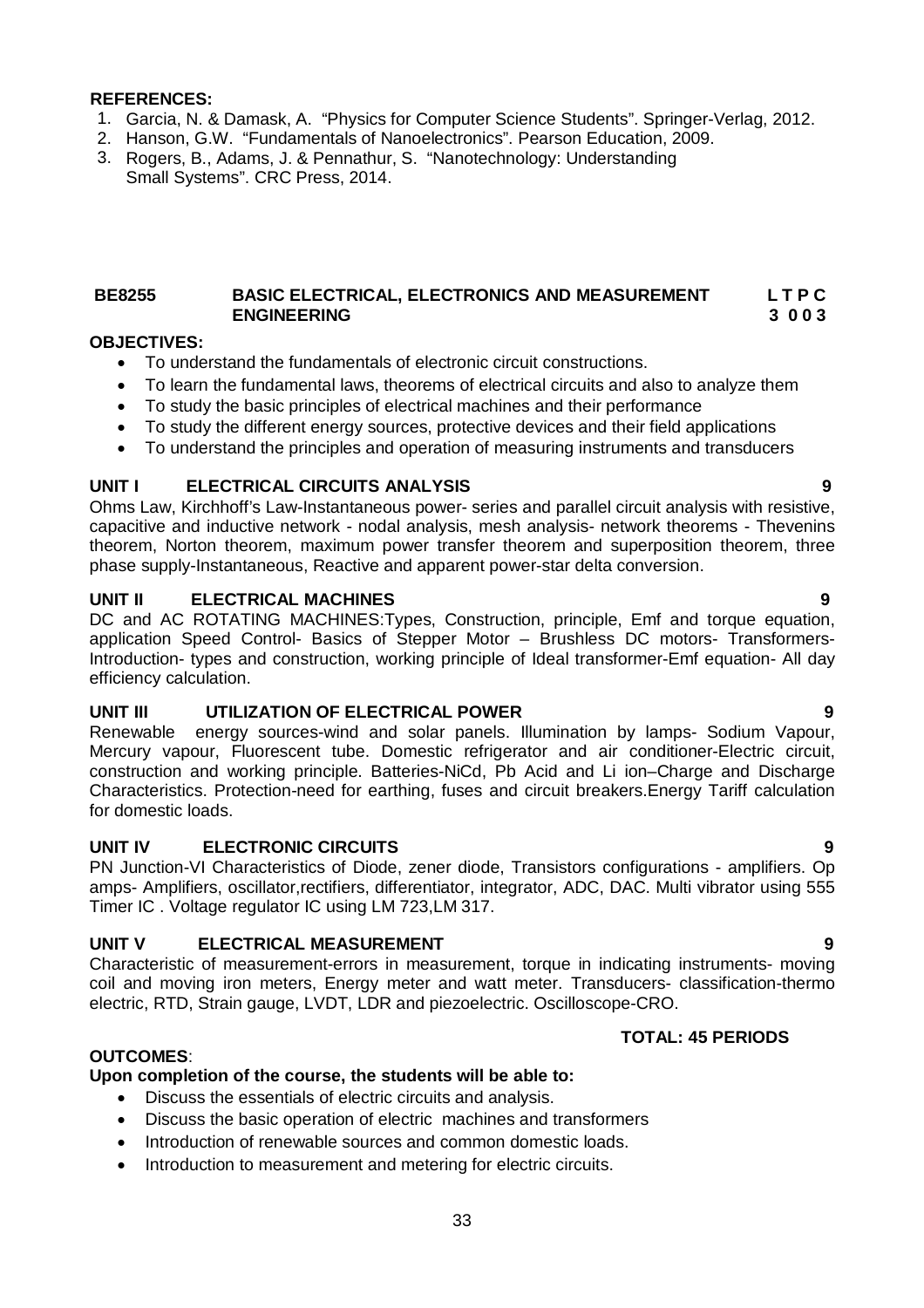#### **TEXT BOOKS:**

- 1. D.P. Kotharti and I.J Nagarath, Basic Electrical and Electronics Engineering, Mc Graw Hill, 2016,Third Edition.
- 2. M.S. Sukhija and T.K. Nagsarkar, Basic Electrical and Electronic Engineering, Oxford, 2016.

#### **REFERENCES**:

- 1. S.B. Lal Seksena and Kaustuv Dasgupta, Fundaments of Electrical Engineering, Cambridge, 2016
- 2. B.L Theraja, Fundamentals of Electrical Engineering and Electronics. Chand & Co, 2008.
- 3. S.K.Sahdev, Basic of Electrical Engineering, Pearson, 2015
- 4. John Bird, —Electrical and Electronic Principles and Technologyll, Fourth Edition, Elsevier, 2010.
- 5. Mittle,Mittal, Basic Electrical Engineeringǁ, 2nd Edition, Tata McGraw-Hill Edition, 2016.
- 6. C.L.Wadhwa, "Generation, Distribution and Utilisation of Electrical Energy", New Age international pvt.ltd.,2003.

### **GE8291 ENVIRONMENTAL SCIENCE AND ENGINEERING L T P C**

#### **3 0 0 3**

#### **OBJECTIVES:**

- To study the nature and facts about environment.
- To finding and implementing scientific, technological, economic and political solutions to environmental problems.
- To study the interrelationship between living organism and environment.
- To appreciate the importance of environment by assessing its impact on the human world; envision the surrounding environment, its functions and its value.
- To study the dynamic processes and understand the features of the earth"s interior and surface.
- To study the integrated themes and biodiversity, natural resources, pollution control and waste management.

#### **UNIT I ENVIRONMENT, ECOSYSTEMS AND BIODIVERSITY 14**

Definition, scope and importance of environment – need for public awareness - concept of an ecosystem – structure and function of an ecosystem – producers, consumers and decomposers – energy flow in the ecosystem – ecological succession – food chains, food webs and ecological pyramids – Introduction, types, characteristic features, structure and function of the (a) forest ecosystem (b) grassland ecosystem (c) desert ecosystem (d) aquatic ecosystems (ponds, streams, lakes, rivers, oceans, estuaries) – Introduction to biodiversity definition: genetic, species and ecosystem diversity – biogeographical classification of India – value of biodiversity: consumptive use, productive use, social, ethical, aesthetic and option values – Biodiversity at global, national and local levels – India as a mega-diversity nation – hot-spots of biodiversity – threats to biodiversity: habitat loss, poaching of wildlife, man-wildlife conflicts – endangered and endemic species of India – conservation of biodiversity: In-situ and ex-situ conservation of biodiversity. Field study of common plants, insects, birds; Field study of simple ecosystems – pond, river, hill slopes, etc.

#### **UNIT II ENVIRONMENTAL POLLUTION 8**

Definition – causes, effects and control measures of: (a) Air pollution (b) Water pollution (c) Soil pollution (d) Marine pollution (e) Noise pollution (f) Thermal pollution (g) Nuclear hazards – solid waste management: causes, effects and control measures of municipal solid wastes – role of an individual in prevention of pollution – pollution case studies – disaster management: floods, earthquake, cyclone and landslides. Field study of local polluted site – Urban / Rural / Industrial / Agricultural.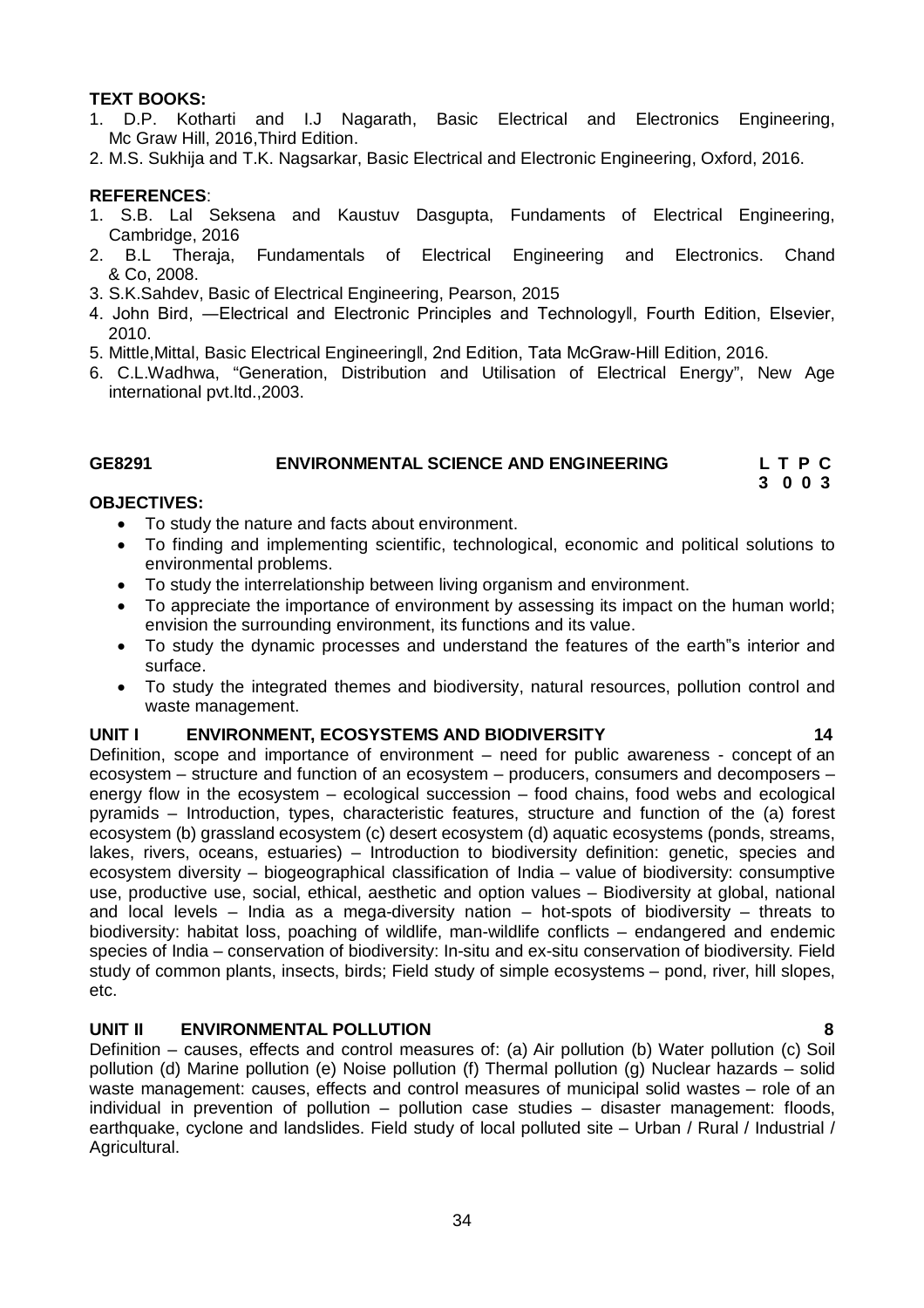### **UNIT III NATURAL RESOURCES 10**

Forest resources: Use and over-exploitation, deforestation, case studies- timber extraction, mining, dams and their effects on forests and tribal people – Water resources: Use and over- utilization of surface and ground water, floods, drought, conflicts over water, dams-benefits and problems – Mineral resources: Use and exploitation, environmental effects of extracting and using mineral resources, case studies – Food resources: World food problems, changes caused by agriculture and overgrazing, effects of modern agriculture, fertilizer-pesticide problems, water logging, salinity, case studies – Energy resources: Growing energy needs, renewable and non renewable energy sources, use of alternate energy sources. case studies – Land resources: Land as a resource, land degradation, man induced landslides, soil erosion and desertification – role of an individual in conservation of natural resources – Equitable use of resources for sustainable lifestyles. Field study of local area to document environmental assets – river / forest / grassland / hill / mountain.

#### **UNIT IV SOCIAL ISSUES AND THE ENVIRONMENT 7**

From unsustainable to sustainable development  $-$  urban problems related to energy  $$ water conservation, rain water harvesting, watershed management – resettlement and rehabilitation of people; its problems and concerns, case studies – role of non-governmental organization- environmental ethics: Issues and possible solutions – climate change, global warming, acid rain, ozone layer depletion, nuclear accidents and holocaust, case studies. – wasteland reclamation – consumerism and waste products – environment production act – Air (Prevention and Control of Pollution) act – Water (Prevention and control of Pollution) act – Wildlife protection act – Forest conservation act – enforcement machinery involved in environmental legislation- central and state pollution control boards- Public awareness.

## **UNIT V HUMAN POPULATION AND THE ENVIRONMENT 6**

Population growth, variation among nations – population explosion – family welfare programme – environment and human health – human rights – value education – HIV / AIDS – women and child welfare – role of information technology in environment and human health – Case studies.

#### **TOTAL: 45 PERIODS**

#### **OUTCOMES:**

- Environmental Pollution or problems cannot be solved by mere laws. Public participation is an important aspect which serves the environmental Protection. One will obtain knowledge on the following after completing the course.
- Public awareness of environmental is at infant stage.
- Ignorance and incomplete knowledge has lead to misconceptions
- Development and improvement in std. of living has lead to serious environmental disasters

#### **TEXTBOOKS:**

- 1. Benny Joseph, 'Environmental Science and Engineering', Tata McGraw-Hill, New Delhi, 2006.
- 2. Gilbert M.Masters, 'Introduction to Environmental Engineering and Science', 2<sup>nd</sup> edition, Pearson Education, 2004.

#### **REFERENCES :**

- 1. Dharmendra S. Sengar, 'Environmental law', Prentice hall of India PVT LTD,New Delhi, 2007.
- 2. Erach Bharucha, "Textbook of Environmental Studies", Universities Press(I) PVT, LTD, Hydrabad, 2015.
- 3. Rajagopalan, R, 'Environmental Studies-From Crisis to Cure', Oxford University Press, 2005.
- 4. G. Tyler Miller and Scott E. Spoolman, "Environmental Science", Cengage Learning India PVT, LTD, Delhi, 2014.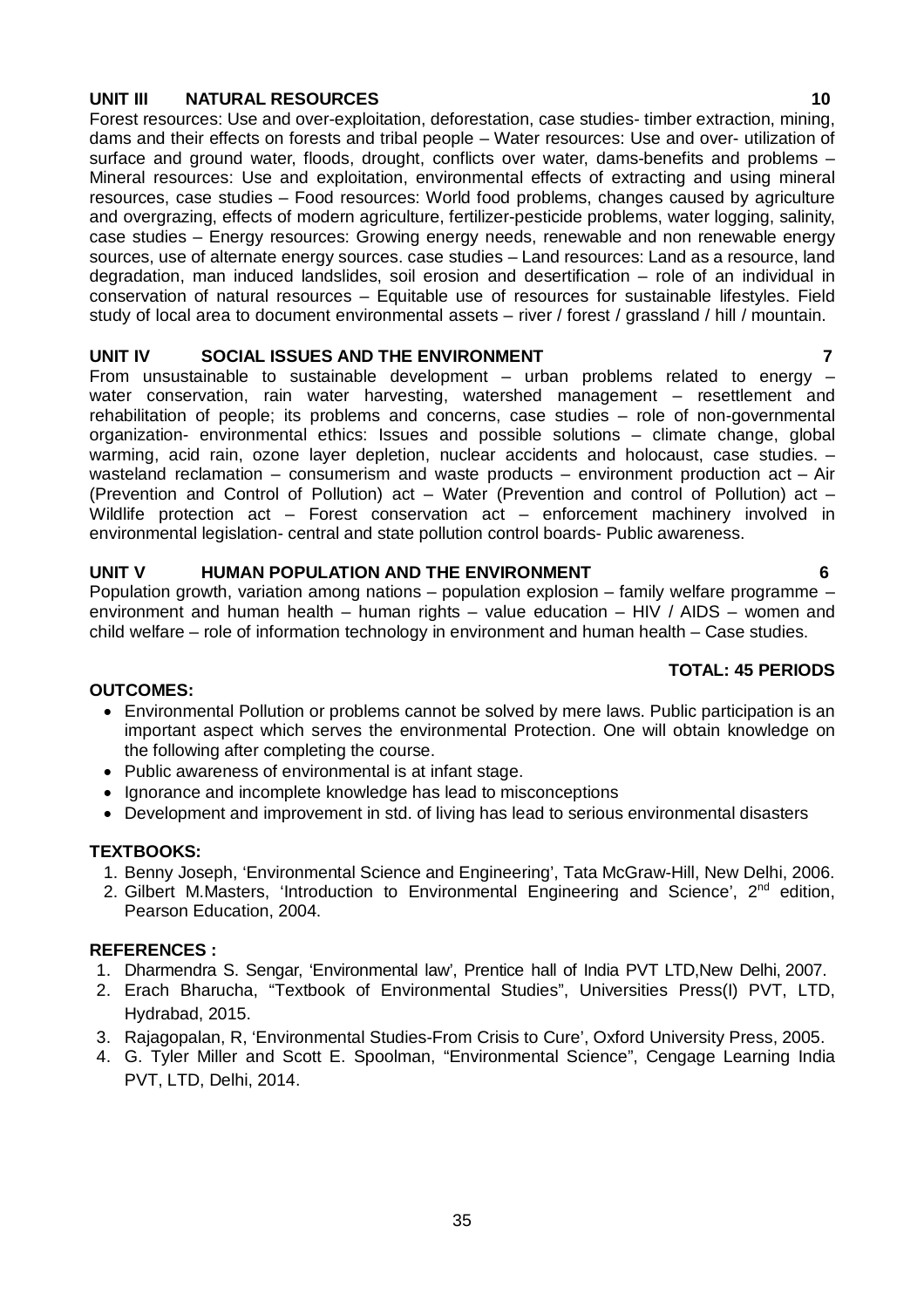To develop C Programs using basic programming constructs

To develop applications in C using functions , pointers and structures

To develop C programs using arrays and strings

To do input/output and file handling in C

**UNIT I BASICS OF C PROGRAMMING 9** Introduction to programming paradigms - Structure of C program - C programming: Data Types – Storage classes - Constants – Enumeration Constants - Keywords – Operators: Precedence and Associativity - Expressions - Input/Output statements, Assignment statements – Decision making statements - Switch statement - Looping statements – Pre-processor directives - Compilation process

# **UNIT II ARRAYS AND STRINGS 9**

Introduction to Arrays: Declaration, Initialization – One dimensional array – Example Program**:** Computing Mean, Median and Mode - Two dimensional arrays – Example Program: Matrix Operations (Addition, Scaling, Determinant and Transpose) - String operations: length, compare, concatenate, copy – Selection sort, linear and binary search

# **UNIT III FUNCTIONS AND POINTERS 9**

Introduction to functions: Function prototype, function definition, function call, Built-in functions (string functions, math functions) – Recursion – Example Program: Computation of Sine series, Scientific calculator using built-in functions, Binary Search using recursive functions – Pointers – Pointer operators – Pointer arithmetic – Arrays and pointers – Array of pointers – Example Program: Sorting of names – Parameter passing: Pass by value, Pass by reference – Example Program: Swapping of two numbers and changing the value of a variable using pass by reference

# **UNIT IV STRUCTURES 9**

Structure - Nested structures – Pointer and Structures – Array of structures – Example Program using structures and pointers – Self referential structures – Dynamic memory allocation - Singly linked list - typedef

# **UNIT V FILE PROCESSING 9**

Files – Types of file processing: Sequential access, Random access – Sequential access file - Example Program: Finding average of numbers stored in sequential access file - Random access file - Example Program: Transaction processing using random access files – Command line arguments

# **OUTCOMES:**

# **Upon completion of the course, the students will be able to**

- Develop simple applications in C using basic constructs
- Design and implement applications using arrays and strings
- Develop and implement applications in C using functions and pointers.
- Develop applications in C using structures.
- Design applications using sequential and random access file processing.

# **TEXT BOOKS:**

- 1. Reema Thareja, "Programming in C", Oxford University Press, Second Edition, 2016.
- 2. Kernighan, B.W and Ritchie,D.M, "The C Programming language", Second Edition, Pearson Education, 2006

# **REFERENCES:**

- 1. Paul Deitel and Harvey Deitel, "C How to Program", Seventh edition, Pearson Publication
- 2. Juneja, B. L and Anita Seth, "Programming in C", CENGAGE Learning India pvt. Ltd., 2011

**OBJECTIVES:**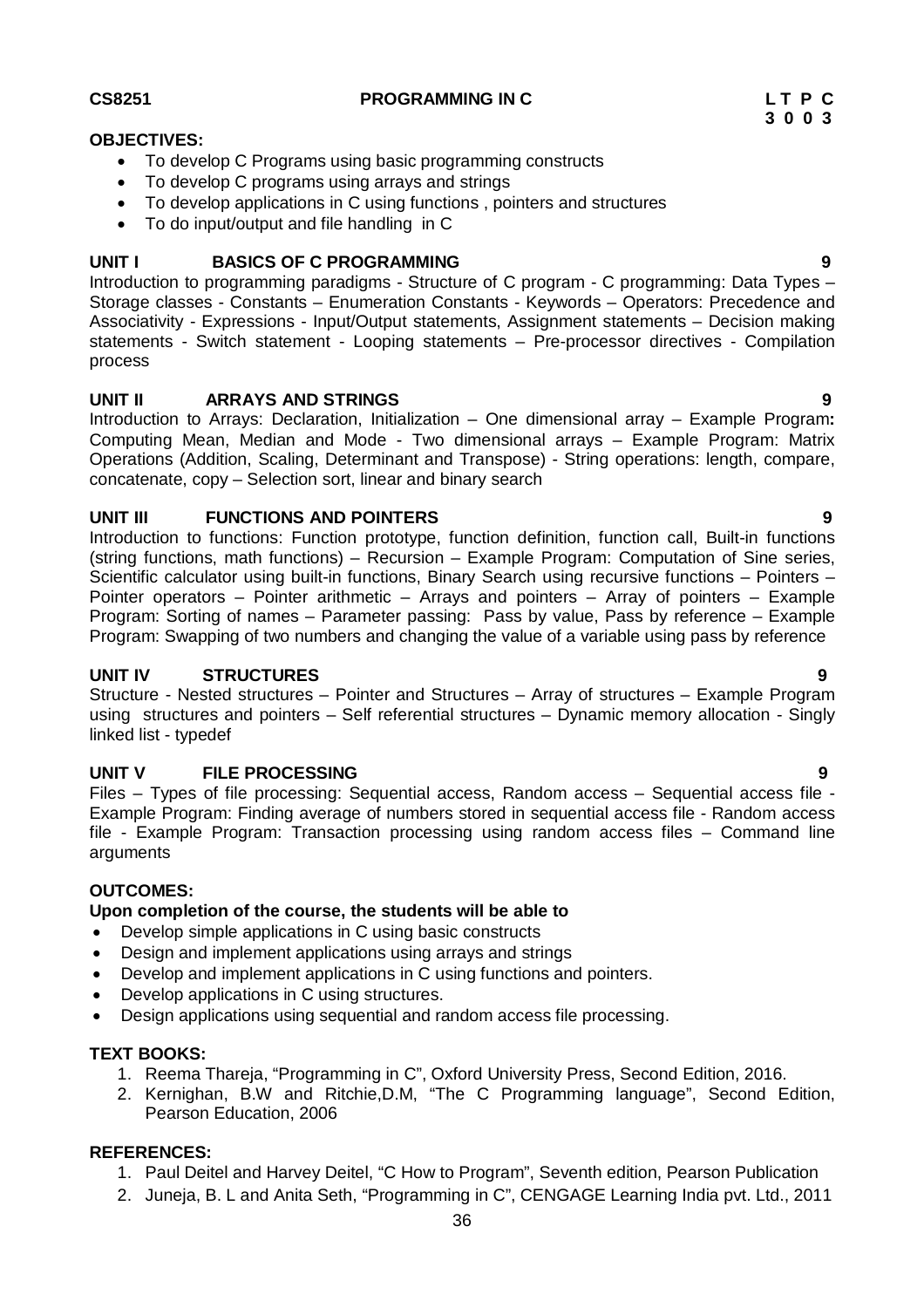- 3. Pradip Dey, Manas Ghosh, "Fundamentals of Computing and Programming in C", First Edition, Oxford University Press, 2009.
- 4. Anita Goel and Ajay Mittal, "Computer Fundamentals and Programming in C", Dorling Kindersley (India) Pvt. Ltd., Pearson Education in South Asia, 2011.
- 5. Byron S. Gottfried, "Schaum's Outline of Theory and Problems of Programming with C",McGraw-Hill Education, 1996.

# **GE8261 ENGINEERING PRACTICES LABORATORY L T P C**

#### **0 0 4 2 OBJECTIVES:**

 To provide exposure to the students with hands on experience on various basic engineering practices in Civil, Mechanical, Electrical and Electronics Engineering.

# **GROUP A (CIVIL & MECHANICAL)**

#### **I** CIVIL ENGINEERING PRACTICE 13

#### **BUILDINGS:**

(a) Study of plumbing and carpentry components of residential and industrial buildings. **Safety** 

aspects.

#### **PLUMBING WORKS**:

(a) Study of pipeline joints, its location and functions: valves, taps, couplings, unions, reducers,

elbows in household fittings.

- (b) Study of pipe connections requirements for pumps and turbines.
- (c) Preparation of plumbing line sketches for water supply and sewage works.
- (d) Hands-on-exercise:

Basic pipe connections – Mixed pipe material connection – Pipe connections with different joining components.

(e) Demonstration of plumbing requirements of high-rise buildings.

### **CARPENTRY USING POWER TOOLS ONLY:**

- (a) Study of the joints in roofs, doors, windows and furniture.
- (b) Hands-on-exercise:

Wood work, joints by sawing, planing and cutting.

#### **II MECHANICAL ENGINEERING PRACTICE 18**

#### **WELDING:**

(a) Preparation of butt joints, lap joints and T- joints by Shielded metal arc welding.

(b) Gas welding practice

# **BASIC MACHINING:**

- (a) Simple Turning and Taper turning
- (b) Drilling Practice

# **SHEET METAL WORK:**

- (a) Forming & Bending:
- (b) Model making Trays and funnels.
- (c) Different type of joints.

# **MACHINE ASSEMBLY PRACTICE:**

(a) Study of centrifugal pump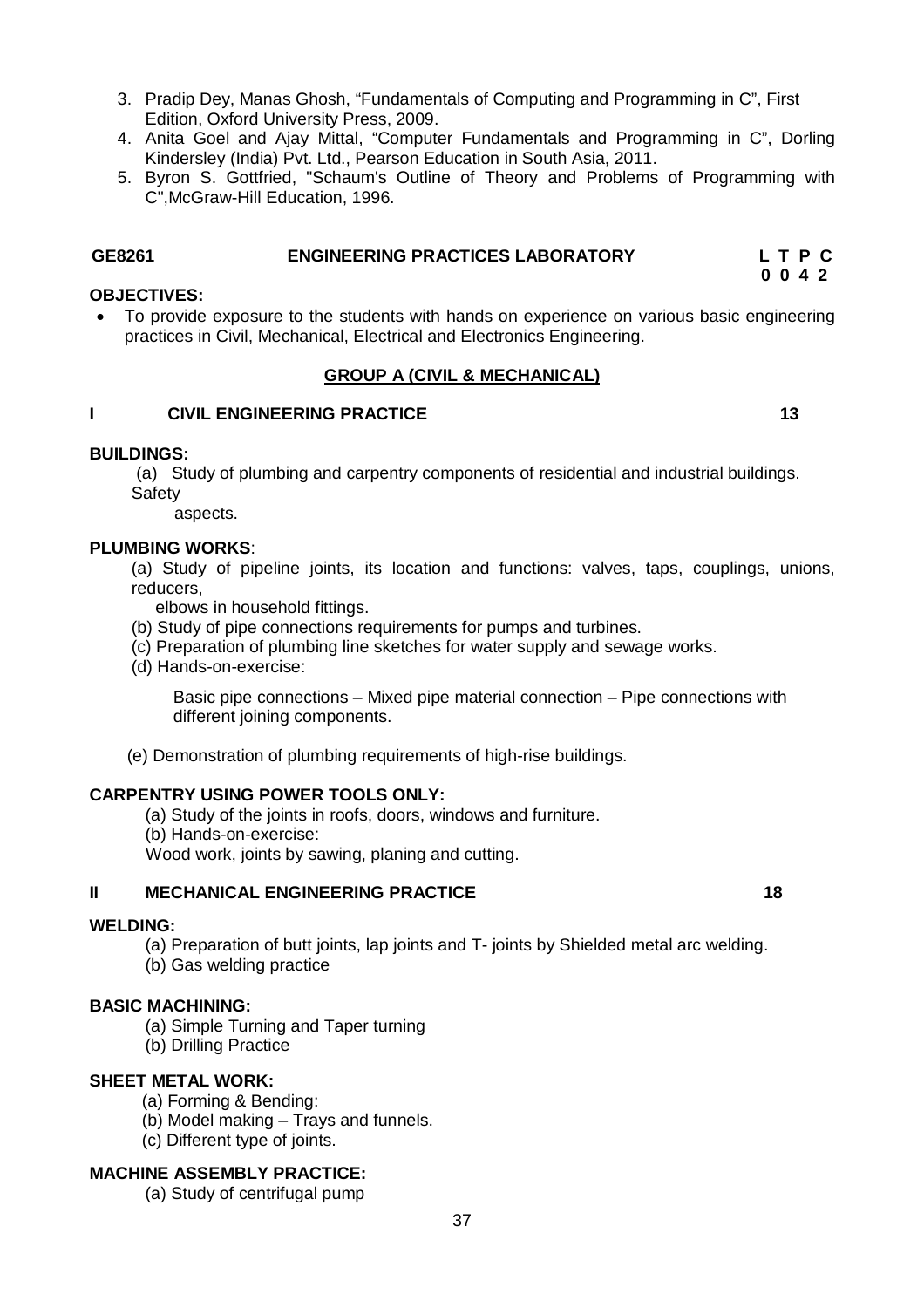(b) Study of air conditioner

### **DEMONSTRATION ON:**

- (a) Smithy operations, upsetting, swaging, setting down and bending. Example Exercise – Production of hexagonal headed bolt.
- (b) Foundry operations like mould preparation for gear and step cone pulley.
- (c) Fitting Exercises Preparation of square fitting and  $V$  fitting models.

# **GROUP B (ELECTRICAL & ELECTRONICS)**

### **III ELECTRICAL ENGINEERING PRACTICE 13** 13

- 1. Residential house wiring using switches, fuse, indicator, lamp and energy meter.
- 2. Fluorescent lamp wiring.
- 3. Stair case wiring
- 4. Measurement of electrical quantities voltage, current, power & power factor in RLC circuit.
- 5. Measurement of energy using single phase energy meter.
- 6. Measurement of resistance to earth of an electrical equipment.

# **IV ELECTRONICS ENGINEERING PRACTICE 16** 16

- 1. Study of Electronic components and equipments Resistor, colour coding measurement of AC signal parameter (peak-peak, rms period, frequency) using CR.
- 2. Study of logic gates AND, OR, EX-OR and NOT.
- 3. Generation of Clock Signal.
- 4. Soldering practice Components Devices and Circuits Using general purpose PCB.
- 5. Measurement of ripple factor of HWR and FWR.

# **OUTCOMES:**

# **On successful completion of this course, the student will be able to**

Fabricate carpentry components and pipe connections including plumbing works.

Use welding equipments to join the structures.

Carry out the basic machining operations

Make the models using sheet metal works

Illustrate on centrifugal pump, Air conditioner, operations of smithy, foundary and fittings

Carry out basic home electrical works and appliances

Measure the electrical quantities

Elaborate on the components, gates, soldering practices.

# **LIST OF EQUIPMENT FOR A BATCH OF 30 STUDENTS:**

### **CIVIL**

1. Assorted components for plumbing consisting of metallic pipes, plastic pipes, flexible pipes, couplings, unions, elbows, plugs and other fittings. The contract of the contract of the contract of the contract of the contract of the contract of the contract of the contract of the contract of the contract of the contract of the contract of the contract o 2. Carpentry vice (fitted to work bench) 15 Nos. 3. Standard woodworking tools 15 Sets. 4. Models of industrial trusses, door joints, furniture joints **5** each 5. Power Tools: (a) Rotary Hammer 2 Nos (b) Demolition Hammer 2 Nos (c) Circular Saw 2 Nos (d) Planer 2 Nos (e) Hand Drilling Machine 2 Nos  $(f)$  Jigsaw

### **MECHANICAL**

1. Arc welding transformer with cables and holders 5 Nos.

**TOTAL: 60 PERIODS**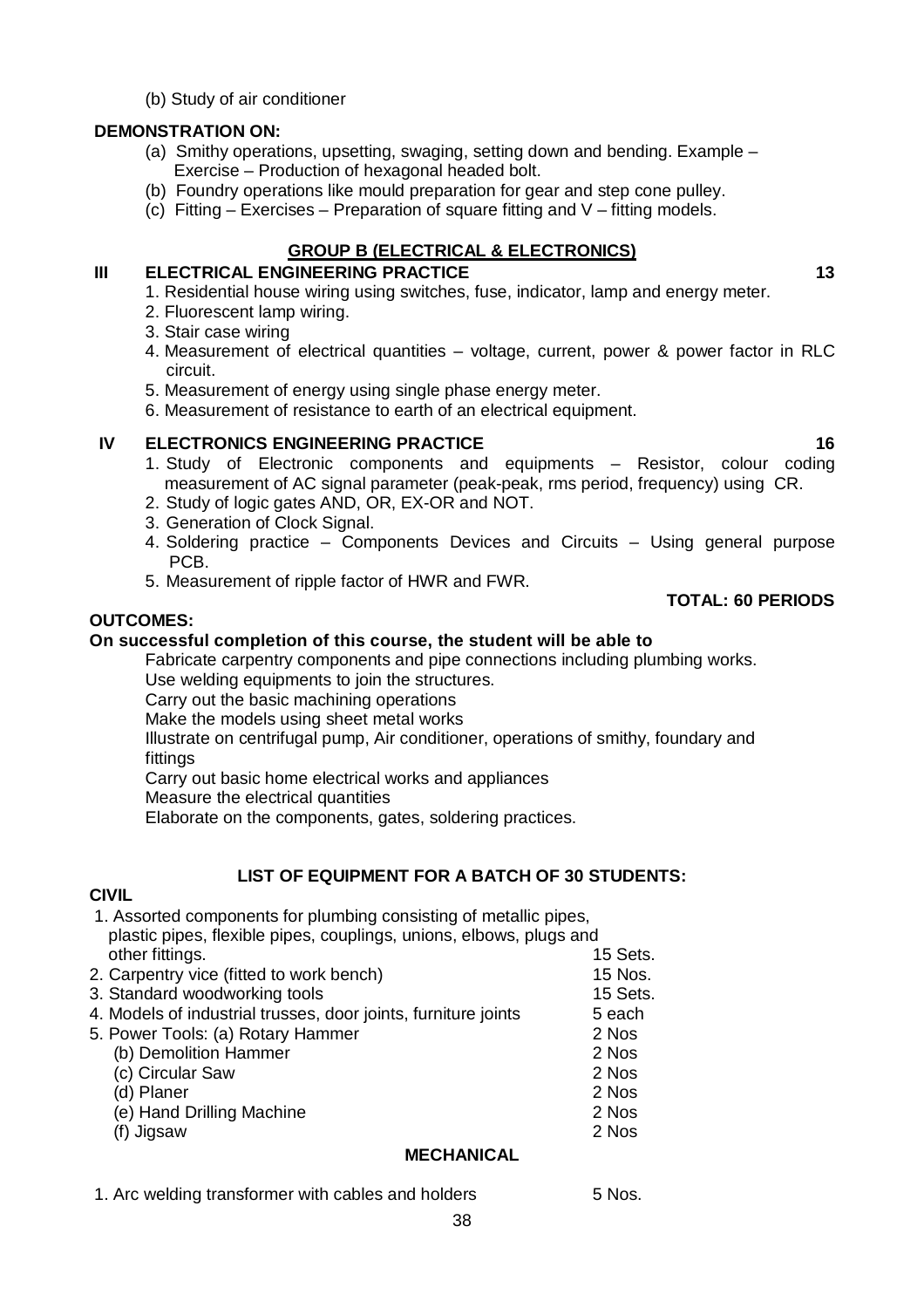| 2. Welding booth with exhaust facility<br>3. Welding accessories like welding shield, chipping hammer,                                                                                                                                                                                      | 5 Nos.                                        |
|---------------------------------------------------------------------------------------------------------------------------------------------------------------------------------------------------------------------------------------------------------------------------------------------|-----------------------------------------------|
| wire brush, etc.<br>4. Oxygen and acetylene gas cylinders, blow pipe and other                                                                                                                                                                                                              | 5 Sets.                                       |
| welding outfit.<br>5. Centre lathe<br>6. Hearth furnace, anvil and smithy tools                                                                                                                                                                                                             | $2$ Nos.<br>2 Nos.<br>2 Sets.                 |
| 7. Moulding table, foundry tools<br>8. Power Tool: Angle Grinder<br>9. Study-purpose items: centrifugal pump, air-conditioner                                                                                                                                                               | 2 Sets.<br>2 Nos<br>One each.                 |
|                                                                                                                                                                                                                                                                                             |                                               |
| <b>ELECTRICAL</b><br>1. Assorted electrical components for house wiring<br>2. Electrical measuring instruments<br>3. Study purpose items: Iron box, fan and regulator, emergency lamp 1 each<br>4. Megger (250V/500V)<br>5. Power Tools: (a) Range Finder<br>(b) Digital Live-wire detector | 15 Sets<br>10 Sets<br>1 No.<br>2 Nos<br>2 Nos |
| <b>ELECTRONICS</b><br>1. Soldering guns<br>2. Assorted electronic components for making circuits<br>3. Small PCBs<br>4. Multimeters<br>5. Study purpose items: Telephone, FM radio, low-voltage power<br>supply                                                                             | 10 Nos.<br>50 Nos.<br>10 Nos.<br>10 Nos.      |

# **CS8261 C PROGRAMMING LABORATORY L T P C**

 **0 0 4 2** 

#### **OBJECTIVES:**

- To develop programs in C using basic constructs.
- To develop applications in C using strings, pointers, functions, structures.
- To develop applications in C using file processing.

### **LIST OF EXPERIMENTS:**

- 1. Programs using I/O statements and expressions.
- 2. Programs using decision-making constructs.
- 3. Write a program to find whether the given year is leap year or Not? (Hint: not every centurion year is a leap. For example 1700, 1800 and 1900 is not a leap year)
- 4. Design a calculator to perform the operations, namely, addition, subtraction, multiplication, division and square of a number.
- 5. Check whether a given number is Armstrong number or not?
- 6. Given a set of numbers like <10, 36, 54, 89, 12, 27>, find sum of weights based on the following conditions.
	- 5 if it is a perfect cube.
	- $\bullet$  4 if it is a multiple of 4 and divisible by 6.
	- 3 if it is a prime number.

Sort the numbers based on the weight in the increasing order as shown below <10,its weight>,<36,its weight><89,its weight>

- 7. Populate an array with height of persons and find how many persons are above the average height.
- 8. Populate a two dimensional array with height and weight of persons and compute the Body Mass Index of the individuals.
- 9. Given a string "a\$bcd./fg" find its reverse without changing the position of special characters.

(Example input:a@gh%;j and output:j@hg%;a)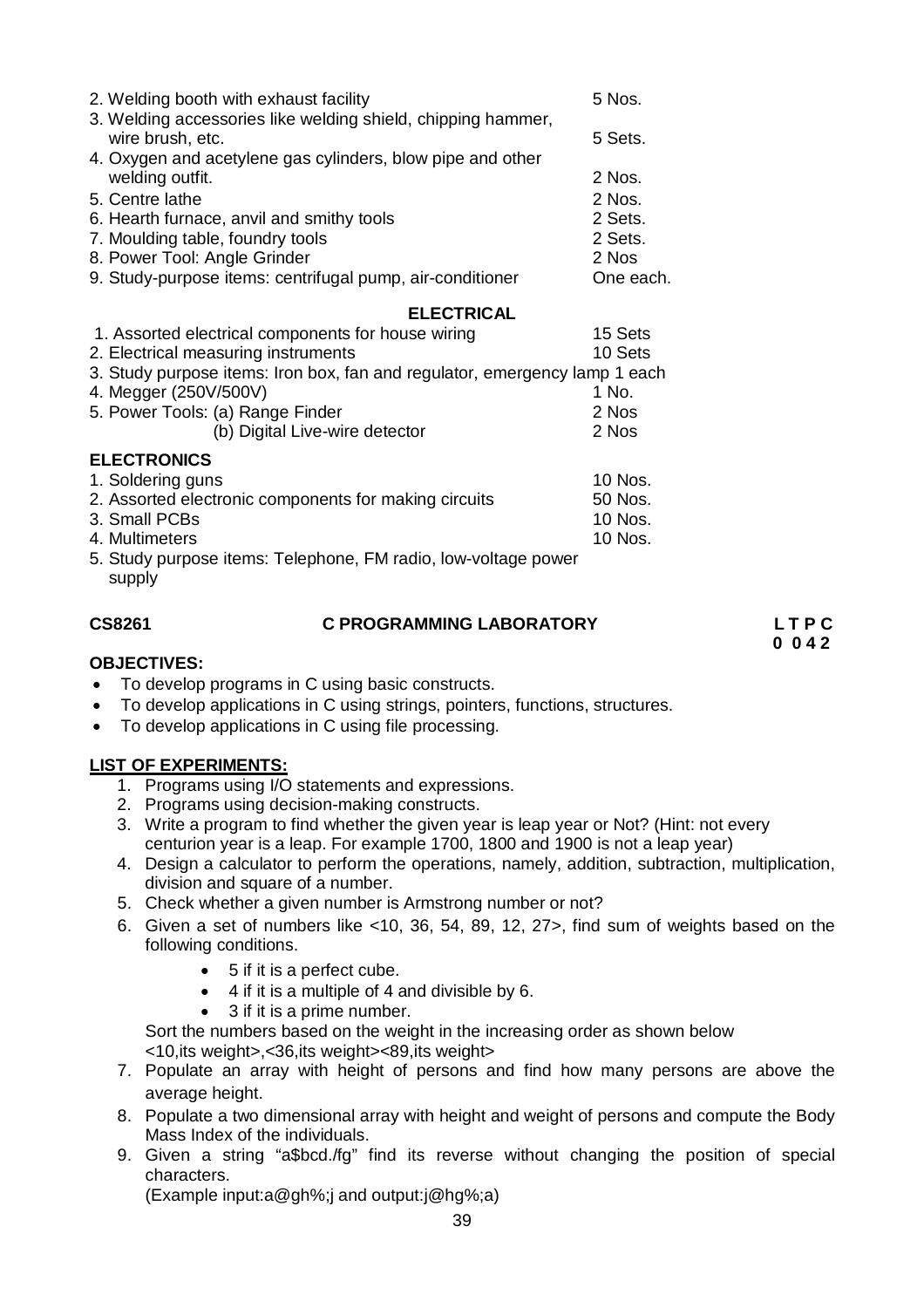- 10. Convert the given decimal number into binary, octal and hexadecimal numbers using user defined functions.
- 11. From a given paragraph perform the following using built-in functions:
	- a. Find the total number of words.
	- b. Capitalize the first word of each sentence.
	- c. Replace a given word with another word.
- 12. Solve towers of Hanoi using recursion.
- 13. Sort the list of numbers using pass by reference.
- 14. Generate salary slip of employees using structures and pointers.
- 15. Compute internal marks of students for five different subjects using structures and functions.
- 16. Insert, update, delete and append telephone details of an individual or a company into a telephone directory using random access file.
- 17. Count the number of account holders whose balance is less than the minimum balance using sequential access file.

#### **Mini project**

- 18. Create a "Railway reservation system" with the following modules
	- Booking
	- Availability checking
	- Cancellation
	- Prepare chart

### **OUTCOMES:**

### **Upon completion of the course, the students will be able to:**

- Develop C programs for simple applications making use of basic constructs, arrays and strings.
- Develop C programs involving functions, recursion, pointers, and structures.
- Design applications using sequential and random access file processing.

### **MA8351 DISCRETE MATHEMATICS L T P C**

#### **4 0 0 4 OBJECTIVES:**

- To extend student's logical and mathematical maturity and ability to deal with abstraction.
- To introduce most of the basic terminologies used in computer science courses and application of ideas to solve practical problems.
- To understand the basic concepts of combinatorics and graph theory.
- To familiarize the applications of algebraic structures.
- To understand the concepts and significance of lattices and boolean algebra which are widely used in computer science and engineering.

### **UNIT I LOGIC AND PROOFS 12**

Propositional logic – Propositional equivalences - Predicates and quantifiers – Nested quantifiers – Rules of inference - Introduction to proofs – Proof methods and strategy.

### **UNIT II COMBINATORICS 12**

Mathematical induction – Strong induction and well ordering – The basics of counting – The pigeonhole principle – Permutations and combinations – Recurrence relations – Solving linear recurrence relations – Generating functions – Inclusion and exclusion principle and its applications

### **UNIT III GRAPHS 12**

Graphs and graph models – Graph terminology and special types of graphs – Matrix representation of graphs and graph isomorphism – Connectivity – Euler and Hamilton paths.

### **TOTAL: 60 PERIODS**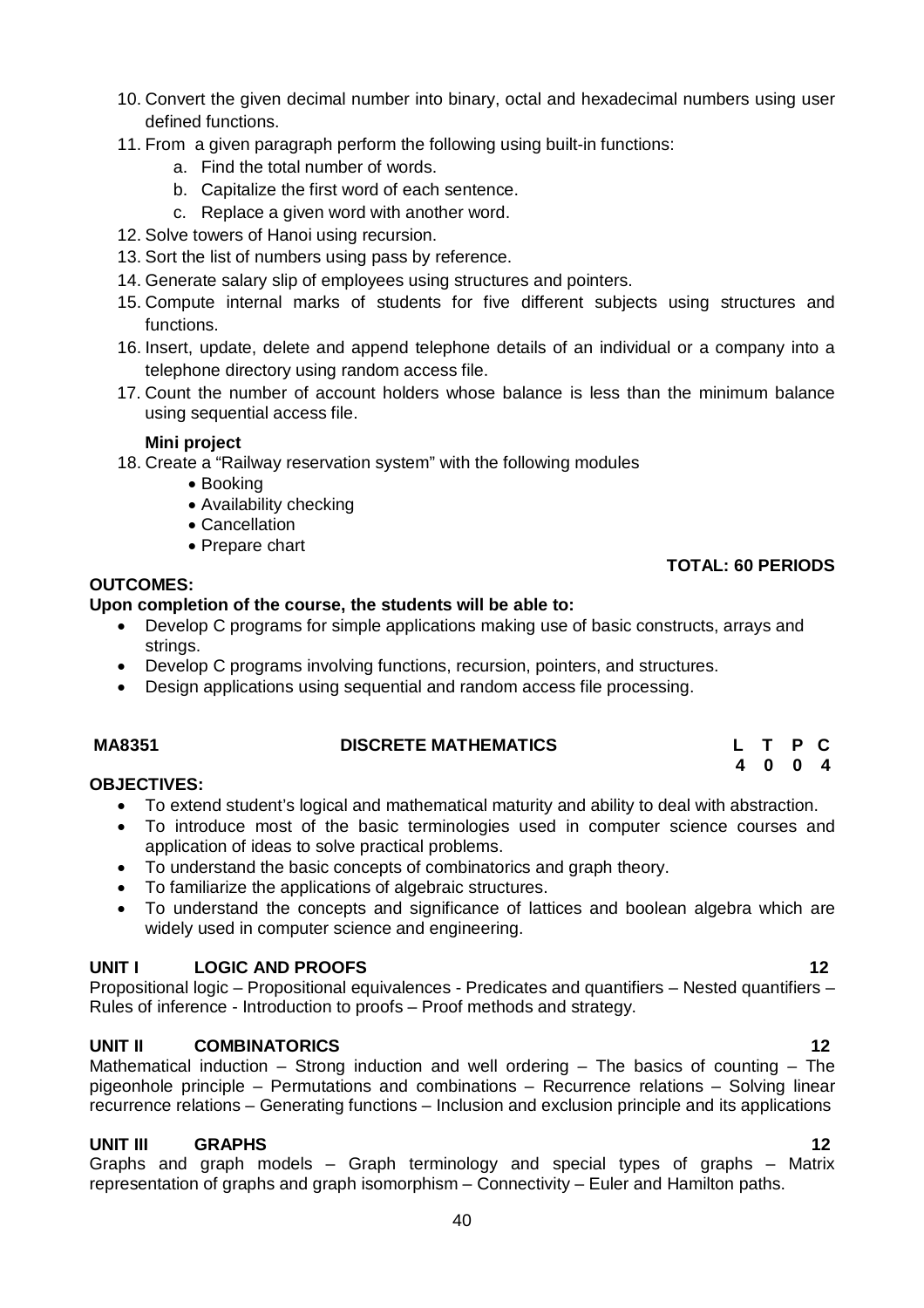### **UNIT IV ALGEBRAIC STRUCTURES** 12

Algebraic systems – Semi groups and monoids - Groups – Subgroups – Homomorphism's – Normal subgroup and cosets – Lagrange's theorem – Definitions and examples of Rings and Fields.

# **UNIT V LATTICES AND BOOLEAN ALGEBRA 12**

Partial ordering – Posets – Lattices as posets – Properties of lattices - Lattices as algebraic systems – Sub lattices – Direct product and homomorphism – Some special lattices – Boolean algebra.

# **TOTAL: 60 PERIODS**

**4 0 0 4**

### **OUTCOMES:**

#### **At the end of the course, students would:**

- Have knowledge of the concepts needed to test the logic of a program.
- Have an understanding in identifying structures on many levels.
- Be aware of a class of functions which transform a finite set into another finite set which relates to input and output functions in computer science.
- Be aware of the counting principles.
- Be exposed to concepts and properties of algebraic structures such as groups, rings and fields.

#### **TEXTBOOKS:**

- 1. Rosen, K.H., "Discrete Mathematics and its Applications", 7<sup>th</sup> Edition, Tata McGraw Hill Pub. Co. Ltd., New Delhi, Special Indian Edition, 2011.
- 2. Tremblay, J.P. and Manohar.R, " Discrete Mathematical Structures with Applications to Computer Science", Tata McGraw Hill Pub. Co. Ltd, New Delhi, 30<sup>th</sup> Reprint, 2011.

#### **REFERENCES:**

- 1. Grimaldi, R.P. "Discrete and Combinatorial Mathematics: An Applied Introduction", 4th Edition, Pearson Education Asia, Delhi, 2007.
- 2. Lipschutz, S. and Mark Lipson., "Discrete Mathematics", Schaum's Outlines, Tata McGraw Hill Pub. Co. Ltd., New Delhi, 3rd Edition, 2010.
- 3. Koshy, T. "Discrete Mathematics with Applications", Elsevier Publications, 2006.

### **CS8351 DIGITAL PRINCIPLES AND SYSTEM DESIGN L T P C**

#### **OBJECTIVES:**

- To design digital circuits using simplified Boolean functions
- To analyze and design combinational circuits
- To analyze and design synchronous and asynchronous sequential circuits
- To understand Programmable Logic Devices
- To write HDL code for combinational and sequential circuits

#### **UNIT I BOOLEAN ALGEBRA AND LOGIC GATES 12**

Number Systems - Arithmetic Operations - Binary Codes- Boolean Algebra and Logic Gates - Theorems and Properties of Boolean Algebra - Boolean Functions - Canonical and Standard Forms - Simplification of Boolean Functions using Karnaugh Map - Logic Gates – NAND and NOR Implementations.

#### **UNIT II COMBINATIONAL LOGIC 12**

Combinational Circuits – Analysis and Design Procedures - Binary Adder-Subtractor - Decimal Adder - Binary Multiplier - Magnitude Comparator - Decoders – Encoders – Multiplexers - Introduction to HDL – HDL Models of Combinational circuits.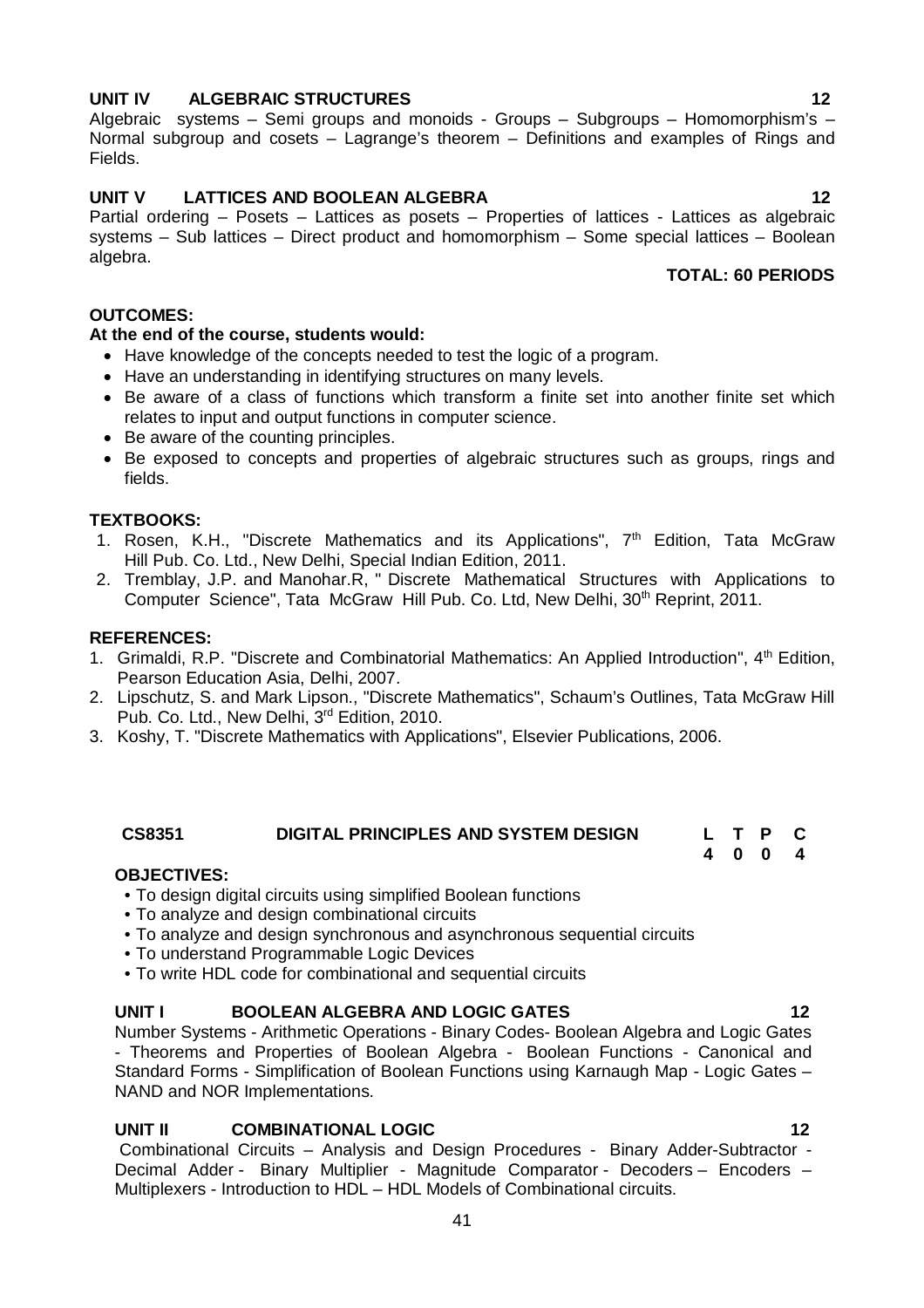# **UNIT III** SYNCHRONOUS SEQUENTIAL LOGIC **12**

Sequential Circuits - Storage Elements: Latches , Flip-Flops - Analysis of Clocked Sequential Circuits - State Reduction and Assignment - Design Procedure - Registers and Counters - HDL Models of Sequential Circuits.

# **UNIT IV ASYNCHRONOUS SEQUENTIAL LOGIC 12**

Analysis and Design of Asynchronous Sequential Circuits – Reduction of State and Flow Tables – Race-free State Assignment – Hazards.

# **UNIT V MEMORY AND PROGRAMMABLE LOGIC 12**

RAM – Memory Decoding – Error Detection and Correction - ROM - Programmable Logic Array – Programmable Array Logic – Sequential Programmable Devices.

#### **TOTAL : 60 PERIODS**

# **OUTCOMES:**

# **On Completion of the course, the students should be able to:**

- Simplify Boolean functions using KMap
- Design and Analyze Combinational and Sequential Circuits
- Implement designs using Programmable Logic Devices
- Write HDL code for combinational and Sequential Circuits

### **TEXT BOOK:**

1. M. Morris R. Mano, Michael D. Ciletti, "Digital Design: With an Introduction to the Verilog HDL, VHDL, and SystemVerilog", 6<sup>th</sup> Edition, Pearson Education, 2017.

### **REFERENCES:**

- 1. G. K. Kharate, Digital Electronics, Oxford University Press, 2010
- 2. John F. Wakerly, Digital Design Principles and Practices, Fifth Edition, Pearson Education, 2017.
- 3. Charles H. Roth Jr, Larry L. Kinney, Fundamentals of Logic Design, Sixth Edition, CENGAGE Learning, 2013
- 4. Donald D. Givone, Digital Principles and DesignII, Tata Mc Graw Hill, 2003.

# **CS8391 DATA STRUCTURES L T P C**

#### **3 0 0 3 OBJECTIVES:**

- To understand the concepts of ADTs
- To Learn linear data structures lists, stacks, and queues
- To understand sorting, searching and hashing algorithms
- To apply Tree and Graph structures

# **UNIT I LINEAR DATA STRUCTURES – LIST 9**

Abstract Data Types (ADTs) – List ADT – array-based implementation – linked list implementation ––singly linked lists- circularly linked lists- doubly-linked lists – applications of lists –Polynomial Manipulation – All operations (Insertion, Deletion, Merge, Traversal).

### **UNIT II LINEAR DATA STRUCTURES – STACKS, QUEUES 9**

Stack ADT – Operations - Applications - Evaluating arithmetic expressions- Conversion of Infix to postfix expression - Queue ADT – Operations - Circular Queue – Priority Queue - deQueue – applications of queues.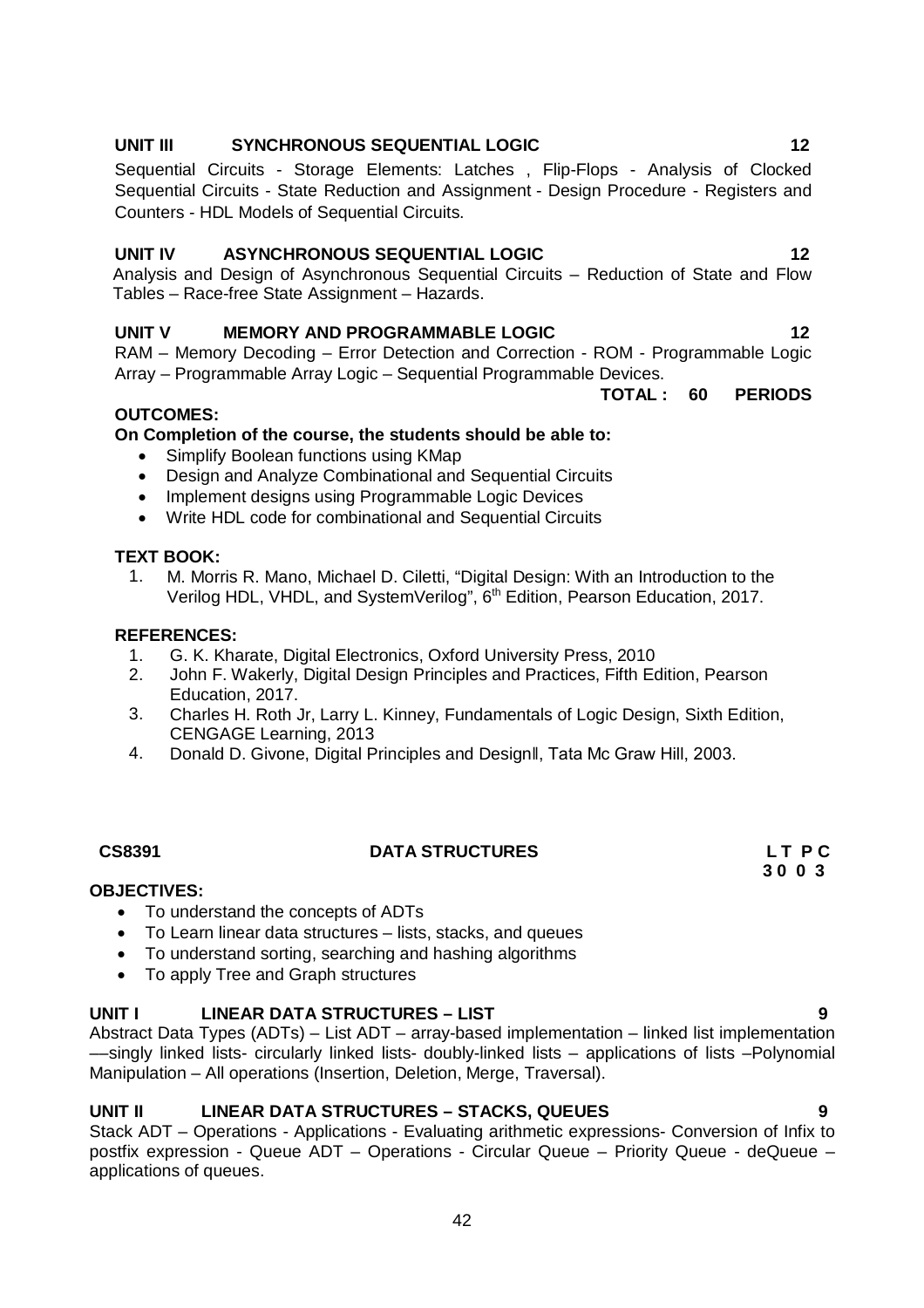### **UNIT III NON LINEAR DATA STRUCTURES – TREES 9**

Tree ADT – tree traversals - Binary Tree ADT – expression trees – applications of trees – binary search tree ADT –Threaded Binary Trees- AVL Trees – B-Tree - B+ Tree **-** Heap – Applications of heap.

### **UNIT IV NON LINEAR DATA STRUCTURES - GRAPHS 9**

Definition – Representation of Graph – Types of graph - Breadth-first traversal - Depth-first traversal – Topological Sort – Bi-connectivity – Cut vertex – Euler circuits – Applications of graphs.

#### **UNIT V SEARCHING, SORTING AND HASHING TECHNIQUES 9**

Searching- Linear Search - Binary Search. Sorting - Bubble sort - Selection sort - Insertion sort - Shell sort – Radix sort. Hashing- Hash Functions – Separate Chaining – Open Addressing – Rehashing – Extendible Hashing.

# **TOTAL: 45 PERIODS**

### **OUTCOMES:**

# **At the end of the course, the student should be able to:**

- Implement abstract data types for linear data structures.
- Apply the different linear and non-linear data structures to problem solutions.
- Critically analyze the various sorting algorithms.

### **TEXT BOOKS:**

- 1. Mark Allen Weiss, "Data Structures and Algorithm Analysis in C", 2nd Edition, Pearson Education,1997.
- 2. Reema Thareja, "Data Structures Using C", Second Edition , Oxford University Press, 2011

### **REFERENCES:**

- 1. Thomas H. Cormen, Charles E. Leiserson, Ronald L.Rivest, Clifford Stein, "Introduction to Algorithms", Second Edition, Mcgraw Hill, 2002.
- 2. Aho, Hopcroft and Ullman, "Data Structures and Algorithms", Pearson Education,1983.
- 3. Stephen G. Kochan, "Programming in C", 3rd edition, Pearson Education.
- 4. Ellis Horowitz, Sartaj Sahni, Susan Anderson-Freed, "Fundamentals of Data Structures in C", Second Edition, University Press, 2008

#### **CS8392 OBJECT ORIENTED PROGRAMMING L T P C 3 0 0 3**

### **OBJECTIVES:**

- To understand Object Oriented Programming concepts and basic characteristics of Java
- To know the principles of packages, inheritance and interfaces
- To define exceptions and use I/O streams
- To develop a java application with threads and generics classes
- To design and build simple Graphical User Interfaces

### UNIT I INTRODUCTION TO OOP AND JAVA FUNDAMENTALS 10

Object Oriented Programming - Abstraction – objects and classes - Encapsulation- Inheritance - Polymorphism- OOP in Java – Characteristics of Java – The Java Environment **-** Java Source File -Structure – Compilation. Fundamental Programming Structures in Java – Defining classes in Java – constructors, methods -access specifiers - static members -Comments, Data Types, Variables, Operators, Control Flow, Arrays , Packages - JavaDoc comments.

### **UNIT II INHERITANCE AND INTERFACES 9**

Inheritance – Super classes- sub classes –Protected members – constructors in sub classes- the Object class – abstract classes and methods- final methods and classes – Interfaces – defining an interface, implementing interface, differences between classes and interfaces and extending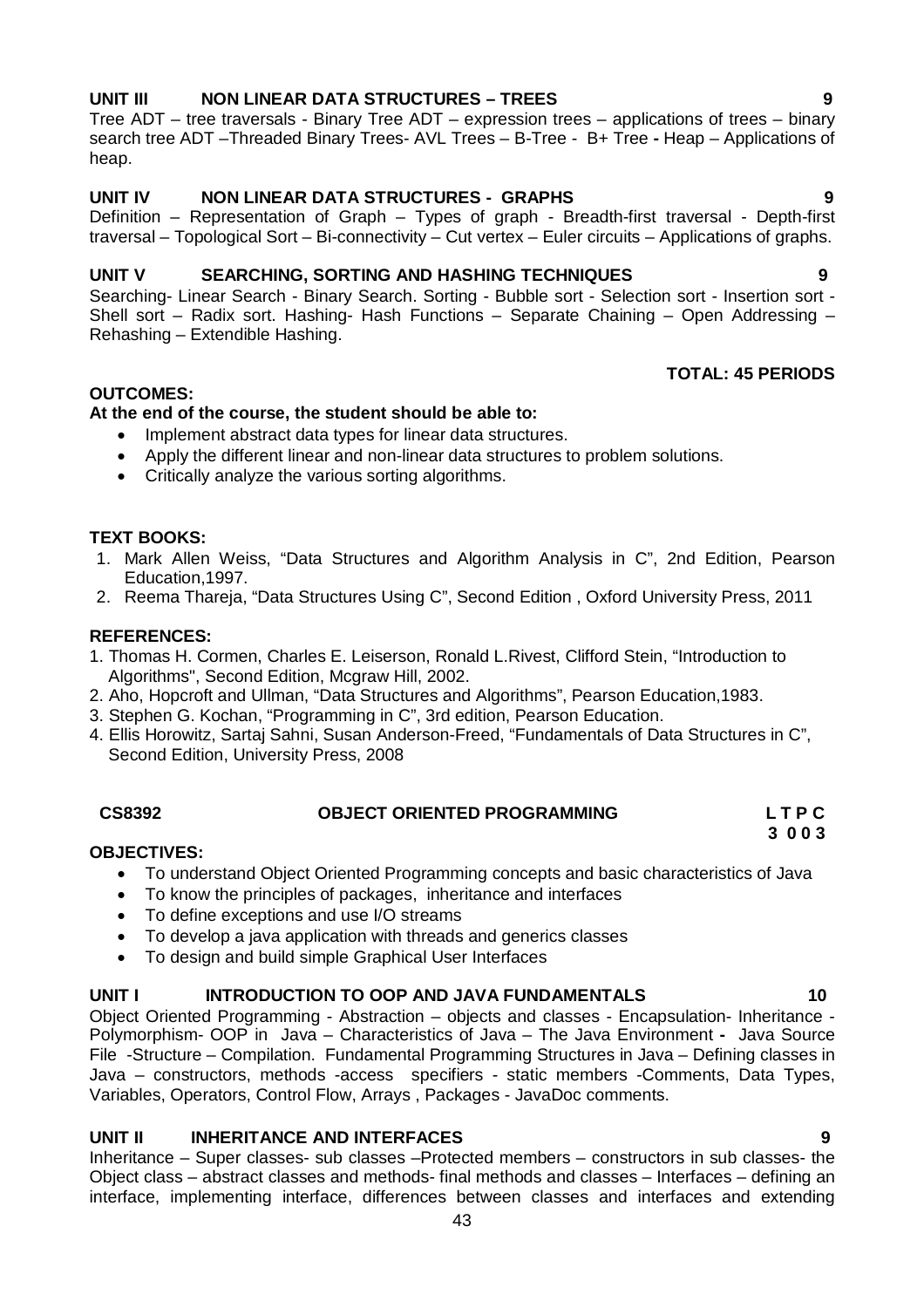# interfaces - Object cloning -inner classes, Array Lists - Strings

### **UNIT III EXCEPTION HANDLING AND I/O 9**

Exceptions - exception hierarchy - throwing and catching exceptions – built-in exceptions, creating own exceptions, Stack Trace Elements. Input / Output Basics – Streams – Byte streams and Character streams – Reading and Writing Console – Reading and Writing Files

#### **UNIT IV MULTITHREADING AND GENERIC PROGRAMMING 8**

Differences between multi-threading and multitasking, thread life cycle, creating threads, synchronizing threads, Inter-thread communication, daemon threads, thread groups. Generic Programming – Generic classes – generic methods – Bounded Types – Restrictions and Limitations.

### **UNIT V EVENT DRIVEN PROGRAMMING 9**

Graphics programming - Frame – Components - working with 2D shapes - Using color, fonts, and images - Basics of event handling - event handlers - adapter classes - actions - mouse events - AWT event hierarchy - Introduction to Swing – layout management - Swing Components – Text Fields , Text Areas – Buttons- Check Boxes – Radio Buttons – Lists- choices- Scrollbars – Windows –Menus – Dialog Boxes.

### **TOTAL: 45 PERIODS**

### **OUTCOMES:**

**Upon completion of the course, students will be able to:**

- Develop Java programs using OOP principles
- Develop Java programs with the concepts inheritance and interfaces
- Build Java applications using exceptions and I/O streams
- Develop Java applications with threads and generics classes
- Develop interactive Java programs using swings

#### **TEXT BOOKS:**

- 1. Herbert Schildt, "Java The complete reference", 8<sup>th</sup> Edition, McGraw Hill Education, 2011.
- 2. Cay S. Horstmann, Gary cornell, "Core Java Volume –I Fundamentals", 9<sup>th</sup> Edition, Prentice Hall, 2013.

### **REFERENCES:**

- 1. Paul Deitel, Harvey Deitel, "Java SE 8 for programmers", 3<sup>rd</sup> Edition, Pearson, 2015.
- 2. Steven Holzner, "Java 2 Black book", Dreamtech press, 2011.
- 3. Timothy Budd, "Understanding Object-oriented programming with Java", Updated Edition, Pearson Education, 2000.

#### **3 0 0 3 OBJECTIVES:**

 To introduce the relevance of this course to the existing technology through demonstrations, case studies, simulations, contributions of scientist, national/international policies with a futuristic vision along with socio-economic impact and issues

 **EC8395 COMMUNICATION ENGINEERING L T P C** 

- To study the various analog and digital modulation techniques
- To study the principles behind information theory and coding
- To study the various digital communication techniques

# **UNIT I ANALOG MODULATION 9**

Amplitude Modulation – AM, DSBSC, SSBSC, VSB – PSD, modulators and demodulators – Angle modulation – PM and FM – PSD, modulators and demodulators – Superheterodyne receivers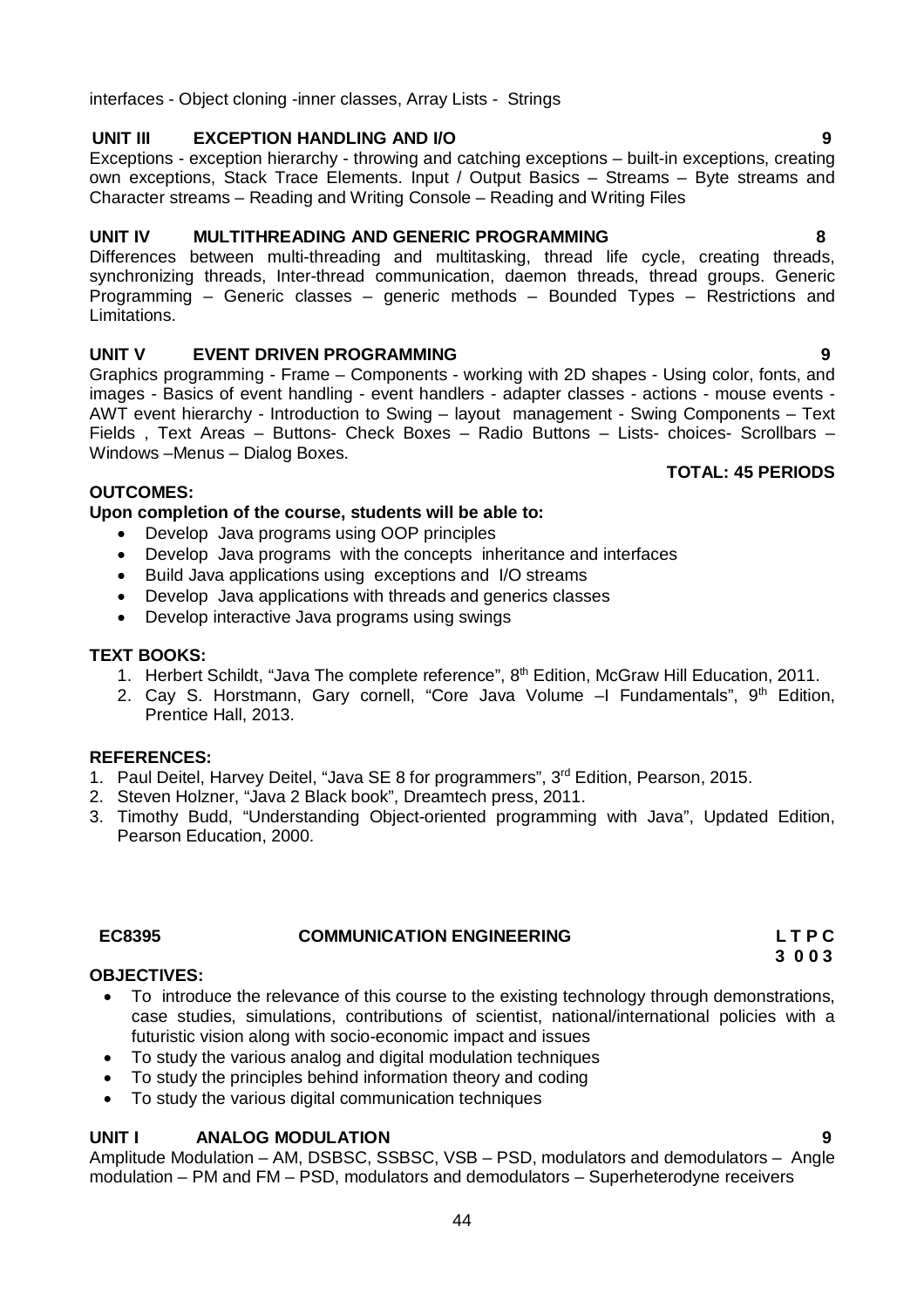#### **UNITII PULSE MODULATION 9**

Low pass sampling theorem – Quantization – PAM – Line coding – PCM, DPCM, DM, and ADPCM And ADM, Channel Vocoder - Time Division Multiplexing, Frequency Division Multiplexing

### **UNIT III DIGITAL MODULATION AND TRANSMISSION 9**

Phase shift keying – BPSK, DPSK, QPSK – Principles of M-ary signaling M-ary PSK & QAM – Comparison, ISI – Pulse shaping – Duo binary encoding – Cosine filters – Eye pattern, equalizers

### **UNIT IV INFORMATION THEORY AND CODING 9**

Measure of information – Entropy – Source coding theorem – Shannon–Fano coding, Huffman Coding, LZ Coding – Channel capacity – Shannon-Hartley law – Shannon's limit – Error control codes – Cyclic codes, Syndrome calculation – Convolution Coding, Sequential and Viterbi decoding

### **UNIT V SPREAD SPECTRUM AND MULTIPLE ACCESS 9**

PN sequences – properties – m-sequence – DSSS – Processing gain, Jamming – FHSS – Synchronisation and tracking – Multiple Access – FDMA, TDMA, CDMA, **TOTAL: 45 PERIODS** 

#### **OUTCOMES:**

#### **At the end of the course, the student should be able to:**

- Ability to comprehend and appreciate the significance and role of this course in the present contemporary world
- Apply analog and digital communication techniques.
- Use data and pulse communication techniques.
- Analyze Source and Error control coding.

#### **TEXT BOOKS:**

- 1. H Taub, D L Schilling, G Saha, "Principles of Communication Systems" 3/e, TMH 2007
- 2. S. Haykin "Digital Communications" John Wiley 2005

### **REFERENCES:**

- 1. B.P.Lathi, "Modern Digital and Analog Communication Systems", 3<sup>rd</sup> edition, Oxford University Press, 2007
- 2. H P Hsu, Schaum Outline Series "Analog and Digital Communications" TMH 2006
- 3. B.Sklar, Digital Communications Fundamentals and Applications" 2/e Pearson Education 2007.

**CS8381 DATA STRUCTURES LABORATORY L T P C 0 0 4 2**

### **OBJECTIVES**

- To implement linear and non-linear data structures
- To understand the different operations of search trees
- To implement graph traversal algorithms
- To get familiarized to sorting and searching algorithms
- 1. Array implementation of Stack and Queue ADTs
- 2. Array implementation of List ADT
- 3. Linked list implementation of List, Stack and Queue ADTs
- 4. Applications of List, Stack and Queue ADTs
- 5. Implementation of Binary Trees and operations of Binary Trees
- 6. Implementation of Binary Search Trees
- 7. Implementation of AVL Trees
- 8. Implementation of Heaps using Priority Queues.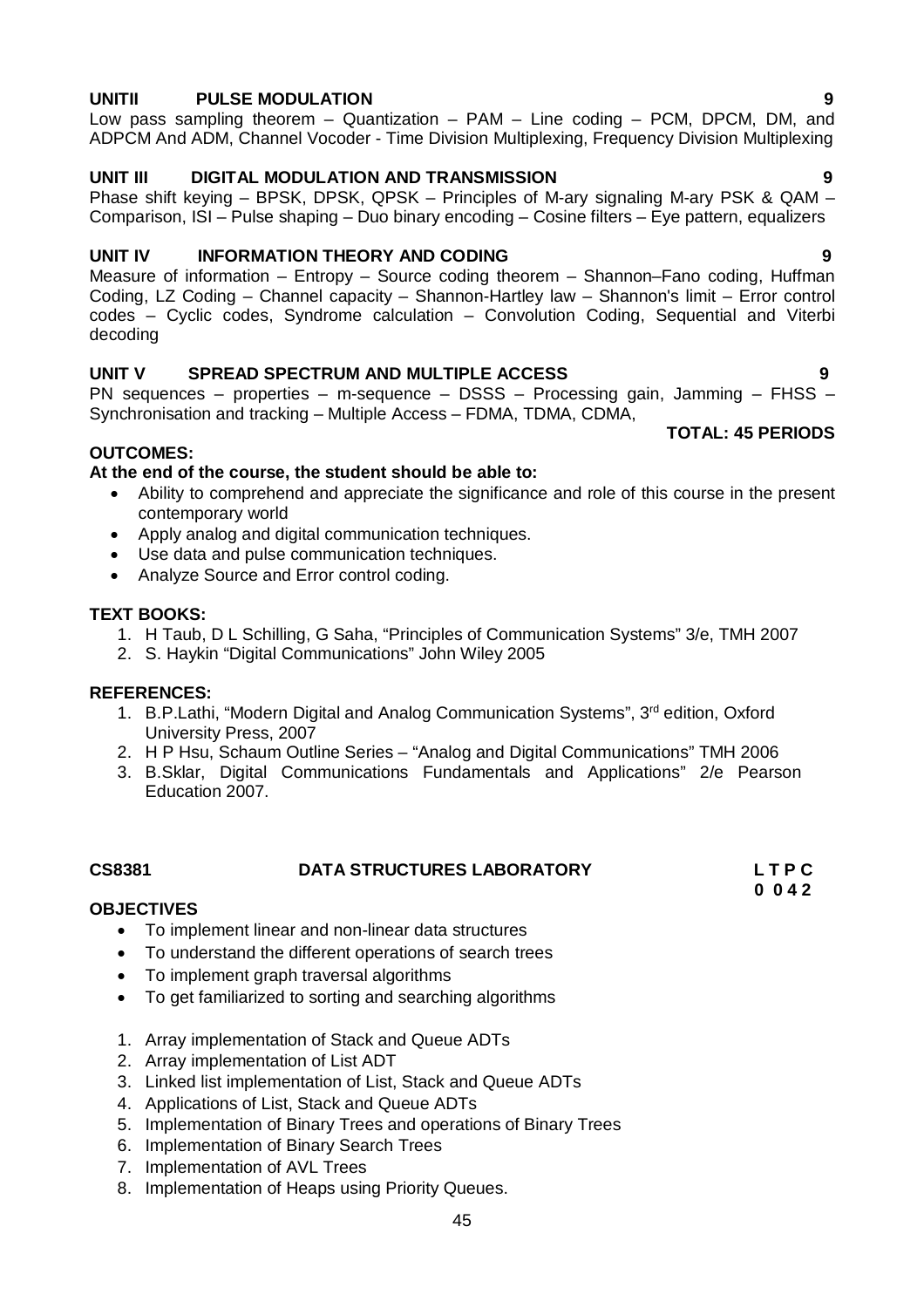- 9. Graph representation and Traversal algorithms
- 10. Applications of Graphs
- 11. Implementation of searching and sorting algorithms
- 12. Hashing any two collision techniques

**TOTAL: 60 PERIODS**

# **OUTCOMES:**

### **At the end of the course, the students will be able to:**

- Write functions to implement linear and non-linear data structure operations
- Suggest appropriate linear / non-linear data structure operations for solving a given problem
- Appropriately use the linear / non-linear data structure operations for a given problem
- Apply appropriate hash functions that result in a collision free scenario for data storage and retrieval

# **CS8383 OBJECT ORIENTED PROGRAMMING LABORATORY L T P C**

#### **0 0 4 2 OBJECTIVES**

- To build software development skills using java programming for real-world applications.
- To understand and apply the concepts of classes, packages, interfaces, arraylist, exception handling and file processing.
- To develop applications using generic programming and event handling.

### **LIST OF EXPERIMENTS**

1. Develop a Java application to generate Electricity bill. Create a class with the following members: Consumer no., consumer name, previous month reading, current month reading, type of EB connection (i.e domestic or commercial). Compute the bill amount using the following tariff.

If the type of the EB connection is domestic, calculate the amount to be paid as follows:

- First 100 units Rs. 1 per unit
- 101-200 units Rs. 2.50 per unit
- $\blacksquare$  201 -500 units Rs. 4 per unit
- $\sim$  501 units Rs. 6 per unit

If the type of the EB connection is commercial, calculate the amount to be paid as follows:

- **First 100 units Rs. 2 per unit**
- $\blacksquare$  101-200 units Rs. 4.50 per unit
- **201 -500 units Rs. 6 per unit**
- $\bullet$  > 501 units Rs. 7 per unit
- 2. Develop a java application to implement currency converter (Dollar to INR, EURO to INR, Yen to INR and vice versa), distance converter (meter to KM, miles to KM and vice versa) , time converter (hours to minutes, seconds and vice versa) using packages.
- 3. Develop a java application with Employee class with Emp\_name, Emp\_id, Address, Mail\_id, Mobile\_no as members. Inherit the classes, Programmer, Assistant Professor, Associate Professor and Professor from employee class. Add Basic Pay (BP) as the member of all the inherited classes with 97% of BP as DA, 10 % of BP as HRA, 12% of BP as PF, 0.1% of BP for staff club fund. Generate pay slips for the employees with their gross and net salary.
- 4. Design a Java interface for ADT Stack. Implement this interface using array. Provide necessary exception handling in both the implementations.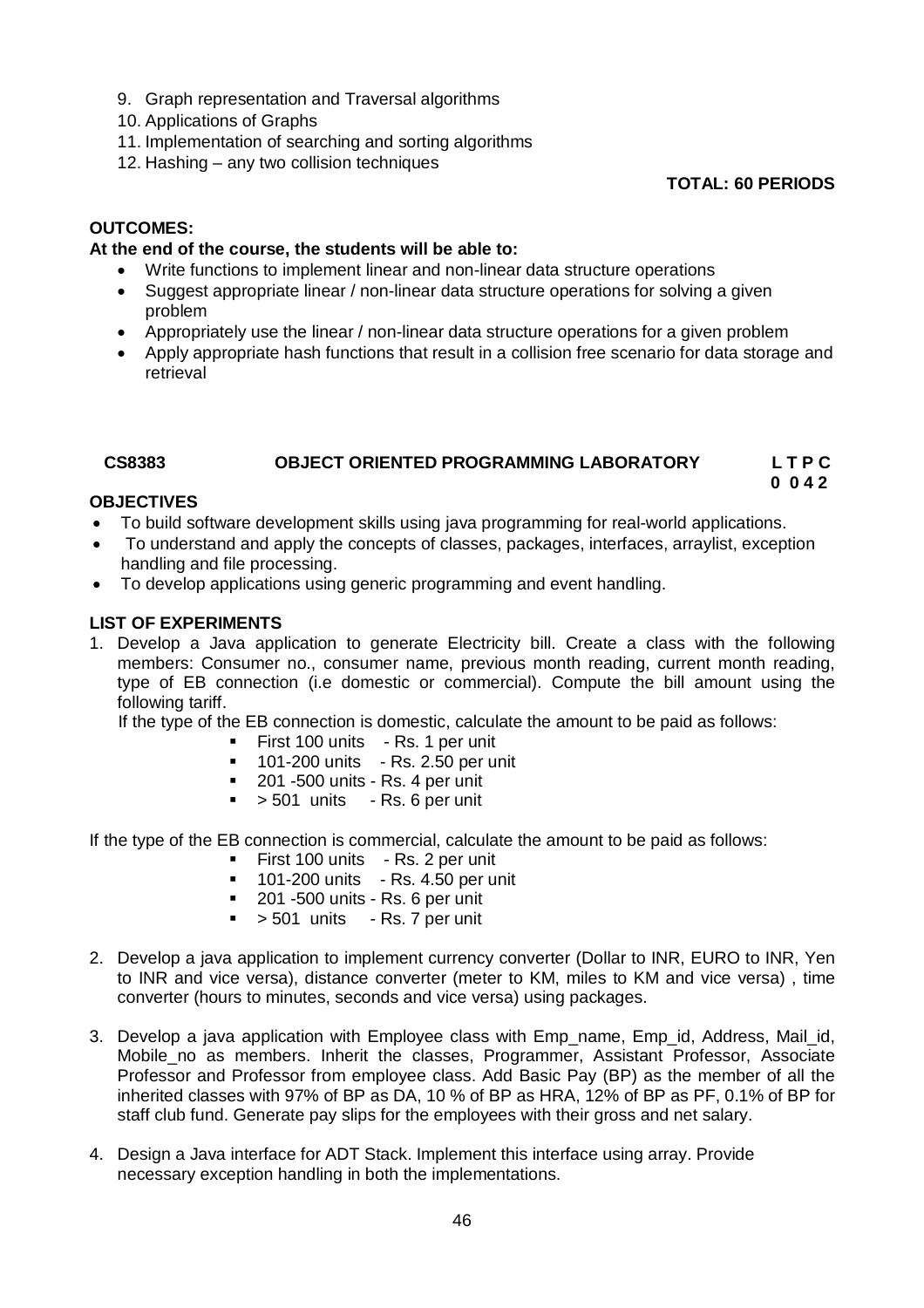- 5. Write a program to perform string operations using ArrayList. Write functions for the following
	- a. Append add at end
	- b. Insert add at particular index
	- c. Search
	- d. List all string starts with given letter
- 6. Write a Java Program to create an abstract class named Shape that contains two integers and an empty method named print Area(). Provide three classes named Rectangle, Triangle and Circle such that each one of the classes extends the class Shape. Each one of the classes contains only the method print Area () that prints the area of the given shape.
- 7. Write a Java program to implement user defined exception handling.
- 8. Write a Java program that reads a file name from the user, displays information about whether the file exists, whether the file is readable, or writable, the type of file and the length of the file in bytes.
- 9. Write a java program that implements a multi-threaded application that has three threads. First thread generates a random integer every 1 second and if the value is even, second thread computes the square of the number and prints. If the value is odd, the third thread will print the value of cube of the number.
- 10. Write a java program to find the maximum value from the given type of elements using a generic function.
- 11. Design a calculator using event-driven programming paradigm of Java with the following options.
	- a) Decimal manipulations
	- b) Scientific manipulations
- 12. Develop a mini project for any application using Java concepts.

### **TOTAL : 60 PERIODS**

**0 0 4 2**

# **OUTCOMES**

### **Upon completion of the course, the students will be able to**

- Develop and implement Java programs for simple applications that make use of classes, packages and interfaces.
- Develop and implement Java programs with arraylist, exception handling and multithreading .
- Design applications using file processing, generic programming and event handling.

#### **CS8382 DIGITAL SYSTEMS LABORATORY L T P C**

#### **OBJECTIVES:**

- To understand the various basic logic gates
- To design and implement the various combinational circuits
- To design and implement combinational circuits using MSI devices.
- To design and implement sequential circuits
- To understand and code with HDL programming

### **LIST OF EXPERIMENTS**

- 1. Verification of Boolean Theorems using basic gates.
- 2. Design and implementation of combinational circuits using basic gates for arbitrary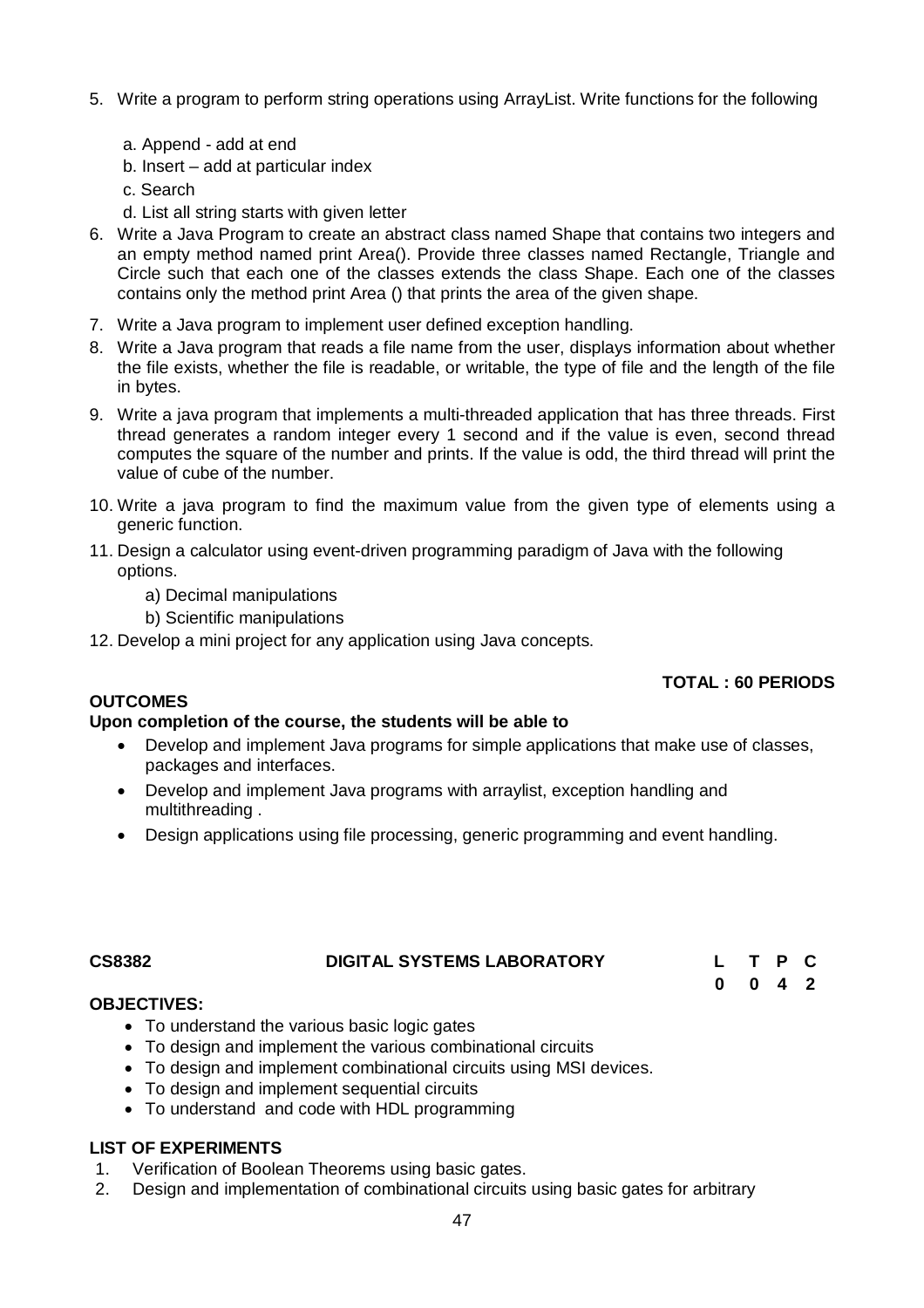functions, code converters.

- 3. Design and implement Half/Full Adder and Subtractor.
- 4. Design and implement combinational circuits using MSI devices:
	- $\bullet$  4 bit binary adder / subtractor
	- Parity generator / checker
	- Magnitude Comparator
	- Application using multiplexers
- 5. Design and implement shift-registers.
- 6. Design and implement synchronous counters.
- 7. Design and implement asynchronous counters.
- 8. Coding combinational circuits using HDL.
- 9. Coding sequential circuits using HDL.
- 10. Design and implementation of a simple digital system (Mini Project).

### **OUTCOMES:**

# **Upon Completion of the course, the students will be able to:**

- Implement simplified combinational circuits using basic logic gates
- Implement combinational circuits using MSI devices
- Implement sequential circuits like registers and counters
- Simulate combinational and sequential circuits using HDL

#### **LIST OF EQUIPMENT FOR A BATCH OF 30 STUDENTS: LABORATORY REQUIREMENT FOR BATCH OF 30 STUDENTS HARDWARE:**

- 1. Digital trainer kits 30
- 2. Digital ICs required for the experiments in sufficient numbers

### **SOFTWARE:**

1. HDL simulator.

|               |                                         |  | L T P C |  |
|---------------|-----------------------------------------|--|---------|--|
| <b>HS8381</b> | INTERPERSONAL SKILLS/LISTENING&SPEAKING |  | 0 0 2 1 |  |

### **OBJECTIVES:**

### **The Course will enable learners to:**

- Equip students with the English language skills required for the successful undertaking of academic studies with primary emphasis on academic speaking and listening skills.
- Provide guidance and practice in basic general and classroom conversation and to engage in specific academic speaking activities.
- improve general and academic listening skills
- Make effective presentations.

### **UNIT I**

Listening as a key skill- its importance- speaking - give personal information - ask for personal information - express ability - enquire about ability - ask for clarification Improving pronunciation pronunciation basics taking lecture notes - preparing to listen to a lecture - articulate a complete idea as opposed to producing fragmented utterances.

### **UNIT II**

Listen to a process information- give information, as part of a simple explanation - conversation starters: small talk - stressing syllables and speaking clearly - intonation patterns - compare and contrast information and ideas from multiple sources- converse with reasonable accuracy over a wide range of everyday topics.

**TOTAL: 60 PERIODS**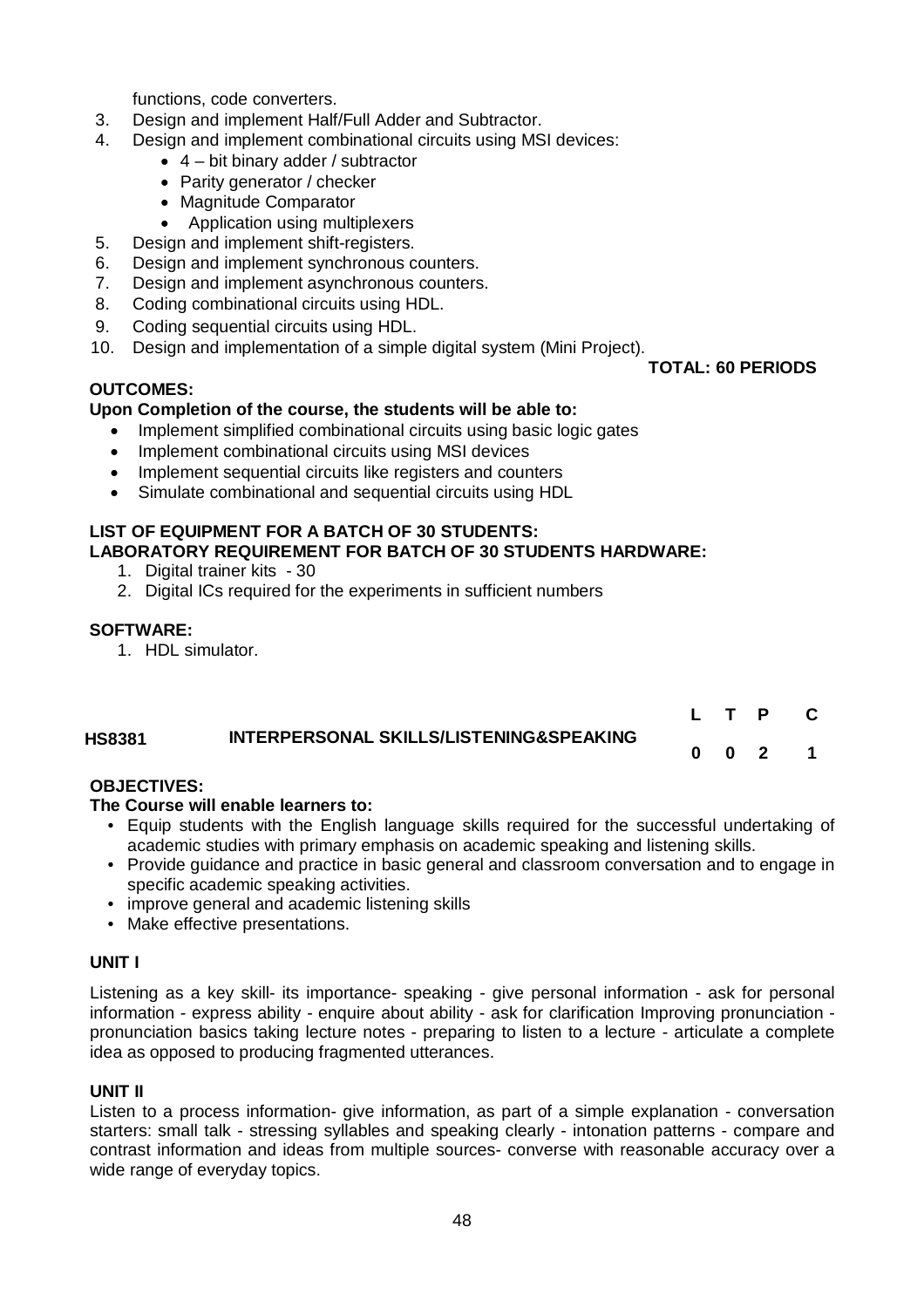# **UNIT III**

Lexical chunking for accuracy and fluency- factors influence fluency, deliver a five-minute informal talk - greet - respond to greetings - describe health and symptoms - invite and offer - accept decline - take leave - listen for and follow the gist- listen for detail

# **UNIT IV**

Being an active listener: giving verbal and non-verbal feedback - participating in a group discussion - summarizing academic readings and lectures conversational speech listening to and participating in conversations - persuade.

### **UNIT V**

Formal and informal talk - listen to follow and respond to explanations, directions and instructions in academic and business contexts - strategies for presentations and interactive communication group/pair presentations - negotiate disagreement in group work.

### **TOTAL :30PERIODS**

### **OUTCOMES:**

### **At the end of the course Learners will be able to:**

- Listen and respond appropriately.
- Participate in group discussions
- Make effective presentations
- Participate confidently and appropriately in conversations both formal and informal

# **TEXT BOOKS:**

- 1. Brooks,Margret. Skills for Success. Listening and Speaking. Level 4 Oxford University Press, Oxford: 2011.
- 2. Richards,C. Jack. & David Bholke. Speak Now Level 3. Oxford University Press, Oxford: 2010

### **REFERENCES:**

- 1. Bhatnagar, Nitin and MamtaBhatnagar. Communicative English for Engineers and Professionals. Pearson: New Delhi, 2010.
- 2. Hughes, Glyn and Josephine Moate. Practical English Classroom. Oxford University Press: Oxford, 2014.
- 3. Vargo, Mari. Speak Now Level 4. Oxford University Press: Oxford, 2013.
- 4. Richards C. Jack. Person to Person (Starter). Oxford University Press: Oxford, 2006.
- 5. Ladousse, Gillian Porter. Role Play. Oxford University Press: Oxford, 2014

| <b>MA8402</b> | <b>PROBABILITY AND QUEUING THEORY</b> |  | L T P C |  |
|---------------|---------------------------------------|--|---------|--|
|               |                                       |  | 4004    |  |

### **OBJECTIVES:**

- To provide necessary basic concepts in probability and random processes for applications such as random signals, linear systems in communication engineering.
- To understand the basic concepts of probability, one and two dimensional random variables and to introduce some standard distributions applicable to engineering which can describe real life phenomenon.
- To understand the basic concepts of random processes which are widely used in IT fields.
- To understand the concept of queueing models and apply in engineering.
- To understand the significance of advanced queueing models.
- To provide the required mathematical support in real life problems and develop probabilistic models which can be used in several areas of science and engineering.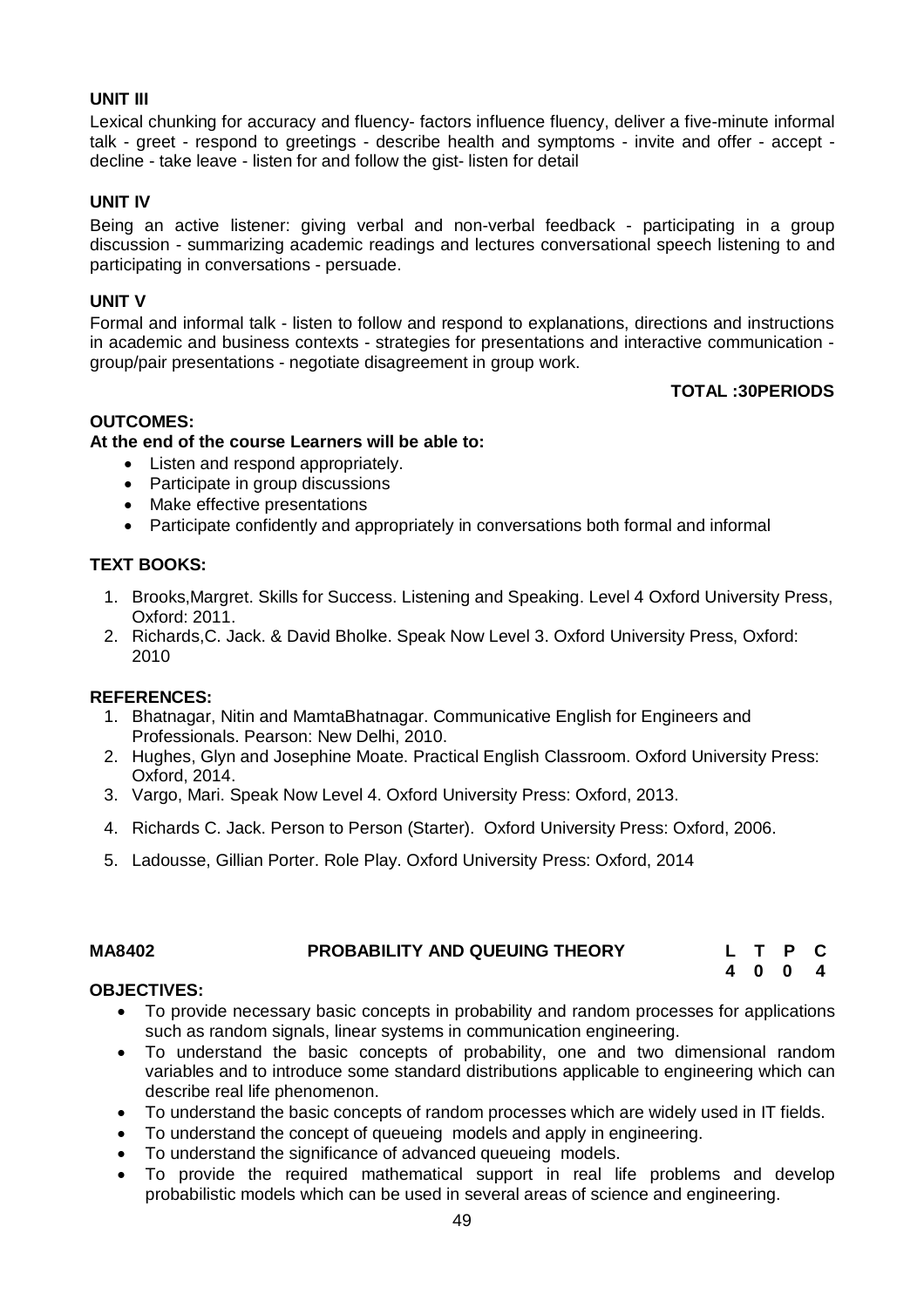# UNIT I PROBABILITY AND RANDOM VARIABLES 12

Probability – Axioms of probability – Conditional probability – Baye's theorem - Discrete and continuous random variables – Moments – Moment generating functions – Binomial, Poisson, Geometric, Uniform, Exponential and Normal distributions.

# **UNIT II TWO - DIMENSIONAL RANDOM VARIABLES 12**

Joint distributions – Marginal and conditional distributions – Covariance – Correlation and linear regression – Transformation of random variables – Central limit theorem (for independent and identically distributed random variables).

# **UNIT III RANDOM PROCESSES 12**

Classification – Stationary process – Markov process - Poisson process – Discrete parameter Markov chain – Chapman Kolmogorov equations – Limiting distributions.

# **UNIT IV QUEUEING MODELS 12**

Markovian queues – Birth and death processes – Single and multiple server queueing models – Little's formula - Queues with finite waiting rooms – Queues with impatient customers : Balking and reneging.

# **UNIT V ADVANCED QUEUEING MODELS 12**

Finite source models - M/G/1 queue – Pollaczek Khinchin formula - M/D/1 and M/E $\kappa$ /1 as special cases – Series queues – Open Jackson networks.

### **TOTAL : 60 PERIODS**

# **OUTCOMES:**

# **Upon successful completion of the course, students should be able to:**

- Understand the fundamental knowledge of the concepts of probability and have knowledge of standard distributions which can describe real life phenomenon.
- Understand the basic concepts of one and two dimensional random variables and apply in engineering applications.
- Apply the concept of random processes in engineering disciplines.
- Acquire skills in analyzing queueing models.
- Understand and characterize phenomenon which evolve with respect to time in a probabilistic manner

### **TEXTBOOKS:**

- 1. Gross, D., Shortle, J.F, Thompson, J.M and Harris. C.M., "Fundamentals of Queueing Theory", Wiley Student 4<sup>th</sup> Edition, 2014.
- 2. Ibe, O.C., "Fundamentals of Applied Probability and Random Processes", Elsevier, 1<sup>st</sup> Indian Reprint, 2007.

### **REFERENCES :**

- 1. Hwei Hsu, "Schaum's Outline of Theory and Problems of Probability, Random Variables and Random Processes", Tata McGraw Hill Edition, New Delhi, 2004.
- 2. Taha, H.A., "Operations Research", 9<sup>th</sup> Edition, Pearson India Education Services, Delhi, 2016.
- 3. Trivedi, K.S., "Probability and Statistics with Reliability, Queueing and Computer Science Applications", 2nd Edition, John Wiley and Sons, 2002.
- 4. Yates, R.D. and Goodman. D. J., "Probability and Stochastic Processes", 2<sup>nd</sup> Edition, Wiley India Pvt. Ltd., Bangalore, 2012.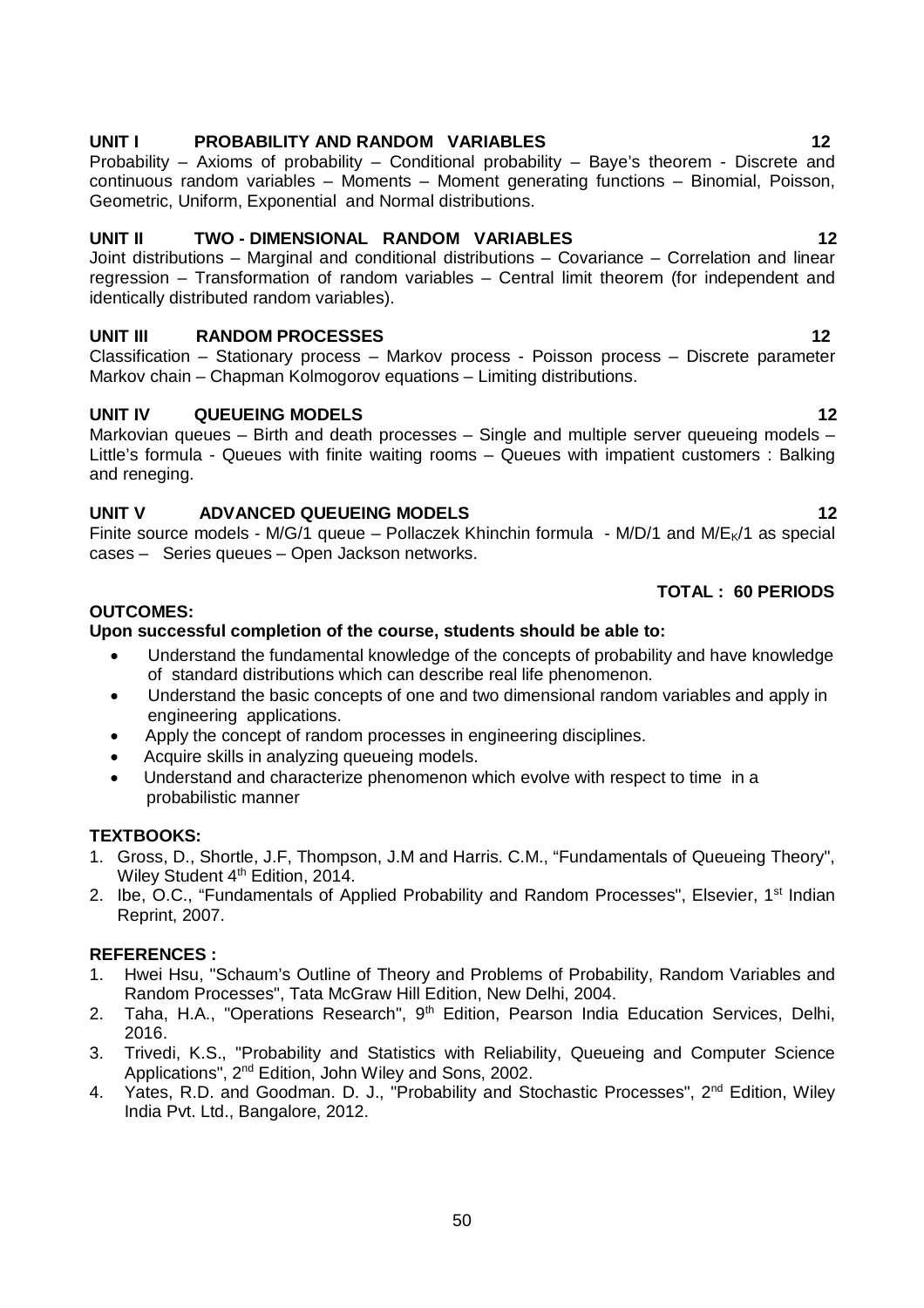#### **CS8491 COMPUTER ARCHITECTURE L T P C**

|    |   |   | ч |
|----|---|---|---|
| -3 | 0 | 0 | 3 |

#### **OBJECTIVES:**

- To learn the basic structure and operations of a computer.
- To learn the arithmetic and logic unit and implementation of fixed-point and floating point arithmetic unit.
- To learn the basics of pipelined execution.
- To understand parallelism and multi-core processors.
- To understand the memory hierarchies, cache memories and virtual memories.
- To learn the different ways of communication with I/O devices.

# **UNIT I BASIC STRUCTURE OF A COMPUTER SYSTEM 9**

Functional Units – Basic Operational Concepts – Performance – Instructions: Language of the Computer – Operations, Operands – Instruction representation – Logical operations – decision making – MIPS Addressing.

# **UNIT II ARITHMETIC FOR COMPUTERS 9**

Addition and Subtraction – Multiplication – Division – Floating Point Representation – Floating Point Operations – Subword Parallelism

# **UNIT III PROCESSOR AND CONTROL UNIT 9**

A Basic MIPS implementation – Building a Datapath – Control Implementation Scheme – Pipelining – Pipelined datapath and control – Handling Data Hazards & Control Hazards – Exceptions.

### **UNIT IV PARALLELISIM 9**

Parallel processing challenges – Flynn's classification – SISD, MIMD, SIMD, SPMD, and Vector Architectures - Hardware multithreading – Multi-core processors and other Shared Memory Multiprocessors - Introduction to Graphics Processing Units, Clusters, Warehouse Scale Computers and other Message-Passing Multiprocessors.

### **UNIT V MEMORY & I/O SYSTEMS 9**

Memory Hierarchy - memory technologies – cache memory – measuring and improving cache performance – virtual memory, TLB's – Accessing I/O Devices – Interrupts – Direct Memory Access – Bus structure – Bus operation – Arbitration – Interface circuits - USB.

### **TOTAL : 45 PERIODS**

### **OUTCOMES:**

# **On Completion of the course, the students should be able to**:

- Understand the basics structure of computers, operations and instructions.
- Design arithmetic and logic unit.
- Understand pipelined execution and design control unit.
- Understand parallel processing architectures.
- Understand the various memory systems and I/O communication.

### **TEXT BOOKS:**

- 1. David A. Patterson and John L. Hennessy, Computer Organization and Design: The Hardware/Software Interface, Fifth Edition, Morgan Kaufmann / Elsevier, 2014.
- 2. Carl Hamacher, Zvonko Vranesic, Safwat Zaky and Naraig Manjikian, Computer Organization and Embedded Systems, Sixth Edition, Tata McGraw Hill, 2012.

## **REFERENCES:**

- 1. William Stallings, Computer Organization and Architecture Designing for Performance, Eighth Edition, Pearson Education, 2010.
- 2. John P. Hayes, Computer Architecture and Organization, Third Edition, Tata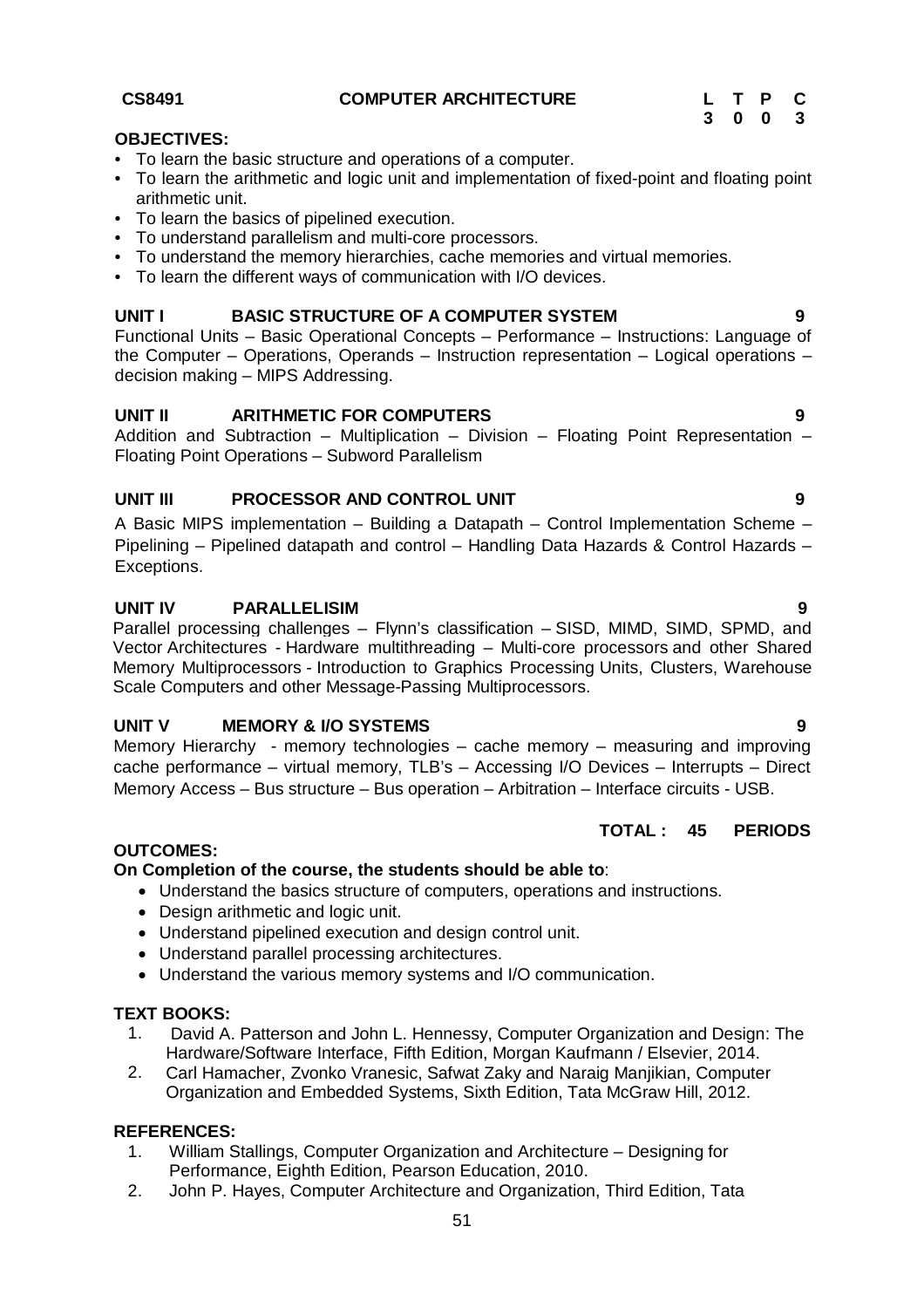McGraw Hill, 2012.

3. John L. Hennessey and David A. Patterson, Computer Architecture – A Quantitative Approachǁ, Morgan Kaufmann / Elsevier Publishers, Fifth Edition, 2012.

# **CS8492 DATABASE MANAGEMENT SYSTEMS L T P C**

# **OBJECTIVES**

- To learn the fundamentals of data models and to represent a database system using ER diagrams.
- To study SQL and relational database design.
- To understand the internal storage structures using different file and indexing techniques which will help in physical DB design.
- To understand the fundamental concepts of transaction processing- concurrency control techniques and recovery procedures.
- To have an introductory knowledge about the Storage and Query processing **Techniques**

# **UNIT I RELATIONAL DATABASES 10**

Purpose of Database System – Views of data – Data Models – Database System Architecture – Introduction to relational databases – Relational Model – Keys – Relational Algebra – SQL fundamentals – Advanced SQL features – Embedded SQL– Dynamic SQL

# **UNIT II DATABASE DESIGN 8**

Entity-Relationship model – E-R Diagrams – Enhanced-ER Model – ER-to-Relational Mapping – Functional Dependencies – Non-loss Decomposition – First, Second, Third Normal Forms, Dependency Preservation – Boyce/Codd Normal Form – Multi-valued Dependencies and Fourth Normal Form – Join Dependencies and Fifth Normal Form

### **UNIT III TRANSACTIONS 9**

Transaction Concepts – ACID Properties – Schedules – Serializability – Concurrency Control – Need for Concurrency – Locking Protocols – Two Phase Locking – Deadlock – Transaction Recovery - Save Points – Isolation Levels – SQL Facilities for Concurrency and Recovery.

### **UNIT IV IMPLEMENTATION TECHNIQUES 9**

RAID – File Organization – Organization of Records in Files – Indexing and Hashing –Ordered Indices – B+ tree Index Files – B tree Index Files – Static Hashing – Dynamic Hashing – Query Processing Overview – Algorithms for SELECT and JOIN operations – Query optimization using Heuristics and Cost Estimation.

### **UNIT V ADVANCED TOPICS 9**

Distributed Databases: Architecture, Data Storage, Transaction Processing – Object-based Databases: Object Database Concepts, Object-Relational features, ODMG Object Model, ODL, OQL - XML Databases: XML Hierarchical Model, DTD, XML Schema, XQuery – Information Retrieval: IR Concepts, Retrieval Models, Queries in IR systems.

# **TOTAL: 45 PERIODS**

# **OUTCOMES:**

# **Upon completion of the course, the students will be able to:**

- Classify the modern and futuristic database applications based on size and complexity
- Map ER model to Relational model to perform database design effectively
- Write queries using normalization criteria and optimize queries
- Compare and contrast various indexing strategies in different database systems
- Appraise how advanced databases differ from traditional databases.

 **3 0 0 3**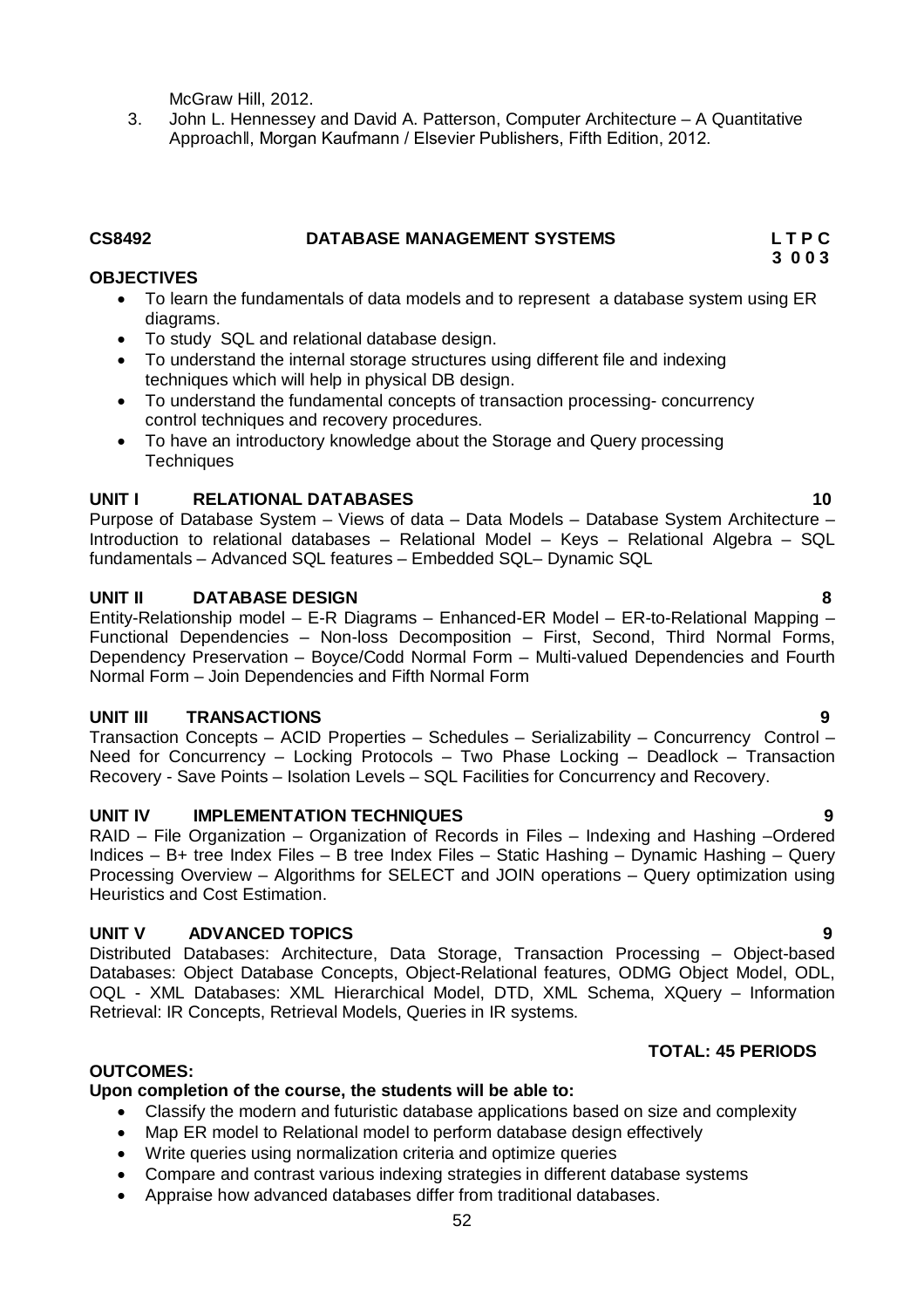# **TEXT BOOKS:**

- 1. Abraham Silberschatz, Henry F. Korth, S. Sudharshan, "Database System Concepts", Sixth Edition, Tata McGraw Hill, 2011.
- 2. Ramez Elmasri, Shamkant B. Navathe, "Fundamentals of Database Systems", Sixth Edition, Pearson Education, 2011.

#### **REFERENCES:**

- 1. C.J.Date, A.Kannan, S.Swamynathan, "An Introduction to Database Systems", Eighth Edition, Pearson Education, 2006.
- 2. Raghu Ramakrishnan, ―Database Management Systemsǁ, Fourth Edition, McGraw-Hill College Publications, 2015.
- 3. G.K.Gupta,"Database Management Systems", Tata McGraw Hill, 2011.

### **CS8451 DESIGN AND ANALYSIS OF ALGORITHMS L T P C**

 **3 0 0 3**

#### **OBJECTIVES:**

- To understand and apply the algorithm analysis techniques.
- To critically analyze the efficiency of alternative algorithmic solutions for the same problem
- To understand different algorithm design techniques.
- To understand the limitations of Algorithmic power.

#### **UNIT I INTRODUCTION 9**

Notion of an Algorithm – Fundamentals of Algorithmic Problem Solving – Important Problem Types – Fundamentals of the Analysis of Algorithmic Efficiency –Asymptotic Notations and their properties. Analysis Framework – Empirical analysis - Mathematical analysis for Recursive and Non-recursive algorithms - Visualization

#### **UNIT II** BRUTE FORCE AND DIVIDE-AND-CONQUER

Brute Force – Computing  $a^n$  – String Matching - Closest-Pair and Convex-Hull Problems -Exhaustive Search - Travelling Salesman Problem - Knapsack Problem - Assignment problem. Divide and Conquer Methodology – Binary Search – Merge sort – Quick sort – Heap Sort - Multiplication of Large Integers – Closest-Pair and Convex - Hull Problems.

#### **UNIT III DYNAMIC PROGRAMMING AND GREEDY TECHNIQUE 9**

Dynamic programming **–** Principle of optimality **-** Coin changing problem**,** Computing a Binomial Coefficient – Floyd's algorithm – Multi stage graph - Optimal Binary Search Trees – Knapsack Problem and Memory functions.

Greedy Technique – Container loading problem - Prim's algorithm and Kruskal's Algorithm – 0/1 Knapsack problem, Optimal Merge pattern - Huffman Trees.

### **UNIT IV ITERATIVE IMPROVEMENT 9**

The Simplex Method - The Maximum-Flow Problem – Maximum Matching in Bipartite Graphs, Stable marriage Problem.

### **UNIT V COPING WITH THE LIMITATIONS OF ALGORITHM POWER 9**

Lower - Bound Arguments - P, NP NP- Complete and NP Hard Problems. Backtracking – n-Queen problem - Hamiltonian Circuit Problem – Subset Sum Problem. Branch and Bound – LIFO Search and FIFO search - Assignment problem – Knapsack Problem – Travelling Salesman Problem - Approximation Algorithms for NP-Hard Problems – Travelling Salesman problem – Knapsack problem.

#### **TOTAL: 45 PERIODS**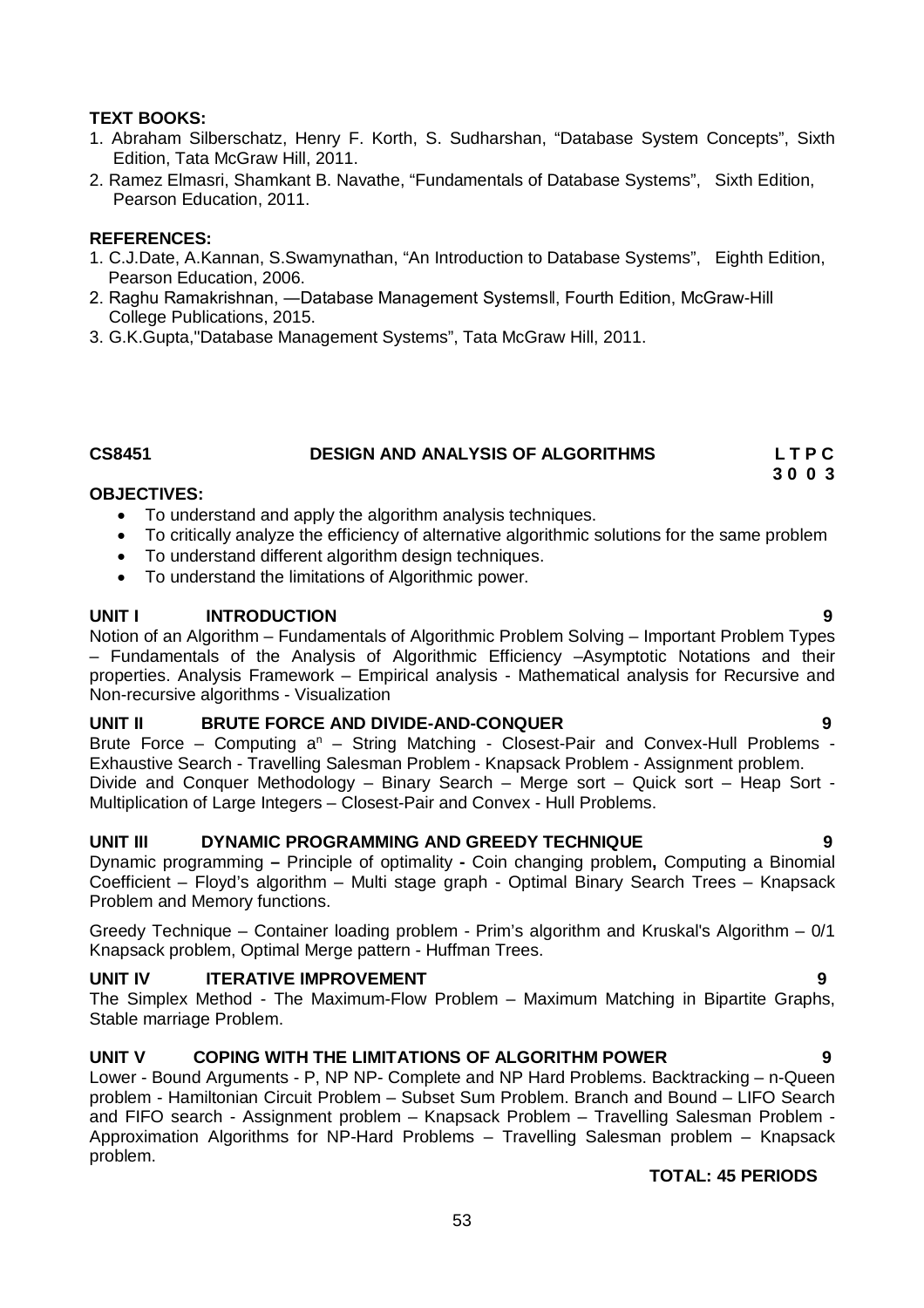#### **OUTCOMES:**

#### **At the end of the course, the students should be able to:**

- Design algorithms for various computing problems.
- Analyze the time and space complexity of algorithms.
- Critically analyze the different algorithm design techniques for a given problem.
- Modify existing algorithms to improve efficiency.

#### **TEXT BOOKS:**

- 1. Anany Levitin, "Introduction to the Design and Analysis of Algorithms", Third Edition, Pearson Education, 2012.
- 2. Ellis Horowitz, Sartaj Sahni and Sanguthevar Rajasekaran, Computer Algorithms/ C++, Second Edition, Universities Press, 2007.

#### **REFERENCES:**

- 1. Thomas H.Cormen, Charles E.Leiserson, Ronald L. Rivest and Clifford Stein, "Introduction to Algorithms", Third Edition, PHI Learning Private Limited, 2012.
- 2. Alfred V. Aho, John E. Hopcroft and Jeffrey D. Ullman, "Data Structures and Algorithms", Pearson Education, Reprint 2006.
- 3. Harsh Bhasin, "Algorithms Design and Analysis", Oxford university press, 2016.
- 4. S. Sridhar, "Design and Analysis of Algorithms", Oxford university press, 2014.
- 5. http://nptel.ac.in/

#### **CS8493 OPERATING SYSTEMS L T P C**

**3 0 0 3**

#### **OBJECTIVES:**

- To understand the basic concepts and functions of operating systems.
- To understand Processes and Threads
- To analyze Scheduling algorithms.
- To understand the concept of Deadlocks.
- To analyze various memory management schemes.
- To understand I/O management and File systems.
- To be familiar with the basics of Linux system and Mobile OS like iOS and Android.

### **UNIT I OPERATING SYSTEM OVERVIEW 7**

Computer System Overview-Basic Elements, Instruction Execution, Interrupts, Memory Hierarchy, Cache Memory, Direct Memory Access, Multiprocessor and Multicore Organization. Operating system overview-objectives and functions, Evolution of Operating System.- Computer System Organization Operating System Structure and Operations- System Calls, System Programs, OS Generation and System Boot.

#### **UNIT II PROCESS MANAGEMENT** 11

Processes - Process Concept, Process Scheduling, Operations on Processes, Inter-process Communication; CPU Scheduling - Scheduling criteria, Scheduling algorithms, Multiple-processor scheduling, Real time scheduling; Threads- Overview, Multithreading models, Threading issues; Process Synchronization - The critical-section problem, Synchronization hardware, Mutex locks, Semaphores, Classic problems of synchronization, Critical regions, Monitors; Deadlock - System model, Deadlock characterization, Methods for handling deadlocks, Deadlock prevention, Deadlock avoidance, Deadlock detection, Recovery from deadlock.

### **UNIT III STORAGE MANAGEMENT 9**

Main Memory – Background, Swapping, Contiguous Memory Allocation, Paging, Segmentation, Segmentation with paging, 32 and 64 bit architecture Examples; Virtual Memory – Background,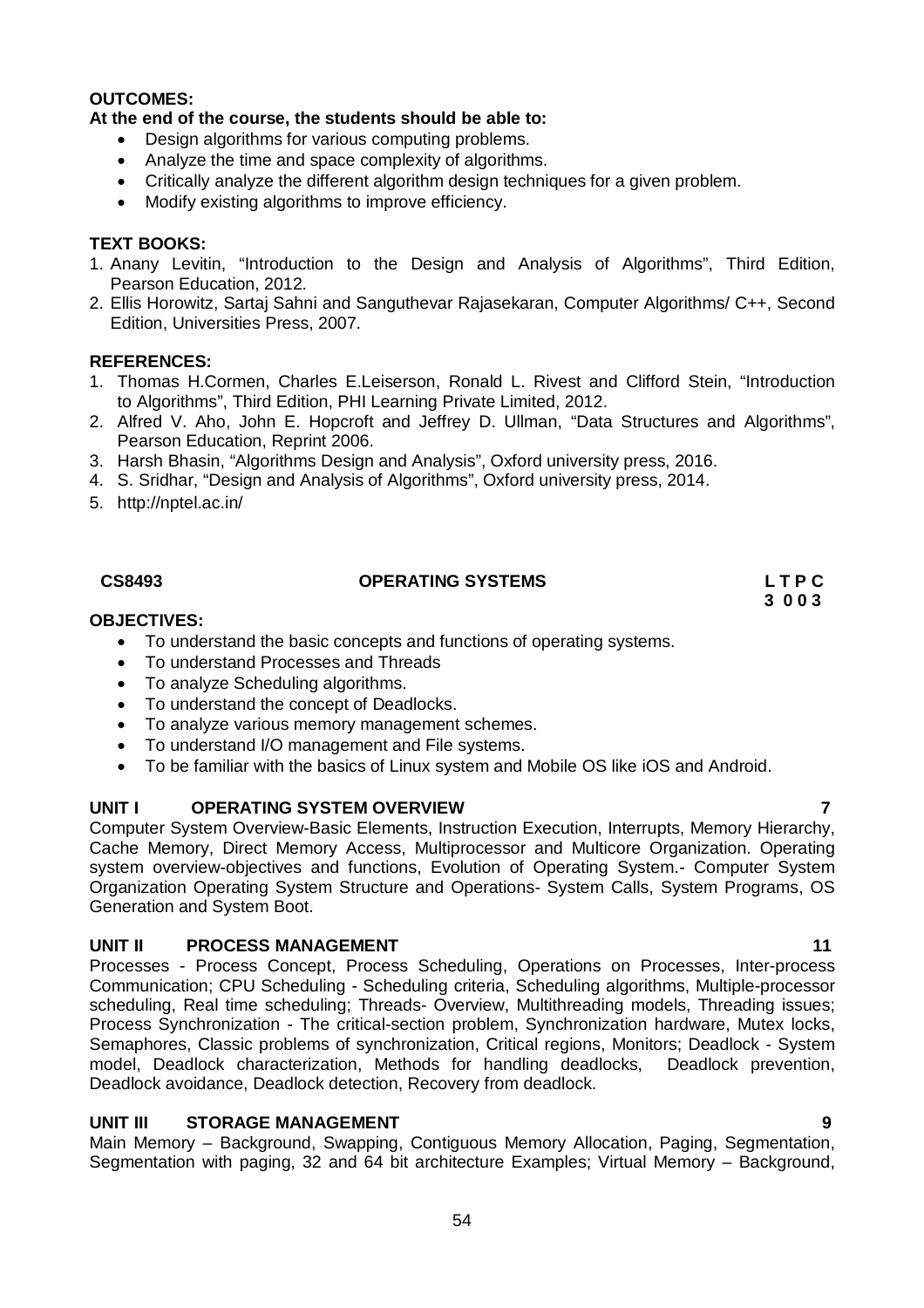Demand Paging, Page Replacement, Allocation, Thrashing; Allocating Kernel Memory, OS Examples.

# **UNIT IV FILE SYSTEMS AND I/O SYSTEMS 9**

Mass Storage system – Overview of Mass Storage Structure, Disk Structure, Disk Scheduling and Management, swap space management; File-System Interface - File concept, Access methods, Directory Structure, Directory organization, File system mounting, File Sharing and Protection; File System Implementation- File System Structure, Directory implementation, Allocation Methods, Free Space Management, Efficiency and Performance, Recovery; I/O Systems – I/O Hardware, Application I/O interface, Kernel I/O subsystem, Streams, Performance.

# **UNIT V CASE STUDY 9**

Linux System - Design Principles, Kernel Modules, Process Management, Scheduling, Memory Management, Input-Output Management, File System, Inter-process Communication; Mobile OS iOS and Android - Architecture and SDK Framework, Media Layer, Services Layer, Core OS Layer, File System.

 **TOTAL : 45 PERIODS**

#### **OUTCOMES:**

#### **At the end of the course, the students should be able to:**

- Analyze various scheduling algorithms.
- Understand deadlock, prevention and avoidance algorithms.
- Compare and contrast various memory management schemes.
- Understand the functionality of file systems.<br>• Perform administrative tasks on Linux Serve
- Perform administrative tasks on Linux Servers.
- Compare iOS and Android Operating Systems.

#### **TEXT BOOK :**

1. Abraham Silberschatz, Peter Baer Galvin and Greg Gagne, "Operating System Concepts", 9<sup>th</sup> Edition, John Wiley and Sons Inc., 2012.

#### **REFERENCES :**

- 1. Ramaz Elmasri, A. Gil Carrick, David Levine, "Operating Systems A Spiral Approach", Tata McGraw Hill Edition, 2010.
- 2. Achyut S.Godbole, Atul Kahate, "Operating Systems", McGraw Hill Education, 2016.
- 3. Andrew S. Tanenbaum, "Modern Operating Systems", Second Edition, Pearson Education, 2004.
- 4. Gary Nutt, "Operating Systems", Third Edition, Pearson Education, 2004.
- 5. Harvey M. Deitel, "Operating Systems", Third Edition, Pearson Education, 2004.
- 6. Daniel P Bovet and Marco Cesati, "Understanding the Linux kernel", 3rd edition, O'Reilly, 2005.
- 7. Neil Smyth, "iPhone iOS 4 Development Essentials Xcode", Fourth Edition, Payload media, 2011.

| CS8494 | <b>SOFTWARE ENGINEERING</b> |  |  |
|--------|-----------------------------|--|--|
|        |                             |  |  |

#### **3 0 0 3**

#### **OBJECTIVES:**

- To understand the phases in a software project
- To understand fundamental concepts of requirements engineering and Analysis Modeling.
- To understand the various software design methodologies
- To learn various testing and maintenance measures

# **UNIT I SOFTWARE PROCESS AND AGILE DEVELOPMENT 9**

Introduction to Software Engineering, Software Process, Perspective and Specialized Process Models –Introduction to Agility-Agile process-Extreme programming-XP Process.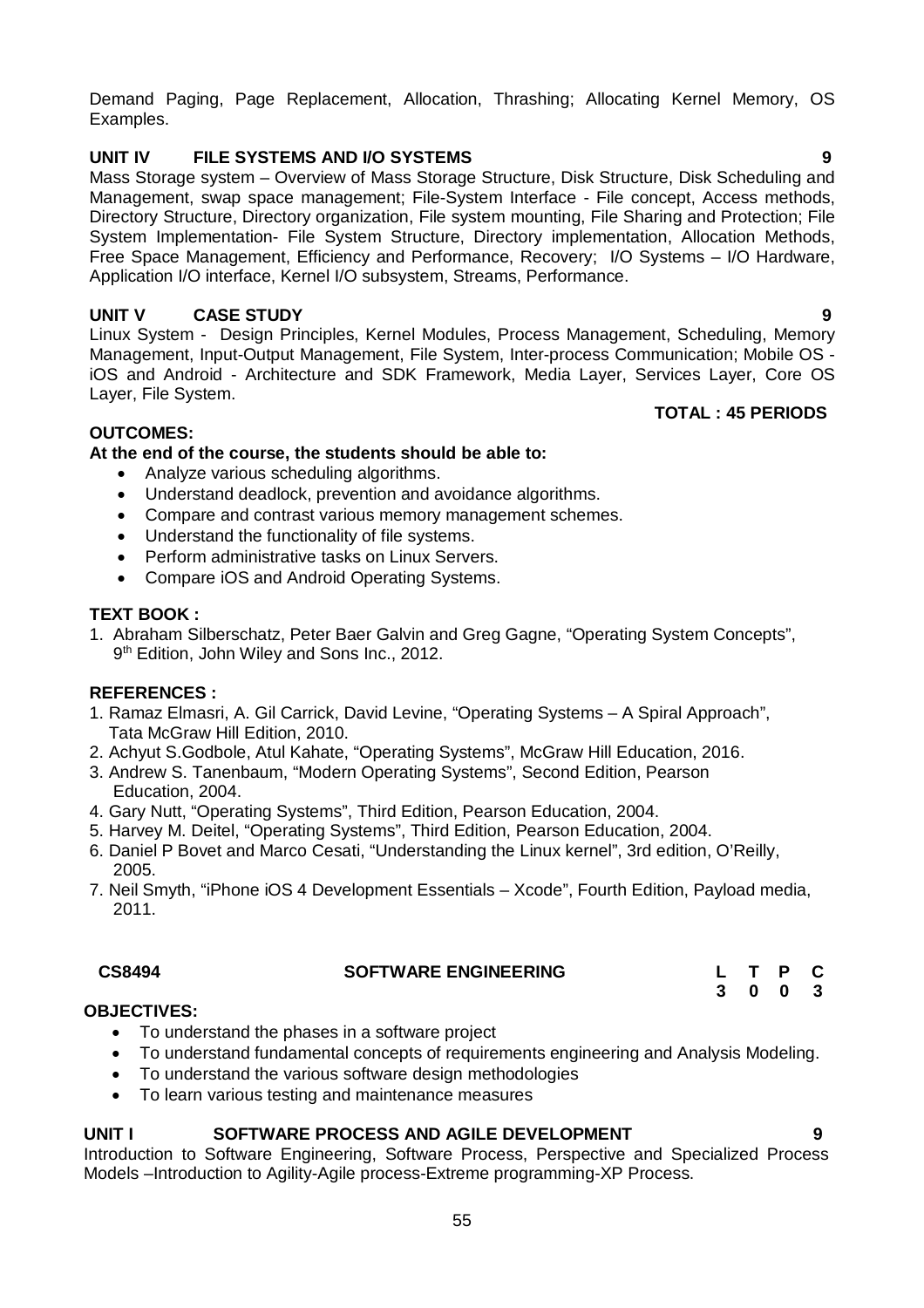# 56

#### **UNIT II REQUIREMENTS ANALYSIS AND SPECIFICATION 9**

Software Requirements: Functional and Non-Functional, User requirements, System requirements, Software Requirements Document – Requirement Engineering Process: Feasibility Studies, Requirements elicitation and analysis, requirements validation, requirements management-Classical analysis: Structured system Analysis, Petri Nets- Data Dictionary.

#### **UNIT III SOFTWARE DESIGN 9**

Design process – Design Concepts-Design Model– Design Heuristic – Architectural Design - Architectural styles, Architectural Design, Architectural Mapping using Data Flow- User Interface Design: Interface analysis, Interface Design –Component level Design: Designing Class based components, traditional Components.

#### **UNIT IV TESTING AND MAINTENANCE 9**

Software testing fundamentals-Internal and external views of Testing-white box testing - basis path testing-control structure testing-black box testing- Regression Testing – Unit Testing – Integration Testing – Validation Testing – System Testing And Debugging –Software Implementation Techniques: Coding practices-Refactoring-Maintenance and Reengineering-BPR model-Reengineering process model-Reverse and Forward Engineering.

#### UNIT V PROJECT MANAGEMENT

Software Project Management: Estimation – LOC, FP Based Estimation, Make/Buy Decision COCOMO I & II Model – Project Scheduling – Scheduling, Earned Value Analysis Planning – Project Plan, Planning Process, RFP Risk Management - Identification, Projection - Risk Management-Risk Identification-RMMM Plan-CASE TOOLS

#### **TOTAL :45 PERIODS**

### **OUTCOMES:**

#### **On Completion of the course, the students should be able to:**

- Identify the key activities in managing a software project.
- Compare different process models.
- Concepts of requirements engineering and Analysis Modeling.
- Apply systematic procedure for software design and deployment.
- Compare and contrast the various testing and maintenance.
- Manage project schedule, estimate project cost and effort required.

### **TEXT BOOKS:**

- 1. Roger S. Pressman, "Software Engineering A Practitioner"s Approach", Seventh Edition, Mc Graw-Hill International Edition, 2010.
- 2. Ian Sommerville, "Software Engineering", 9th Edition, Pearson Education Asia, 2011.

#### **REFERENCES:**

- 1. Rajib Mall, "Fundamentals of Software Engineering", Third Edition, PHI Learning PrivateLimited, 2009.
- 2. Pankaj Jalote, "Software Engineering, A Precise Approach", Wiley India, 2010.
- 3. Kelkar S.A., "Software Engineering", Prentice Hall of India Pvt Ltd, 2007.
- 4. Stephen R.Schach, "Software Engineering", Tata McGraw-Hill Publishing Company Limited,2007.
- 5. http://nptel.ac.in/.

# **CS8481 DATABASE MANAGEMENT SYSTEMS LABORATORY L T P C**

 **0 0 4 2**

#### **AIM:**

The aim of this laboratory is to inculcate the abilities of applying the principles of the database management systems. This course aims to prepare the students for projects where a proper implementation of databases will be required.

**9**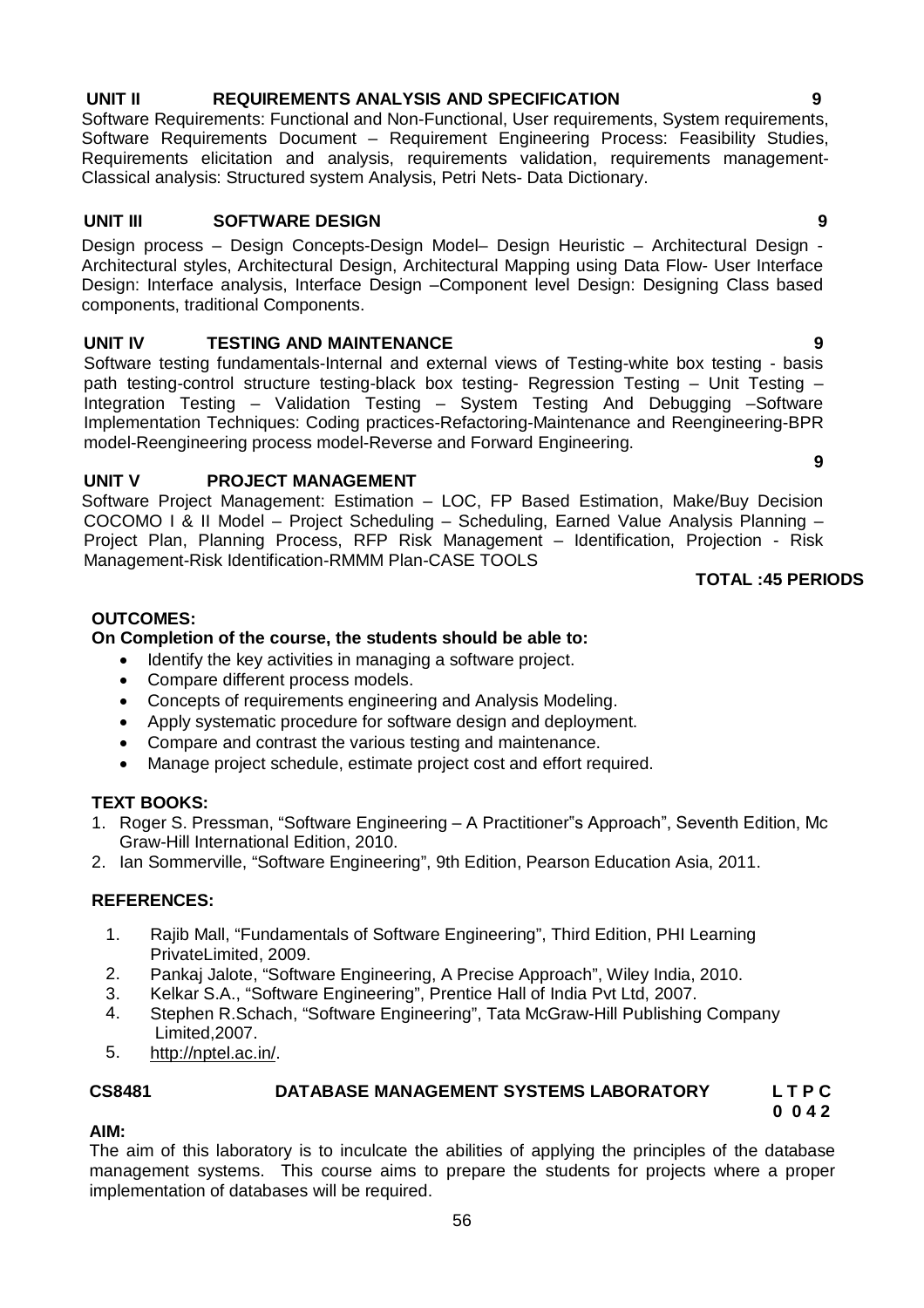### **OBJECTIVES:**

- To understand data definitions and data manipulation commands
- To learn the use of nested and join queries
- To understand functions, procedures and procedural extensions of data bases
- To be familiar with the use of a front end tool
- To understand design and implementation of typical database applications
- 1. Data Definition Commands, Data Manipulation Commands for inserting, deleting, updating and retrieving Tables and Transaction Control statements
- 2. Database Querying Simple queries, Nested queries, Sub queries and Joins
- 3. Views, Sequences, Synonyms
- 4. Database Programming: Implicit and Explicit Cursors
- 5. Procedures and Functions
- 6. Triggers
- 7. Exception Handling
- 8. Database Design using ER modeling, normalization and Implementation for any application
- 9. Database Connectivity with Front End Tools
- 10. Case Study using real life database applications

# **TOTAL: 60 PERIODS**

#### **OUTCOMES:**

### **Upon completion of the course, the students will be able to:**

- Use typical data definitions and manipulation commands.
- Design applications to test Nested and Join Queries
- Implement simple applications that use Views
- Implement applications that require a Front-end Tool
- Critically analyze the use of Tables, Views, Functions and Procedures

# **CS8461 OPERATING SYSTEMS LABORATORY L T P C**

 **0 0 4 2**

### **OBJECTIVES**

- To learn Unix commands and shell programming
- To implement various CPU Scheduling Algorithms
- To implement Process Creation and Inter Process Communication.
- To implement Deadlock Avoidance and Deadlock Detection Algorithms
- To implement Page Replacement Algorithms
- To implement File Organization and File Allocation Strategies

# **LIST OF EXPERIMENTS**

- 1. Basics of UNIX commands
- 2. Write programs using the following system calls of UNIX operating system fork, exec, getpid, exit, wait, close, stat, opendir, readdir
- 3. Write C programs to simulate UNIX commands like cp, ls, grep, etc.
- 4. Shell Programming
- 5. Write C programs to implement the various CPU Scheduling Algorithms
- 6. Implementation of Semaphores
- 7. Implementation of Shared memory and IPC
- 8. Bankers Algorithm for Deadlock Avoidance
- 9. Implementation of Deadlock Detection Algorithm
- 10. Write C program to implement Threading & Synchronization Applications
- 11. Implementation of the following Memory Allocation Methods for fixed partition<br>a) First Fit b) Worst Fit c) Best Fit b) Worst Fit
- 12. Implementation of Paging Technique of Memory Management
- 13. Implementation of the following Page Replacement Algorithms
	- a) FIFO b) LRU c) LFU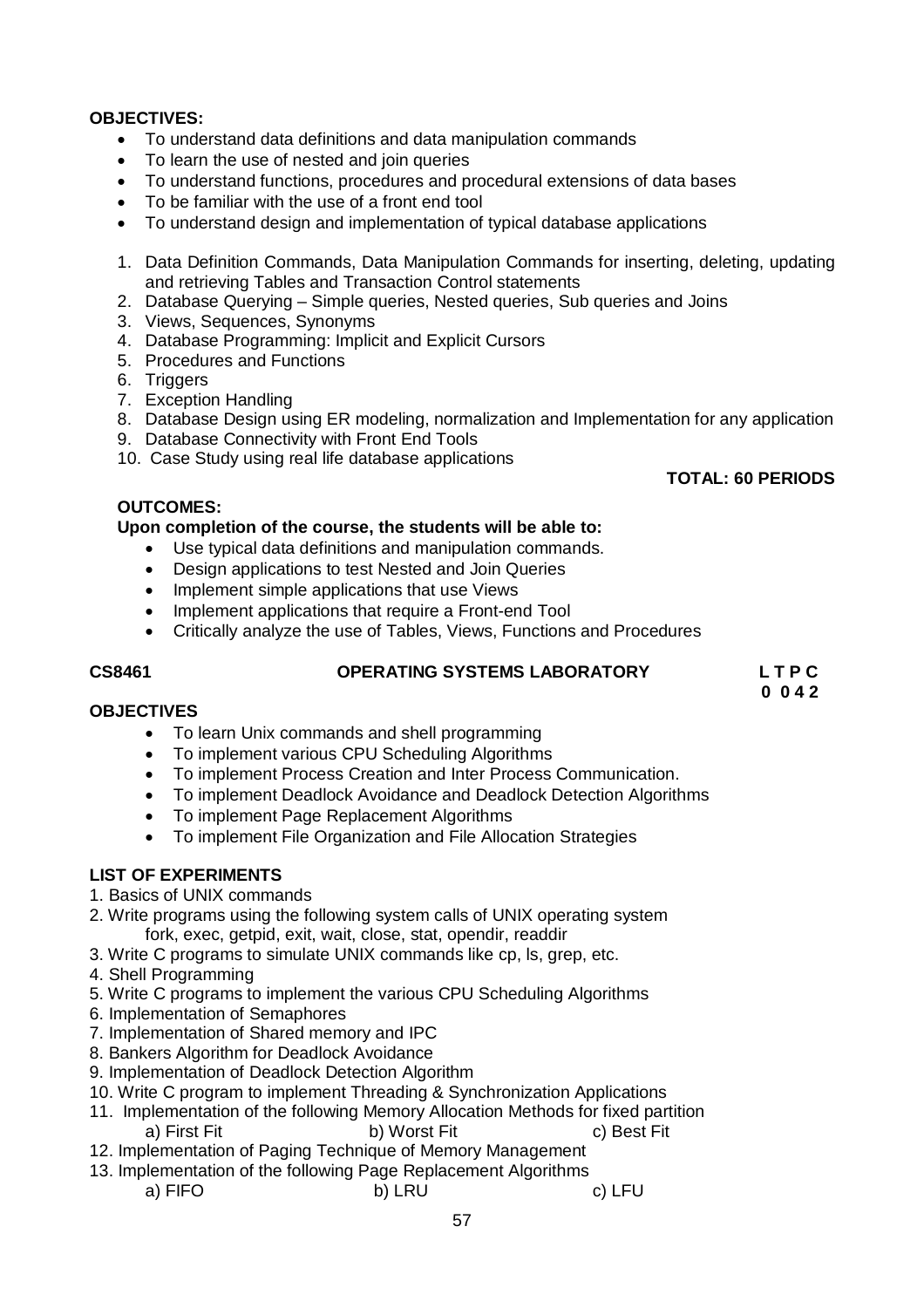#### 14. Implementation of the various File Organization Techniques

15. Implementation of the following File Allocation Strategies

a) Sequential b) Indexed c) Linked

 **TOTAL: 60 PERIODS**

 $\mathbf{r}$  **P** 

## **OUTCOMES**:

# **At the end of the course, the student should be able to**

- Compare the performance of various CPU Scheduling Algorithms
- Implement Deadlock avoidance and Detection Algorithms
- Implement Semaphores
- Create processes and implement IPC
- Analyze the performance of the various Page Replacement Algorithms
- Implement File Organization and File Allocation Strategies

|               |                              |  | L I P U |  |
|---------------|------------------------------|--|---------|--|
| <b>HS8461</b> | ADVANCED READING AND WRITING |  |         |  |
|               |                              |  | 0 0 2 1 |  |

#### **OBJECTIVES:**

- Strengthen the reading skills of students of engineering.
- Enhance their writing skills with specific reference to technical writing.
- Develop students' critical thinking skills.
- Provide more opportunities to develop their project and proposal writing skills.

#### **UNIT I**

**Reading** - Strategies for effective reading-Use glosses and footnotes to aid reading comprehension- Read and recognize different text types-Predicting content using photos and title **Writing**-Plan before writing- Develop a paragraph: topic sentence, supporting sentences, concluding sentence –Write a descriptive paragraph

#### **UNIT II**

**Reading**-Read for details-Use of graphic organizers to review and aid comprehension **Writing**-State reasons and examples to support ideas in writing- Write a paragraph with reasons and examples- Write an opinion paragraph

#### **UNIT III**

**Reading**- Understanding pronoun reference and use of connectors in a passage- speed reading techniques-**Writing-** Elements of a good essay-Types of essays- descriptive-narrative- issuebased-argumentative-analytical.

#### **UNIT IV**

**Reading-** Genre and Organization of Ideas- **Writing-** Email writing- visumes – Job applicationproject writing-writing convincing proposals.

#### **UNIT V**

**Reading-** Critical reading and thinking- understanding how the text positions the reader- identify **Writing**- Statement of Purpose- letter of recommendation- Vision statement

**TOTAL: 30 PERIODS**

## **OUTCOMES:**

#### **At the end of the course Learners will be able to:**

- Write different types of essays.
- Write winning job applications.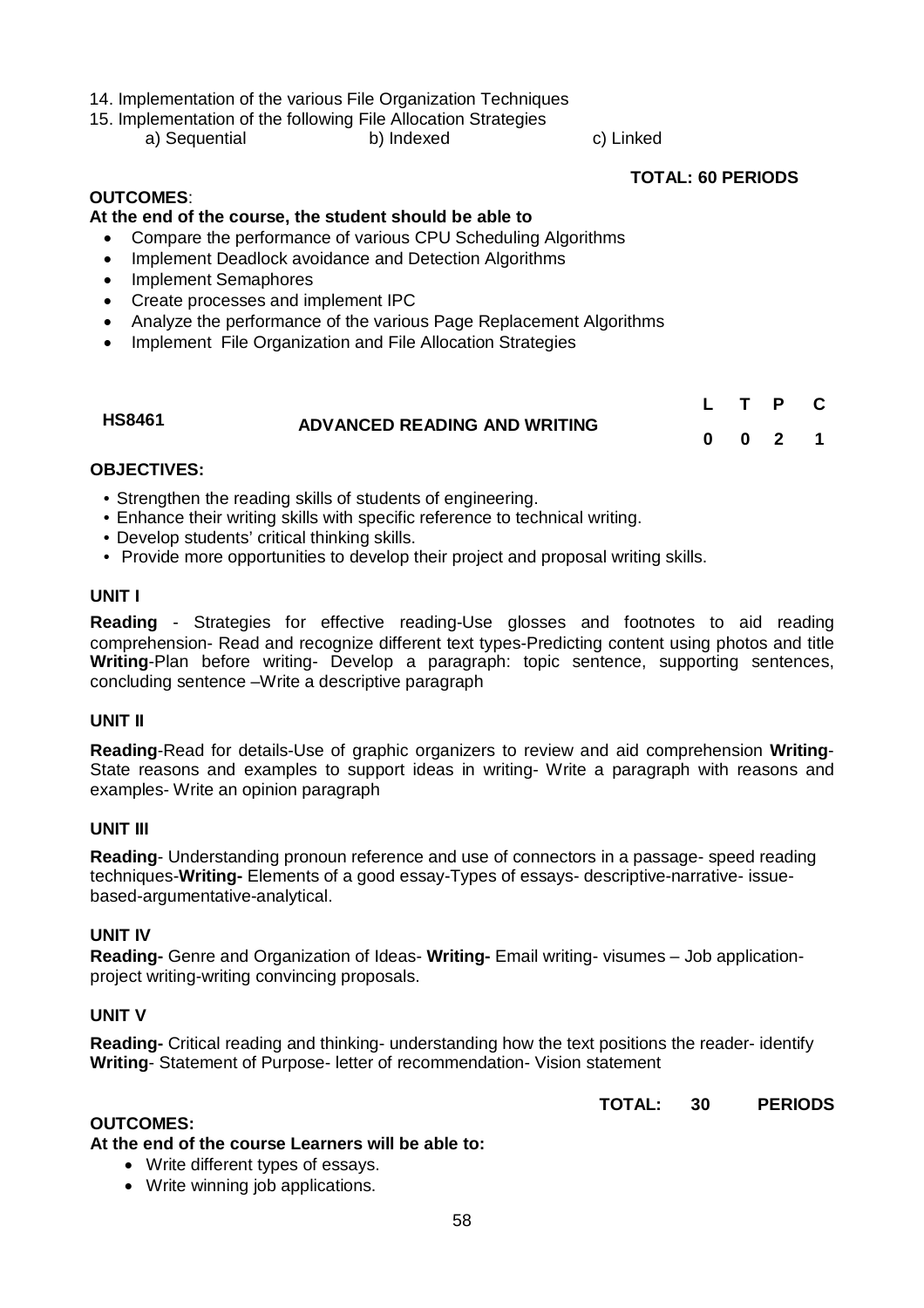- Read and evaluate texts critically.
- Display critical thinking in various professional contexts.

### **TEXT BOOKS:**

- 1. Gramer F. Margot and Colin S. Ward **Reading and Writing (Level 3)** Oxford University Press: Oxford, 2011
- 2. Debra Daise, CharlNorloff, and Paul Carne **Reading and Writing (Level 4)** Oxford University Press: Oxford, 2011

### **REFERENCES:**

- 1. Davis, Jason and Rhonda LIss.**Effective Academic Writing (Level 3)** Oxford University Press: Oxford, 2006
- 2. E. Suresh Kumar and et al. **Enriching Speaking and Writing Skills.** Second Edition. Orient Black swan: Hyderabad, 2012
- 3. Withrow, Jeans and et al**. Inspired to Write. Readings and Tasks to develop writing skills.** Cambridge University Press: Cambridge, 2004
- 4. Goatly, Andrew**. Critical Reading and Writing.** Routledge: United States of America, 2000
- 5. Petelin, Roslyn and Marsh Durham**. The Professional Writing Guide: Knowing Well and Knowing Why.** Business & Professional Publishing: Australia, 2004

 **4 0 0 4**

| MA8551 | <b>ALGEBRA AND NUMBER THEORY</b> |  | L T P C |  |
|--------|----------------------------------|--|---------|--|
|        |                                  |  |         |  |

#### **OBJECTIVES:**

- To introduce the basic notions of groups, rings, fields which will then be used to solve related problems.
- To introduce and apply the concepts of rings, finite fields and polynomials.
- To understand the basic concepts in number theory
- To examine the key questions in the Theory of Numbers.
- To give an integrated approach to number theory and abstract algebra, and provide a firm basis for further reading and study in the subject.

### **UNIT I GROUPS AND RINGS 12**

Groups : Definition - Properties - Homomorphism - Isomorphism - Cyclic groups - Cosets - Lagrange's theorem. Rings: Definition - Sub rings - Integral domain - Field - Integer modulo n - Ring homomorphism.

# **UNIT II FINITE FIELDS AND POLYNOMIALS 12**

Rings - Polynomial rings - Irreducible polynomials over finite fields - Factorization of polynomials over finite fields.

### **UNIT III DIVISIBILITY THEORY AND CANONICAL DECOMPOSITIONS 12**

Division algorithm – Base - b representations – Number patterns – Prime and composite numbers – GCD – Euclidean algorithm – Fundamental theorem of arithmetic – LCM.

# **UNIT IV DIOPHANTINE EQUATIONS AND CONGRUENCES 12**

Linear Diophantine equations – Congruence's – Linear Congruence's - Applications: Divisibility tests - Modular exponentiation-Chinese remainder theorem  $-2 \times 2$  linear systems.

# **UNIT V CLASSICAL THEOREMS AND MULTIPLICATIVE FUNCTIONS 12**

Wilson's theorem – Fermat's little theorem – Euler's theorem – Euler's Phi functions – Tau and Sigma functions.

### **TOTAL: 60 PERIODS**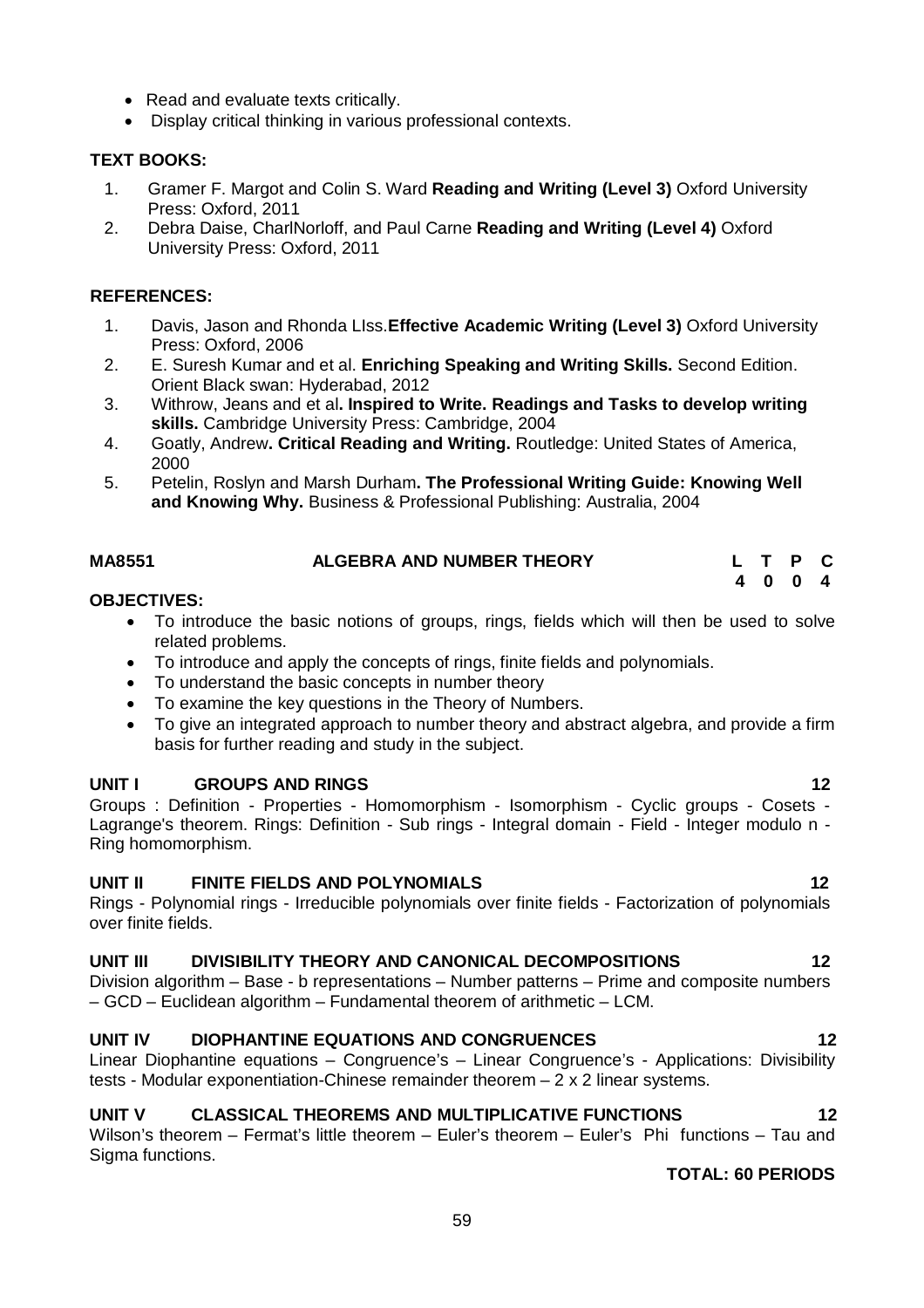#### **OUTCOMES:**

# **Upon successful completion of the course, students should be able to:**

- Apply the basic notions of groups, rings, fields which will then be used to solve related problems.
- Explain the fundamental concepts of advanced algebra and their role in modern mathematics and applied contexts.
- Demonstrate accurate and efficient use of advanced algebraic techniques.
- Demonstrate their mastery by solving non trivial problems related to the concepts, and by proving simple theorems about the, statements proven by the text.
- Apply integrated approach to number theory and abstract algebra, and provide a firm basis for further reading and study in the subject.

### **TEXTBOOKS:**

- 1. Grimaldi, R.P and Ramana, B.V., "Discrete and Combinatorial Mathematics", Pearson Education, 5<sup>th</sup> Edition, New Delhi, 2007.
- 2. Koshy, T., "Elementary Number Theory with Applications", Elsevier Publications, New Delhi, 2002.

#### **REFERENCES:**

- 1. Lidl, R. and Pitz, G. "Applied Abstract Algebra", Springer Verlag, New Delhi, 2<sup>nd</sup> Edition, 2006.
- 2. Niven, I., Zuckerman.H.S., and Montgomery, H.L., "An Introduction to Theory of Numbers", John Wiley and Sons , Singapore, 2004.
- 3. San Ling and Chaoping Xing, "Coding Theory A first Course", Cambridge Publications, Cambridge, 2004.

### **CS8591 COMPUTER NETWORKS L T P C**

#### **OBJECTIVES:**

- To understand the protocol layering and physical level communication.
- To analyze the performance of a network.
- To understand the various components required to build different networks.
- To learn the functions of network layer and the various routing protocols.
- To familiarize the functions and protocols of the Transport layer.

### **UNIT I INTRODUCTION AND PHYSICAL LAYER 9**

Networks – Network Types – Protocol Layering – TCP/IP Protocol suite – OSI Model – Physical Layer: Performance – Transmission media – Switching – Circuit-switched Networks – Packet Switching.

### **UNIT II DATA-LINK LAYER & MEDIA ACCESS 9**

Introduction – Link-Layer Addressing – DLC Services – Data-Link Layer Protocols – HDLC – PPP - Media Access Control - Wired LANs: Ethernet - Wireless LANs – Introduction – IEEE 802.11, Bluetooth – Connecting Devices.

# **UNIT III NETWORK LAYER <sup>9</sup>**

Network Layer Services – Packet switching – Performance – IPV4 Addresses – Forwarding of IP Packets - Network Layer Protocols: IP, ICMP v4 – Unicast Routing Algorithms – Protocols – Multicasting Basics – IPV6 Addressing – IPV6 Protocol.

### **UNIT IV TRANSPORT LAYER 9**

Introduction – Transport Layer Protocols – Services – Port Numbers – User Datagram Protocol – Transmission Control Protocol – SCTP.

### **UNIT V APPLICATION LAYER 9**

WWW and HTTP – FTP – Email –Telnet –SSH – DNS – SNMP.

**3 0 0 3**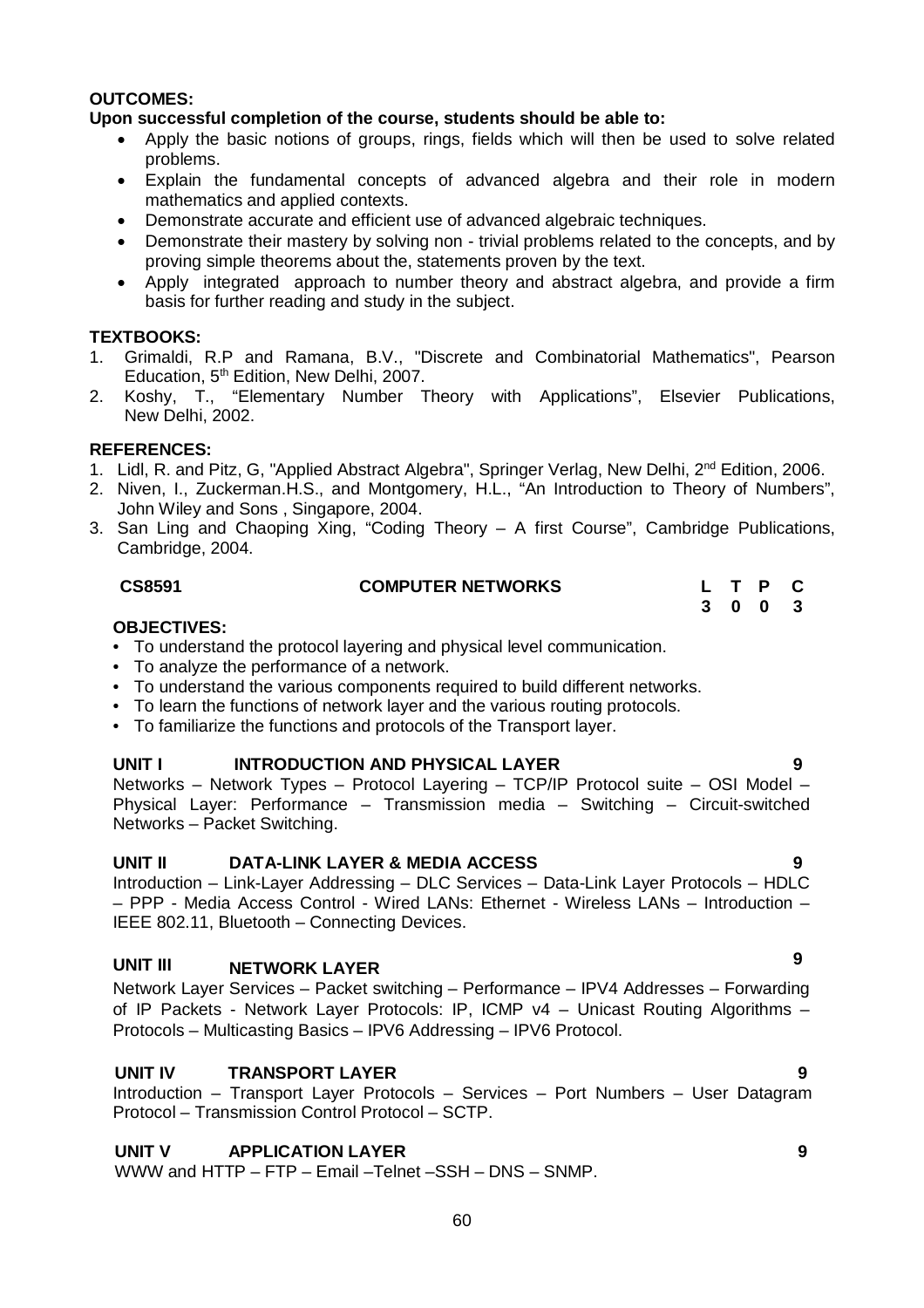# **OUTCOMES:**

# **On Completion of the course, the students should be able to:**

- Understand the basic layers and its functions in computer networks.
- Evaluate the performance of a network.
- Understand the basics of how data flows from one node to another.
- Analyze and design routing algorithms.
- Design protocols for various functions in the network.
- Understand the working of various application layer protocols.

# **TEXT BOOK:**

1. Behrouz A. Forouzan, Data Communications and Networking, Fifth Edition TMH, 2013.

# **REFERENCES**

- 1. Larry L. Peterson, Bruce S. Davie, Computer Networks: A Systems Approach, Fifth Edition, Morgan Kaufmann Publishers Inc., 2012.
- 2. William Stallings, Data and Computer Communications, Tenth Edition, Pearson Education, 2013.
- 3. Nader F. Mir, Computer and Communication Networks, Second Edition, Prentice Hall, 2014.
- 4. Ying-Dar Lin, Ren-Hung Hwang and Fred Baker, Computer Networks: An Open Source Approach, McGraw Hill Publisher, 2011.
- 5. James F. Kurose, Keith W. Ross, Computer Networking, A Top-Down Approach Featuring the Internet, Sixth Edition, Pearson Education, 2013.

# **EC8691 MICROPROCESSORS AND MICROCONTROLLERS L T P C**

# **OBJECTIVES:**

- To understand the Architecture of 8086 microprocessor.
- To learn the design aspects of I/O and Memory Interfacing circuits.
- To interface microprocessors with supporting chips.
- To study the Architecture of 8051 microcontroller.
- To design a microcontroller based system

# **UNIT I THE 8086 MICROPROCESSOR 9**

Introduction to 8086 – Microprocessor architecture – Addressing modes - Instruction set and assembler directives – Assembly language programming – Modular Programming - Linking and Relocation - Stacks - Procedures – Macros – Interrupts and interrupt service routines – Byte and String Manipulation.

# **UNIT II 8086 SYSTEM BUS STRUCTURE 9**

8086 signals – Basic configurations – System bus timing –System design using 8086 – I/O programming – Introduction to Multiprogramming – System Bus Structure – Multiprocessor configurations – Coprocessor, Closely coupled and loosely Coupled configurations – Introduction to advanced processors.

# **UNIT III I/O INTERFACING**

Memory Interfacing and I/O interfacing - Parallel communication interface – Serial communication interface – D/A and A/D Interface - Timer – Keyboard /display controller – Interrupt controller – DMA controller – Programming and applications Case studies: Traffic Light control, LED display , LCD display, Keyboard display interface and Alarm Controller.

# **UNIT IV MICROCONTROLLER 9**

Architecture of 8051 – Special Function Registers(SFRs) - I/O Pins Ports and Circuits - Instruction set - Addressing modes - Assembly language programming.

 **3 0 0 3**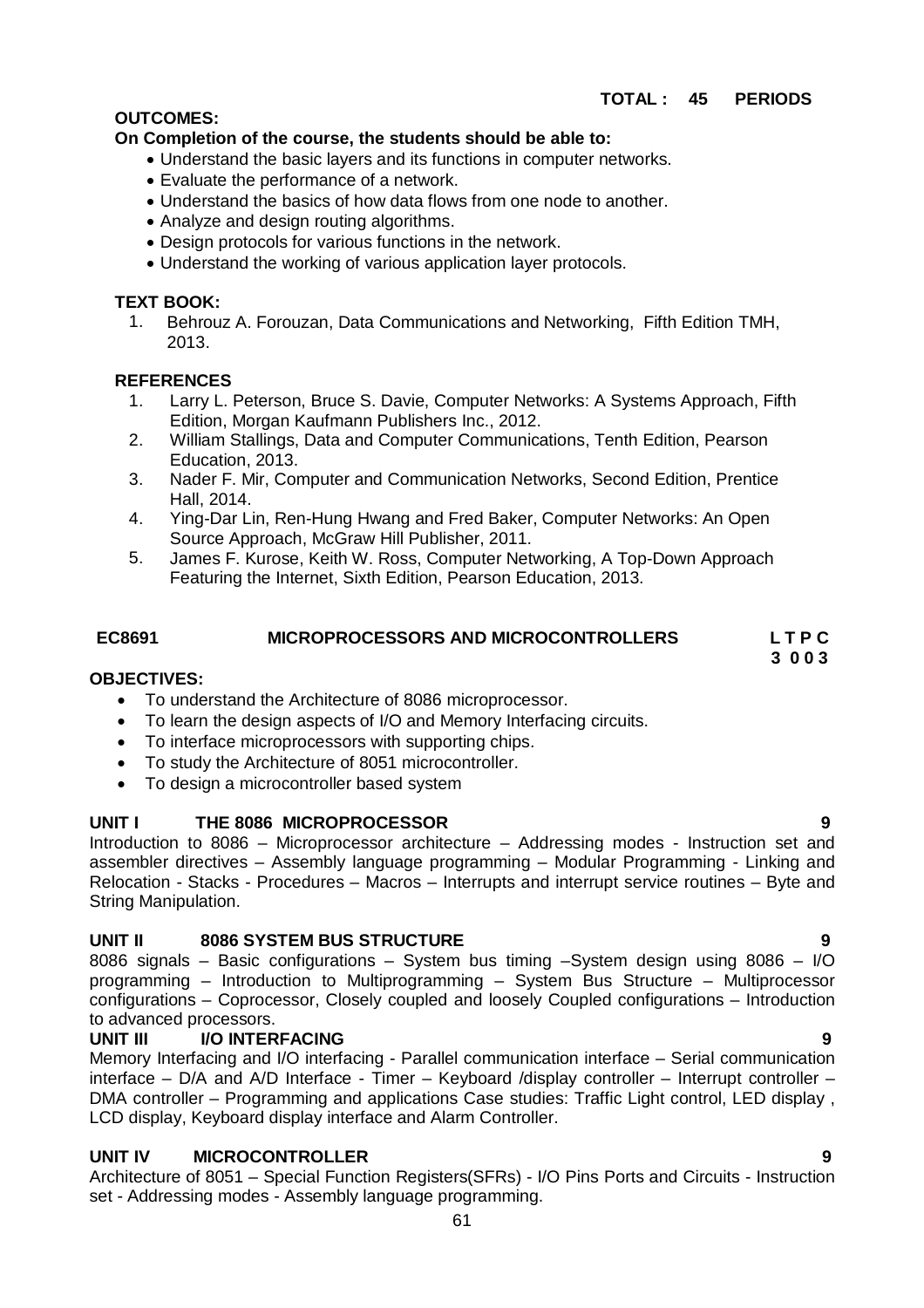### 62

# **UNIT V INTERFACING MICROCONTROLLER 9**

Programming 8051 Timers - Serial Port Programming - Interrupts Programming – LCD & Keyboard Interfacing - ADC, DAC & Sensor Interfacing - External Memory Interface- Stepper Motor and Waveform generation - Comparison of Microprocessor, Microcontroller, PIC and ARM processors

# **OUTCOMES:**

# **At the end of the course, the students should be able to:**

- Understand and execute programs based on 8086 microprocessor.
- Design Memory Interfacing circuits.
- Design and interface I/O circuits.
- Design and implement 8051 microcontroller based systems.

# **TEXT BOOKS:**

- 1. Yu-Cheng Liu, Glenn A.Gibson, "Microcomputer Systems: The 8086 / 8088 Family Architecture, Programming and Design", Second Edition, Prentice Hall of India, 2007.  $(UNIT I - III)$
- 2. Mohamed Ali Mazidi, Janice Gillispie Mazidi, Rolin McKinlay, "The 8051 Microcontroller and Embedded Systems: Using Assembly and C", Second Edition, Pearson education, 2011. (UNIT IV-V)

# **REFERENCES:**

- 1. Doughlas V.Hall, "Microprocessors and Interfacing, Programming and Hardware",TMH,2012
- 2. A.K.Ray, K.M.Bhurchandi,"Advanced Microprocessors and Peripherals "3<sup>rd</sup> edition, Tata McGrawHill,2012

# **CS8501 THEORY OF COMPUTATION L T P C**

#### **3 0 0 3 OBJECTIVES:**

- To understand the language hierarchy
- To construct automata for any given pattern and find its equivalent regular expressions
- To design a context free grammar for any given language
- To understand Turing machines and their capability
- To understand undecidable problems and NP class problems

# **UNIT I AUTOMATA FUNDAMENTALS 9**

Introduction to formal proof – Additional forms of Proof – Inductive Proofs –Finite Automata – Deterministic Finite Automata – Non-deterministic Finite Automata – Finite Automata with Epsilon **Transitions** 

# **UNIT II REGULAR EXPRESSIONS AND LANGUAGES 9**

Regular Expressions – FA and Regular Expressions – Proving Languages not to be regular – Closure Properties of Regular Languages – Equivalence and Minimization of Automata**.**

# **UNIT III CONTEXT FREE GRAMMAR AND LANGUAGES 9**

CFG – Parse Trees – Ambiguity in Grammars and Languages – Definition of the Pushdown Automata – Languages of a Pushdown Automata – Equivalence of Pushdown Automata and CFG, Deterministic Pushdown Automata.

# **TOTAL: 45 PERIODS**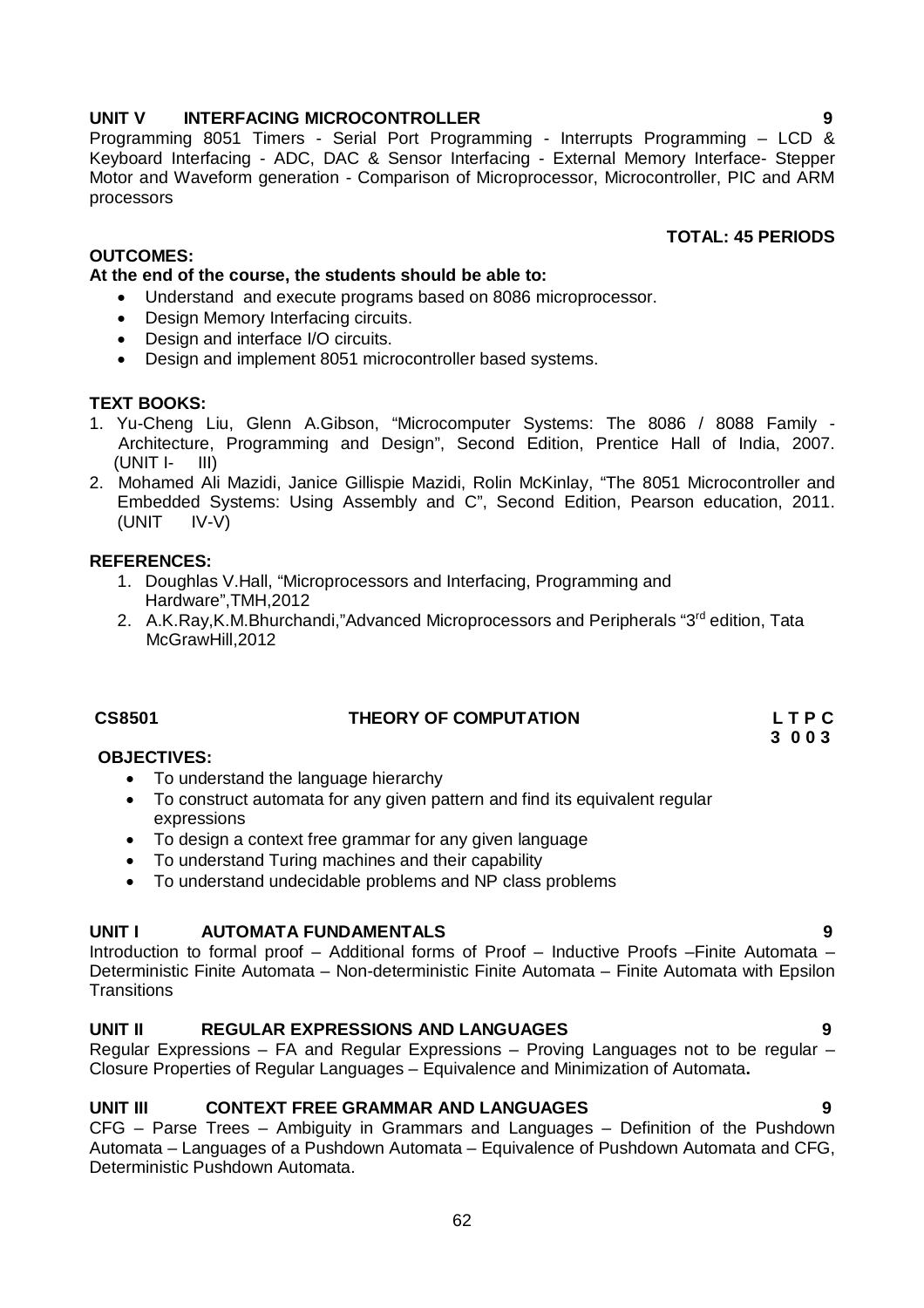# **UNIT IV PROPERTIES OF CONTEXT FREE LANGUAGES 9**

Normal Forms for CFG – Pumping Lemma for CFL – Closure Properties of CFL – Turing Machines – Programming Techniques for TM.

### **UNIT V UNDECIDABILITY 9**

Non Recursive Enumerable (RE) Language – Undecidable Problem with RE – Undecidable Problems about TM – Post's Correspondence Problem, The Class P and NP.

#### **OUTCOMES:**

#### **Upon completion of the course, the students will be able to:**

- Construct automata, regular expression for any pattern.
- Write Context free grammar for any construct.
- Design Turing machines for any language.
- Propose computation solutions using Turing machines.
- Derive whether a problem is decidable or not.

#### **TEXT BOOK:**

1**.** J.E.Hopcroft, R.Motwani and J.D Ullman, "Introduction to Automata Theory, Languages and Computations", Second Edition, Pearson Education, 2003.

#### **REFERENCES:**

- 1. H.R.Lewis and C.H.Papadimitriou, "Elements of the theory of Computation", Second Edition, PHI, 2003.
- 2. J.Martin, "Introduction to Languages and the Theory of Computation", Third Edition, TMH, 2003.
- 3. Micheal Sipser, "Introduction of the Theory and Computation", Thomson Brokecole, 1997.

# CS8592 **OBJECT ORIENTED ANALYSIS AND DESIGN** L T P C **C** 3 0 0 3

 **3 0 0 3 OBJECTIVES:**

- To understand the fundamentals of object modeling
- To understand and differentiate Unified Process from other approaches.
- To design with static UML diagrams.
- To design with the UML dynamic and implementation diagrams.
- To improve the software design with design patterns.
- To test the software against its requirements specification

### **UNIT I UNIFIED PROCESS AND USE CASE DIAGRAMS 9**

Introduction to OOAD with OO Basics - Unified Process – UML diagrams – Use Case –Case study – the Next Gen POS system, Inception -Use case Modelling – Relating Use cases – include, extend and generalization – When to use Use-cases

#### **UNIT II STATIC UML DIAGRAMS**

Class Diagram–– Elaboration – Domain Model – Finding conceptual classes and description classes – Associations – Attributes – Domain model refinement – Finding conceptual class Hierarchies – Aggregation and Composition - Relationship between sequence diagrams and use cases – When to use Class Diagrams

### **UNIT III DYNAMIC AND IMPLEMENTATION UML DIAGRAMS 9**

**Dynamic Diagrams** – UML interaction diagrams - System sequence diagram – Collaboration diagram – When to use Communication Diagrams - State machine diagram and Modelling –When to use State Diagrams - Activity diagram – When to use activity diagrams

**TOTAL :45PERIODS**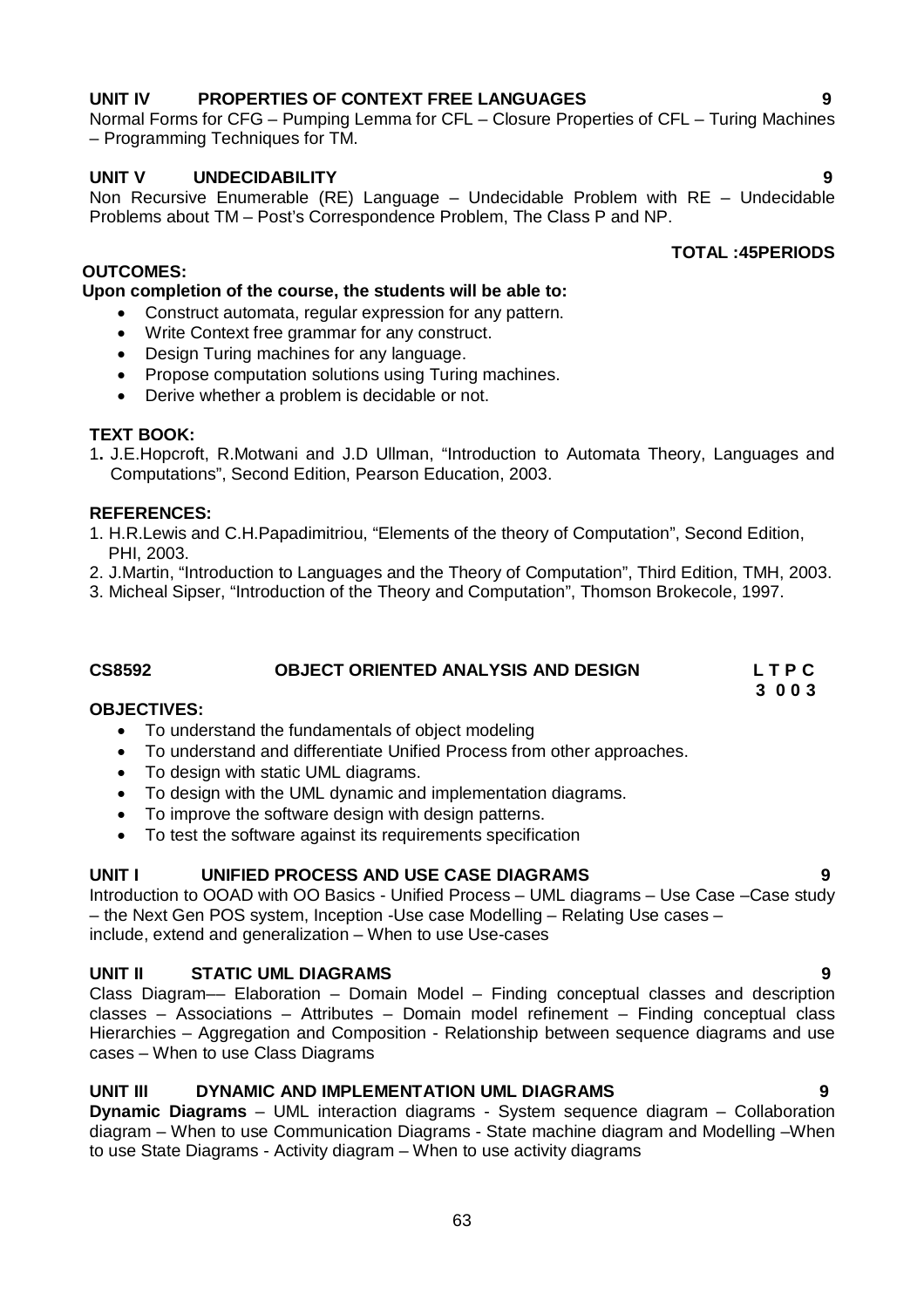**Implementation Diagrams** - UML package diagram - When to use package diagrams - Component and Deployment Diagrams – When to use Component and Deployment diagrams

# **UNIT IV DESIGN PATTERNS 9**

**GRASP:** Designing objects with responsibilities – Creator – Information expert – Low Coupling – High Cohesion – Controller

**Design Patterns – creational** – factory method – **structural** – Bridge – Adapter – **behavioural** – Strategy – observer –Applying GoF design patterns – Mapping design to code

# **UNIT V TESTING 9**

Object Oriented Methodologies – Software Quality Assurance – Impact of object orientation on Testing – Develop Test Cases and Test Plans

### **TOTAL: 45 PERIODS**

**0 0 4 2**

### **OUTCOMES:**

#### **At the end of the course, the students will be able to:**

- Express software design with UML diagrams
- Design software applications using OO concepts.
- Identify various scenarios based on software requirements
- Transform UML based software design into pattern based design using design patterns
- Understand the various testing methodologies for OO software

#### **TEXT BOOKS:**

- 1. Craig Larman, "Applying UML and Patterns: An Introduction to Object-Oriented Analysis and Design and Iterative Development", Third Edition, Pearson Education, 2005.
- 2. Ali Bahrami Object Oriented Systems Development McGraw Hill International Edition 1999

#### **REFERENCES:**

- 1. Erich Gamma, a n d Richard Helm, Ralph Johnson, John Vlissides, "Design patterns: Elements of Reusable Object-Oriented Software", Addison-Wesley, 1995.
- 2. Martin Fowler, "UML Distilled: A Brief Guide to the Standard Object Modeling Language", Third edition, Addison Wesley, 2003.

#### **EC8681 MICROPROCESSORS AND MICROCONTROLLERS LABORATORY L T P C**

#### **OBJECTIVES:**

- To Introduce ALP concepts, features and Coding methods
- Write ALP for arithmetic and logical operations in 8086 and 8051
- Differentiate Serial and Parallel Interface
- Interface different I/Os with Microprocessors
- Be familiar with MASM

### **LIST OF EXPERIMENTS:**

### **8086 Programs using kits and MASM**

- 1. Basic arithmetic and Logical operations
- 2. Move a data block without overlap
- 3. Code conversion, decimal arithmetic and Matrix operations.
- 4. Floating point operations, string manipulations, sorting and searching
- 5. Password checking, Print RAM size and system date
- 6. Counters and Time Delay

#### **Peripherals and Interfacing Experiments**

- 7. Traffic light controller
- 8. Stepper motor control

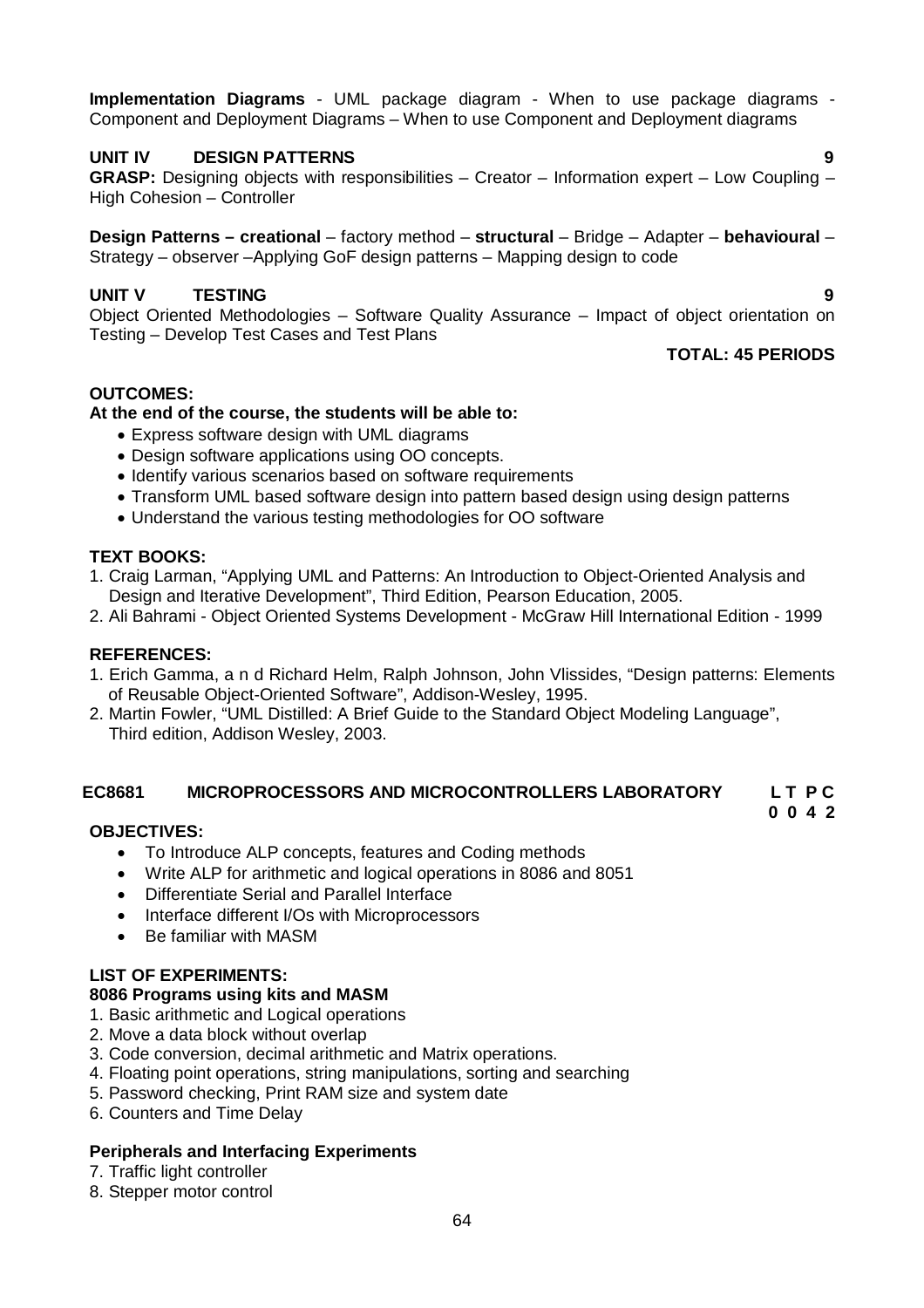# 9. Digital clock

- 10. Key board and Display
- 11. Printer status
- 12. Serial interface and Parallel interface
- 13. A/D and D/A interface and Waveform Generation

# **8051 Experiments using kits and MASM**

- 14. Basic arithmetic and Logical operations
- 15. Square and Cube program, Find 2's complement of a number
- 16. Unpacked BCD to ASCII

### **TOTAL: 60 PERIODS**

**0 0 4 2**

# **OUTCOMES:**

### **At the end of the course, the student should be able to:**

- Write ALP Programmes for fixed and Floating Point and Arithmetic operations
- Interface different I/Os with processor
- Generate waveforms using Microprocessors
- Execute Programs in 8051
- Explain the difference between simulator and Emulator

#### **LAB EQUIPMENT FOR A BATCH OF 30 STUDENTS: HARDWARE:**

8086 development kits - 30 nos Interfacing Units - Each 10 nos Microcontroller - 30 nos

### **SOFTWARE:**

Intel Desktop Systems with MASM - 30 nos 8086 Assembler 8051 Cross Assembler

# **CS8582 OBJECT ORIENTED ANALYSIS AND DESIGN LABORATORY L T P C**

### **OBJECTIVES:**

- To capture the requirements specification for an intended software system
- To draw the UML diagrams for the given specification
- To map the design properly to code
- To test the software system thoroughly for all scenarios
- To improve the design by applying appropriate design patterns.

Draw standard UML diagrams using an UML modeling tool for a given case study and map design to code and implement a 3 layered architecture. Test the developed code and validate whether the SRS is satisfied.

- 1. Identify a software system that needs to be developed.
- 2. Document the Software Requirements Specification (SRS) for the identified system.
- 3. Identify use cases and develop the Use Case model.
- 4. Identify the conceptual classes and develop a Domain Model and also derive a Class Diagram from that.
- 5. Using the identified scenarios, find the interaction between objects and represent them using

UML Sequence and Collaboration Diagrams

- 6. Draw relevant State Chart and Activity Diagrams for the same system.
- 7. Implement the system as per the detailed design
- 8. Test the software system for all the scenarios identified as per the usecase diagram
- 9. Improve the reusability and maintainability of the software system by applying appropriate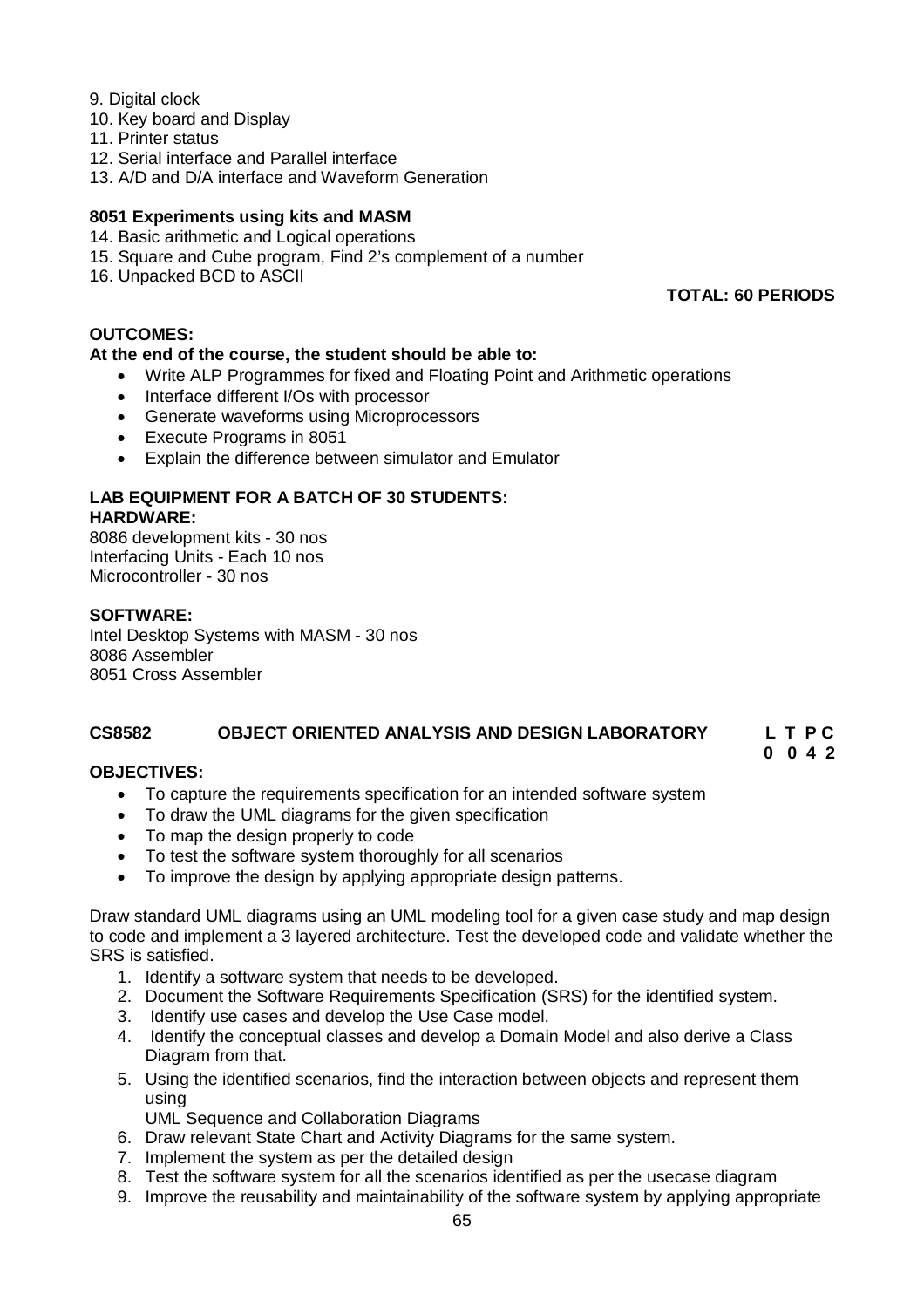design patterns.

10. Implement the modified system and test it for various scenarios

# **SUGGESTED DOMAINS FOR MINI-PROJECT:**

- 1. Passport automation system.
- 2. Book bank
- 3. Exam registration
- 4. Stock maintenance system.
- 5. Online course reservation system
- 6. Airline/Railway reservation system
- 7. Software personnel management system
- 8. Credit card processing
- 9. e-book management system
- 10. Recruitment system
- 11. Foreign trading system
- 12. Conference management system
- 13. BPO management system
- 14. Library management system
- 15. Student information system

# **OUTCOMES:**

### **Upon completion of this course, the students will be able to:**

- Perform OO analysis and design for a given problem specification.
- Identify and map basic software requirements in UML mapping.
- Improve the software quality using design patterns and to explain the rationale behind applying specific design patterns
- Test the compliance of the software with the SRS.

#### **HARDWARE REQUIREMENTS**

Standard PC

### **SOFTWARE REQUIREMENTS**

- 1. Windows 7 or higher
- 2. ArgoUML that supports UML 1.4 and higher
- 3. Selenium, JUnit or Apache JMeter

### **CS8581 NETWORKS LABORATORY L T P C**

# **0 0 4 2**

### **OBJECTIVES:**

- To learn and use network commands.
- To learn socket programming.
- To implement and analyze various network protocols.
- To learn and use simulation tools.
- To use simulation tools to analyze the performance of various network protocols.

### **LIST OF EXPERIMENTS**

- 1. Learn to use commands like tcpdump, netstat, ifconfig, nslookup and traceroute. Capture ping and traceroute PDUs using a network protocol analyzer and examine.
- 2. Write a HTTP web client program to download a web page using TCP sockets.
- 3. Applications using TCP sockets like:
	- Echo client and echo server
	- Chat
	- File Transfer

#### **TOTAL: 60 PERIODS**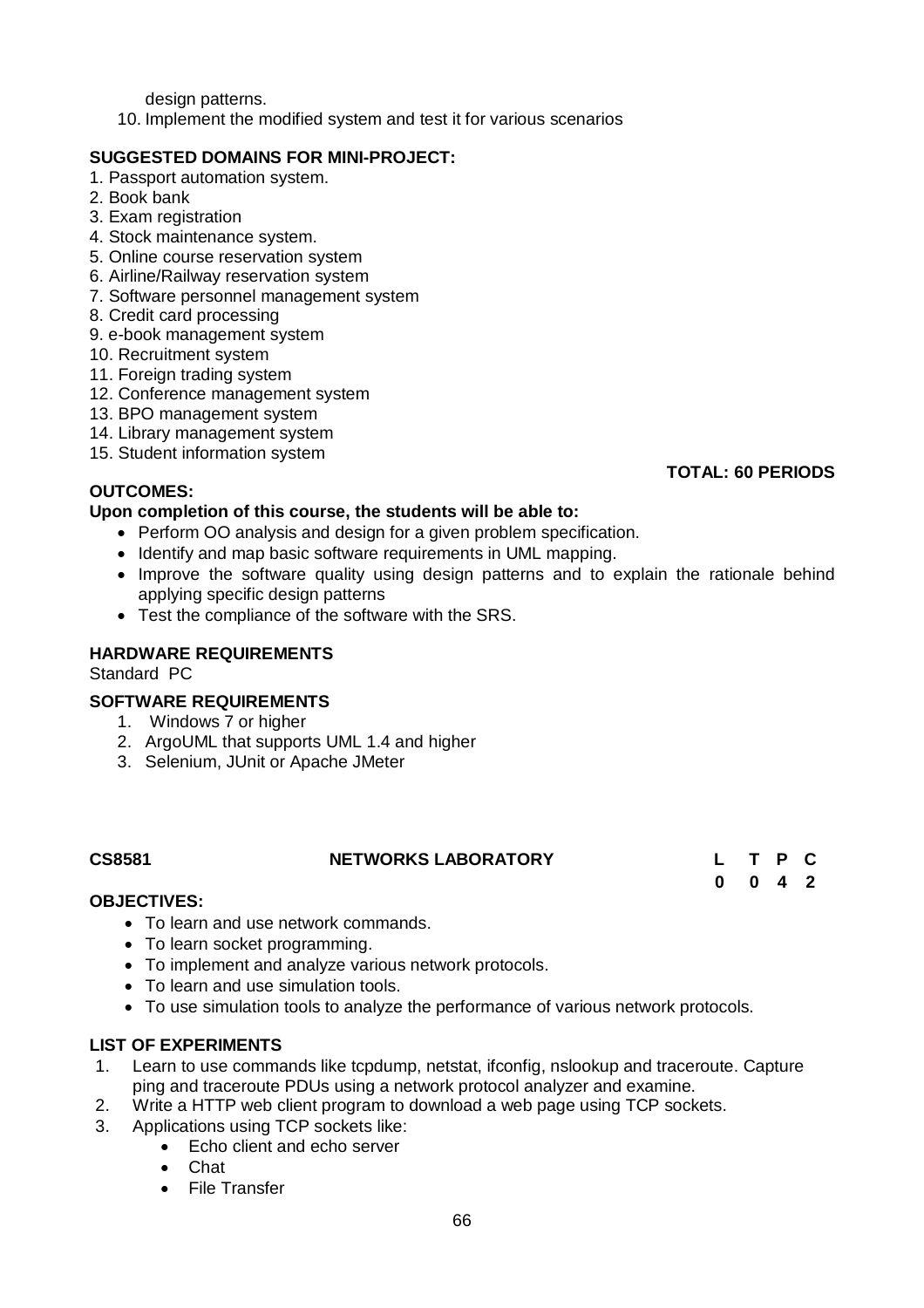- 4. Simulation of DNS using UDP sockets.
- 5. Write a code simulating ARP /RARP protocols.
- 6. Study of Network simulator (NS) and Simulation of Congestion Control Algorithms using NS.
- 7. Study of TCP/UDP performance using Simulation tool.
- 8. Simulation of Distance Vector/ Link State Routing algorithm.
- 9. Performance evaluation of Routing protocols using Simulation tool.
- 10. Simulation of error correction code (like CRC).

### **OUTCOMES:**

### **Upon Completion of the course, the students will be able to:**

- Implement various protocols using TCP and UDP.
- Compare the performance of different transport layer protocols.
- Use simulation tools to analyze the performance of various network protocols.
- Analyze various routing algorithms.
- Implement error correction codes.

### **LIST OF EQUIPMENT FOR A BATCH OF 30 STUDENTS:**

#### **LABORATORY REQUIREMENT FOR BATCH OF 30 STUDENTS: HARDWARE:**  1. Standalone desktops 30 Nos

### **SOFTWARE:**

- 1. C / C++ / Java / Python / Equivalent Compiler 30
- 2. Network simulator like NS2/Glomosim/OPNET/ Packet Tracer / Equivalent

| CS8651 | <b>INTERNET PROGRAMMING</b> |  | L T P C |  |
|--------|-----------------------------|--|---------|--|
|        |                             |  | 3 0 0 3 |  |

### **OBJECTIVES:**

- To understand different Internet Technologies.
- To learn java-specific web services architecture

### UNIT I WEBSITE BASICS, HTML 5, CSS 3, WEB 2.0 9

Web Essentials: Clients, Servers and Communication – The Internet – Basic Internet protocols – World wide web – HTTP Request Message – HTTP Response Message – Web Clients – Web Servers – HTML5 – Tables – Lists – Image – HTML5 control elements – Semantic elements – Drag and Drop – Audio – Video controls - CSS3 – Inline, embedded and external style sheets – Rule cascading – Inheritance – Backgrounds – Border Images – Colors – Shadows – Text – Transformations – Transitions – Animations.

#### **UNIT II CLIENT SIDE PROGRAMMING 9**

Java Script: An introduction to JavaScript–JavaScript DOM Model-Date and Objects,- Regular Expressions- Exception Handling-Validation-Built-in objects-Event Handling-DHTML with JavaScript- JSON introduction – Syntax – Function Files – Http Request – SQL.

# **UNIT III SERVER SIDE PROGRAMMING 9**

Servlets: Java Servlet Architecture- Servlet Life Cycle- Form GET and POST actions-Session Handling- Understanding Cookies- Installing and Configuring Apache Tomcat Web Server- DATABASE CONNECTIVITY: JDBC perspectives, JDBC program example - JSP: Understanding Java Server Pages-JSP Standard Tag Library (JSTL)-Creating HTML forms by embedding JSP code.

# **TOTAL: 60 PERIODS**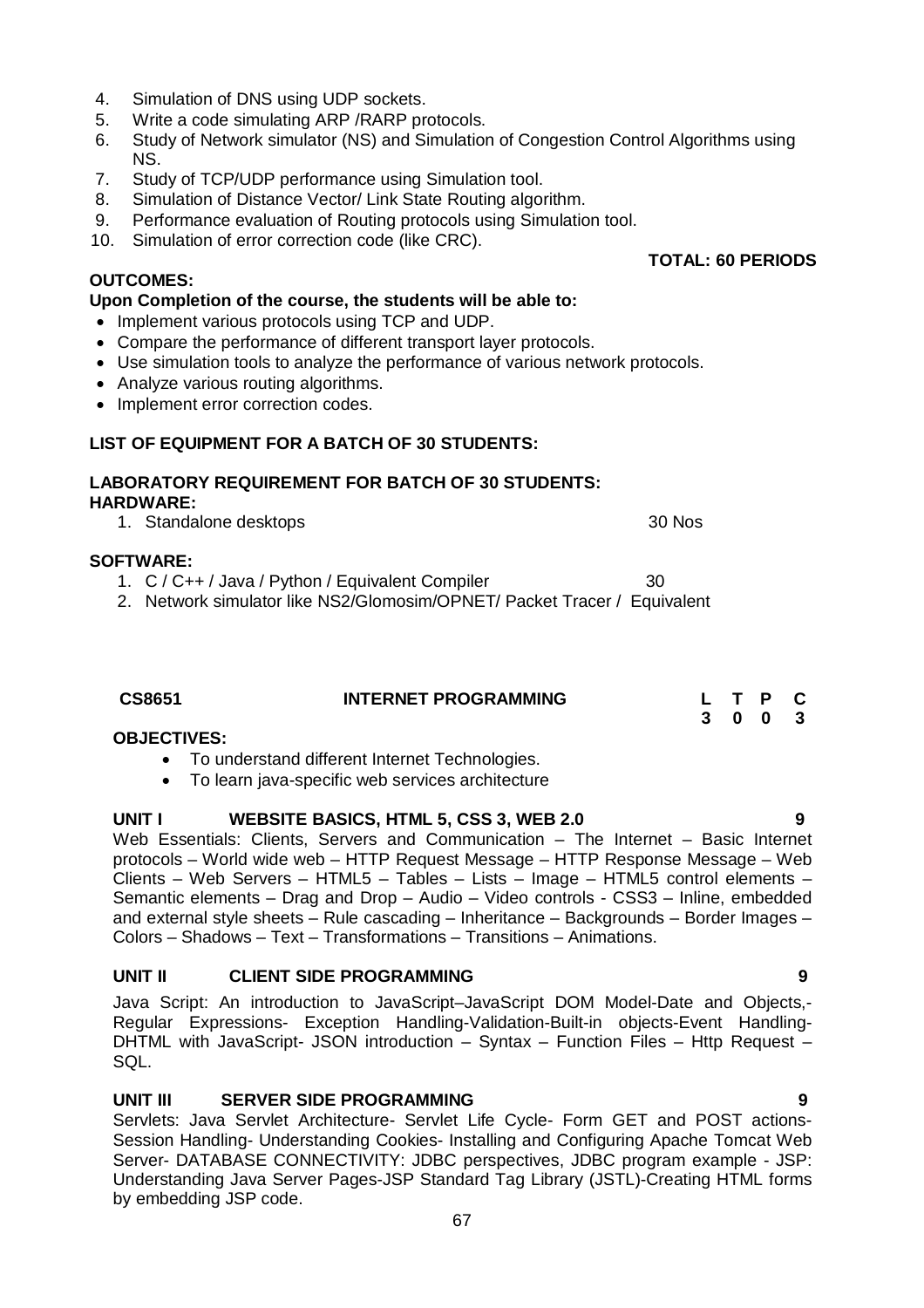#### **UNIT IV PHP and XML 9**

An introduction to PHP: PHP- Using PHP- Variables- Program control- Built-in functions-Form Validation- Regular Expressions - File handling – Cookies - Connecting to Database. XML: Basic XML- Document Type Definition- XML Schema DOM and Presenting XML, XML Parsers and Validation, XSL and XSLT Transformation, News Feed (RSS and ATOM).

### **UNIT V INTRODUCTION TO AJAX and WEB SERVICES 9**

AJAX: Ajax Client Server Architecture-XML Http Request Object-Call Back Methods; Web Services: Introduction- Java web services Basics – Creating, Publishing, Testing and Describing a Web services (WSDL)-Consuming a web service, Database Driven web service from an application –SOAP.

### **TOTAL 45 PERIODS**

# **OUTCOMES:**

### **At the end of the course, the students should be able to:**

- Construct a basic website using HTML and Cascading Style Sheets.
- Build dynamic web page with validation using Java Script objects and by applying different event handling mechanisms.
- Develop server side programs using Servlets and JSP.
- Construct simple web pages in PHP and to represent data in XML format.
- Use AJAX and web services to develop interactive web applications

### **TEXT BOOK:**

1. Deitel and Deitel and Nieto, "Internet and World Wide Web - How to Program", Prentice Hall, 5th Edition, 2011.

#### **REFERENCES:**

- 1. Stephen Wynkoop and John Burke "Running a Perfect Website", QUE, 2nd Edition,1999.
- 2. Chris Bates, Web Programming Building Intranet Applications, 3rd Edition, Wiley Publications, 2009.
- 3. Jeffrey C and Jackson, "Web Technologies A Computer Science Perspective", Pearson Education, 2011.
- 4. Gopalan N.P. and Akilandeswari J., "Web Technology", Prentice Hall of India, 2011.
- 5. UttamK.Roy, "Web Technologies", Oxford University Press, 2011.

# **CS8691 ARTIFICIAL INTELLIGENCE L T P C**

#### **OBJECTIVES:**

- To understand the various characteristics of Intelligent agents
- To learn the different search strategies in AI
- To learn to represent knowledge in solving AI problems
- To understand the different ways of designing software agents
- To know about the various applications of AI.

#### **UNIT I INTRODUCTION 9**

Introduction–Definition - Future of Artificial Intelligence – Characteristics of Intelligent Agents– Typical Intelligent Agents – Problem Solving Approach to Typical AI problems.

**3 0 0 3**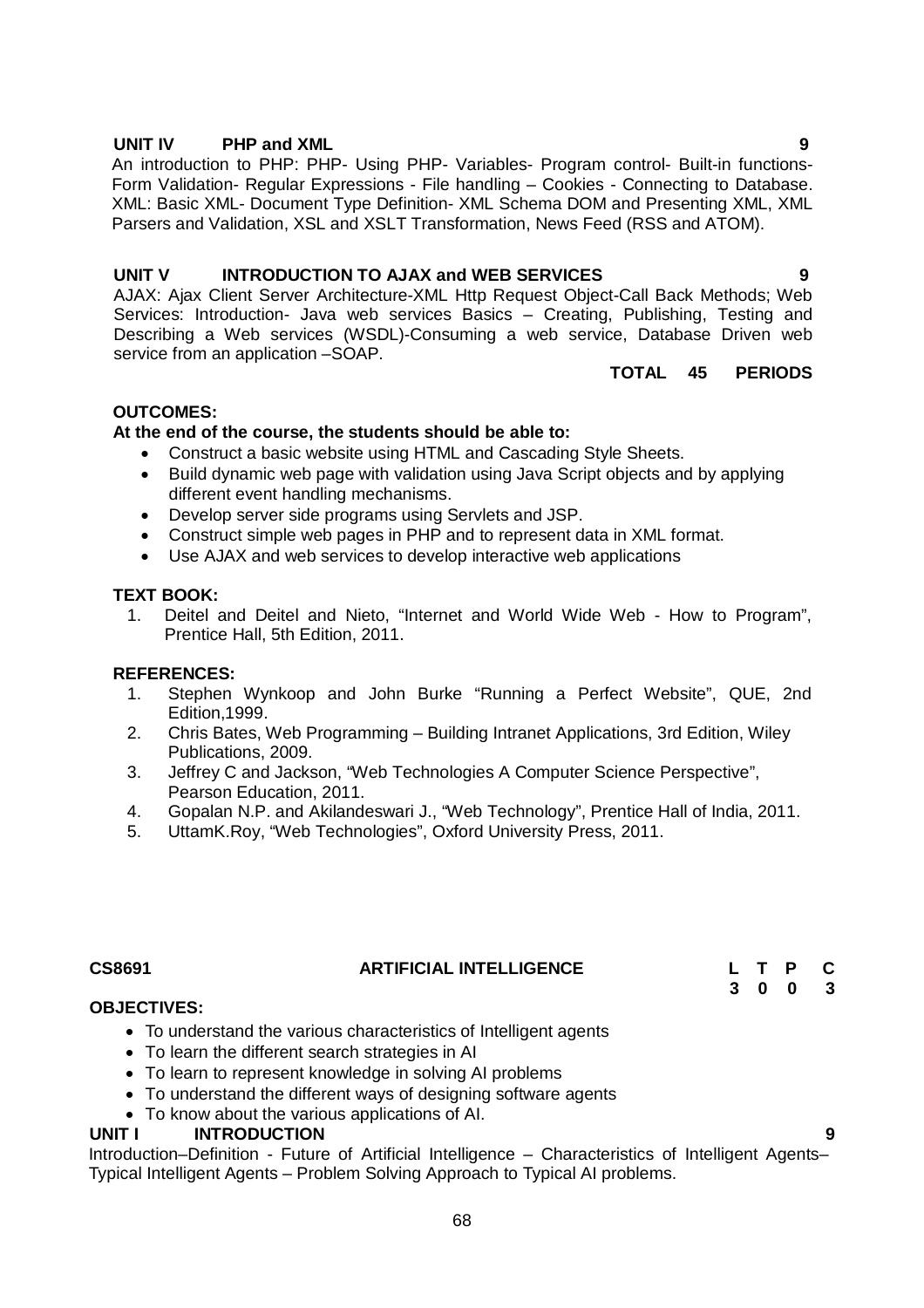# **UNIT II PROBLEM SOLVING METHODS 9**

Problem solving Methods - Search Strategies- Uninformed - Informed - Heuristics - Local Search Algorithms and Optimization Problems - Searching with Partial Observations - Constraint Satisfaction Problems – Constraint Propagation - Backtracking Search - Game Playing - Optimal Decisions in Games – Alpha - Beta Pruning - Stochastic Games

# **UNIT III KNOWLEDGE REPRESENTATION 9**

First Order Predicate Logic – Prolog Programming – Unification – Forward Chaining-Backward Chaining – Resolution – Knowledge Representation - Ontological Engineering-Categories and Objects – Events - Mental Events and Mental Objects - Reasoning Systems for Categories - Reasoning with Default Information

# **UNIT IV SOFTWARE AGENTS 9**

Architecture for Intelligent Agents – Agent communication – Negotiation and Bargaining – Argumentation among Agents – Trust and Reputation in Multi-agent systems.

# **UNIT V APPLICATIONS 9**

AI applications – Language Models – Information Retrieval- Information Extraction – Natural Language Processing - Machine Translation – Speech Recognition – Robot – Hardware – Perception – Planning – Moving

### **OUTCOMES:**

### **Upon completion of the course, the students will be able to:**

- Use appropriate search algorithms for any AI problem
- Represent a problem using first order and predicate logic
- Provide the apt agent strategy to solve a given problem
- Design software agents to solve a problem
- Design applications for NLP that use Artificial Intelligence.

# **TEXT BOOKS:**

- <sup>1</sup> S. Russell and P. Norvig, "Artificial Intelligence: A Modern Approach", Prentice Hall, Third Edition, 2009.
- 2 I. Bratko, "Prolog: Programming for Artificial Intelligence", Fourth edition, Addison-Wesley Educational Publishers Inc., 2011.

### **REFERENCES:**

- 1. M. Tim Jones, "Artificial Intelligence: A Systems Approach(Computer Science)", Jones and Bartlett Publishers, Inc.; First Edition, 2008
- 2. Nils J. Nilsson, "The Quest for Artificial Intelligence", Cambridge University Press, 2009.
- 3. William F. Clocksin and Christopher S. Mellish," Programming in Prolog: Using the ISO Standard", Fifth Edition, Springer, 2003.
- 4. Gerhard Weiss, "Multi Agent Systems", Second Edition, MIT Press, 2013.
- 5. David L. Poole and Alan K. Mackworth, "Artificial Intelligence: Foundations of Computational Agents", Cambridge University Press, 2010.



 **TOTAL :45 PERIODS**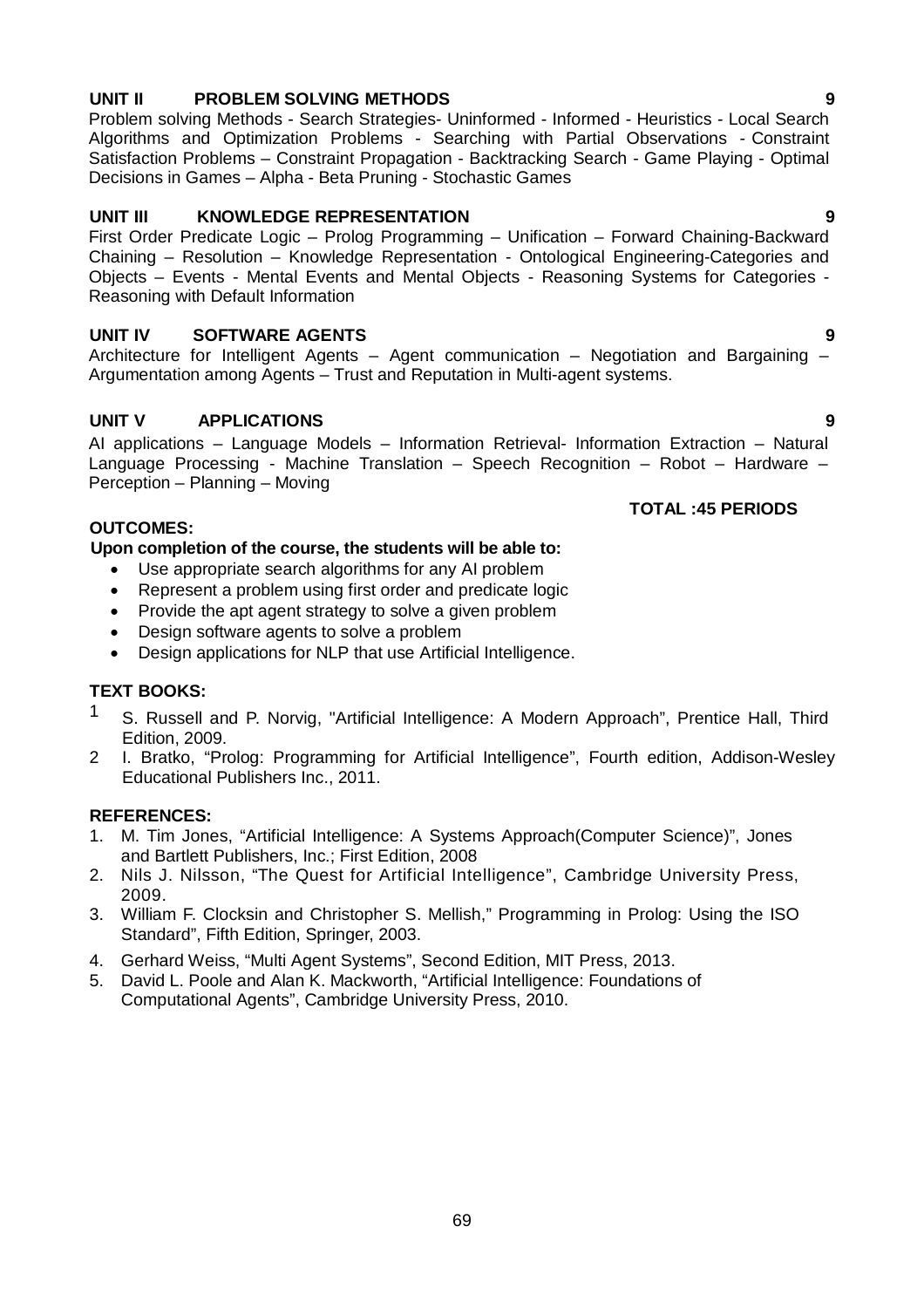#### **CS8601 MOBILE COMPUTING L T P C**

### **OBJECTIVES:**

- To understand the basic concepts of mobile computing.
- To learn the basics of mobile telecommunication system .
- To be familiar with the network layer protocols and Ad-Hoc networks.
- To know the basis of transport and application layer protocols.
- To gain knowledge about different mobile platforms and application development.

# **UNIT I INTRODUCTION 9**

Introduction to Mobile Computing – Applications of Mobile Computing- Generations of Mobile Communication Technologies- Multiplexing – Spread spectrum -MAC Protocols – SDMA- TDMA- FDMA- CDMA

# **UNIT II MOBILE TELECOMMUNICATION SYSTEM 9**

Introduction to Cellular Systems - GSM – Services & Architecture – Protocols – Connection Establishment – Frequency Allocation – Routing – Mobility Management – Security – GPRS-UMTS – Architecture – Handover - Security

### **UNIT III MOBILE NETWORK LAYER 9**

Mobile IP – DHCP – AdHoc– Proactive protocol-DSDV, Reactive Routing Protocols – DSR, AODV , Hybrid routing –ZRP, Multicast Routing- ODMRP, Vehicular Ad Hoc networks ( VANET) –MANET Vs VANET – Security.

# **UNIT IV MOBILE TRANSPORT AND APPLICATION LAYER 9**

Mobile TCP– WAP – Architecture – WDP – WTLS – WTP –WSP – WAE – WTA Architecture – WML

### **UNIT V MOBILE PLATFORMS AND APPLICATIONS 9**

Mobile Device Operating Systems – Special Constraints & Requirements – Commercial Mobile Operating Systems – Software Development Kit: iOS, Android, BlackBerry, Windows Phone – MCommerce – Structure – Pros & Cons – Mobile Payment System – Security **Issues** 

# **OUTCOMES:**

### **At the end of the course, the students should be able to:**

- Explain the basics of mobile telecommunication systems
- Illustrate the generations of telecommunication systems in wireless networks
- Determine the functionality of MAC, network layer and Identify a routing protocol for a given Ad hoc network
- Explain the functionality of Transport and Application layers
- Develop a mobile application using android/blackberry/ios/Windows SDK

### **TEXT BOOKS:**

- 1. Jochen Schiller, "Mobile Communications", PHI, Second Edition, 2003.
- 2. Prasant Kumar Pattnaik, Rajib Mall, "Fundamentals of Mobile Computing", PHI Learning Pvt.Ltd, New Delhi – 2012

### **REFERENCES**

- 1. Dharma Prakash Agarval, Qing and An Zeng, "Introduction to Wireless and Mobile systems",Thomson Asia Pvt Ltd, 2005.
- 2. Uwe Hansmann, Lothar Merk, Martin S. Nicklons and Thomas Stober, "Principles of Mobile Computing", Springer, 2003.
- 3. William.C.Y.Lee,"Mobile Cellular Telecommunications-Analog and Digital Systems", Second Edition,TataMcGraw Hill Edition ,2006.
- 4. C.K.Toh, "AdHoc Mobile Wireless Networks", First Edition, Pearson Education, 2002.

**TOTAL 45 PERIODS**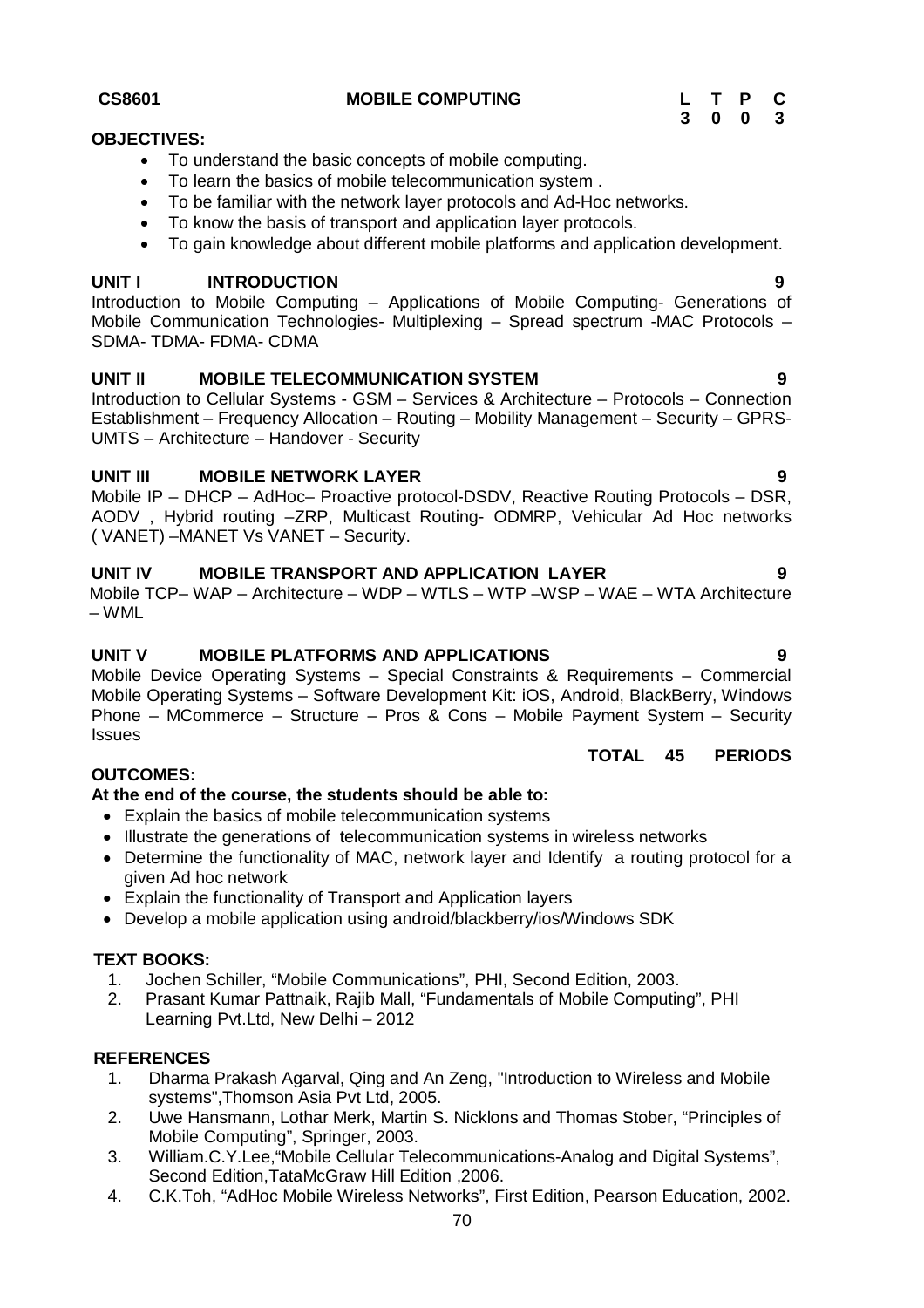- 5. Android Developers : http://developer.android.com/index.html
- 6. Apple Developer : https://developer.apple.com/
- 7. Windows Phone DevCenter : http://developer.windowsphone.com
- 8. BlackBerry Developer : http://developer.blackberry.com

#### **CS8602 COMPILER DESIGN L T P C**

**3 0 2 4**

### **OBJECTIVES:**

- To learn the various phases of compiler.
- To learn the various parsing techniques.
- To understand intermediate code generation and run-time environment.
- To learn to implement front-end of the compiler.
- To learn to implement code generator.

## **UNIT I INTRODUCTION TO COMPILERS 9**

Structure of a compiler – Lexical Analysis – Role of Lexical Analyzer – Input Buffering – Specification of Tokens – Recognition of Tokens – Lex – Finite Automata – Regular Expressions to Automata – Minimizing DFA.

#### **UNIT II SYNTAX ANALYSIS 12**

Role of Parser – Grammars – Error Handling – Context-free grammars – Writing a grammar – Top Down Parsing - General Strategies Recursive Descent Parser Predictive Parser-LL(1) Parser-Shift Reduce Parser-LR Parser-LR (0)Item Construction of SLR Parsing Table -Introduction to LALR Parser - Error Handling and Recovery in Syntax Analyzer-YACC.

### **UNIT III INTERMEDIATE CODE GENERATION 8**

Syntax Directed Definitions, Evaluation Orders for Syntax Directed Definitions, Intermediate Languages: Syntax Tree, Three Address Code, Types and Declarations, Translation of Expressions, Type Checking.

#### **UNIT IV RUN-TIME ENVIRONMENT AND CODE GENERATION 8**

Storage Organization, Stack Allocation Space, Access to Non-local Data on the Stack, Heap Management - Issues in Code Generation - Design of a simple Code Generator.

### **UNIT V CODE OPTIMIZATION 8**

Principal Sources of Optimization – Peep-hole optimization - DAG- Optimization of Basic Blocks-Global Data Flow Analysis - Efficient Data Flow Algorithm.

#### **LIST OF EXPERIMENTS:**

- 1. Develop a lexical analyzer to recognize a few patterns in C. (Ex. identifiers, constants, comments, operators etc.). Create a symbol table, while recognizing identifiers.
- 2. Implement a Lexical Analyzer using Lex Tool
- 3. Implement an Arithmetic Calculator using LEX and YACC
- 4. Generate three address code for a simple program using LEX and YACC.
- 5. Implement simple code optimization techniques (Constant folding, Strength reduction and Algebraic transformation)
- 6. Implement back-end of the compiler for which the three address code is given as input and the 8086 assembly language code is produced as output.

| <b>PRACTICALS 30</b> |     | <b>PERIODS</b> |
|----------------------|-----|----------------|
| <b>THEORY</b>        | -45 | <b>PERIODS</b> |
| TOTAL 75             |     | <b>PERIODS</b> |

### **OUTCOMES:**

### **On Completion of the course, the students should be able to:**

- Understand the different phases of compiler.
- Design a lexical analyzer for a sample language.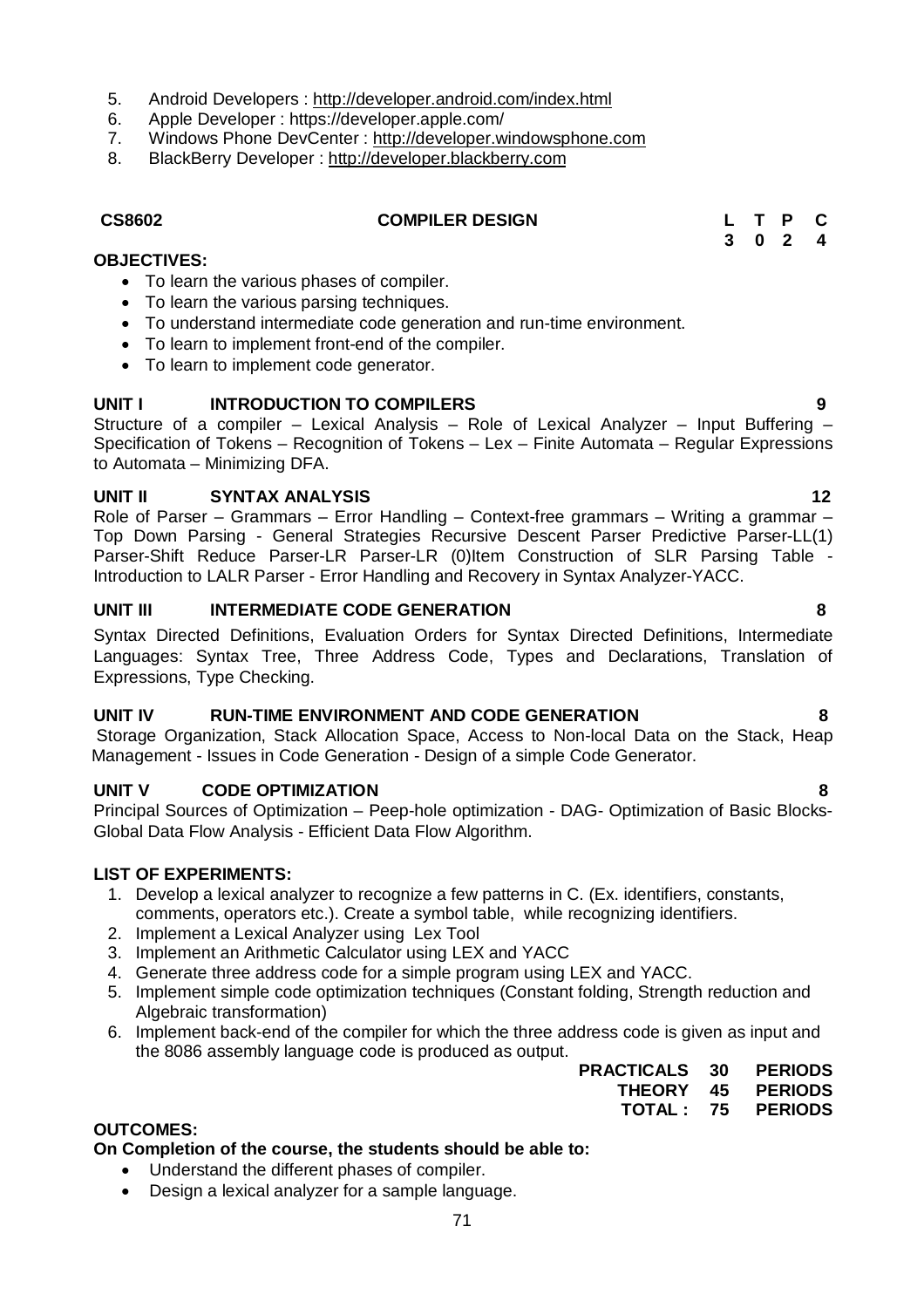- Apply different parsing algorithms to develop the parsers for a given grammar.
- Understand syntax-directed translation and run-time environment.
- Learn to implement code optimization techniques and a simple code generator.
- Design and implement a scanner and a parser using LEX and YACC tools.

#### **TEXT BOOK:**

1. Alfred V. Aho, Monica S. Lam, Ravi Sethi, Jeffrey D. Ullman, Compilers: Principles, Techniques and Toolsǁ, Second Edition, Pearson Education, 2009.

#### **REFERENCES**

- 1. Randy Allen, Ken Kennedy, Optimizing Compilers for Modern Architectures: A Dependence based Approach, Morgan Kaufmann Publishers, 2002.
- 2. Steven S. Muchnick, Advanced Compiler Design and Implementationǁ, Morgan Kaufmann Publishers - Elsevier Science, India, Indian Reprint 2003.
- 3. Keith D Cooper and Linda Torczon, Engineering a Compilerǁ, Morgan Kaufmann Publishers Elsevier Science, 2004.
- 4. V. Raghavan, Principles of Compiler Designǁ, Tata McGraw Hill Education Publishers, 2010.
- 5. Allen I. Holub, Compiler Design in Cǁ, Prentice-Hall Software Series, 1993.

# **CS8603 DISTRIBUTED SYSTEMS L T P C**

# **3 0 0 3**

#### **OBJECTIVES:**

- To understand the foundations of distributed systems.
- To learn issues related to clock Synchronization and the need for global state in distributed systems.
- To learn distributed mutual exclusion and deadlock detection algorithms.
- To understand the significance of agreement, fault tolerance and recovery protocols in Distributed Systems.
- To learn the characteristics of peer-to-peer and distributed shared memory systems.

### **UNIT I INTRODUCTION 9**

**Introduction**: Definition –Relation to computer system components –Motivation –Relation to parallel systems – Message-passing systems versus shared memory systems –Primitives for distributed communication –Synchronous versus asynchronous executions –Design issues and challenges. **A model of distributed computations:** A distributed program –A model of distributed executions –Models of communication networks –Global state – Cuts –Past and future cones of an event –Models of process communications. **Logical Time**: A framework for a system of logical clocks –Scalar time –Vector time – Physical clock synchronization: NTP.

### **UNIT II MESSAGE ORDERING & SNAPSHOTS 9**

**Message ordering and group communication:** Message ordering paradigms –Asynchronous execution with synchronous communication –Synchronous program order on an asynchronous system –Group communication – Causal order (CO) - Total order. **Global state and snapshot recording algorithms:** Introduction –System model and definitions –Snapshot algorithms for FIFO channels

# **UNIT III DISTRIBUTED MUTEX & DEADLOCK 9**

**Distributed mutual exclusion algorithms:** Introduction – Preliminaries – Lamport's algorithm – Ricart-Agrawala algorithm – Maekawa's algorithm – Suzuki–Kasami's broadcast algorithm. **Deadlock detection in distributed systems:** Introduction – System model – Preliminaries – Models of deadlocks – Knapp's classification – Algorithms for the single resource model, the AND model and the OR model.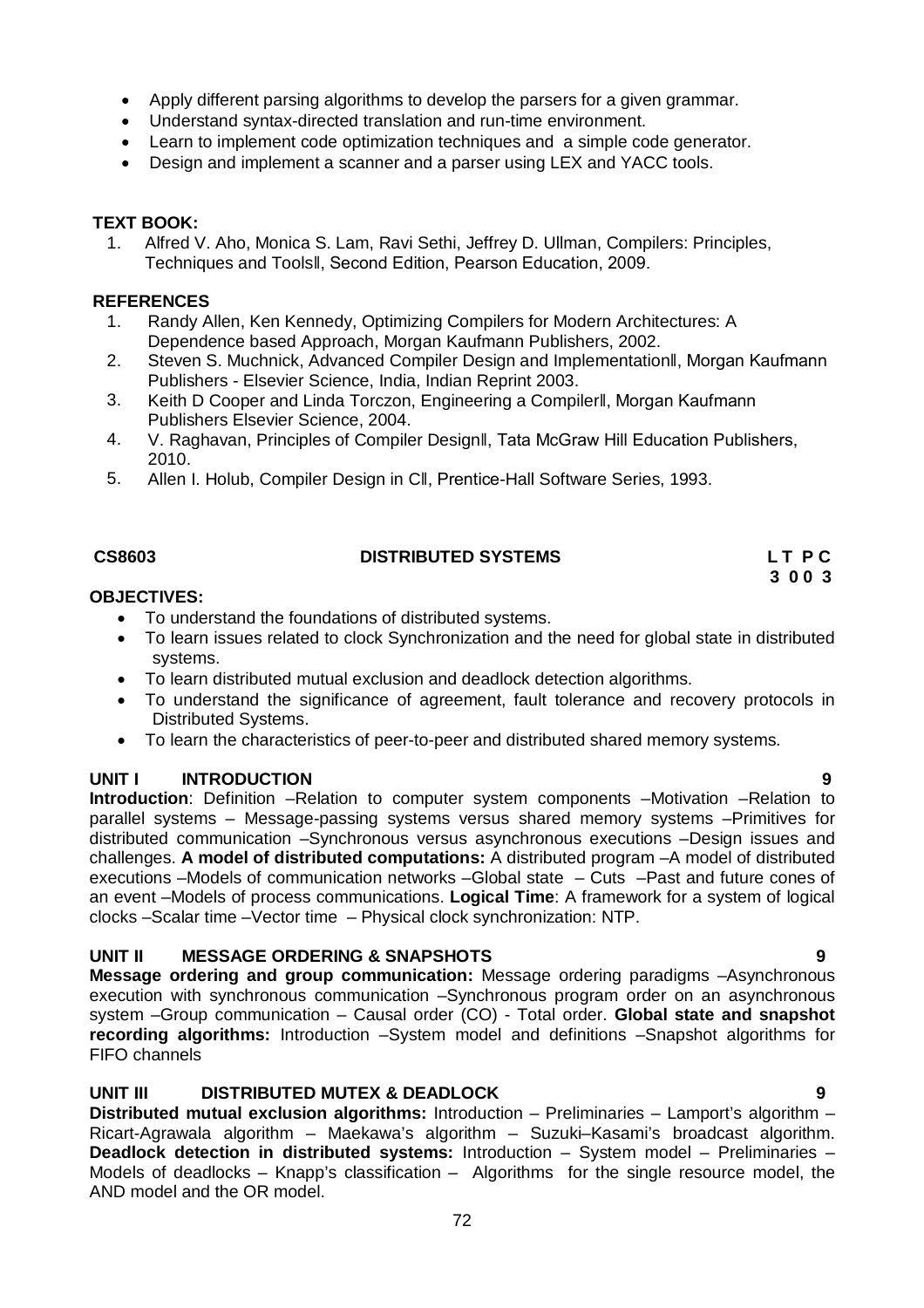# **UNIT IV RECOVERY & CONSENSUS 9**

**Checkpointing and rollback recovery:** Introduction – Background and definitions – Issues in failure recovery – Checkpoint-based recovery – Log-based rollback recovery – Coordinated checkpointing algorithm – Algorithm for asynchronous checkpointing and recovery. **Consensus and agreement algorithms:** Problem definition – Overview of results – Agreement in a failure – free system – Agreement in synchronous systems with failures.

# **UNIT V P2P & DISTRIBUTED SHARED MEMORY 9**

**Peer-to-peer computing and overlay graphs:** Introduction – Data indexing and overlays – Chord – Content addressable networks – Tapestry. **Distributed shared memory:** Abstraction and advantages – Memory consistency models –Shared memory Mutual Exclusion.

# **TOTAL: 45 PERIODS**

# **OUTCOMES:**

# **At the end of this course, the students will be able to:**

- Elucidate the foundations and issues of distributed systems
- Understand the various synchronization issues and global state for distributed systems.
- Understand the Mutual Exclusion and Deadlock detection algorithms in distributed systems
- Describe the agreement protocols and fault tolerance mechanisms in distributed systems.
- Describe the features of peer-to-peer and distributed shared memory systems

### **TEXT BOOKS:**

- 1. Kshemkalyani, Ajay D., and Mukesh Singhal. Distributed computing: principles, algorithms, and systems. Cambridge University Press, 2011.
- 2. George Coulouris, Jean Dollimore and Tim Kindberg, "Distributed Systems Concepts and Design", Fifth Edition, Pearson Education, 2012.

### **REFERENCES:**

- 1. Pradeep K Sinha, "Distributed Operating Systems: Concepts and Design", Prentice Hall of India, 2007.
- 2. Mukesh Singhal and Niranjan G. Shivaratri. Advanced concepts in operating systems. McGraw-Hill, Inc., 1994.
- 3. Tanenbaum A.S., Van Steen M., "Distributed Systems: Principles and Paradigms", Pearson Education, 2007.
- 4. Liu M.L., "Distributed Computing, Principles and Applications", Pearson Education, 2004.
- 5. Nancy A Lynch, "Distributed Algorithms", Morgan Kaufman Publishers, USA, 2003.

# **CS8661 INTERNET PROGRAMMING LABORATORY L T P C**

**0 0 4 2**

# **OBJECTIVES:**

- To be familiar with Web page design using HTML/XML and style sheets
- To be exposed to creation of user interfaces using Java frames and applets.
- To learn to create dynamic web pages using server side scripting.
- To learn to write Client Server applications.
- To be familiar with the PHP programming.
- To be exposed to creating applications with AJAX

# **LIST OF EXPERIMENTS**

- 1. Create a web page with the following using HTML
	- a. To embed a map in a web page
	- b. To fix the hot spots in that map
	- c. Show all the related information when the hot spots are clicked.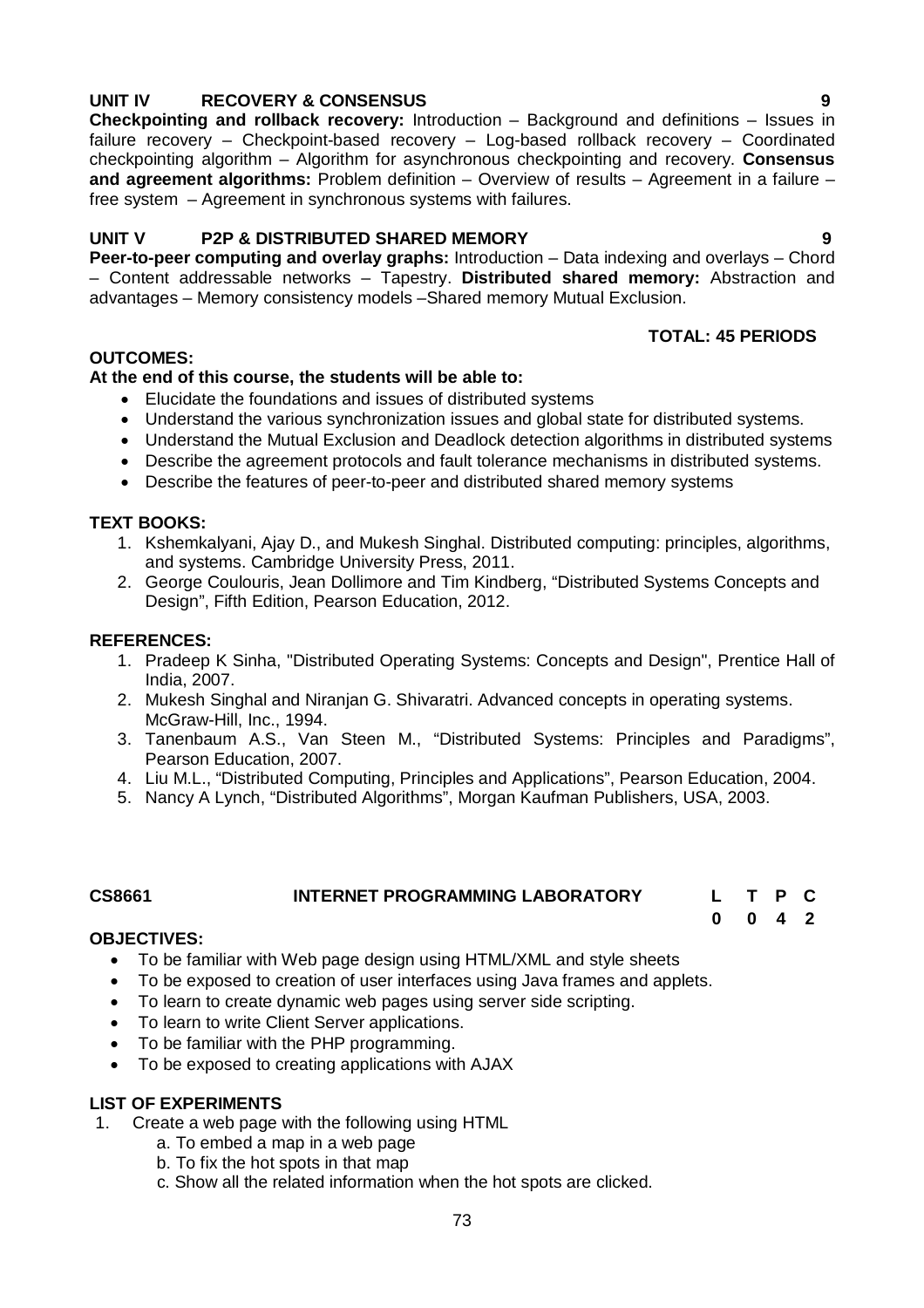- 2. Create a web page with the following.
	- a. Cascading style sheets.
	- b. Embedded style sheets.
	- c. Inline style sheets. Use our college information for the web pages.
- 3. Validate the Registration, user login, user profile and payment by credit card pages using JavaScript.
- 4. Write programs in Java using Servlets:
	- i. To invoke servlets from HTML forms
	- ii. Session tracking using hidden form fields and Session tracking for a hit count
- 5. Write programs in Java to create three-tier applications using servlets for conducting online examination for displaying student mark list. Assume that student information is available in a database which has been stored in a database server.
- 6. Install TOMCAT web server. Convert the static web pages of programs into dynamic web pages using servlets (or JSP) and cookies. Hint: Users information (user id, password, credit card number) would be stored in web.xml. Each user should have a separate Shopping Cart.
- 7. Redo the previous task using JSP by converting the static web pages into dynamic web pages. Create a database with user information and books information. The books catalogue should be dynamically loaded from the database.
- 8. Create and save an XML document at the server, which contains 10 users Information. Write a Program, which takes user Id as an input and returns the User details by taking the user information from the XML document
- 9. i. Validate the form using PHP regular expression. ii. PHP stores a form data into database.
- 10. Write a web service for finding what people think by asking 500 people's opinion for any consumer product.

# **TOTAL: 60PERIODS**

**0 0 4 2**

# **OUTCOMES:**

# **Upon Completion of the course, the students will be able to:**

- Construct Web pages using HTML/XML and style sheets.
- Build dynamic web pages with validation using Java Script objects and by applying different event handling mechanisms.
- Develop dynamic web pages using server side scripting.
- Use PHP programming to develop web applications.
- Construct web applications using AJAX and web services.

# **SOFTWARE REQUIRED:**

Dream Weaver or Equivalent, MySQL or Equivalent, Apache Server, WAMP/XAMPP

# **CS8662 MOBILE APPLICATION DEVELOPMENT LABORATORY L T P C**

# **OBJECTIVES:**

- To understand the components and structure of mobile application development frameworks for Android and windows OS based mobiles.
- To understand how to work with various mobile application development frameworks.
- To learn the basic and important design concepts and issues of development of mobile applications.
- To understand the capabilities and limitations of mobile devices.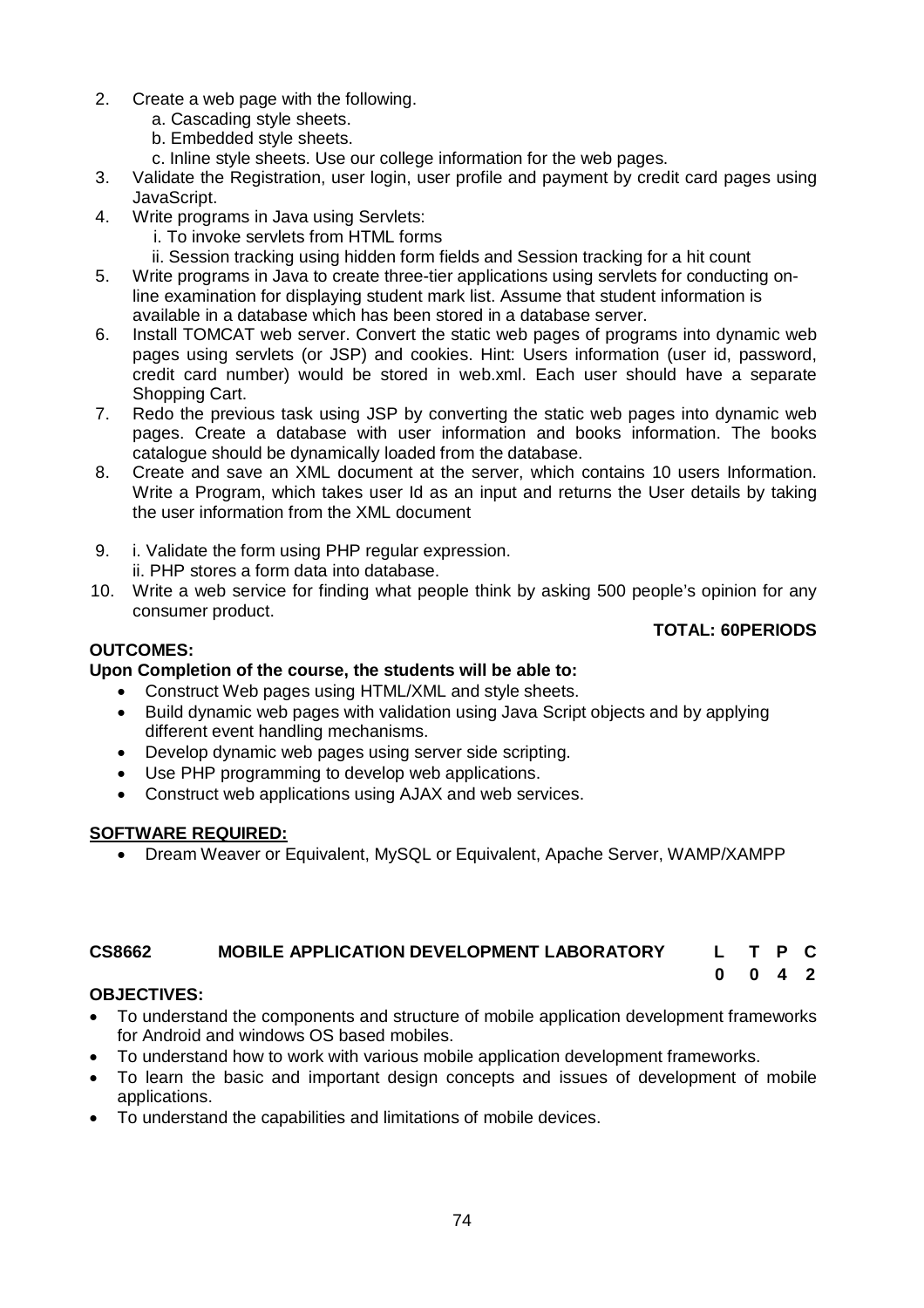# **LIST OF EXPERIMENTS**

- 1. Develop an application that uses GUI components, Font and Colours
- 2. Develop an application that uses Layout Managers and event listeners.
- 3. Write an application that draws basic graphical primitives on the screen.
- 4. Develop an application that makes use of databases.
- 5. Develop an application that makes use of Notification Manager
- 6. Implement an application that uses Multi-threading
- 7. Develop a native application that uses GPS location information
- 8. Implement an application that writes data to the SD card.
- 9. Implement an application that creates an alert upon receiving a message
- 10. Write a mobile application that makes use of RSS feed
- 11. Develop a mobile application to send an email.
- 12. Develop a Mobile application for simple needs (Mini Project)

### **OUTCOMES:**

### **Upon Completion of the course, the students will be able to:**

- Develop mobile applications using GUI and Layouts.
- Develop mobile applications using Event Listener.
- Develop mobile applications using Databases.
- Develop mobile applications using RSS Feed, Internal/External Storage, SMS, Multithreading and GPS.
- Analyze and discover own mobile app for simple needs.

### **REFERENCES:**

1. Build Your Own Security Lab, Michael Gregg, Wiley India

# **LIST OF EQUIPMENT FOR A BATCH OF 30 STUDENTS**

Standalone desktops with Windows or Android or iOS or Equivalent Mobile Application Development Tools with appropriate emulators and debuggers - 30 Nos.

| <b>HS8581</b> | <b>PROFESSIONAL COMMUNICATION</b> | L T P C |  |  |
|---------------|-----------------------------------|---------|--|--|
|               |                                   | 0 0 2 1 |  |  |

#### **OBJECTIVES:**

#### **The course aims to:**

- Enhance the Employability and Career Skills of students
- Orient the students towards grooming as a professional
- Make them Employable Graduates
- Develop their confidence and help them attend interviews successfully.

#### **UNIT I**

Introduction to Soft Skills-- Hard skills & soft skills - employability and career Skills—Grooming as a professional with values—Time Management—General awareness of Current Affairs

#### **UNIT II**

Self-Introduction-organizing the material - Introducing oneself to the audience – introducing the topic – answering questions  $-$  individual presentation practice— presenting the visuals effectively  $-5$  minute presentations

# **TOTAL: 60 PERIODS**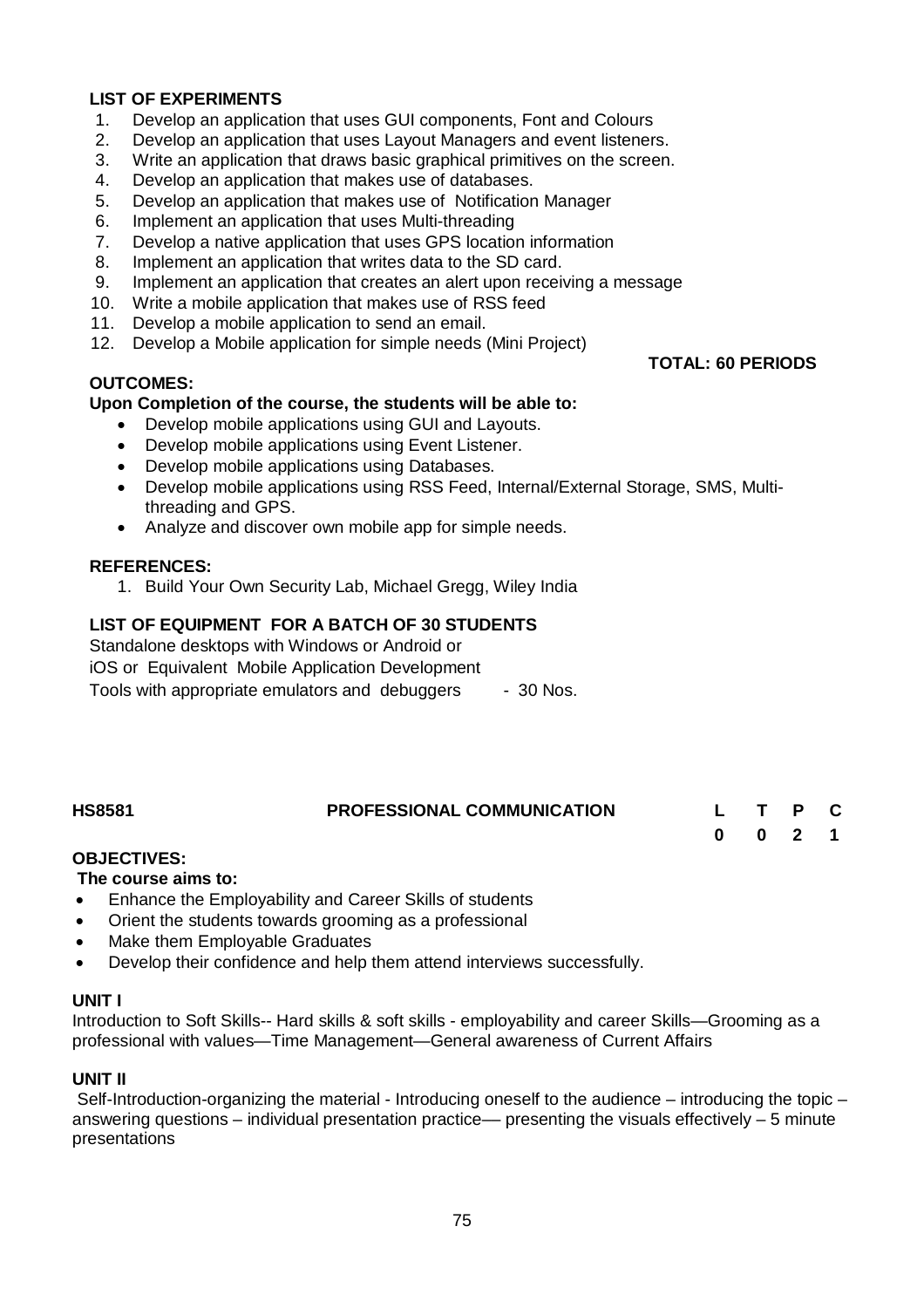# **UNIT III**

Introduction to Group Discussion— Participating in group discussions – understanding group dynamics - brainstorming the topic -– questioning and clarifying –GD strategies- activities to improve GD skills

# **UNIT IV**

Interview etiquette – dress code – body language – attending job interviews– telephone/skype interview -one to one interview &panel interview – FAQs related to job interviews

# **UNIT V**

Recognizing differences between groups and teams- managing time-managing stress- networking professionally- respecting social protocols-understanding career management-developing a long-term career plan-making career changes

# **TOTAL : 30 PERIODS**

# **OUTCOMES:**

**At the end of the course Learners will be able to:**

- Make effective presentations
- Participate confidently in Group Discussions.
- Attend job interviews and be successful in them.
- Develop adequate Soft Skills required for the workplace

### **Recommended Software**

- 1. Open Source Software
- 2. Win English

# **REFERENCES:**

- 1. Butterfield, Jeff Soft Skills for Everyone. Cengage Learning: New Delhi, 2015
- 2. E. Suresh Kumar et al. Communication for Professional Success. Orient Blackswan: Hyderabad, 2015
- 3. Interact English Lab Manual for Undergraduate Students,. OrientBalckSwan: Hyderabad, 2016.
- 4. Raman, Meenakshi and Sangeeta Sharma. Professional Communication. Oxford University Press: Oxford, 2014
- 5. S. Hariharanetal. Soft Skills. MJP Publishers: Chennai, 2010.

# **MG8591 PRINCIPLES OF MANAGEMENT L T P C**

 **3 0 0 3**

# **OBJECTIVES:**

 To enable the students to study the evolution of Management, to study the functions and principles of management and to learn the application of the principles in an organization .

#### **UNIT I INTRODUCTION TO MANAGEMENT AND ORGANIZATIONS 9**

Definition of Management – Science or Art – Manager Vs Entrepreneur - types of managers managerial roles and skills – Evolution of Management – Scientific, human relations , system and contingency approaches – Types of Business organization - Sole proprietorship, partnership, company-public and private sector enterprises - Organization culture and Environment – Current trends and issues in Management.

# **UNIT II PLANNING 9**

Nature and purpose of planning – planning process – types of planning – objectives – setting objectives – policies – Planning premises – Strategic Management – Planning Tools and Techniques – Decision making steps and process.

#### **UNIT III ORGANISING 9**

Nature and purpose – Formal and informal organization – organization chart – organization structure – types – Line and staff authority – departmentalization – delegation of authority –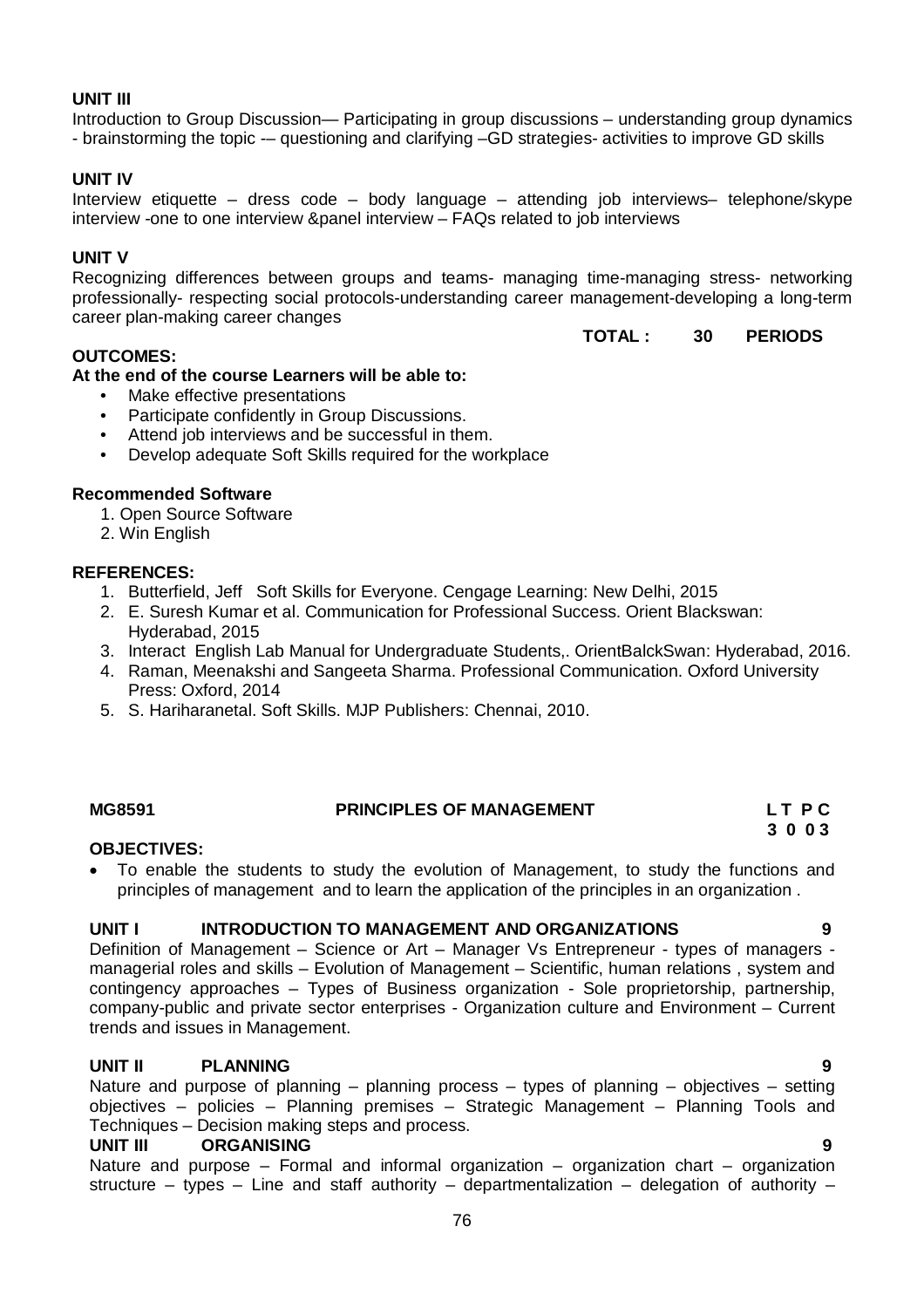centralization and decentralization – Job Design - Human Resource Management – HR Planning, Recruitment, selection, Training and Development, Performance Management , Career planning and management

# **UNIT IV DIRECTING 9**

Foundations of individual and group behaviour – motivation – motivation theories – motivational techniques – job satisfaction – job enrichment – leadership – types and theories of leadership – communication – process of communication – barrier in communication – effective communication –communication and IT.

# **UNIT V CONTROLLING 9**

System and process of controlling – budgetary and non-budgetary control techniques – use of computers and IT in Management control – Productivity problems and management – control and performance – direct and preventive control – reporting.

### **TOTAL: 45 PERIODS**

**3 0 0 3**

### **OUTCOMES:**

 Upon completion of the course, students will be able to have clear understanding of managerial functions like planning, organizing, staffing, leading & controlling and have same basic knowledge on international aspect of management

### **TEXTBOOKS:**

- 1. Stephen P. Robbins & Mary Coulter, "Management", Prentice Hall (India) Pvt. Ltd., 10<sup>th</sup> Edition, 2009.
- 2. JAF Stoner, Freeman R.E and Daniel R Gilbert "Management", Pearson Education, 6th Edition, 2004.

### **REFERENCES:**

- 1. Stephen A. Robbins & David A. Decenzo & Mary Coulter, "Fundamentals of Management" Pearson Education, 7th Edition, 2011.
- 2. Robert Kreitner & Mamata Mohapatra, " Management", Biztantra, 2008.
- 3. Harold Koontz & Heinz Weihrich "Essentials of management" Tata McGraw Hill,1998.
- 4. Tripathy PC & Reddy PN, "Principles of Management", Tata McGraw Hill, 1999

# **CS8792 CRYPTOGRAPHY AND NETWORK SECURITY L T P C**

#### **OBJECTIVES:**

- To understand Cryptography Theories, Algorithms and Systems.
- To understand necessary Approaches and Techniques to build protection mechanisms in order to secure computer networks.

#### **UNIT I INTRODUCTION 9**

Security trends - Legal, Ethical and Professional Aspects of Security, Need for Security at Multiple levels, Security Policies - Model of network security – Security attacks, services and mechanisms – OSI security architecture – Classical encryption techniques: substitution techniques, transposition techniques, steganography- Foundations of modern cryptography: perfect security – information theory – product cryptosystem – cryptanalysis.

#### **UNIT II SYMMETRIC KEY CRYPTOGRAPHY 9**

MATHEMATICS OF SYMMETRIC KEY CRYPTOGRAPHY: Algebraic structures - Modular arithmetic-Euclid"s algorithm- Congruence and matrices - Groups, Rings, Fields- Finite fields- SYMMETRIC KEY CIPHERS**:** SDES – Block cipher Principles of DES – Strength of DES – Differential and linear cryptanalysis - Block cipher design principles – Block cipher mode of operation – Evaluation criteria for AES – Advanced Encryption Standard - RC4 –

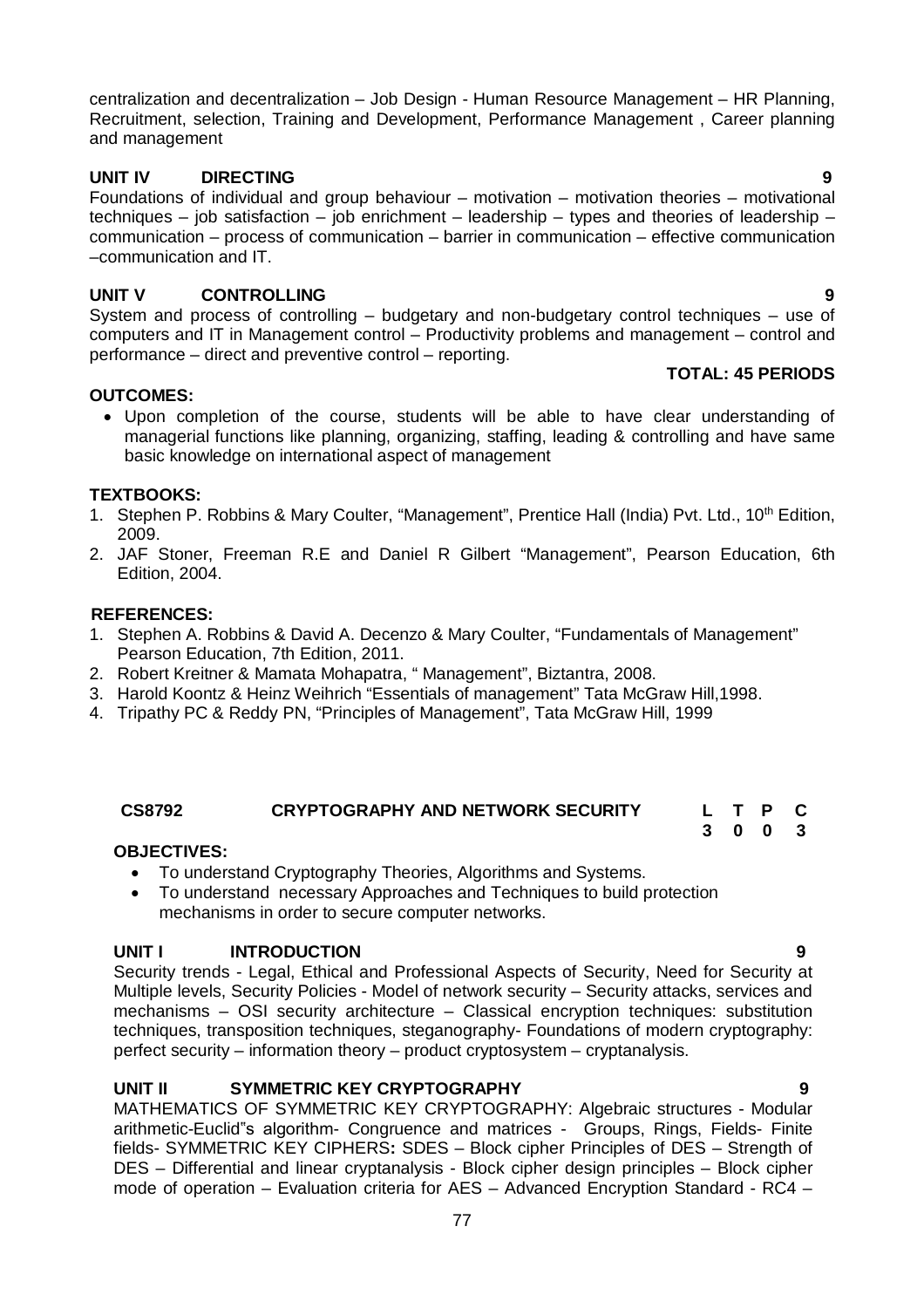Key distribution.

# **UNIT III PUBLIC KEY CRYPTOGRAPHY 9**

MATHEMATICS OF ASYMMETRIC KEY CRYPTOGRAPHY: Primes – Primality Testing – Factorization – Euler's totient function, Fermat's and Euler's Theorem - Chinese Remainder Theorem – Exponentiation and logarithm - ASYMMETRIC KEY CIPHERS: RSA cryptosystem – Key distribution – Key management – Diffie Hellman key exchange - ElGamal cryptosystem – Elliptic curve arithmetic-Elliptic curve cryptography.

# **UNIT IV MESSAGE AUTHENTICATION AND INTEGRITY 9**

Authentication requirement – Authentication function – MAC – Hash function – Security of hash function and MAC – SHA –Digital signature and authentication protocols – DSS- Entity Authentication: Biometrics, Passwords, Challenge Response protocols- Authentication applications - Kerberos, X.509

# **UNIT V SECURITY PRACTICE AND SYSTEM SECURITY 9**

Electronic Mail security – PGP, S/MIME – IP security – Web Security - SYSTEM SECURITY: Intruders – Malicious software – viruses – Firewalls.

**TOTAL 45 PERIODS**

# **OUTCOMES:**

# **At the end of the course, the student should be able to:**

- Understand the fundamentals of networks security, security architecture, threats and vulnerabilities
- Apply the different cryptographic operations of symmetric cryptographic algorithms
- Apply the different cryptographic operations of public key cryptography
- Apply the various Authentication schemes to simulate different applications.
- Understand various Security practices and System security standards

# **TEXT BOOK:**

1. William Stallings, Cryptography and Network Security: Principles and Practice, PHI 3rd Edition, 2006.

# **REFERENCES:**

- 1. C K Shyamala, N Harini and Dr. T R Padmanabhan: Cryptography and Network Security, Wiley India Pvt.Ltd
- 2. BehrouzA.Foruzan, Cryptography and Network Security, Tata McGraw Hill 2007.
- 3. Charlie Kaufman, Radia Perlman, and Mike Speciner, Network Security: PRIVATE Communication in a PUBLIC World, Prentice Hall, ISBN 0-13-046019-2

# **CS8791 CLOUD COMPUTING L T P C**

**3 0 0 3**

# **OBJECTIVES:**

- To understand the concept of cloud computing.
- To appreciate the evolution of cloud from the existing technologies.
- To have knowledge on the various issues in cloud computing.
- To be familiar with the lead players in cloud.
- To appreciate the emergence of cloud as the next generation computing paradigm.

# **UNIT I INTRODUCTION 9**

Introduction to Cloud Computing – Definition of Cloud – Evolution of Cloud Computing – Underlying Principles of Parallel and Distributed Computing – Cloud Characteristics – Elasticity in Cloud – On-demand Provisioning.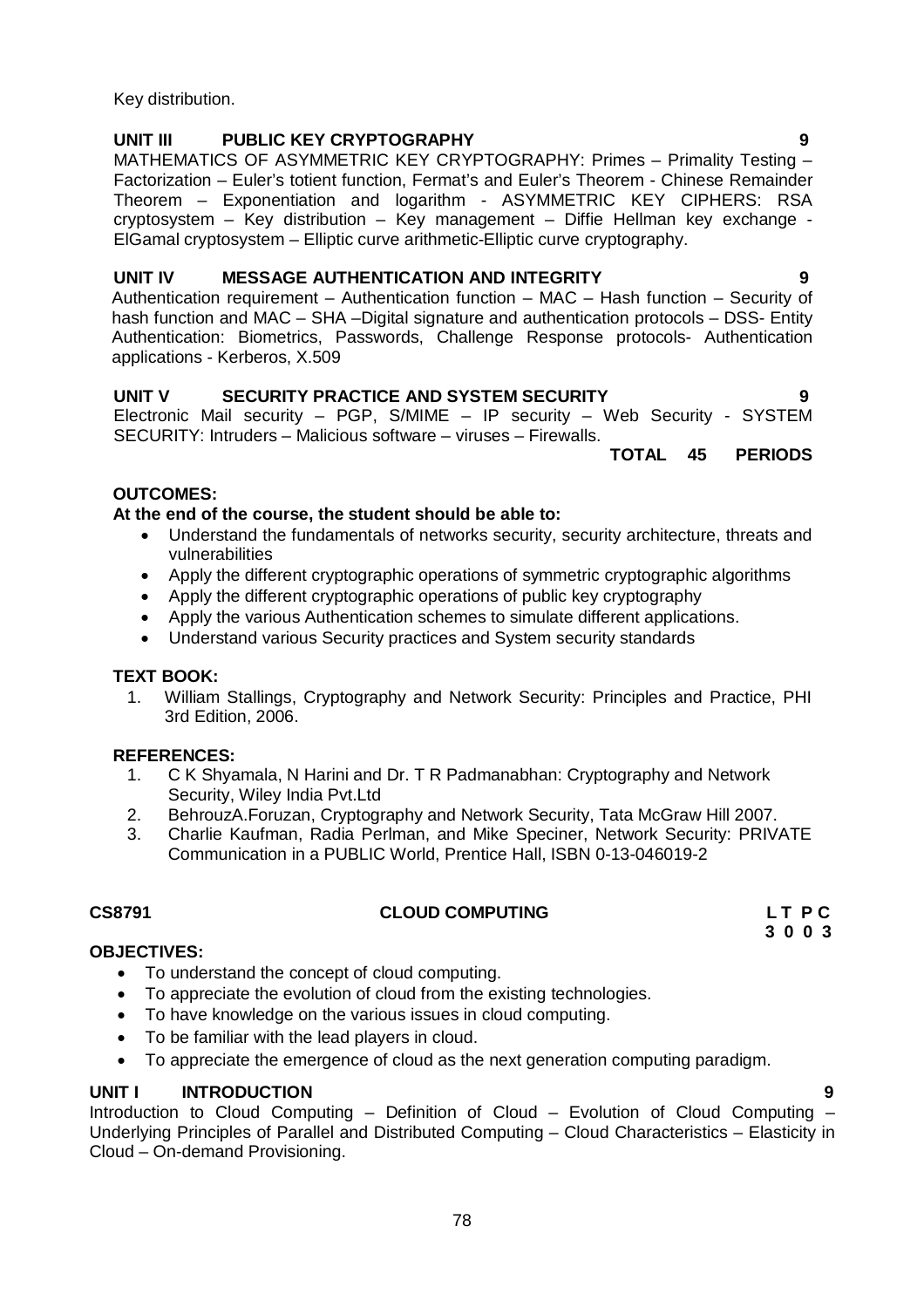# Articulate the main concepts, key technologies, strengths and limitations of cloud

**On Completion of the course, the students should be able to:**

- Learn the key and enabling technologies that help in the development of cloud.
	- Develop the ability to understand and use the architecture of compute and storage cloud, service and delivery models.
	- Explain the core issues of cloud computing such as resource management and security.
	- Be able to install and use current cloud technologies.
	- Evaluate and choose the appropriate technologies, algorithms and approaches for implementation and use of cloud.

#### **TEXT BOOKS:**

**OUTCOMES:**

computing.

- 1. Kai Hwang, Geoffrey C. Fox, Jack G. Dongarra, "Distributed and Cloud Computing, From Parallel Processing to the Internet of Things", Morgan Kaufmann Publishers, 2012.
- 2. Rittinghouse, John W., and James F. Ransome, "Cloud Computing: Implementation, Management and Security", CRC Press, 2017.

#### **REFERENCES:**

- 1. Rajkumar Buyya, Christian Vecchiola, S. ThamaraiSelvi, "Mastering Cloud Computing", Tata Mcgraw Hill, 2013.
- 2. Toby Velte, Anthony Velte, Robert Elsenpeter, "Cloud Computing A Practical Approach", Tata Mcgraw Hill, 2009.
- 3. George Reese, "Cloud Application Architectures: Building Applications and Infrastructure in the Cloud: Transactional Systems for EC2 and Beyond (Theory in Practice)", O'Reilly, 2009.

#### 79

### **UNIT II CLOUD ENABLING TECHNOLOGIES 10**

Service Oriented Architecture – REST and Systems of Systems – Web Services – Publish-Subscribe Model – Basics of Virtualization – Types of Virtualization – Implementation Levels of Virtualization – Virtualization Structures – Tools and Mechanisms – Virtualization of CPU – Memory – I/O Devices –Virtualization Support and Disaster Recovery.

# **UNIT III CLOUD ARCHITECTURE, SERVICES AND STORAGE 8**

Layered Cloud Architecture Design – NIST Cloud Computing Reference Architecture – Public, Private and Hybrid Clouds - laaS – PaaS – SaaS – Architectural Design Challenges – Cloud Storage – Storage-as-a-Service – Advantages of Cloud Storage – Cloud Storage Providers – S3.

### **UNIT IV RESOURCE MANAGEMENT AND SECURITY IN CLOUD 10**

Inter Cloud Resource Management – Resource Provisioning and Resource Provisioning Methods – Global Exchange of Cloud Resources – Security Overview – Cloud Security Challenges – Software-as-a-Service Security – Security Governance – Virtual Machine Security – IAM – Security Standards.

# **UNIT V CLOUD TECHNOLOGIES AND ADVANCEMENTS 8**

Hadoop – MapReduce – Virtual Box -- Google App Engine – Programming Environment for Google App Engine –– Open Stack – Federation in the Cloud – Four Levels of Federation – Federated Services and Applications – Future of Federation.

# **TOTAL: 45 PERIODS**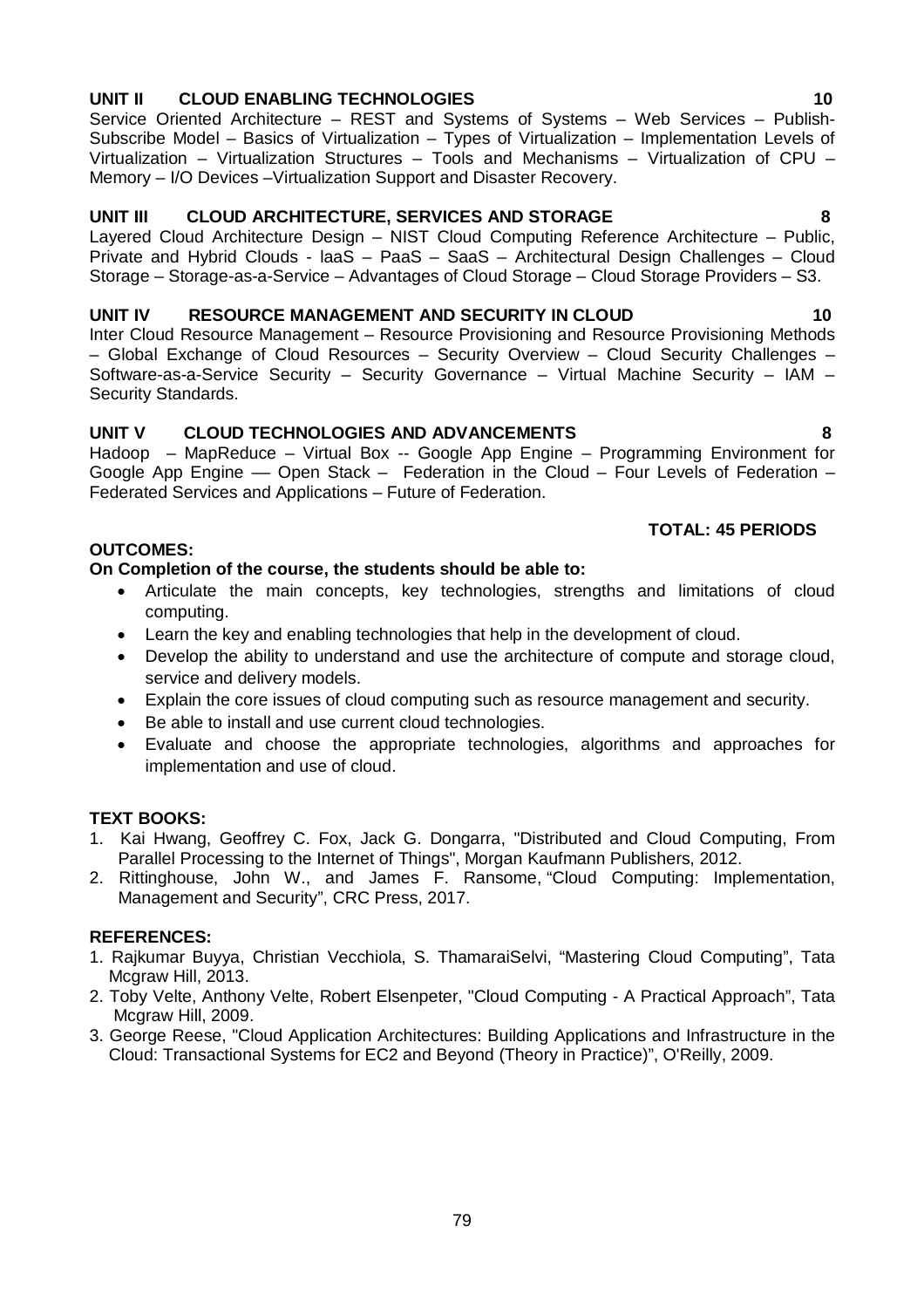# **CS8711 CLOUD COMPUTING LABORATORY L T P C**

# **OBJECTIVES:**

- To develop web applications in cloud
- To learn the design and development process involved in creating a cloud based application
- To learn to implement and use parallel programming using Hadoop
- 1. Install Virtualbox/VMware Workstation with different flavours of linux or windows OS on top of windows7 or 8.
- 2. Install a C compiler in the virtual machine created using virtual box and execute Simple Programs
- 3. Install Google App Engine. Create *hello world* app and other simple web applications using python/java.
- 4. Use GAE launcher to launch the web applications.
- 5. Simulate a cloud scenario using CloudSim and run a scheduling algorithm that is not present in CloudSim.
- 6. Find a procedure to transfer the files from one virtual machine to another virtual machine.
- 7. Find a procedure to launch virtual machine using trystack (Online Openstack Demo Version)
- 8. Install Hadoop single node cluster and run simple applications like wordcount.

# **OUTCOMES:**

# **On completion of this course, the students will be able to:**

- Configure various virtualization tools such as Virtual Box, VMware workstation.
- Design and deploy a web application in a PaaS environment.
- Learn how to simulate a cloud environment to implement new schedulers.
- Install and use a generic cloud environment that can be used as a private cloud.
- Manipulate large data sets in a parallel environment.

# **IT8761 SECURITY LABORATORY**

|   | L T P C             |  |
|---|---------------------|--|
| 0 | $0 \quad 4 \quad 2$ |  |

**TOTAL : 60 PERIODS**

# **OBJECTIVES:**

- To learn different cipher techniques
- To implement the algorithms DES, RSA,MD5,SHA-1
- To use network security tools and vulnerability assessment tools

# **LIST OF EXPERIMENTS**

- 1. Perform encryption, decryption using the following substitution techniques (i) Ceaser cipher, (ii) playfair cipher iii) Hill Cipher iv) Vigenere cipher
- 2. Perform encryption and decryption using following transposition techniques

# i) Rail fence ii) row & Column Transformation

- 3. Apply DES algorithm for practical applications.
- 4. Apply AES algorithm for practical applications.
- 5. Implement RSA Algorithm using HTML and JavaScript
- 6. Implement the Diffie-Hellman Key Exchange algorithm for a given problem.
- 7. Calculate the message digest of a text using the SHA-1 algorithm.
- 8. Implement the SIGNATURE SCHEME Digital Signature Standard.
- 9. Demonstrate intrusion detection system (ids) using any tool eg. Snort or any other s/w.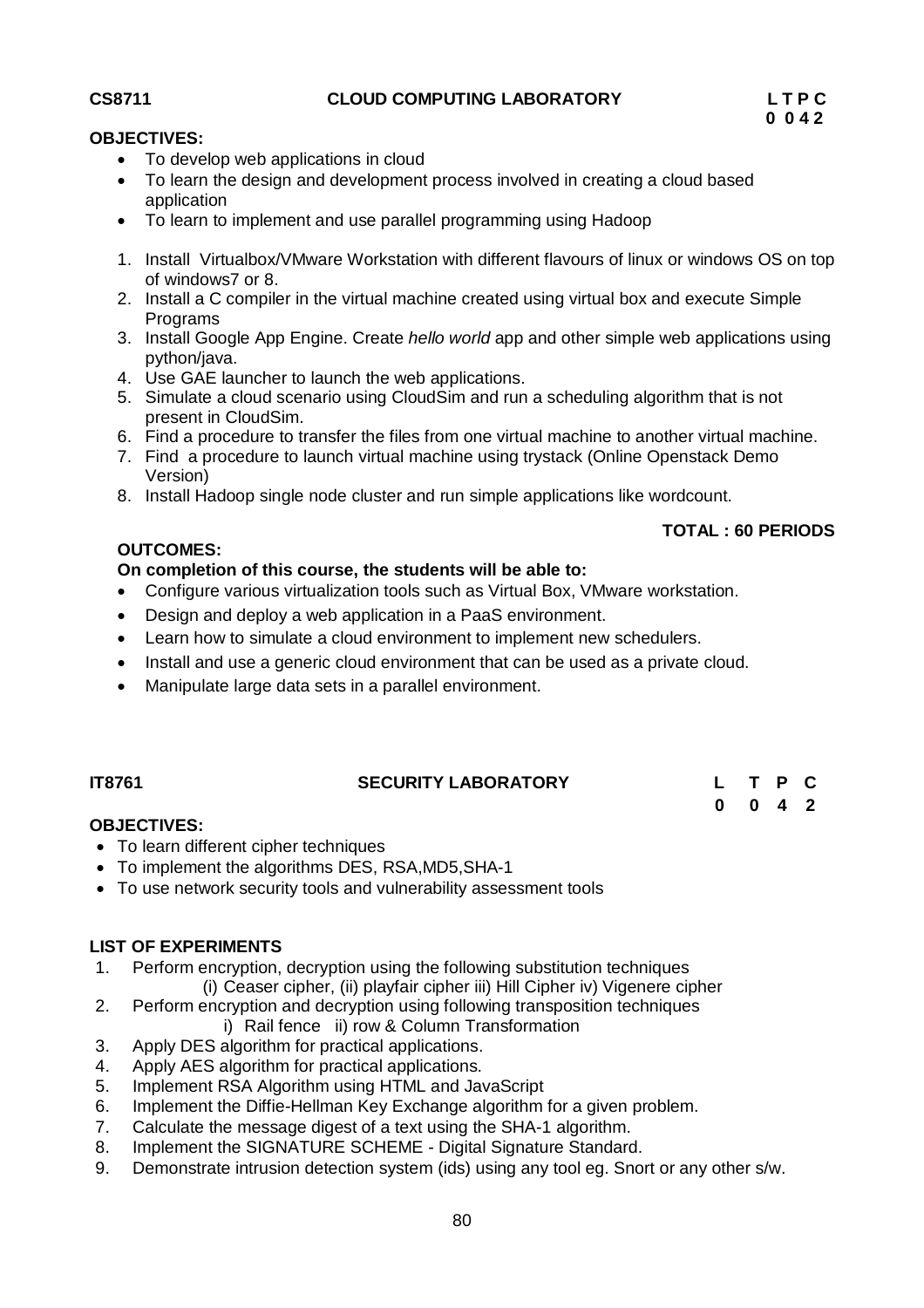- 10. Automated Attack and Penetration Tools
	- Exploring N-Stalker, a Vulnerability Assessment Tool
- 11. Defeating Malware
	- i) Building Trojans ii) Rootkit Hunter

**TOTAL: 60 PERIODS**

# **OUTCOMES:**

### **Upon Completion of the course, the students will be able to:**

- Develop code for classical Encryption Techniques to solve the problems.
- Build cryptosystems by applying symmetric and public key encryption algorithms.
- Construct code for authentication algorithms.
- Develop a signature scheme using Digital signature standard.
- Demonstrate the network security system using open source tools

#### **REFERENCES:**

1. Build Your Own Security Lab, Michael Gregg, Wiley India

**LIST OF EQUIPMENT FOR A BATCH OF 30 STUDENTS: SOFTWARE:** C / C++ / Java or equivalent compiler GnuPG, Snort, N-Stalker or Equivalent **HARDWARE:** Standalone desktops - 30 Nos. (or) Server supporting 30 terminals or more.

### **CS8811 PROJECT WORK L T P C**

**0 0 20 10**

# **OBJECTIVES:**

 To develop the ability to solve a specific problem right from its identification and literature review till the successful solution of the same. To train the students in preparing project reports and to face reviews and viva voce examination.

The students in a group of 3 to 4 works on a topic approved by the head of the department under the guidance of a faculty member and prepares a comprehensive project report after completing the work to the satisfaction of the supervisor. The progress of the project is evaluated based on a minimum of three reviews. The review committee may be constituted by the Head of the Department. A project report is required at the end of the semester. The project work is evaluated based on oral presentation and the project report jointly by external and internal examiners constituted by the Head of the Department.

# **TOTAL: 300 PERIODS**

# **OUTCOME:**

 On Completion of the project work students will be in a position to take up any challenging practical problems and find solution by formulating proper methodology.

#### **CS8075 DATA WAREHOUSING AND DATA MINING L T P C**

 **3 0 0 3**

#### **OBJECTIVES:**

- To understand data warehouse concepts, architecture, business analysis and tools
- To understand data pre-processing and data visualization techniques
- To study algorithms for finding hidden and interesting patterns in data
- To understand and apply various classification and clustering techniques using tools.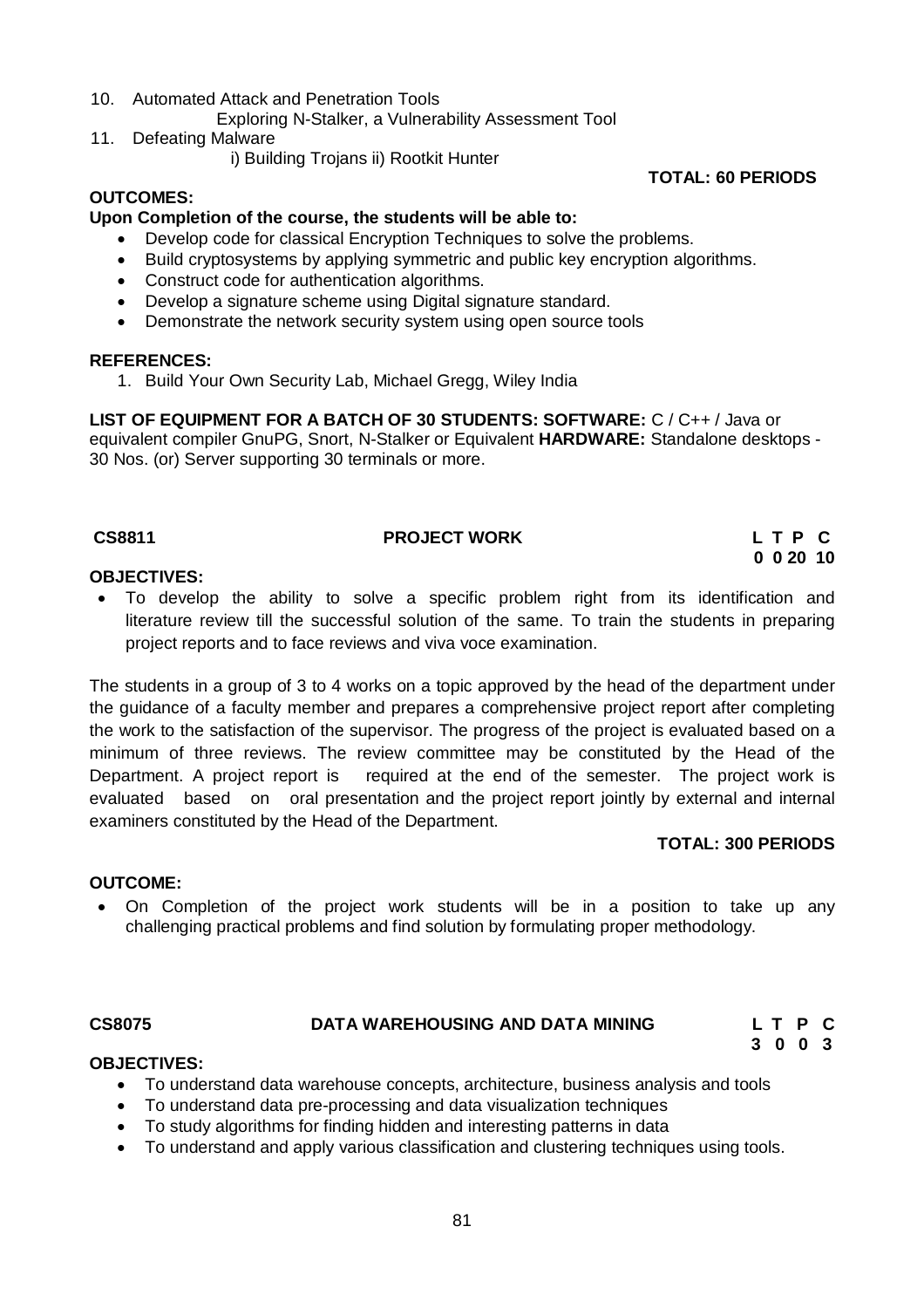# **UNIT I DATA WAREHOUSING, BUSINESS ANALYSIS AND ON-LINE ANALYTICAL PROCESSING (OLAP) 9**

Basic Concepts - Data Warehousing Components – Building a Data Warehouse – Database Architectures for Parallel Processing – Parallel DBMS Vendors - Multidimensional Data Model – Data Warehouse Schemas for Decision Support, Concept Hierarchies -Characteristics of OLAP Systems – Typical OLAP Operations, OLAP and OLTP.

# **UNIT II DATA MINING – INTRODUCTION 9**

Introduction to Data Mining Systems – Knowledge Discovery Process – Data Mining Techniques – Issues – applications- Data Objects and attribute types, Statistical description of data, Data Preprocessing – Cleaning, Integration, Reduction, Transformation and discretization, Data Visualization, Data similarity and dissimilarity measures.

# **UNIT III DATA MINING - FREQUENT PATTERN ANALYSIS 9**

Mining Frequent Patterns, Associations and Correlations – Mining Methods- Pattern Evaluation Method – Pattern Mining in Multilevel, Multi Dimensional Space – Constraint Based Frequent Pattern Mining, Classification using Frequent Patterns

# **UNIT IV CLASSIFICATION AND CLUSTERING 9**

Decision Tree Induction - Bayesian Classification – Rule Based Classification – Classification by Back Propagation - Support Vector Machines -- Lazy Learners - Model Evaluation and Selection-Techniques to improve Classification Accuracy.

Clustering Techniques – Cluster analysis-Partitioning Methods - Hierarchical Methods – Density Based Methods - Grid Based Methods – Evaluation of clustering – Clustering high dimensional data- Clustering with constraints, Outlier analysis-outlier detection methods.

# **UNIT V WEKA TOOL 9**

Datasets – Introduction, Iris plants database, Breast cancer database, Auto imports database - Introduction to WEKA, The Explorer – Getting started, Exploring the explorer, Learning algorithms, Clustering algorithms, Association–rule learners.

# **TOTAL: 45 PERIODS**

# **OUTCOMES:**

# **Upon completion of the course, the students should be able to:**

- Design a Data warehouse system and perform business analysis with OLAP tools.
- Apply suitable pre-processing and visualization techniques for data analysis
- Apply frequent pattern and association rule mining techniques for data analysis
- Apply appropriate classification and clustering techniques for data analysis

# **TEXT BOOK:**

1. Jiawei Han and Micheline Kamber, "Data Mining Concepts and Techniques", Third Edition, Elsevier, 2012.

# **REFERENCES:**

- 1. Alex Berson and Stephen J.Smith, "Data Warehousing, Data Mining & OLAP", Tata McGraw - Hill Edition, 35<sup>th</sup> Reprint 2016.
- 2. K.P. Soman, Shyam Diwakar and V. Ajay, "Insight into Data Mining Theory and Practice", Eastern Economy Edition, Prentice Hall of India, 2006.
- 3. Ian H.Witten and Eibe Frank, "Data Mining: Practical Machine Learning Tools and Techniques", Elsevier, Second Edition.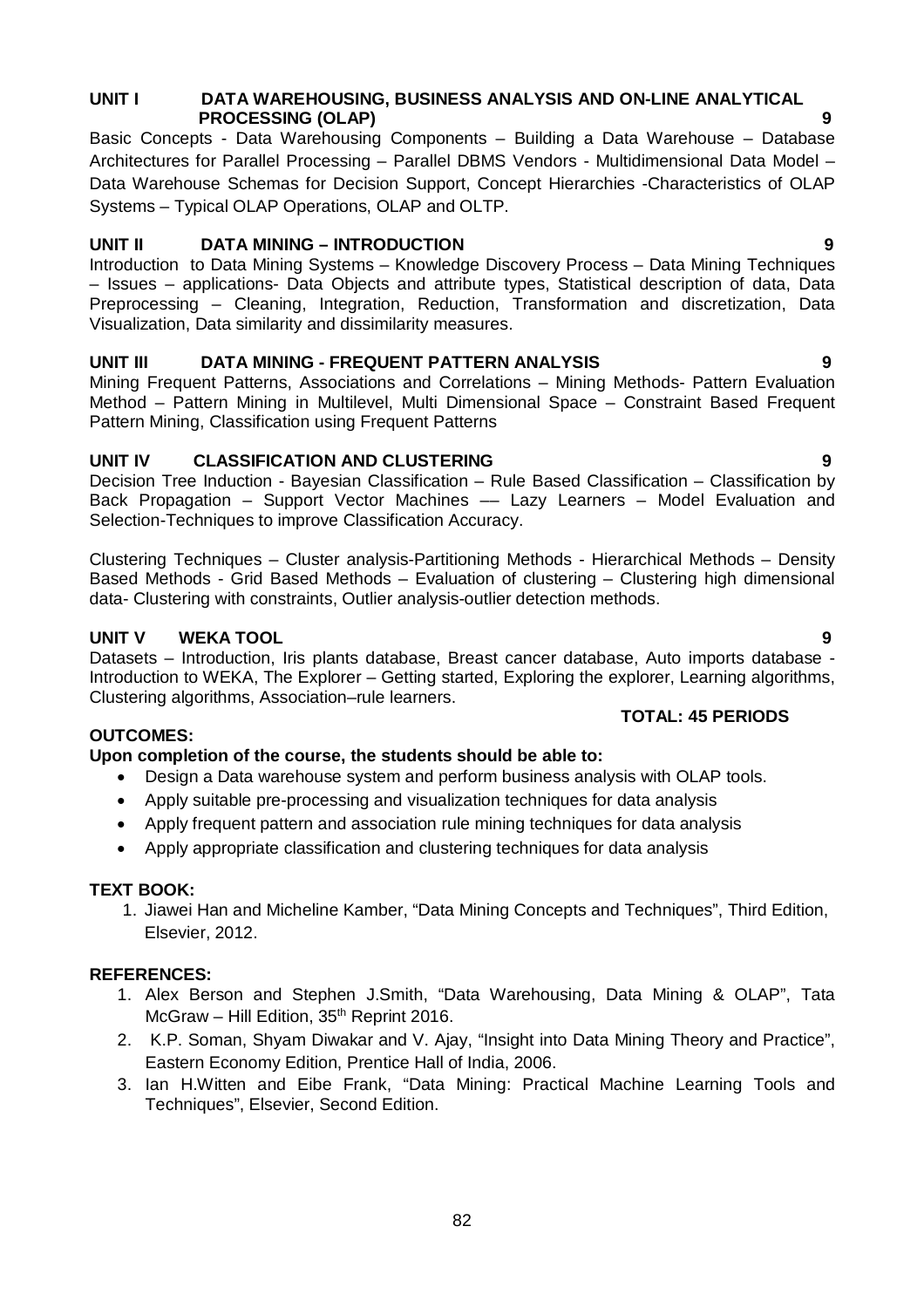**3 0 0 3**

# **OBJECTIVES:**

- To learn the criteria for test cases.
- To learn the design of test cases.
- To understand test management and test automation techniques.
- To apply test metrics and measurements.

# **UNIT I INTRODUCTION 9**

Testing as an Engineering Activity – Testing as a Process – Testing Maturity Model- Testing axioms – Basic definitions – Software Testing Principles – The Tester's Role in a Software Development Organization – Origins of Defects – Cost of defects – Defect Classes – The Defect Repository and Test Design –Defect Examples- Developer/Tester Support of Developing a Defect Repository.

# **UNIT II TEST CASE DESIGN STRATEGIES 9**

Test case Design Strategies – Using Black Box Approach to Test Case Design – Boundary Value Analysis – Equivalence Class Partitioning – State based testing – Cause-effect graphing – Compatibility testing – user documentation testing – domain testing - Random Testing – Requirements based testing – Using White Box Approach to Test design – Test Adequacy Criteria – static testing vs. structural testing – code functional testing – Coverage and Control Flow Graphs – Covering Code Logic – Paths – code complexity testing – Additional White box testing approaches- Evaluating Test Adequacy Criteria.

### **UNIT III LEVELS OF TESTING 9**

The need for Levels of Testing – Unit Test – Unit Test Planning – Designing the Unit Tests – The Test Harness – Running the Unit tests and Recording results – Integration tests – Designing Integration Tests – Integration Test Planning – Scenario testing – Defect bash elimination System Testing – Acceptance testing – Performance testing – Regression Testing – Internationalization testing – Ad-hoc testing – Alpha, Beta Tests – Testing OO systems – Usability and Accessibility testing – Configuration testing –Compatibility testing – Testing the documentation – Website testing.

#### **UNIT IV TEST MANAGEMENT 9**

People and organizational issues in testing – Organization structures for testing teams – testing services – Test Planning – Test Plan Components – Test Plan Attachments – Locating Test Items – test management – test process – Reporting Test Results – Introducing the test specialist – Skills needed by a test specialist – Building a Testing Group- The Structure of Testing Group- .The Technical Training Program.

### **UNIT V TEST AUTOMATION 9**

Software test automation – skills needed for automation – scope of automation – design and architecture for automation – requirements for a test tool – challenges in automation – Test metrics and measurements – project, progress and productivity metrics.

# **OUTCOMES:**

# **At the end of the course the students will be able to:**

- Design test cases suitable for a software development for different domains.
- Identify suitable tests to be carried out.
- Prepare test planning based on the document.
- Document test plans and test cases designed.
- Use automatic testing tools.
- Develop and validate a test plan.

# **TOTAL: 45 PERIODS**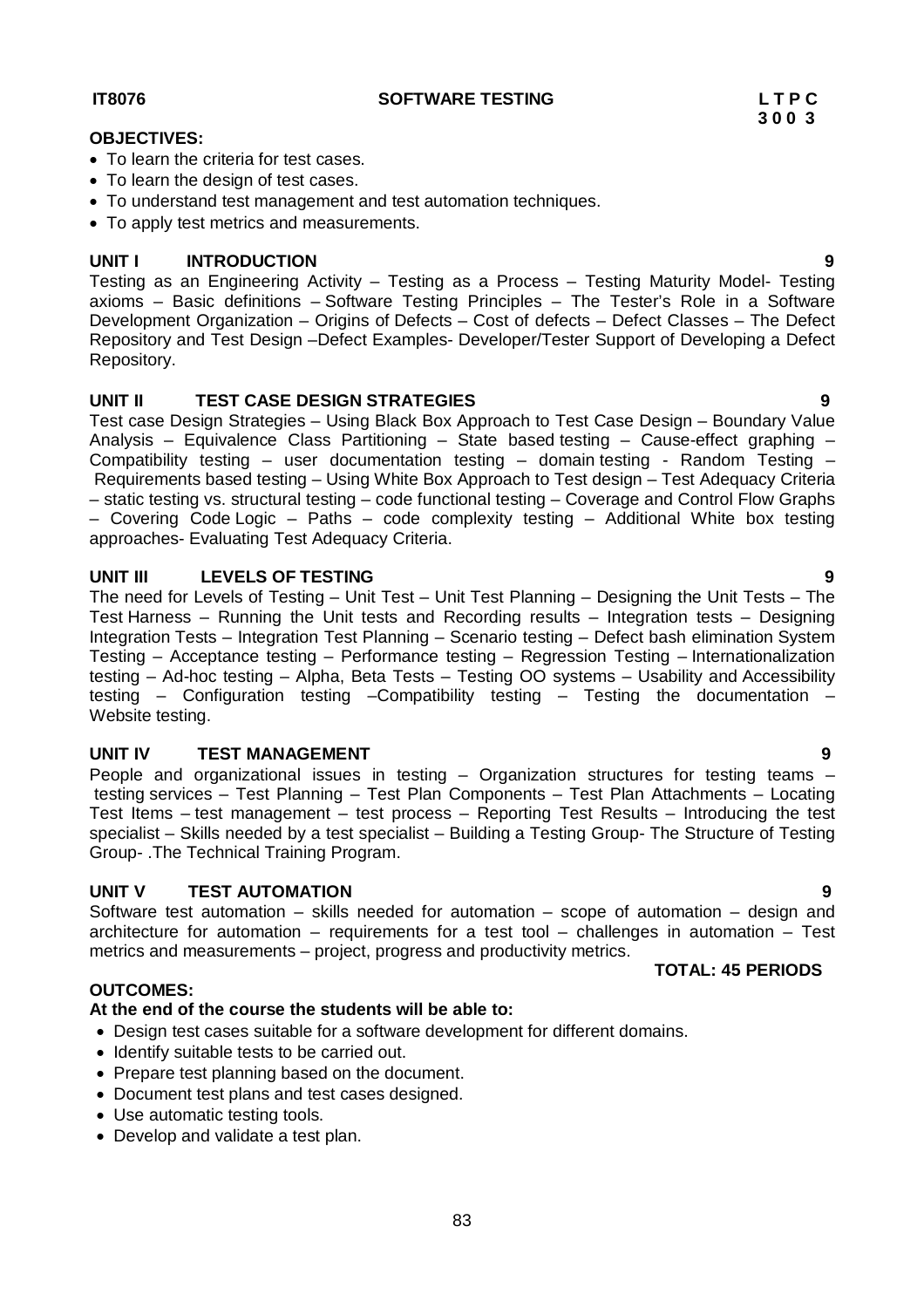# **TEXT BOOKS:**

- 1. Srinivasan Desikan and Gopalaswamy Ramesh, "Software Testing Principles and Practices", Pearson Education, 2006.
- 2. Ron Patton, "Software Testing", Second Edition, Sams Publishing, Pearson Education, 2007. AU Library.com

### **REFERENCES:**

- 1. Ilene Burnstein, "Practical Software Testing", Springer International Edition, 2003.
- 2. Edward Kit," Software Testing in the Real World Improving the Process", Pearson Education, 1995.
- 3. Boris Beizer," Software Testing Techniques" 2nd Edition, Van Nostrand Reinhold, New York, 1990.
- 4. Aditya P. Mathur, "Foundations of Software Testing \_ Fundamental Algorithms and Techniques", Dorling Kindersley (India) Pvt. Ltd., Pearson Education, 2008.

# **IT8072 EMBEDDED SYSTEMS L T P C**

 **3 0 0 3**

# **OBJECTIVES:**

- To learn the architecture and programming of ARM processor.
- To become familiar with the embedded computing platform design and analysis.
- To get thorough knowledge in interfacing concepts
- To design an embedded system and to develop programs

# **UNIT I INTRODUCTION TO EMBEDDED COMPUTING AND ARM PROCESSORS 9**

Complex systems and micro processors– Embedded system design process –Design example: Model train controller- Instruction sets preliminaries - ARM Processor – CPU: programming input and output- supervisor mode, exceptions and traps – Co-processors- Memory system mechanisms – CPU performance- CPU power consumption.

# **UNIT II EMBEDDED COMPUTING PLATFORM DESIGN 9**

The CPU Bus-Memory devices and systems–Designing with computing platforms – consumer electronics architecture – platform-level performance analysis - Components for embedded programs- Models of programs- Assembly, linking and loading – compilation techniques- Program level performance analysis – Software performance optimization – Program level energy and power analysis and optimization – Analysis and optimization of program size- Program validation and testing.

# **UNIT III SENSOR INTERFACING WITH ARDUINO 9**

Basics of hardware design and functions of basic passive components-sensors and actuators-Arduino code - library file for sensor interfacing-construction of basic applications

# **UNIT IV EMBEDDED FIRMWARE 9**

Reset Circuit, Brown-out Protection Circuit-Oscillator Unit - Real Time Clock-Watchdog Timer - Embedded Firmware Design Approaches and Development Languages.

# **UNIT V EMBEDDED C PROGRAMMING 9**

Introduction-Creating 'hardware delays' using Timer 0 and Timer 1-Reading switches-Adding Structure to the code-Generating a minimum and maximum delay-Example: Creating a portable hardware delay- Timeout mechanisms-Creating loop timeouts-Testing loop timeouts- hardware timeouts-Testing a hardware timeout

# **TOTAL : 45 PERIODS**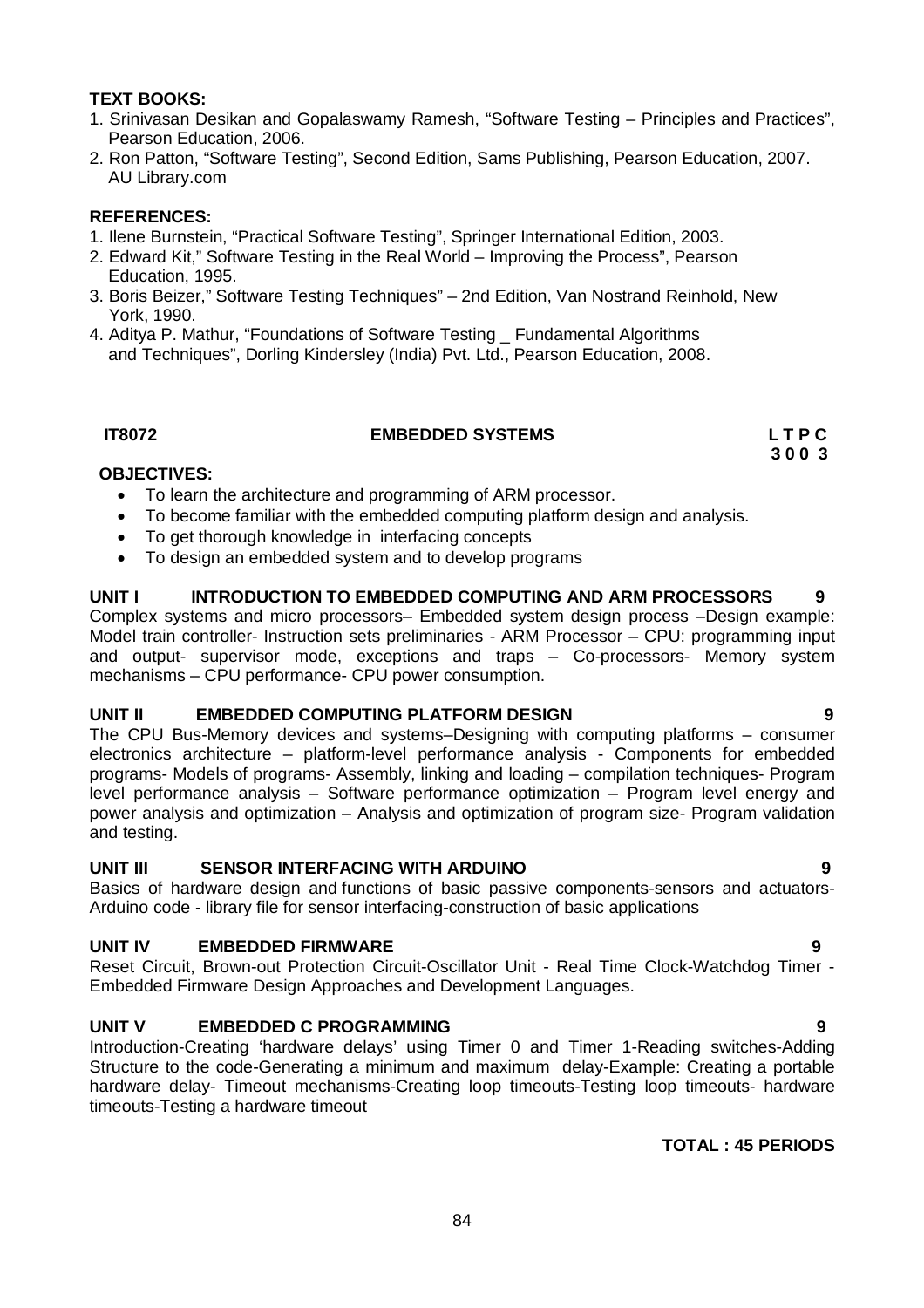### **OUTCOMES:**

### **Upon completion of the course, students will be able to:**

- Describe the architecture and programming of ARM processor.
- Explain the concepts of embedded systems
- Understand the Concepts of peripherals and interfacing of sensors.
- Capable of using the system design techniques to develop firmware
- Illustrate the code for constructing a system

### **TEXT BOOKS:**

- 1.Marilyn Wolf, "Computers as Components Principles of Embedded Computing System Design", Third Edition "Morgan Kaufmann Publisher (An imprint from Elsevier), 2012. (unit I & II)
- 2 https://www.coursera.org/learn/interface-with-arduino#syllabus (Unit III)
- 3 .Michael J. Pont, "Embedded C", 2 nd Edition, Pearson Education, 2008.(Unit IV & V)

#### **REFERENCES:**

1.Shibu K.V, "Introduction to Embedded Systems", McGraw Hill.2014

- 2.Jonathan W.Valvano, "Embedded Microcomputer Systems Real Time Interfacing", Third Edition Cengage Learning, 2012
- 3 Raj Kamal, "Embedded Systems-Architecture,programming and design", 3 edition,TMH.2015
- 4. Lyla, "Embedded Systems", Pearson , 2013
- 6. David E. Simon, "An Embedded Software Primer", Pearson Education,2000.

| <b>CS8072</b> | <b>AGILE METHODOLOGIES</b> |  | L T P C |  |
|---------------|----------------------------|--|---------|--|
|               |                            |  | 3 0 0 3 |  |

### **OBJECTIVES:**

- To provide students with a theoretical as well as practical understanding of agile software development practices and how small teams can apply them to create high-quality software.
- To provide a good understanding of software design and a set of software technologies and APIs.
- To do a detailed examination and demonstration of Agile development and testing techniques.
- To understand the benefits and pitfalls of working in an Agile team.
- To understand Agile development and testing.

# **UNIT I AGILE METHODOLOGY 9**

Theories for Agile Management – Agile Software Development – Traditional Model vs. Agile Model - Classification of Agile Methods – Agile Manifesto and Principles – Agile Project Management – Agile Team Interactions – Ethics in Agile Teams - Agility in Design, Testing – Agile Documentations – Agile Drivers, Capabilities and Values

# **UNIT II AGILE PROCESSES 9**

Lean Production - SCRUM, Crystal, Feature Driven Development- Adaptive Software Development - Extreme Programming: Method Overview – Lifecycle – Work Products, Roles and Practices.

# **UNIT III AGILITY AND KNOWLEDGE MANAGEMENT 9**

Agile Information Systems – Agile Decision Making - Earl'S Schools of KM – Institutional Knowledge Evolution Cycle – Development, Acquisition, Refinement, Distribution, Deployment , Leveraging – KM in Software Engineering – Managing Software Knowledge – Challenges of Migrating to Agile Methodologies – Agile Knowledge Sharing – Role of Story-Cards – Story-Card Maturity Model (SMM).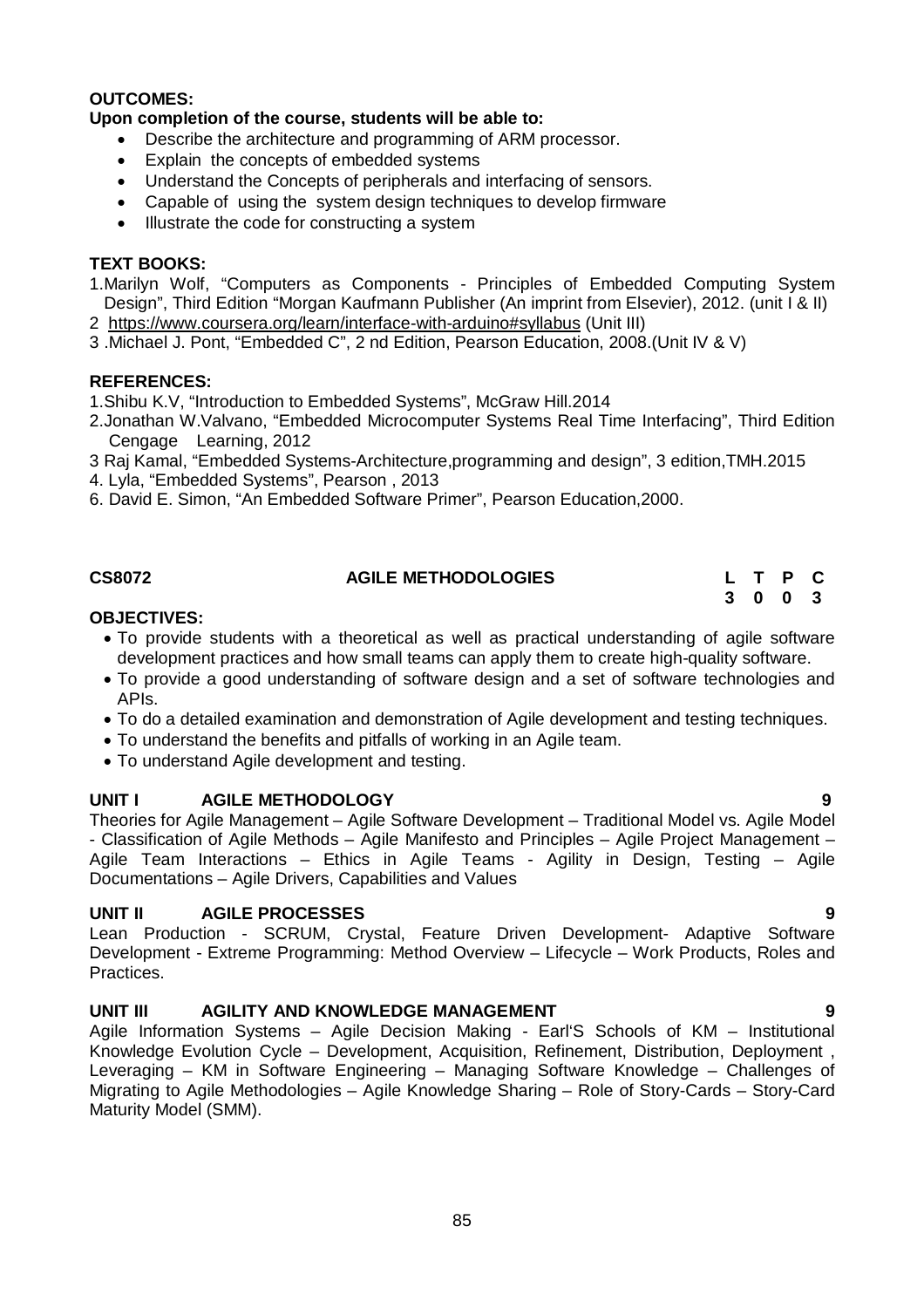#### Perform Software process improvement as an ongoing task for development teams. • Show how agile approaches can be scaled up to the enterprise level.

• Point out the impact of social aspects on software development success.

# **TEXT BOOKS:**

**OUTCOMES:**

them.

- 1. David J. Anderson and Eli Schragenheim, "Agile Management for Software Engineering: Applying the Theory of Constraints for Business Results", Prentice Hall, 2003.
- 2. Hazza and Dubinsky, "Agile Software Engineering, Series: Undergraduate Topics in Computer Science", Springer, 2009.

#### **REFERENCES:**

- 1. Craig Larman, "Agile and Iterative Development: A Manager's Guide", Addison-Wesley, 2004.
- 2. Kevin C. Desouza, "Agile Information Systems: Conceptualization, Construction, and Management", Butterworth-Heinemann, 2007.

| <b>CS8077</b> | <b>GRAPH THEORY AND APPLICATIONS</b> | L T P C |
|---------------|--------------------------------------|---------|
|               |                                      | 3 0 0 3 |

#### **OBJECTIVES:**

- To understand fundamentals of graph theory.
- To study proof techniques related to various concepts in graphs.
- To explore modern applications of graph theory.

#### **UNIT I 9**

Introduction - Graph Terminologies - Types of Graphs - Sub Graph- Multi Graph - Regular Graph - Isomorphism - Isomorphic Graphs - Sub-graph - Euler graph - Hamiltonian Graph - Related Theorems.

#### **UNIT II 9**

Trees -Properties- Distance and Centres - Types - Rooted Tree-- Tree Enumeration-Labeled Tree - Unlabeled Tree - Spanning Tree - Fundamental Circuits- Cut Sets -Properties - Fundamental Circuit and Cut-set- Connectivity- Separability -Related Theorems.

#### **UNIT IV AGILITY AND REQUIREMENTS ENGINEERING 9**

Impact of Agile Processes in RE–Current Agile Practices – Variance – Overview of RE Using Agile – Managing Unstable Requirements – Requirements Elicitation – Agile Requirements Abstraction Model – Requirements Management in Agile Environment, Agile Requirements Prioritization – Agile Requirements Modeling and Generation – Concurrency in Agile Requirements Generation.

### **UNIT V AGILITY AND QUALITY ASSURANCE 9**

requirements for a software system

**Upon completion of the course, the students will be able to:** 

Agile Product Development – Agile Metrics – Feature Driven Development (FDD) – Financial and Production Metrics in FDD – Agile Approach to Quality Assurance - Test Driven Development – Agile Approach in Global Software Development.

Realize the importance of interacting with business stakeholders in determining the

Perform iterative software development processes: how to plan them, how to execute

Develop techniques and tools for improving team collaboration and software quality.

# **TOTAL: 45 PERIODS**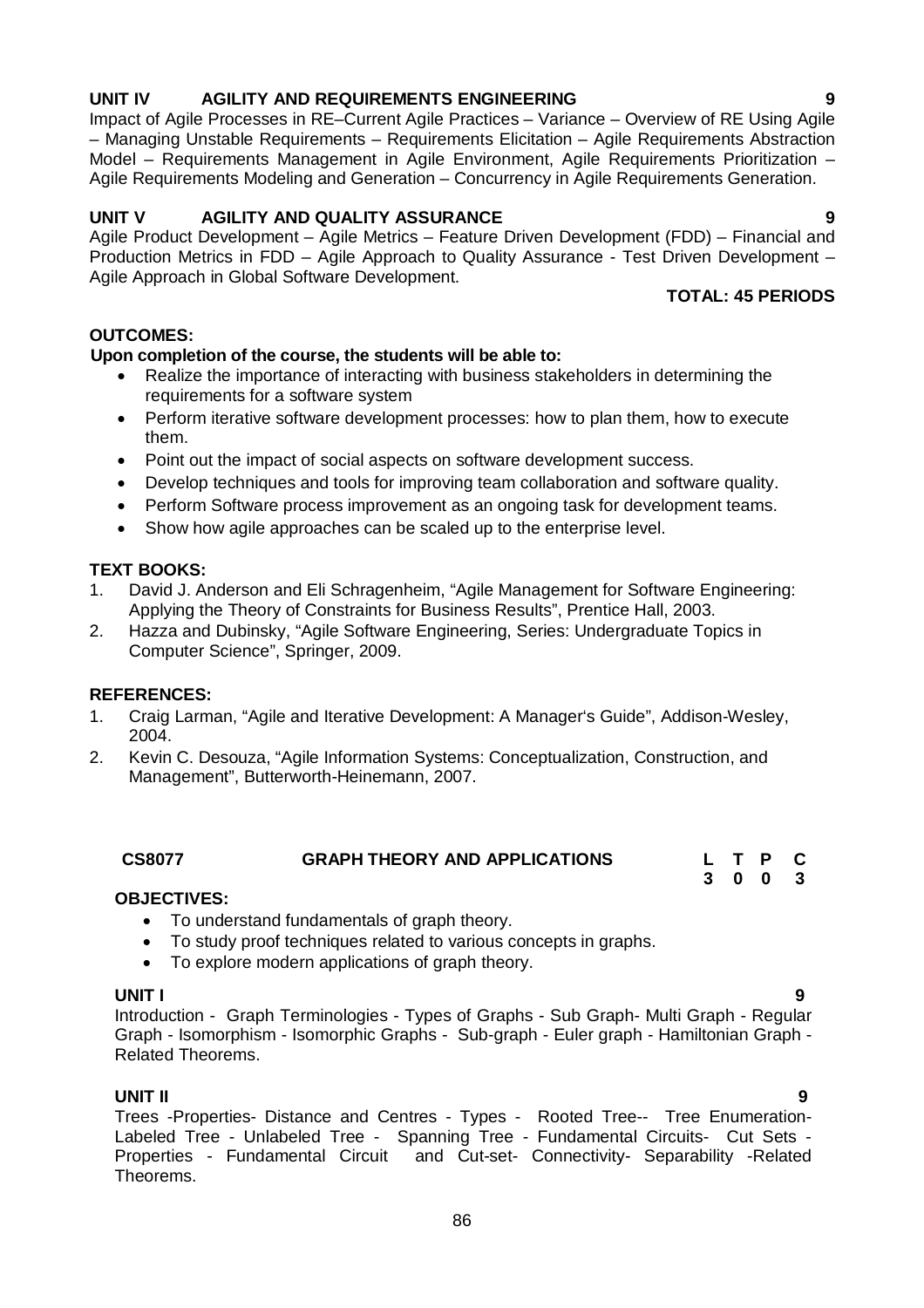# **UNIT III 9**

Network Flows - Planar Graph - Representation - Detection - Dual Graph - Geometric and Combinatorial Dual - Related Theorems - Digraph - Properties - Euler Digraph.

# **UNIT IV 9**

Matrix Representation - Adjacency matrix- Incidence matrix- Circuit matrix - Cut-set matrix - Path Matrix- Properties - Related Theorems - Correlations. Graph Coloring - Chromatic Polynomial - Chromatic Partitioning - Matching - Covering - Related Theorems.

# **UNIT V 9**

Graph Algorithms- Connectedness and Components- Spanning Tree- Fundamental Circuits- Cut Vertices- Directed Circuits- Shortest Path - Applications overview.

# **TOTAL : 45 PERIODS**

# **OUTCOMES:**

# **Upon completion of this course, the students should be able to**

- Understand the basic concepts of graphs, and different types of graphs
- Understand the properties, theorems and be able to prove theorems.
- Apply suitable graph model and algorithm for solving applications.

# **TEXT BOOKS:**

- 1. Narsingh Deo, "Graph Theory with Application to Engineering and Computer Science", Prentice-Hall of India Pvt.Ltd, 2003.
- 2. L.R.Foulds , "Graph Theory Applications", Springer ,2016.

# **REFERENCES:**

- 1. Bondy, J. A. and Murty, U.S.R., "Graph Theory with Applications", North Holland Publication,2008.
- 2. West, D. B., "Introduction to Graph Theory", Pearson Education, 2011.
- 3. John Clark, Derek Allan Holton, "A First Look at Graph Theory", World Scientific Publishing Company, 1991.
- 4. Diestel, R, "Graph Theory", Springer,3rd Edition,2006.
- 5. Kenneth H.Rosen, "Discrete Mathematics and Its Applications", Mc Graw Hill , 2007.

|        |                                  | L T P C |  |  |
|--------|----------------------------------|---------|--|--|
| IT8071 | <b>DIGITAL SIGNAL PROCESSING</b> | 3 0 0 3 |  |  |

# **OBJECTIVES:**

- To understand the basics of discrete time signals, systems and their classifications.
- To analyze the discrete time signals in both time and frequency domain.
- To design lowpass digital IIR filters according to predefined specifications based on analog filter theory and analog-to-digital filter transformation.
- To design Linear phase digital FIR filters using fourier method, window technique
- To realize the concept and usage of DSP in various engineering fields.

# **UNIT I DISCRETE TIME SIGNALS AND SYSTEMS 9**

Introduction to DSP – Basic elements of DSP– Sampling of Continuous time signals–Representation, Operation and Classification of Discrete Time Signal–Classification of Discrete Time Systems– Discrete Convolution: Linear and Circular–Correlation.

# **UNIT II ANALYSIS OF LTI DISCRETE TIME SIGNALS AND SYSTEMS 9**

Analysis of LTI Discrete Time Systems using DFT–Properties of DFT–Inverse DFT– Analysis of LTI Discrete Time Systems using FFT Algorithms– Inverse DFT using FFT Algorithm.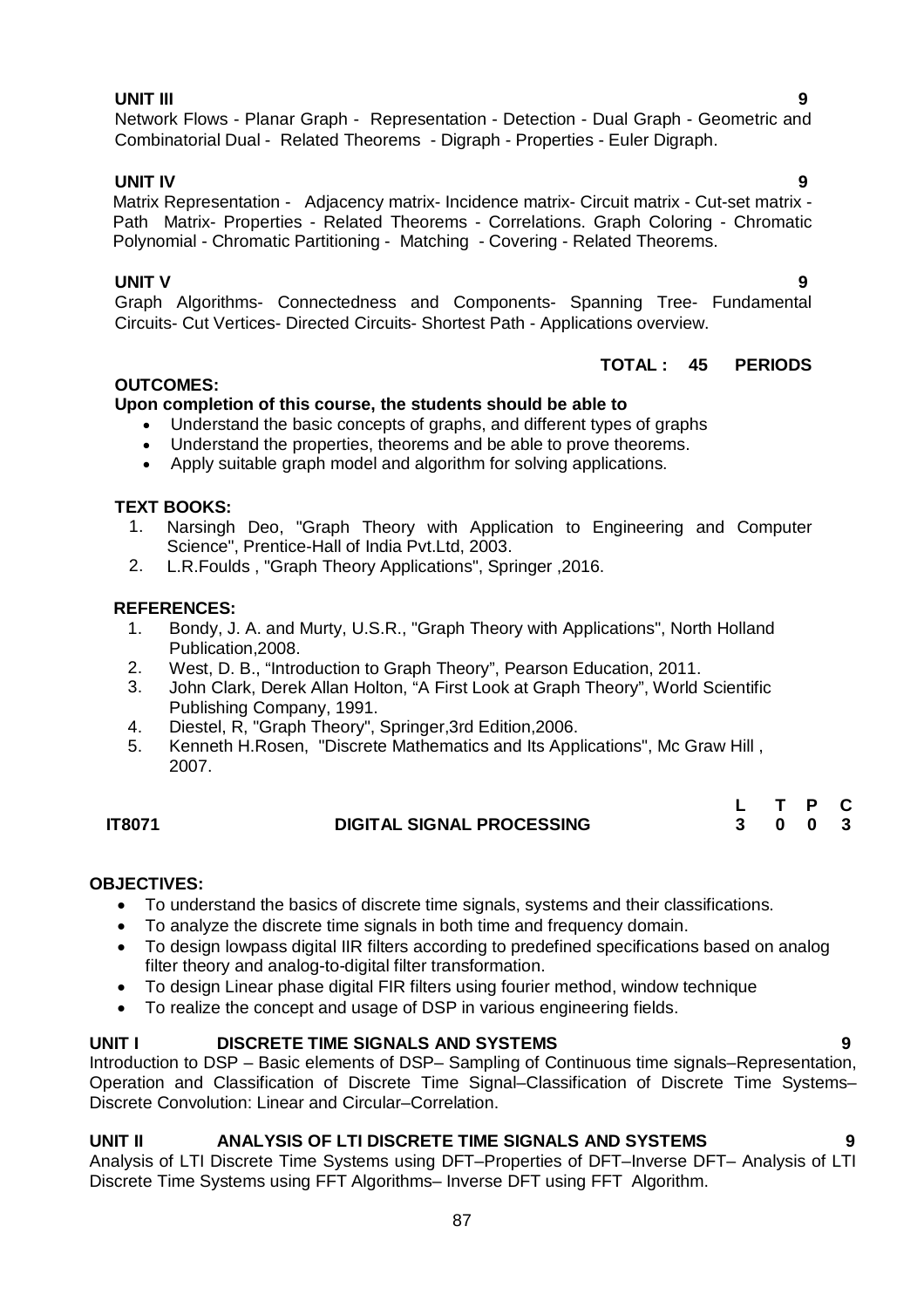# Frequency response of Analog and Digital IIR filters–Realization of IIR filter–Design of analog low

pass filter–Analog to Digital filter Transformation using Bilinear Transformation and Impulse Invariant method–Design of digital IIR filters (LPF, HPF, BPF, and BRF) using various transformation techniques.

**UNIT III INFINITE IMPULSE RESPONSE FILTERS 9**

# **UNIT IV FINITE IMPULSE RESPONSE FILTERS 9**

Linear Phase FIR filter–Phase delay–Group delay–Realization of FIR filter–Design of Causal and Non-causal FIR filters (LPF, HPF, BPF and BRF) using Window method (Rectangular, Hamming window, Hanning window) –Frequency Sampling Technique.

# **UNIT V APPLICATIONS OF DSP** 9

Multirate Signal Processing: Decimation, Interpolation, Spectrum of the sampled signal –Processing of Audio and Radar signal.

# **OUTCOMES:**

# **At the end of the course, the students should be able to:**

- Perform mathematical operations on signals.
- Understand the sampling theorem and perform sampling on continuous-time signals to get discrete time signal by applying advanced knowledge of the sampling theory.
- Transform the time domain signal into frequency domain signal and vice-versa.
- Apply the relevant theoretical knowledge to design the digital IIR/FIR filters for the given analog specifications.

# **TEXT BOOK:**

1. John G. Proakis & Dimitris G.Manolakis, "Digital Signal Processing – Principles, Algorithms & Applications", Fourth Edition, Pearson Education / Prentice Hall, 2007.

# **REFERENCES**

- 1. Richard G. Lyons, "*Understanding Digital Signal Processing*". Second Edition, Pearson Education.
- 2. A.V.Oppenheim, R.W. Schafer and J.R. Buck, "*Discrete-Time Signal Processing*", 8th Indian Reprint, Pearson, 2004.
- 3. Emmanuel C.Ifeachor, & Barrie.W.Jervis, "*Digital Signal Processing*", Second Edition, Pearson Education / Prentice Hall, 2002.
- 4. William D. Stanley, "Digital Signal Processing", Second Edition, Reston Publications.

# **GE8075 INTELLECTUAL PROPERTY RIGHTS L T P C**

# **OBJECTIVE:**

To give an idea about IPR, registration and its enforcement.

# **UNIT I INTRODUCTION 9**

Introduction to IPRs, Basic concepts and need for Intellectual Property - Patents, Copyrights, Geographical Indications, IPR in India and Abroad – Genesis and Development – the way from WTO to WIPO –TRIPS, Nature of Intellectual Property, Industrial Property, technological Research, Inventions and Innovations – Important examples of IPR.

# **UNIT II REGISTRATION OF IPRs 10**

Meaning and practical aspects of registration of Copy Rights, Trademarks, Patents, Geographical Indications, Trade Secrets and Industrial Design registration in India and Abroad

# **TOTAL: 45 PERIODS**

# **3 0 0 3**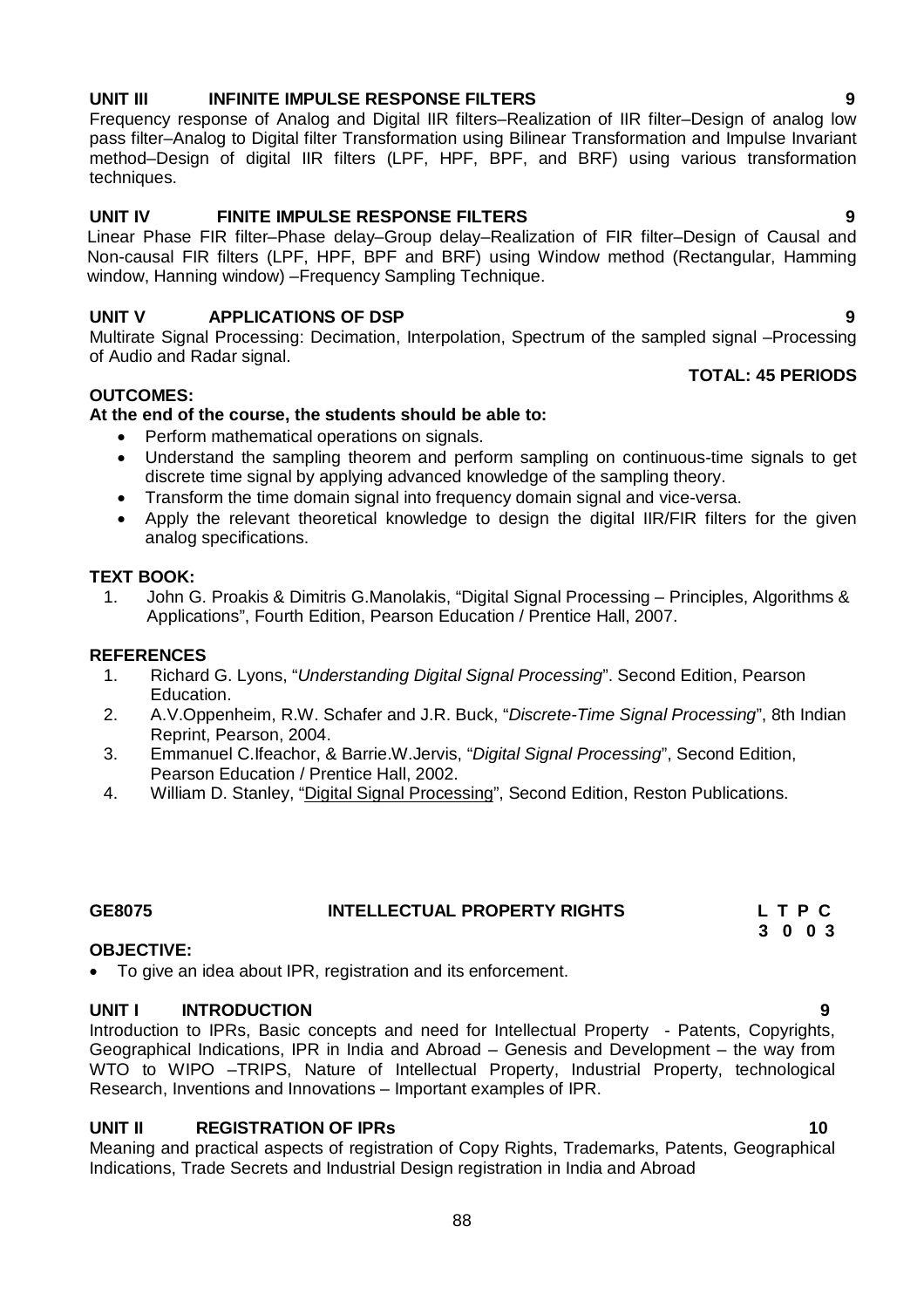# **UNIT III AGREEMENTS AND LEGISLATIONS 10**

International Treaties and Conventions on IPRs, TRIPS Agreement, PCT Agreement, Patent Act of India, Patent Amendment Act, Design Act, Trademark Act, Geographical Indication Act.

# **UNIT IV DIGITAL PRODUCTS AND LAW 9**

Digital Innovations and Developments as Knowledge Assets – IP Laws, Cyber Law and Digital Content Protection – Unfair Competition – Meaning and Relationship between Unfair Competition and IP Laws – Case Studies.

# **UNIT V ENFORCEMENT OF IPRs 7**

Infringement of IPRs, Enforcement Measures, Emerging issues – Case Studies.

# **OUTCOME:**

Ability to manage Intellectual Property portfolio to enhance the value of the firm.

# **TEXT BOOKS:**

- 1. V. Scople Vinod, Managing Intellectual Property, Prentice Hall of India pvt Ltd, 2012
- 2. S. V. Satakar, "Intellectual Property Rights and Copy Rights, Ess Ess Publications, New Delhi, 2002

### **REFERENCES:**

- 1. Deborah E. Bouchoux, "Intellectual Property: The Law of Trademarks, Copyrights, Patents and Trade Secrets", Cengage Learning, Third Edition, 2012.
- 2. Prabuddha Ganguli,"Intellectual Property Rights: Unleashing the Knowledge Economy", McGraw Hill Education, 2011.
- 3. Edited by Derek Bosworth and Elizabeth Webster, The Management of Intellectual Property, Edward Elgar Publishing Ltd., 2013.

| CS8091 | <b>BIG DATA ANALYTICS</b> | L T P C |  |
|--------|---------------------------|---------|--|
|        |                           | 3 0 0 3 |  |

# **OBJECTIVES:**

- To know the fundamental concepts of big data and analytics.
- To explore tools and practices for working with big data
- To learn about stream computing.
- To know about the research that requires the integration of large amounts of data.

# **UNIT I INTRODUCTION TO BIG DATA 9**

Evolution of Big data - Best Practices for Big data Analytics - Big data characteristics - Validating - The Promotion of the Value of Big Data - Big Data Use Cases- Characteristics of Big Data Applications - Perception and Quantification of Value -Understanding Big Data Storage - A General Overview of High-Performance Architecture - HDFS - MapReduce and YARN - Map Reduce Programming Model

# **UNIT II CLUSTERING AND CLASSIFICATION 9**

Advanced Analytical Theory and Methods: Overview of Clustering - K-means - Use Cases - Overview of the Method - Determining the Number of Clusters - Diagnostics - Reasons to Choose and Cautions .- Classification: Decision Trees - Overview of a Decision Tree - The General Algorithm - Decision Tree Algorithms - Evaluating a Decision Tree - Decision Trees in R - Naïve Bayes - Bayes' Theorem - Naïve Bayes Classifier.

**TOTAL : 45 PERIODS**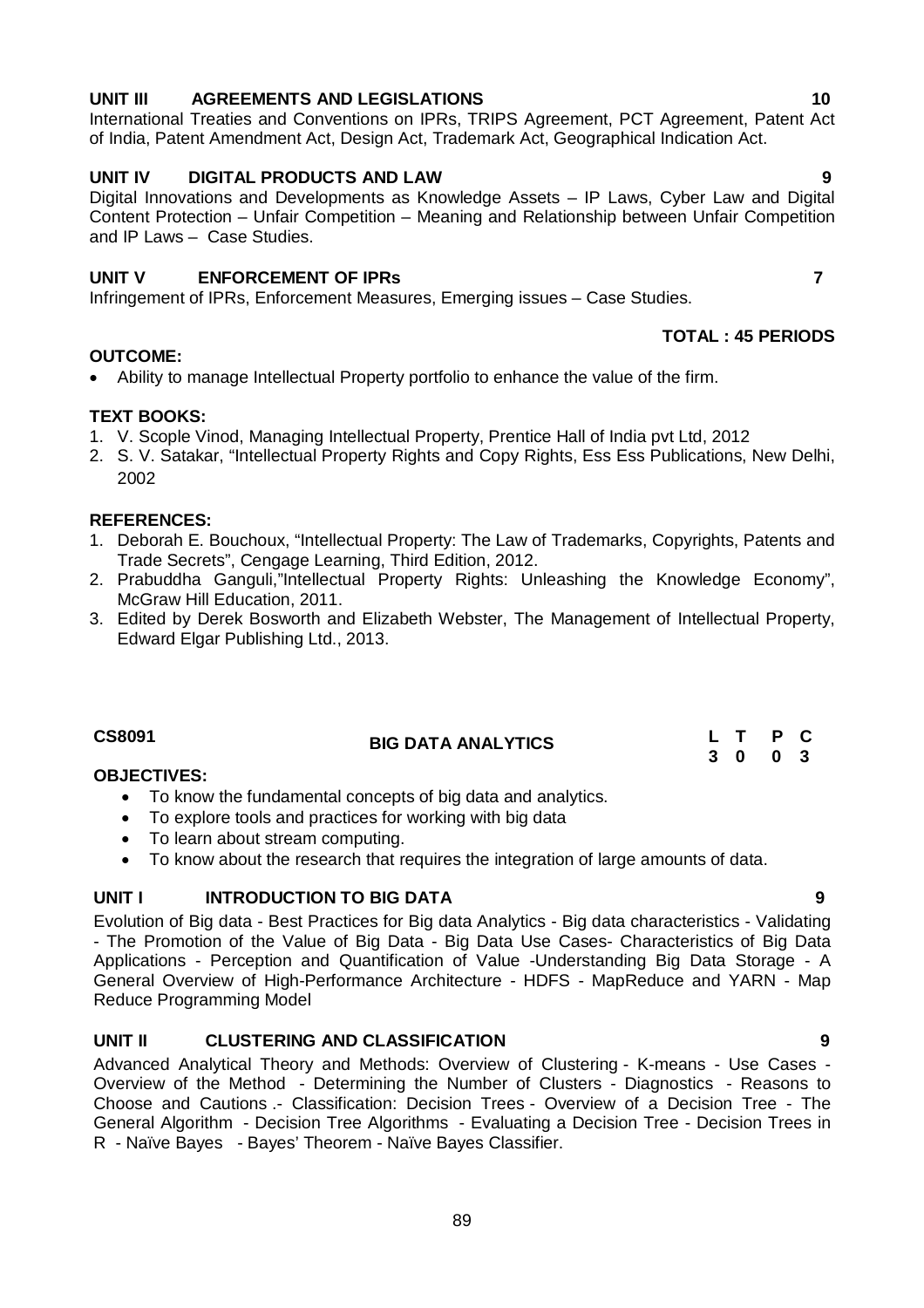# **UNIT III ASSOCIATION AND RECOMMENDATION SYSTEM 9**

Advanced Analytical Theory and Methods: Association Rules - Overview - Apriori Algorithm - Evaluation of Candidate Rules - Applications of Association Rules - Finding Association& finding similarity - Recommendation System: Collaborative Recommendation- Content Based Recommendation - Knowledge Based Recommendation- Hybrid Recommendation Approaches.

# **UNIT IV STREAM MEMORY 9**

Introduction to Streams Concepts – Stream Data Model and Architecture - Stream Computing, Sampling Data in a Stream – Filtering Streams – Counting Distinct Elements in a Stream – Estimating moments – Counting oneness in a Window – Decaying Window – Real time Analytics Platform(RTAP) applications - Case Studies - Real Time Sentiment Analysis, Stock Market Predictions. Using Graph Analytics for Big Data: Graph Analytics

# **UNIT V NOSQL DATA MANAGEMENT FOR BIG DATA AND VISUALIZATION 9**

NoSQL Databases : Schema-less Models": Increasing Flexibility for Data Manipulation-Key Value Stores- Document Stores - Tabular Stores - Object Data Stores - Graph Databases Hive - Sharding –- Hbase – Analyzing big data with twitter - Big data for E-Commerce Big data for blogs - Review of Basic Data Analytic Methods using R.

# **TOTAL: 45 PERIODS**

# **OUTCOMES:**

**Upon completion of the course, the students will be able to:** 

- Work with big data tools and its analysis techniques
- Analyze data by utilizing clustering and classification algorithms
- Learn and apply different mining algorithms and recommendation systems for large volumes of data
- Perform analytics on data streams
- Learn NoSQL databases and management.

# **TEXT BOOKS:**

- 1. Anand Rajaraman and Jeffrey David Ullman, "Mining of Massive Datasets", Cambridge University Press, 2012.
- 2. David Loshin, "Big Data Analytics: From Strategic Planning to Enterprise Integration with Tools, Techniques, NoSQL, and Graph", Morgan Kaufmann/El sevier Publishers, 2013.

# **REFERENCES:**

- 1. EMC Education Services, "Data Science and Big Data Analytics: Discovering, Analyzing, Visualizing and Presenting Data", Wiley publishers, 2015.
- 2. Bart Baesens, "Analytics in a Big Data World: The Essential Guide to Data Science and its Applications", Wiley Publishers, 2015.
- 3. Dietmar Jannach and Markus Zanker, "Recommender Systems: An Introduction", Cambridge University Press, 2010.
- 4. Kim H. Pries and Robert Dunnigan, "Big Data Analytics: A Practical Guide for Managers " CRC Press, 2015.
- 5. Jimmy Lin and Chris Dyer, "Data-Intensive Text Processing with MapReduce", Synthesis Lectures on Human Language Technologies, Vol. 3, No. 1, Pages 1-177, Morgan Claypool publishers, 2010.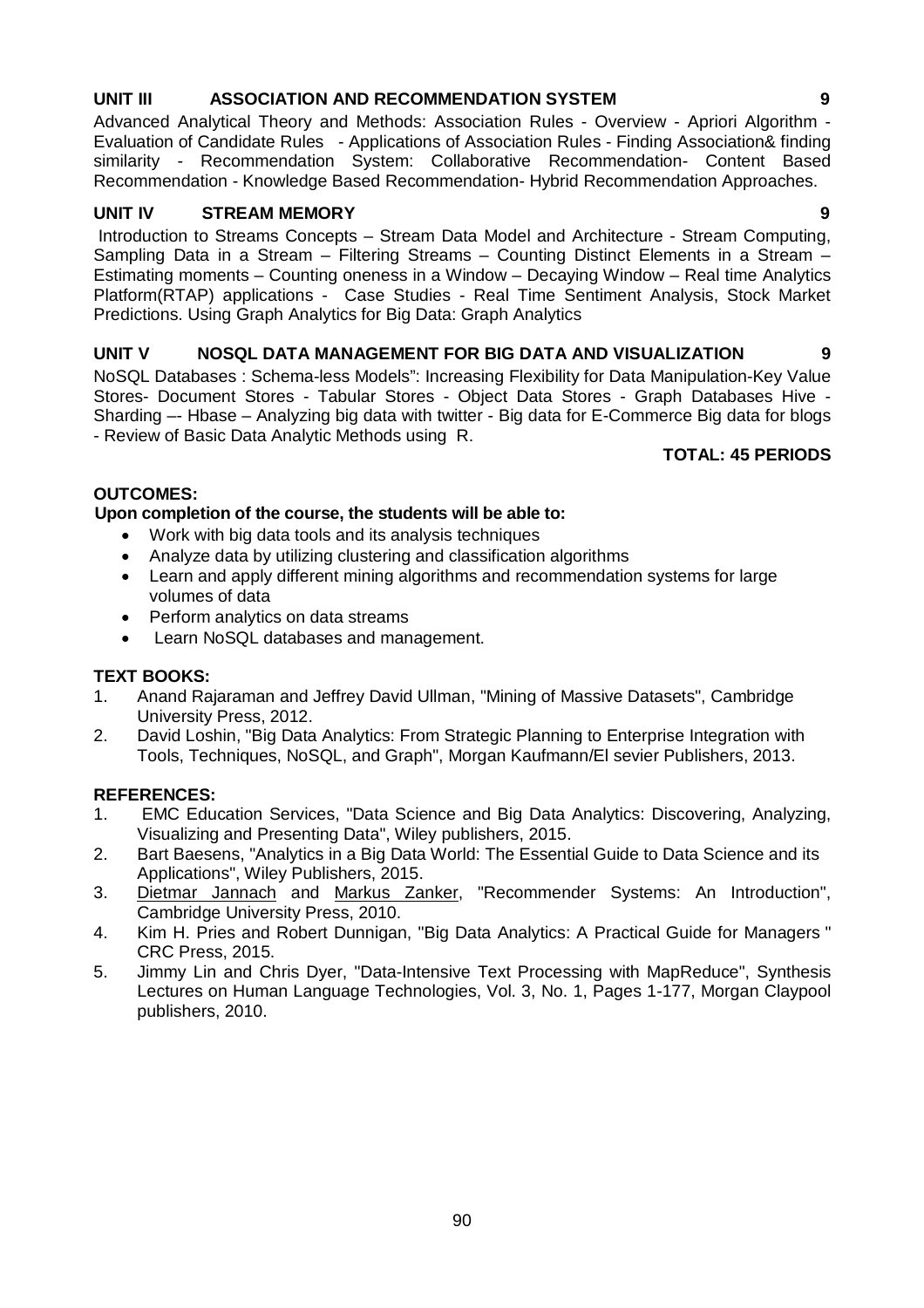### **CS8082 MACHINE LEARNING TECHNIQUES L T P C**

#### **OBJECTIVES:**

- To understand the need for machine learning for various problem solving
- To study the various supervised, semi-supervised and unsupervised learning algorithms in machine learning
- To understand the latest trends in machine learning
- To design appropriate machine learning algorithms for problem solving

### **UNIT I INTRODUCTION 9**

Learning Problems – Perspectives and Issues – Concept Learning – Version Spaces and Candidate Eliminations – Inductive bias – Decision Tree learning – Representation – Algorithm – Heuristic Space Search.

### **UNIT II NEURAL NETWORKS AND GENETIC ALGORITHMS 9**

Neural Network Representation – Problems – Perceptrons – Multilayer Networks and Back Propagation Algorithms – Advanced Topics – Genetic Algorithms – Hypothesis Space Search – Genetic Programming – Models of Evaluation and Learning.

#### **UNIT III BAYESIAN AND COMPUTATIONAL LEARNING 9**

Bayes Theorem – Concept Learning – Maximum Likelihood – Minimum Description Length Principle – Bayes Optimal Classifier – Gibbs Algorithm – Naïve Bayes Classifier – Bayesian Belief Network – EM Algorithm – Probability Learning – Sample Complexity – Finite and Infinite Hypothesis Spaces – Mistake Bound Model.

## **UNIT IV INSTANT BASED LEARNING 9**

K- Nearest Neighbour Learning – Locally weighted Regression – Radial Basis Functions – Case Based Learning.

#### **UNIT V ADVANCED LEARNING 9**

Learning Sets of Rules – Sequential Covering Algorithm – Learning Rule Set – First Order Rules – Sets of First Order Rules – Induction on Inverted Deduction – Inverting Resolution – Analytical Learning – Perfect Domain Theories – Explanation Base Learning – FOCL Algorithm – Reinforcement Learning – Task – Q-Learning – Temporal Difference Learning

### **TOTAL :45 PERIODS**

#### **OUTCOMES:**

#### **At the end of the course, the students will be able to**

- Differentiate between supervised, unsupervised, semi-supervised machine learning approaches
- Discuss the decision tree algorithm and indentity and overcome the problem of overfitting
- Discuss and apply the back propagation algorithm and genetic algorithms to various problems
- Apply the Bayesian concepts to machine learning
- Analyse and suggest appropriate machine learning approaches for various types of problems

#### **TEXT BOOK:**

1. Tom M. Mitchell, "Machine Learning", McGraw-Hill Education (India) Private Limited, 2013.

#### **REFERENCES:**

- 1. Ethem Alpaydin, "Introduction to Machine Learning (Adaptive Computation and Machine Learning)", The MIT Press 2004.
- 2. Stephen Marsland, "Machine Learning: An Algorithmic Perspective", CRC Press, 2009.

**3 0 0 3**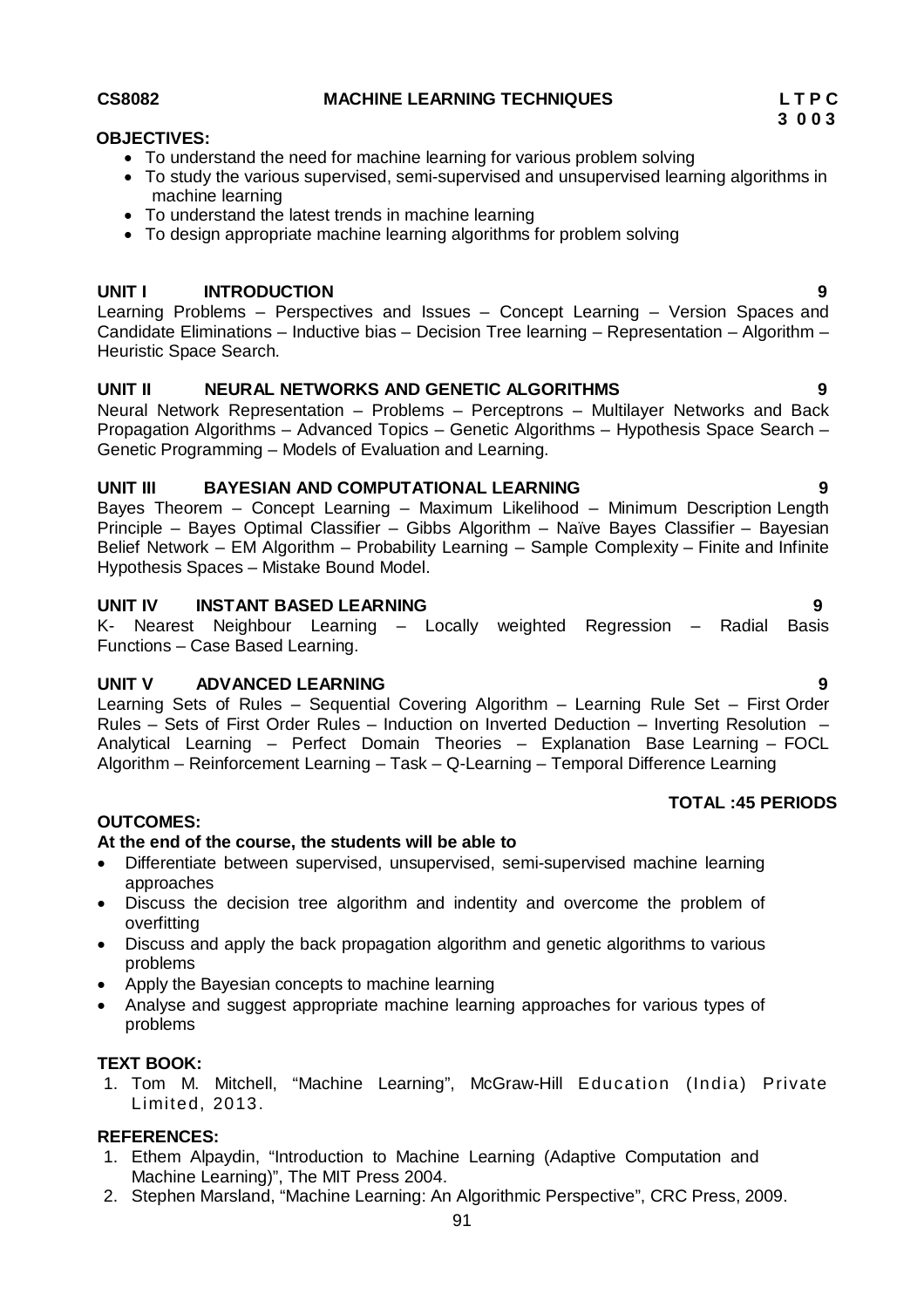### **OBJECTIVES:**

- To develop an understanding and awareness how issues such as content, information architecture, motion, sound, design, and technology merge to form effective and compelling interactive experiences for a wide range of audiences and end users.
- To become familiar with various software programs used in the creation and implementation of multi- media
- To appreciate the importance of technical ability and creativity within design practice.
- To gain knowledge about graphics hardware devices and software used.
- To understand the two-dimensional graphics and their transformations.
- To understand the three-dimensional graphics and their transformations.
- To appreciate illumination and color models
- To become familiar with understand clipping techniques
- To become familiar with Blender Graphics

### **UNIT I ILLUMINATION AND COLOR MODELS 9**

Light sources - basic illumination models – halftone patterns and dithering techniques; Properties of light - Standard primaries and chromaticity diagram; Intuitive colour concepts - RGB colour model - YIQ colour model - CMY colour model - HSV colour model - HLS colour model; Colour selection. Output primitives – points and lines, line drawing algorithms, loading the frame buffer, line function; circle and ellipse generating algorithms; Pixel addressing and object geometry, filled area primitives.

#### **UNIT II TWO-DIMENSIONAL GRAPHICS 9**

Two dimensional geometric transformations – Matrix representations and homogeneous coordinates, composite transformations; Two dimensional viewing – viewing pipeline, viewing coordinate reference frame; window-to-viewport coordinate transformation, Two dimensional viewing functions; clipping operations – point, line, and polygon clipping algorithms.

### **UNIT III THREE-DIMENSIONAL GRAPHICS 9**

Three dimensional concepts; Three dimensional object representations – Polygon surfaces-Polygon tables- Plane equations - Polygon meshes; Curved Lines and surfaces, Quadratic surfaces; Blobby objects; Spline representations – Bezier curves and surfaces -B-Spline curves and surfaces. TRANSFORMATION AND VIEWING: Three dimensional geometric and modeling transformations – Translation, Rotation, Scaling, composite transformations; Three dimensional viewing – viewing pipeline, viewing coordinates, Projections, Clipping; Visible surface detection methods.

#### **UNIT IV MULTIMEDIA SYSTEM DESIGN & MULTIMEDIA FILE HANDLING 9**

Multimedia basics − Multimedia applications − Multimedia system architecture − Evolving technologies for multimedia − Defining objects for multimedia systems − Multimedia data interface standards − Multimedia databases. Compression and decompression − Data and file format standards − Multimedia I/O technologies − Digital voice and audio − Video image and animation − Full motion video − Storage and retrieval technologies.

# **UNIT V HYPERMEDIA 9**

Multimedia authoring and user interface - Hypermedia messaging -Mobile messaging − Hypermedia message component − Creating hypermedia message − Integrated multimedia message standards − Integrated document management − Distributed multimedia systems.**CASE STUDY: BLENDER GRAPHICS** Blender Fundamentals – Drawing Basic Shapes – Modelling – Shading & Textures

#### **TOTAL: 45 PERIODS**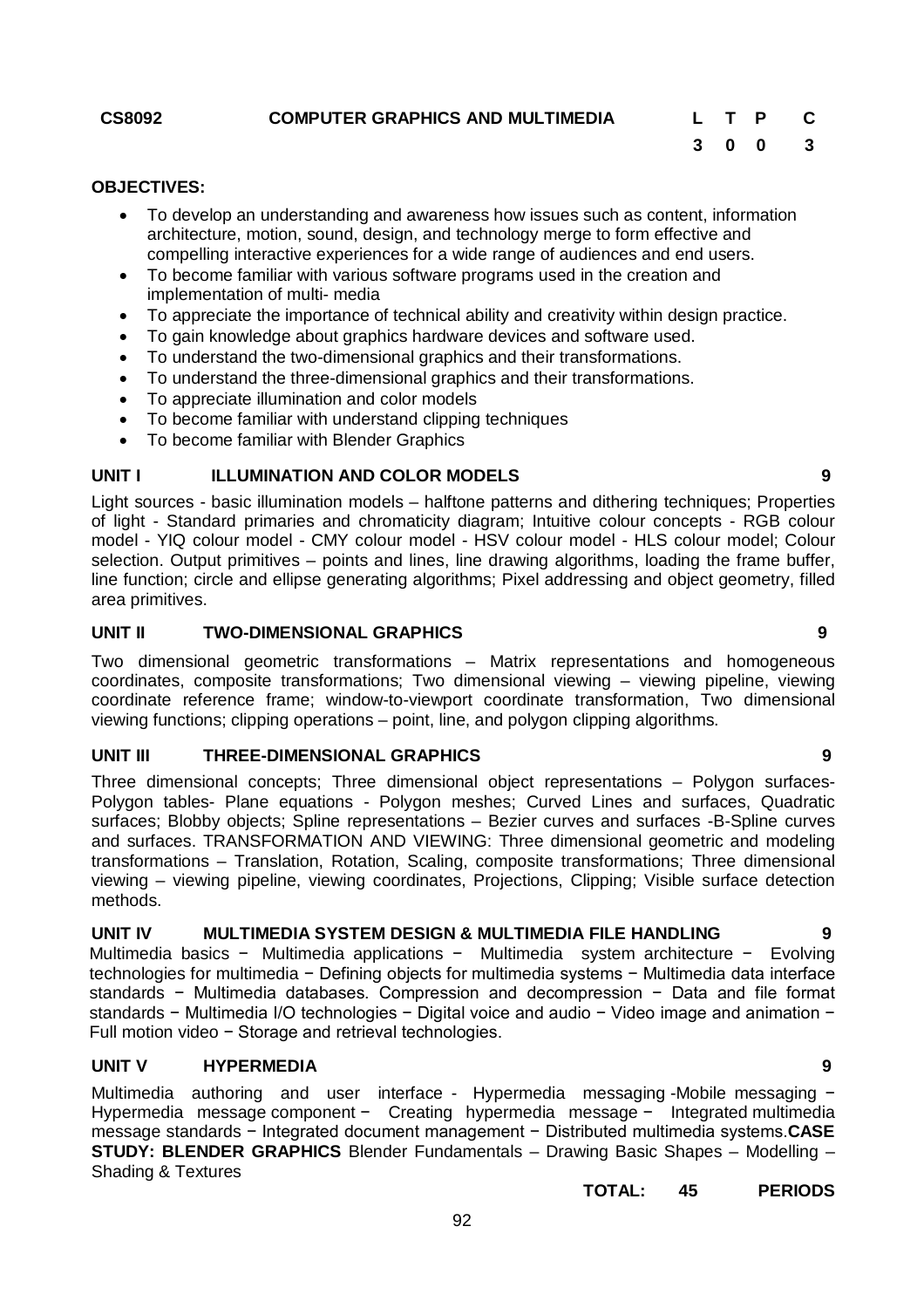# **OUTCOMES:**

# **At the end of the course, the students should be able to:**

- Design two dimensional graphics.
- Apply two dimensional transformations.
- Design three dimensional graphics.
- Apply three dimensional transformations.
- Apply Illumination and color models.
- Apply clipping techniques to graphics.
- Understood Different types of Multimedia File Format
- Design Basic 3d Scenes using Blender

# **TEXT BOOKS:**

- 1. Donald Hearn and Pauline Baker M, "Computer Graphics", Prentice Hall, New Delhi, 2007 [  $UNIT I - III$ ]
- 2. Andleigh, P. K and Kiran Thakrar, "Multimedia Systems and Design", PHI, 2003. [ UNIT  $IV.V1$

# **REFERENCES:**

- 1. Judith Jeffcoate, "Multimedia in practice: Technology and Applications", PHI, 1998.
- 2. Foley, Vandam, Feiner and Hughes, "Computer Graphics: Principles and Practice", 2nd Edition, Pearson Education, 2003.
- 3. Jeffrey McConnell, "Computer Graphics: Theory into Practice", Jones and Bartlett Publishers,2006.
- 4. Hill F S Jr., "Computer Graphics", Maxwell Macmillan , 1990.
- 5. Peter Shirley, Michael Ashikhmin, Michael Gleicher, Stephen R Marschner, Erik Reinhard, KelvinSung, and AK Peters, "Fundamentals of Computer Graphics", CRC Press, 2010.
- 6. William M. Newman and Robert F.Sproull, "Principles of Interactive Computer Graphics", Mc Graw Hill 1978. https://www.blender.org/support/tutorials/

# **IT8075 SOFTWARE PROJECT MANAGEMENT L T P C**

**3 0 0 3**

# **OBJECTIVES:**

- To understand the Software Project Planning and Evaluation techniques.
- To plan and manage projects at each stage of the software development life cycle (SDLC).
- To learn about the activity planning and risk management principles.
- To manage software projects and control software deliverables.
- To develop skills to manage the various phases involved in project management and people management.
- To deliver successful software projects that support organization's strategic goals.

# **UNIT I PROJECT EVALUATION AND PROJECT PLANNING 9**

Importance of Software Project Management – Activities - Methodologies – Categorization of Software Projects – Setting objectives – Management Principles – Management Control – Project portfolio Management – Cost-benefit evaluation technology – Risk evaluation – Strategic program Management – Stepwise Project Planning.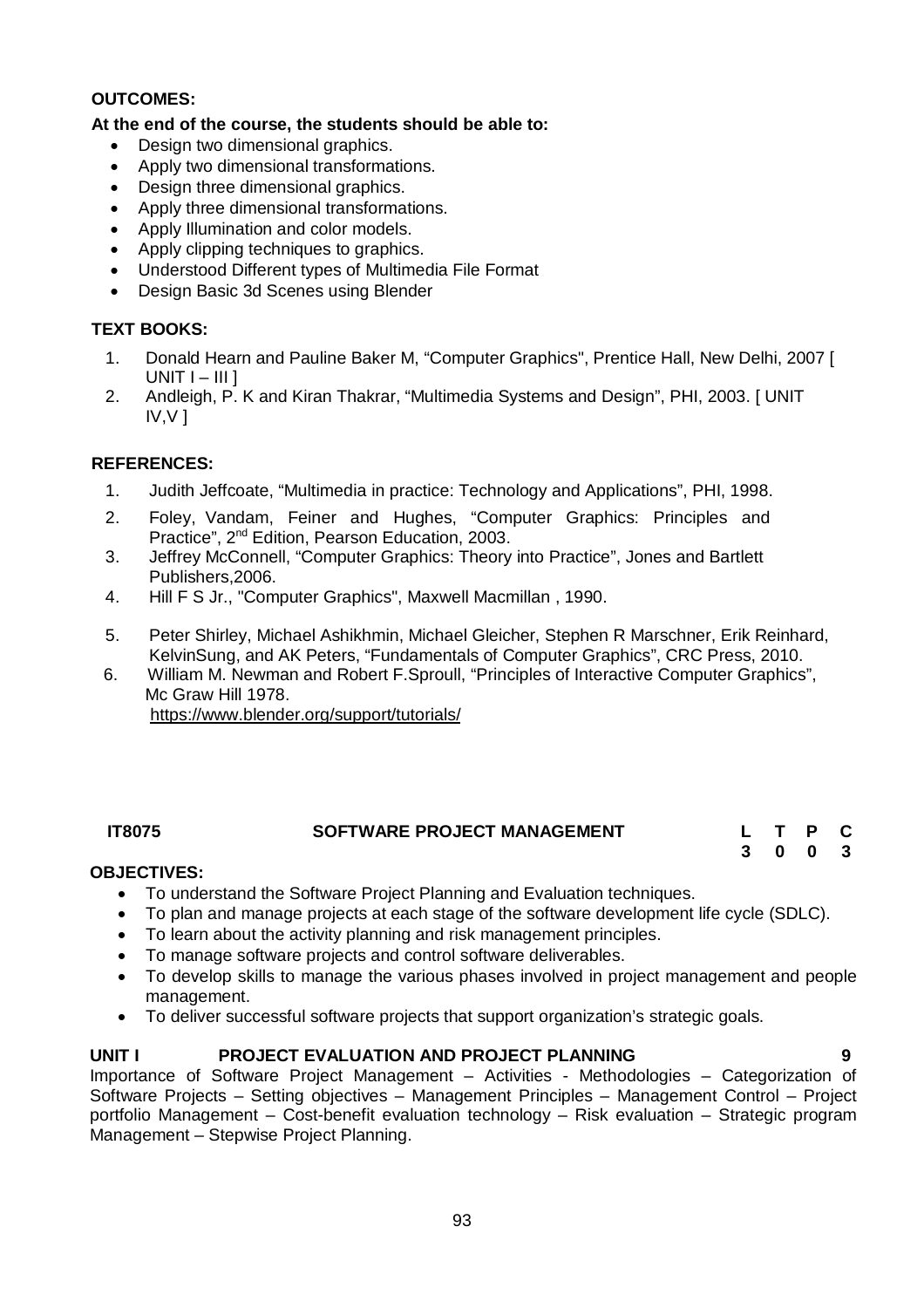# **UNIT II PROJECT LIFE CYCLE AND EFFORT ESTIMATION 9**

Software process and Process Models – Choice of Process models - Rapid Application development – Agile methods – Dynamic System Development Method – Extreme Programming– Managing interactive processes – Basics of Software estimation – Effort and Cost estimation techniques – COSMIC Full function points - COCOMO II - a Parametric Productivity Model.

# **UNIT III ACTIVITY PLANNING AND RISK MANAGEMENT 9**

Objectives of Activity planning – Project schedules – Activities – Sequencing and scheduling – Network Planning models – Formulating Network Model – Forward Pass & Backward Pass techniques – Critical path (CRM) method – Risk identification – Assessment – Risk Planning –Risk Management – – PERT technique – Monte Carlo simulation – Resource Allocation – Creation of critical paths – Cost schedules.

# **UNIT IV PROJECT MANAGEMENT AND CONTROL 9**

Framework for Management and control – Collection of data – Visualizing progress – Cost monitoring – Earned Value Analysis – Prioritizing Monitoring – Project tracking – Change control – Software Configuration Management – Managing contracts – Contract Management.

# **UNIT V STAFFING IN SOFTWARE PROJECTS 9**

Managing people – Organizational behavior – Best methods of staff selection – Motivation – The Oldham – Hackman job characteristic model – Stress – Health and Safety – Ethical and Professional concerns – Working in teams – Decision making – Organizational structures – Dispersed and Virtual teams – Communications genres – Communication plans – Leadership.

# **TOTAL 45 PERIODS**

# **At the end of the course, the students should be able to:**

- Understand Project Management principles while developing software.
- Gain extensive knowledge about the basic project management concepts, framework and the process models.
- Obtain adequate knowledge about software process models and software effort estimation techniques.
- Estimate the risks involved in various project activities.
- Define the checkpoints, project reporting structure, project progress and tracking mechanisms using project management principles.
- Learn staff selection process and the issues related to people management

# **TEXT BOOK:**

**OUTCOMES:**

1. Bob Hughes, Mike Cotterell and Rajib Mall: Software Project Management – Fifth Edition, Tata McGraw Hill, New Delhi, 2012.

# **REFERENCES:**

- 1. Robert K. Wysocki "Effective Software Project Management" Wiley Publication, 2011.<br>2. Walker Rovce: "Software Project Management"- Addison-Weslev. 1998.
- 2. Walker Royce: "Software Project Management"- Addison-Wesley, 1998.
- 3. Gopalaswamy Ramesh, "Managing Global Software Projects" McGraw Hill Education (India), Fourteenth Reprint 2013.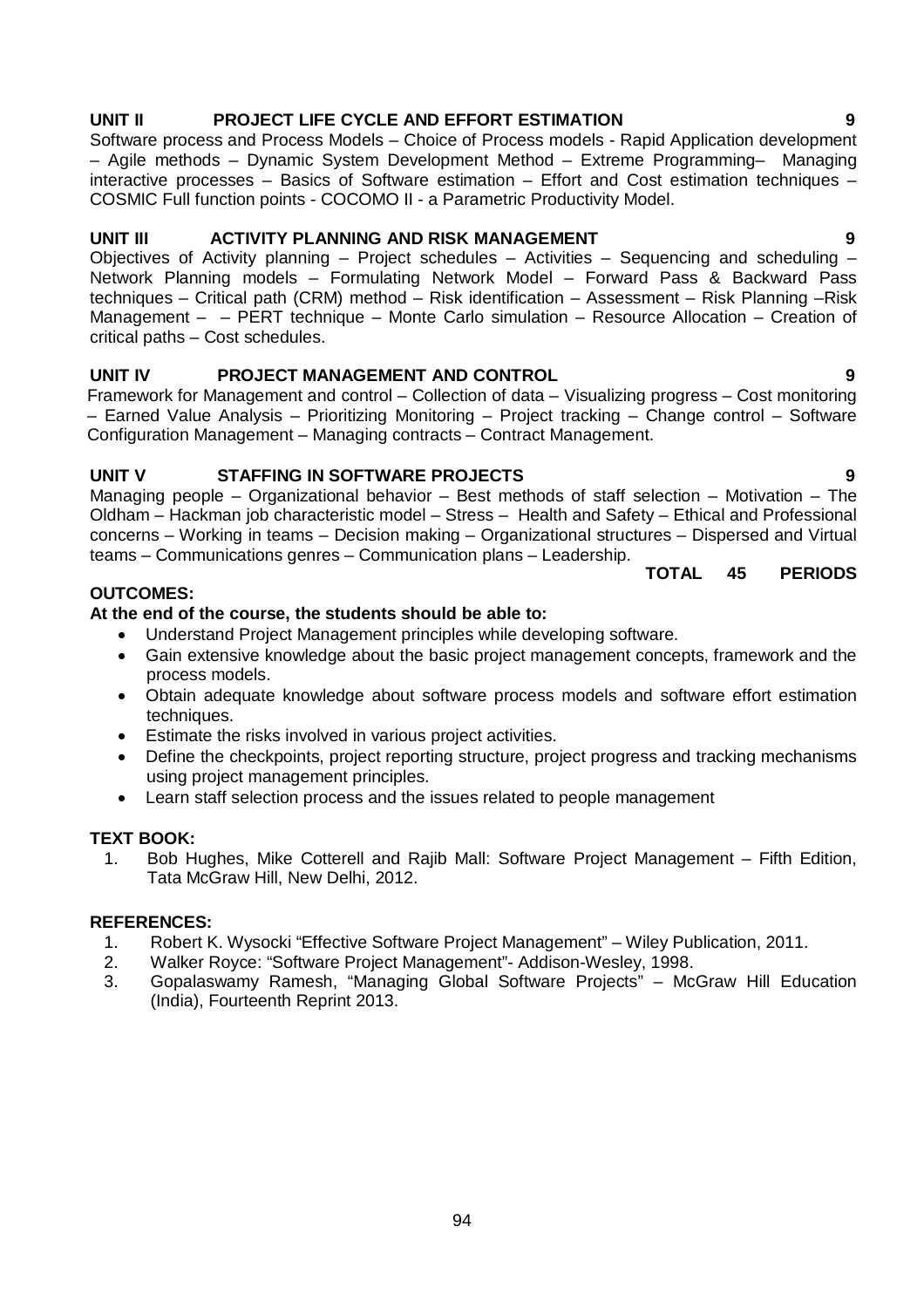### **CS8081 INTERNET OF THINGS L T P C**

# **OBJECTIVES:**

- To understand Smart Objects and IoT Architectures
- To learn about various IOT-related protocols
- To build simple IoT Systems using Arduino and Raspberry Pi.
- To understand data analytics and cloud in the context of IoT
- To develop IoT infrastructure for popular applications

# **UNIT I FUNDAMENTALS OF IoT 9**

Evolution of Internet of Things - Enabling Technologies – IoT Architectures: oneM2M, IoT World Forum (IoTWF) and Alternative IoT models – Simplified IoT Architecture and Core IoT Functional Stack  $-$  Fog, Edge and Cloud in IoT – Functional blocks of an IoT ecosystem – Sensors, Actuators, Smart Objects and Connecting Smart Objects

# **UNIT II IoT PROTOCOLS 9**

IoT Access Technologies: Physical and MAC layers, topology and Security of IEEE 802.15.4, 802.15.4g, 802.15.4e, 1901.2a, 802.11ah and LoRaWAN – Network Layer: IP versions, Constrained Nodes and Constrained Networks – Optimizing IP for IoT: From 6LoWPAN to 6Lo, Routing over Low Power and Lossy Networks – Application Transport Methods: Supervisory Control and Data Acquisition – Application Layer Protocols: CoAP and MQTT

# **UNIT III DESIGN AND DEVELOPMENT 9**

Design Methodology - Embedded computing logic - Microcontroller, System on Chips - IoT system building blocks - Arduino - Board details, IDE programming - Raspberry Pi - Interfaces and Raspberry Pi with Python Programming.

# **UNIT IV DATA ANALYTICS AND SUPPORTING SERVICES 9**

Structured Vs Unstructured Data and Data in Motion Vs Data in Rest – Role of Machine Learning – No SQL Databases – Hadoop Ecosystem – Apache Kafka, Apache Spark – Edge Streaming Analytics and Network Analytics – Xively Cloud for IoT, Python Web Application Framework – Django – AWS for IoT – System Management with NETCONF-YANG

# **UNIT V CASE STUDIES/INDUSTRIAL APPLICATIONS 9**

Cisco IoT system - IBM Watson IoT platform – Manufacturing - Converged Plantwide Ethernet Model (CPwE) – Power Utility Industry – GridBlocks Reference Model - Smart and Connected Cities: Layered architecture, Smart Lighting, Smart Parking Architecture and Smart Traffic Control

# **TOTAL : 45 PERIODS**

# **OUTCOMES:**

**Upon completion of the course, the student should be able to:** 

- Explain the concept of IoT.
- Analyze various protocols for IoT.
- Design a PoC of an IoT system using Rasperry Pi/Arduino
- Apply data analytics and use cloud offerings related to IoT.
- Analyze applications of IoT in real time scenario

## **TEXTBOOK:**

1. David Hanes, Gonzalo Salgueiro, Patrick Grossetete, Rob Barton and Jerome Henry, "IoT Fundamentals: Networking Technologies, Protocols and Use Cases for Internet of Things, Cisco Press, 2017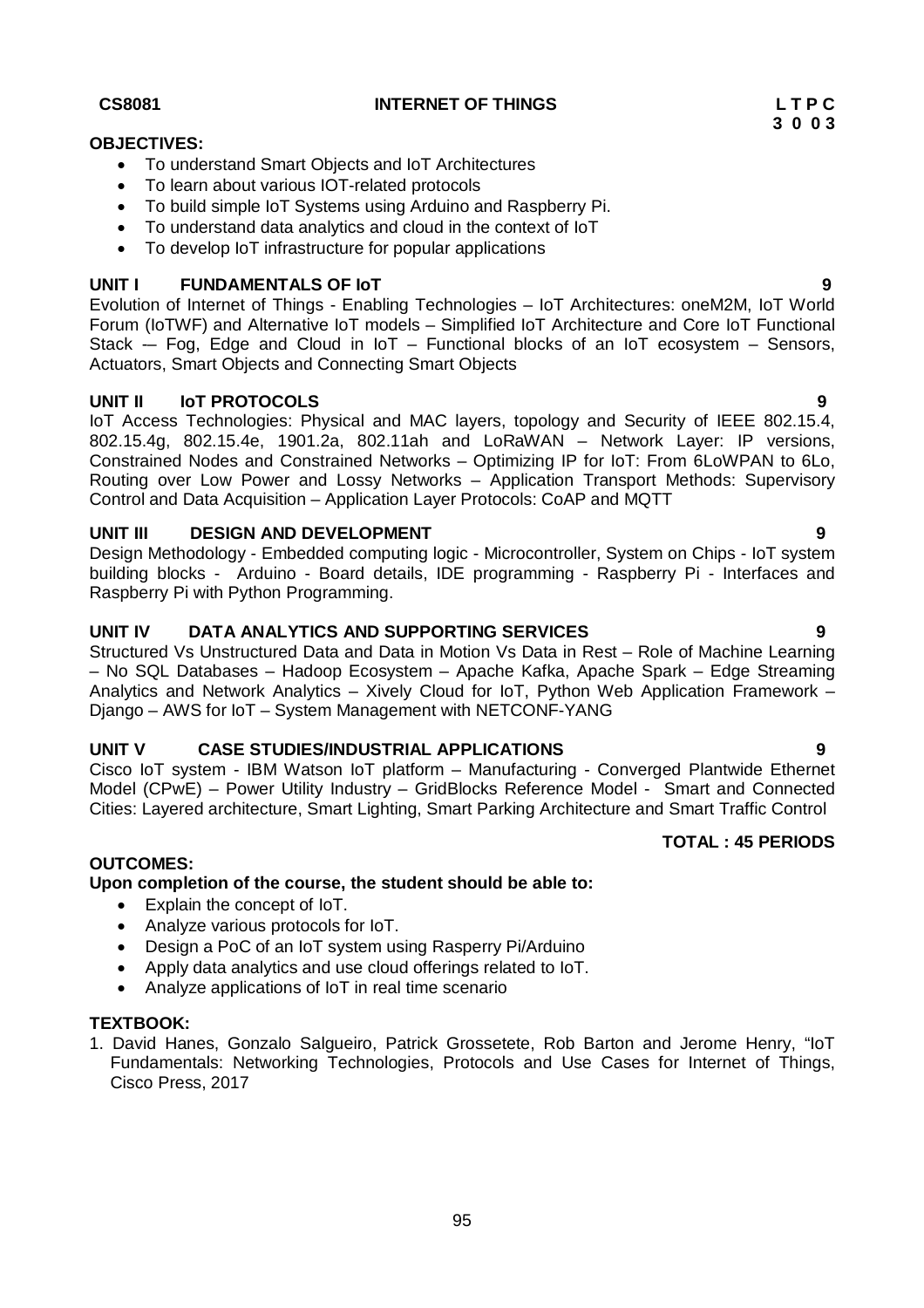# **REFERENCES:**

- 1. Arshdeep Bahga, Vijay Madisetti, "Internet of Things A hands-on approach", Universities Press, 2015
- 2. Olivier Hersent, David Boswarthick, Omar Elloumi , "The Internet of Things Key applications and Protocols", Wiley, 2012 (for Unit 2).
- 3. Jan Ho¨ ller, Vlasios Tsiatsis , Catherine Mulligan, Stamatis , Karnouskos, Stefan Avesand. David Boyle, "From Machine-to-Machine to the Internet of Things - Introduction to a New Age of Intelligence", Elsevier, 2014.
- 4. Dieter Uckelmann, Mark Harrison, Michahelles, Florian (Eds), "Architecting the Internet of Things", Springer, 2011.
- 5. Michael Margolis, Arduino Cookbook, Recipes to Begin, Expand, and Enhance Your Projects, 2<sup>nd</sup> Edition, O'Reilly Media, 2011. https://www.arduino.cc/

https://www.ibm.com/smarterplanet/us/en/?ca=v\_smarterplanet

# **IT8074 SERVICE ORIENTED ARCHITECTURE L T P C**

# **3 0 0 3**

# **OBJECTIVES:**

- To learn fundamentals of XML
- To provide an overview of Service Oriented Architecture and Web services and their importance
- To learn web services standards and technologies
- To learn service oriented analysis and design for developing SOA based applications

# **UNIT I XML 9**

XML document structure – Well-formed and valid documents – DTD – XML Schema – Parsing XML using DOM, SAX – XPath - XML Transformation and XSL – Xquery

# **UNIT II SERVICE ORIENTED ARCHITECTURE (SOA) BASICS 9**

Characteristics of SOA, Benefits of SOA , Comparing SOA with Client-Server and Distributed architectures –-- Principles of Service Orientation – Service layers

# **UNIT III WEB SERVICES (WS) AND STANDARDS 8**

Web Services Platform – Service descriptions – WSDL – Messaging with SOAP – Service discovery – UDDI – Service-Level Interaction Patterns – Orchestration and Choreography

# **UNIT IV WEB SERVICES EXTENSIONS 8**

WS-Addressing - WS-ReliableMessaging - WS-Policy – WS-Coordination – WS -Transactions - WS-Security - Examples

# **UNIT V SERVICE ORIENTED ANALYSIS AND DESIGN 11**

SOA delivery strategies – Service oriented analysis – Service Modelling – Service oriented design – Standards and composition guidelines -- Service design – Business process design – Case **Study** 

# **TOTAL : 45 PERIODS**

# **OUTCOMES:**

# **Upon successful completion of this course, the students will be able to:**

- Understand XML technologies
- Understand service orientation, benefits of SOA
- Understand web services and WS standards
- Use web services extensions to develop solutions
- Understand and apply service modeling, service oriented analysis and design for application development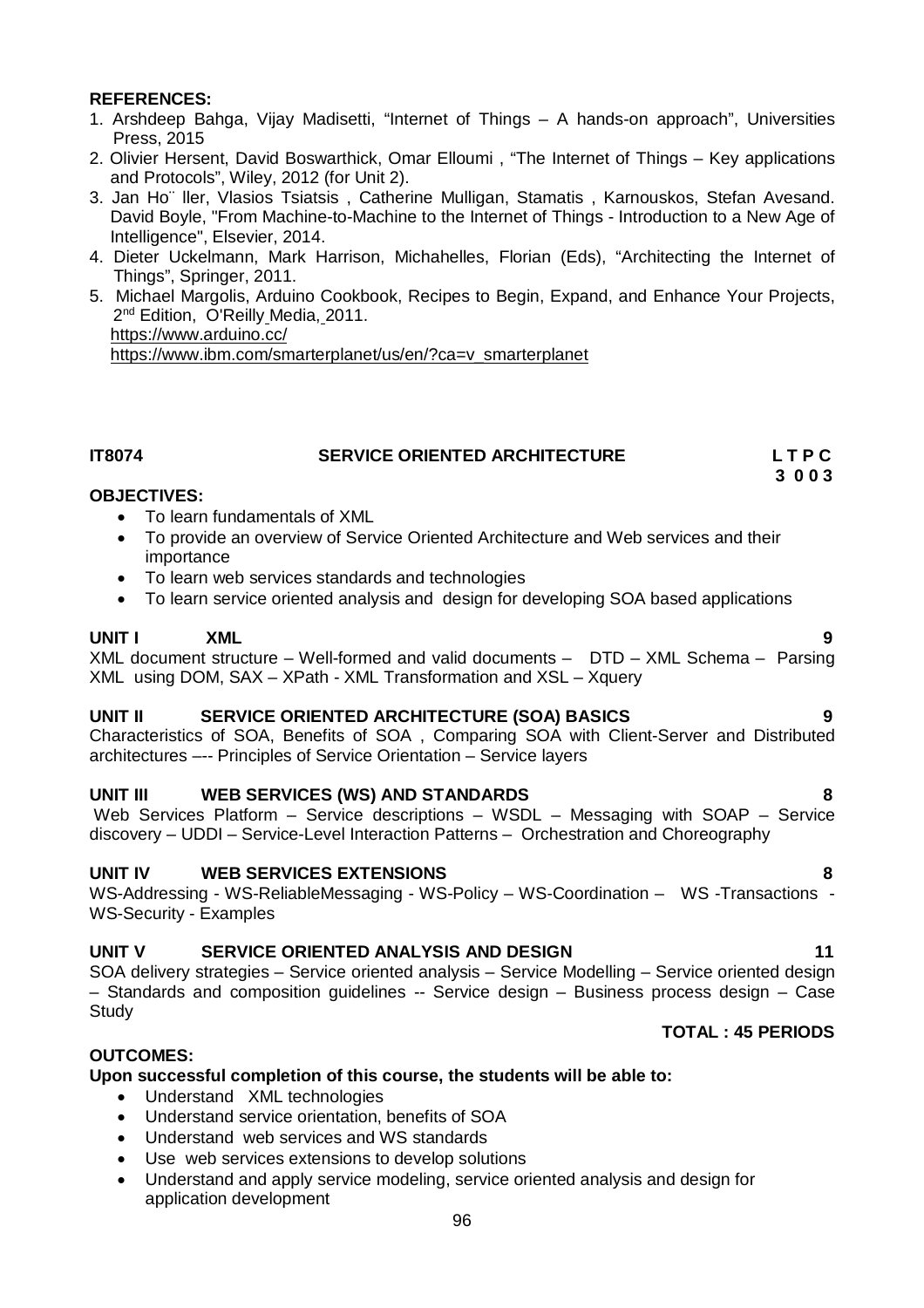# **TEXTBOOKS:**

- 1. Thomas Erl, " Service Oriented Architecture: Concepts, Technology, and Design", Pearson Education, 2005
- 2. Sandeep Chatterjee and James Webber, "Developing Enterprise Web Services: An Architect's Guide", Prentice Hall, 2004

### **REFERENCES:**

- 1. James McGovern, Sameer Tyagi, Michael E Stevens, Sunil Mathew, "Java Web Services Architecture", Elsevier, 2003.
- 2. Ron Schmelzer et al. " XML and Web Services", Pearson Education, 2002.
- 3. Frank P.Coyle, "XML, Web Services and the Data Revolution", Pearson Education, 2002

# **GE8077 TOTAL QUALITY MANAGEMENT L T P C**

### **OBJECTIVE:**

To facilitate the understanding of Quality Management principles and process.

### **UNIT I INTRODUCTION 9**

Introduction - Need for quality - Evolution of quality - Definitions of quality - Dimensions of product and service quality - Basic concepts of TQM - TQM Framework - Contributions of Deming, Juran and Crosby - Barriers to TQM - Customer focus - Customer orientation, Customer satisfaction, Customer complaints, Customer retention.

### **UNIT II TQM PRINCIPLES 9**

Leadership - Quality Statements, Strategic quality planning, Quality Councils - Employee involvement - Motivation, Empowerment, Team and Teamwork, Recognition and Reward, Performance appraisal - Continuous process improvement - PDCA cycle, 5S, Kaizen - Supplier partnership - Partnering, Supplier selection, Supplier Rating.

# **UNIT III TQM TOOLS AND TECHNIQUES I 9**

The seven traditional tools of quality - New management tools - Six sigma: Concepts, Methodology, applications to manufacturing, service sector including IT - Bench marking - Reason to bench mark, Bench marking process - FMEA - Stages, Types.

# **UNIT IV TQM TOOLS AND TECHNIQUES II 9**

Quality Circles - Cost of Quality - Quality Function Deployment (QFD) - Taguchi quality loss function - TPM - Concepts, improvement needs - Performance measures.

# **UNIT V QUALITY MANAGEMENT SYSTEM 9**

Introduction—Benefits of ISO Registration—ISO 9000 Series of Standards—Sector-Specific Standards—AS 9100, TS16949 and TL 9000-- ISO 9001 Requirements—Implementation— Documentation—Internal Audits—Registration- **ENVIRONMENTAL MANAGEMENT SYSTEM:**  Introduction—ISO 14000 Series Standards—Concepts of ISO 14001—Requirements of ISO 14001—Benefits of EMS.

### **TOTAL: 45 PERIODS**

# **OUTCOME:**

 The student would be able to apply the tools and techniques of quality management to manufacturing and services processes.

 **3 0 0 3**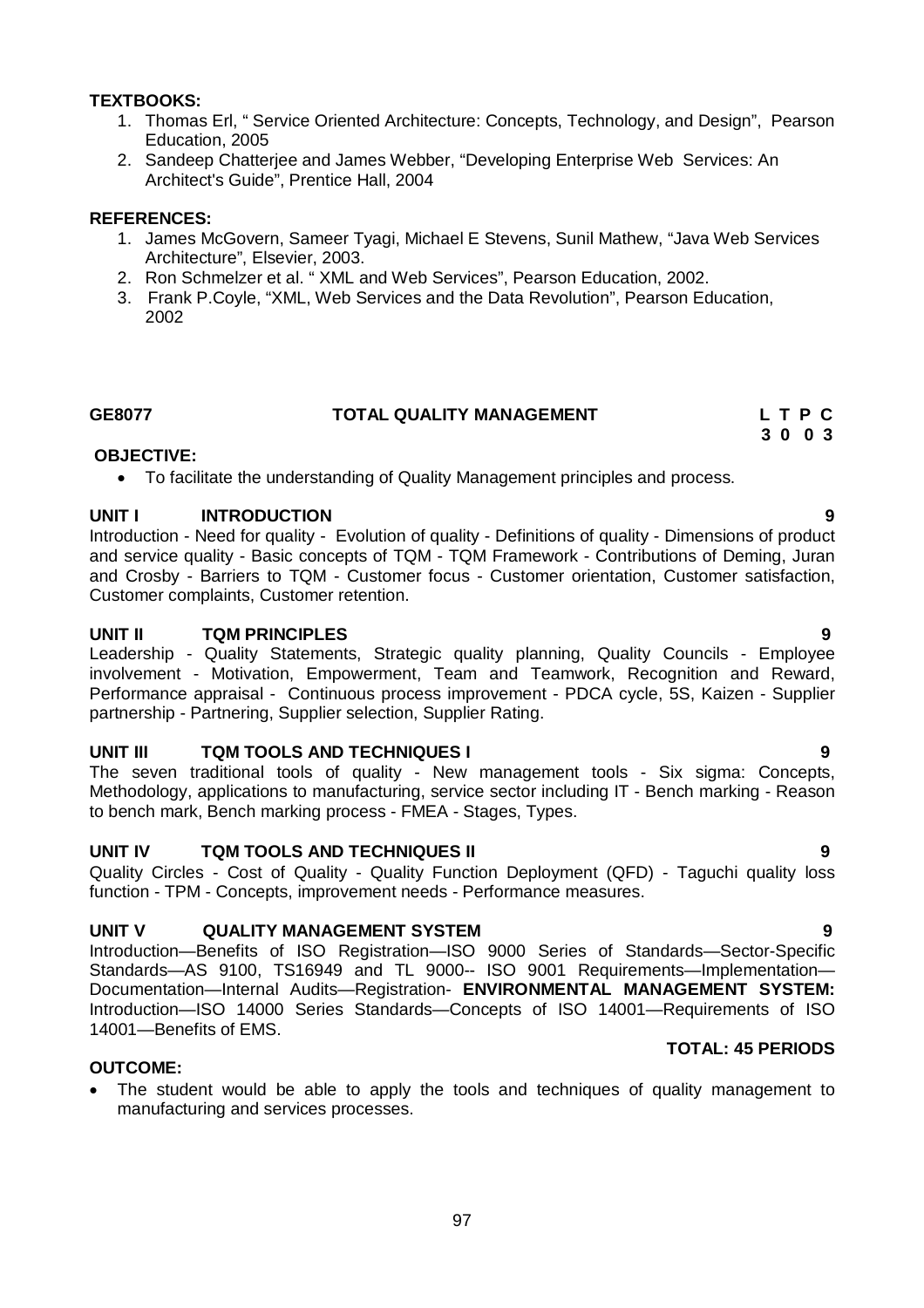# **TEXT BOOK:**

1. Dale H.Besterfiled, Carol B.Michna,Glen H. Besterfield,Mary B.Sacre,Hemant Urdhwareshe and Rashmi Urdhwareshe, "Total Quality Management", Pearson Education Asia, Revised Third Edition, Indian Reprint, Sixth Impression, 2013.

# **REFERENCES:**

- 1. James R. Evans and William M. Lindsay, "The Management and Control of Quality", 8<sup>th</sup> Edition, First Indian Edition, Cengage Learning, 2012.
- 2. Janakiraman. B and Gopal .R.K., "Total Quality Management Text and Cases", Prentice Hall (India) Pvt. Ltd., 2006.
- 3. Suganthi.L and Anand Samuel, "Total Quality Management", Prentice Hall (India) Pvt. Ltd., 2006.
- 4. ISO9001-2015 standards

#### **CS8083 MULTI-CORE ARCHITECTURES AND PROGRAMMING L T P C 3 0 0 3**

# **OBJECTIVES:**

- To understand the need for multi-core processors, and their architecture.
- To understand the challenges in parallel and multi-threaded programming.
- To learn about the various parallel programming paradigms,
- To develop multicore programs and design parallel solutions.

# **UNIT I MULTI-CORE PROCESSORS 9**

Single core to Multi-core architectures – SIMD and MIMD systems – Interconnection networks - Symmetric and Distributed Shared Memory Architectures – Cache coherence - Performance Issues – Parallel program design.

# **UNIT II PARALLEL PROGRAM CHALLENGES 9**

Performance – Scalability – Synchronization and data sharing – Data races – Synchronization primitives (mutexes, locks, semaphores, barriers) – deadlocks and livelocks – communication between threads (condition variables, signals, message queues and pipes).

# **UNIT III SHARED MEMORY PROGRAMMING WITH OpenMP 9**

OpenMP Execution Model – Memory Model – OpenMP Directives – Work-sharing Constructs - Library functions – Handling Data and Functional Parallelism – Handling Loops - Performance Considerations.

# **UNIT IV DISTRIBUTED MEMORY PROGRAMMING WITH MPI 9**

MPI program execution – MPI constructs – libraries – MPI send and receive – Point-to-point and Collective communication – MPI derived datatypes – Performance evaluation

# **UNIT V PARALLEL PROGRAM DEVELOPMENT 9**

Case studies - n-Body solvers – Tree Search – OpenMP and MPI implementations and comparison.

# **OUTCOMES:**

# **At the end of the course, the students should be able to:**

- Describe multicore architectures and identify their characteristics and challenges.
- Identify the issues in programming Parallel Processors.
- Write programs using OpenMP and MPI.
- Design parallel programming solutions to common problems.
- Compare and contrast programming for serial processors and programming for parallel processors.

# **TOTAL: 45 PERIODS**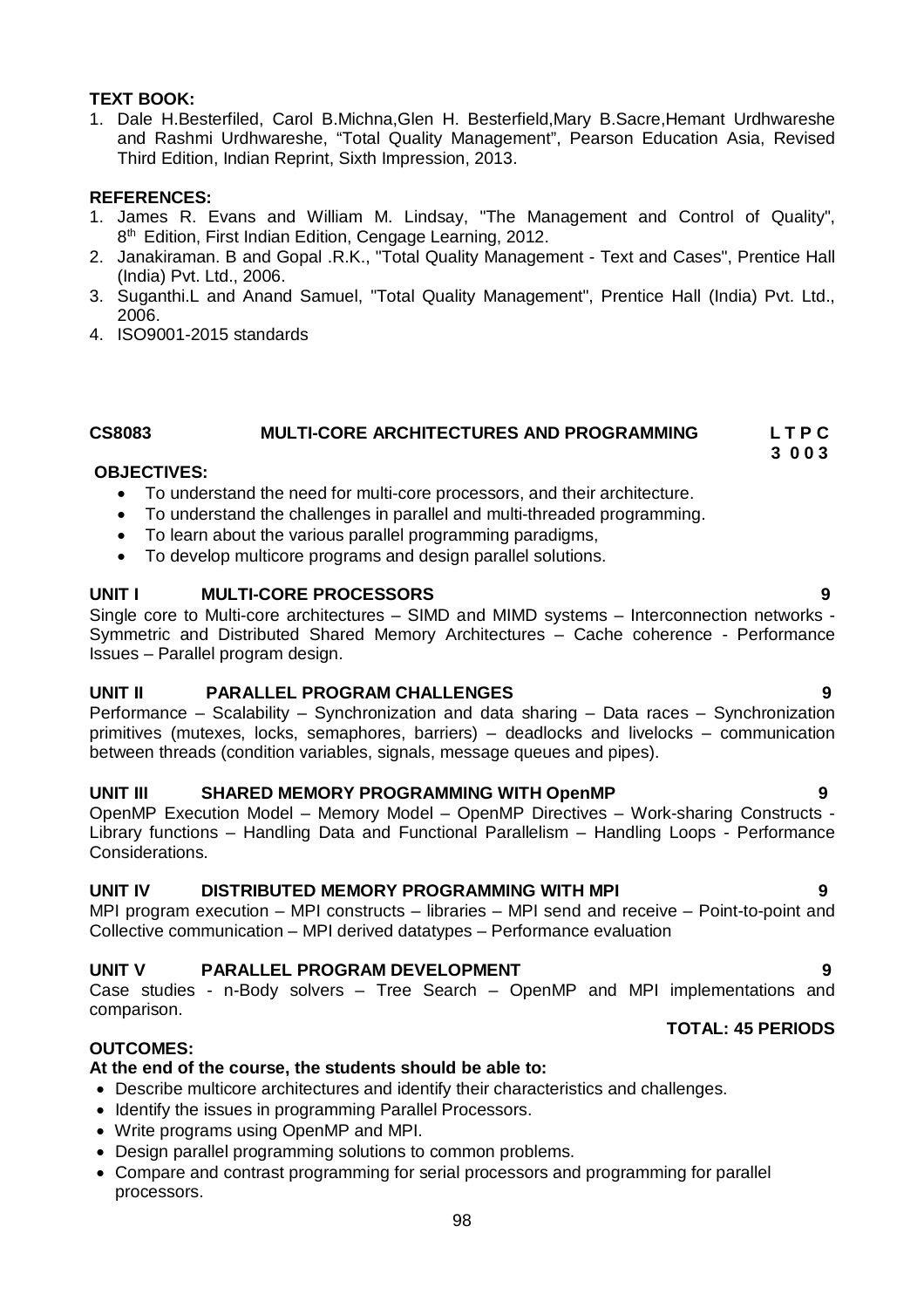# **TEXT BOOKS:**

- 1. Peter S. Pacheco, "An Introduction to Parallel Programming", Morgan-Kauffman/Elsevier, 2011.
- 2. Darryl Gove, "Multicore Application Programming for Windows, Linux, and Oracle Solaris",
- Pearson, 2011 (unit 2)

# **REFERENCES:**

- 1. Michael J Quinn, "Parallel programming in C with MPI and OpenMP", Tata McGraw Hill,2003.
- 2. Victor Alessandrini, Shared Memory Application Programming, 1st Edition, Concepts and
- Strategies in Multicore Application Programming, Morgan Kaufmann, 2015.
- 3. Yan Solihin, Fundamentals of Parallel Multicore Architecture, CRC Press, 2015.

# **CS8079 HUMAN COMPUTER INTERACTION L T P C**

# **3 0 0 3**

# **OBJECTIVES:**

- To learn the foundations of Human Computer Interaction.
- To become familiar with the design technologies for individuals and persons with disabilities.
- To be aware of mobile HCI.
- To learn the guidelines for user interface.

# **UNIT I FOUNDATIONS OF HCI 9**

**The Human:** I/O channels – Memory – Reasoning and problem solving; **The Computer:** Devices – Memory – processing and networks; **Interaction:** Models – frameworks – Ergonomics – styles – elements – interactivity- Paradigms. - **Case Studies**

# **UNIT II DESIGN & SOFTWARE PROCESS 9**

**Interactive Design:** Basics – process – scenarios – navigation – screen design – Iteration and prototyping. **HCI in software process:** Software life cycle – usability engineering – Prototyping in practice – design rationale. **Design rules:** principles, standards, guidelines, rules. **Evaluation Techniques** – **Universal Design**

# **UNIT III MODELS AND THEORIES 9**

**HCI Models:** Cognitive models: Socio-Organizational issues and stakeholder requirements – Communication and collaboration models-**Hypertext, Multimedia and WWW**.

# **UNIT IV MOBILE HCI 9**

**Mobile Ecosystem:** Platforms, Application frameworks- **Types of Mobile Applications:** Widgets, Applications, Games- Mobile Information Architecture, Mobile 2.0, **Mobile Design:** Elements of Mobile Design, Tools. - **Case Studies**

# **UNIT V WEB INTERFACE DESIGN 9**

**Designing Web Interfaces** – Drag & Drop, Direct Selection, Contextual Tools, Overlays, Inlays and Virtual Pages, Process Flow - **Case Studies**

# **OUTCOMES:**

# **Upon completion of the course, the students should be able to:**

- Design effective dialog for HCI
- Design effective HCI for individuals and persons with disabilities.
- Assess the importance of user feedback.
- Explain the HCI implications for designing multimedia/ ecommerce/ e-learning Web sites.
- Develop meaningful user interface.

# **TOTAL :45 PERIODS**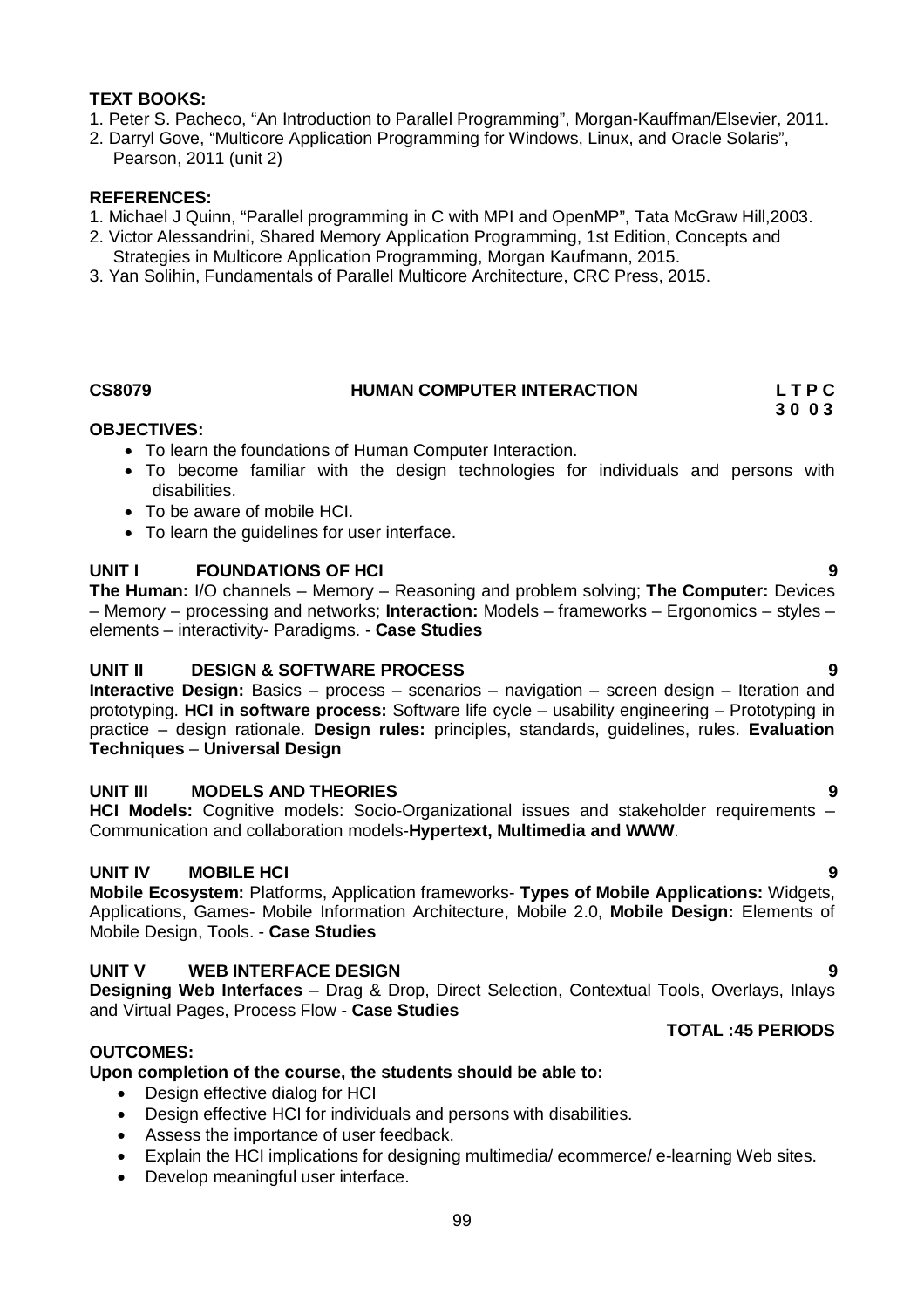# **TEXT BOOKS:**

- 1. Alan Dix, Janet Finlay, Gregory Abowd, Russell Beale, "Human Computer Interaction", 3rd Edition, Pearson Education, 2004 (UNIT I, II & III)
- 2. Brian Fling, "Mobile Design and Development", First Edition, O'Reilly Media Inc., 2009 (UNIT IV)
- 3. Bill Scott and Theresa Neil, "Designing Web Interfaces", First Edition, O'Reilly, 2009. (UNIT-V)

# **CS8073 C# AND .NET PROGRAMMING L T P C**

**3 0 0 3**

# **OBJECTIVES:**

- To learn basic programming in C# and the object oriented programming concepts.
- To update and enhance skills in writing Windows applications, ADO.NET and ASP .NET.
- To study the advanced concepts in data connectivity, WPF, WCF and WWF with C# and .NET 4.5.
- To implement mobile applications using .Net compact framework
- To understand the working of base class libraries, their operations and manipulation of data using XML.

# **UNIT I C# LANGUAGE BASICS 9**

.Net Architecture - Core C# - Variables - Data Types - Flow control - Objects and Types- Classes and Structs - Inheritance- Generics – Arrays and Tuples - Operators and Casts - Indexers

# **UNIT II C# ADVANCED FEATURES 9**

Delegates - Lambdas - Lambda Expressions - Events - Event Publisher - Event Listener - Strings and Regular Expressions - Generics - Collections - Memory Management and Pointers - Errors and Exceptions - Reflection

# **UNIT III BASE CLASS LIBRARIES AND DATA MANIPULATION 9**

Diagnostics -Tasks, Threads and Synchronization - .Net Security - Localization - Manipulating XML- SAX and DOM - Manipulating files and the Registry- Transactions - ADO.NET- Peer-to-Peer Networking - PNRP - Building P2P Applications - Windows Presentation Foundation (WPF).

# **UNIT IV WINDOW BASED APPLICATIONS, WCF AND WWF 9**

Window based applications - Core ASP.NET- ASP.NET Web forms -Windows Communication Foundation (WCF)- Introduction to Web Services - .Net Remoting - Windows Service - Windows Workflow Foundation (WWF) - Activities – Workflows

# **UNIT V .NET FRAMEWORK AND COMPACT FRAMEWORK 9**

Assemblies - Shared assemblies - Custom Hosting with CLR Objects - Appdomains - Core XAML - Bubbling and Tunneling Events- Reading and Writing XAML - .Net Compact Framework - Compact Edition Data Stores – Errors, Testing and Debugging – Optimizing performance – Packaging and Deployment – Networking and Mobile **Devices** 

# **TOTAL :45 PERIODS**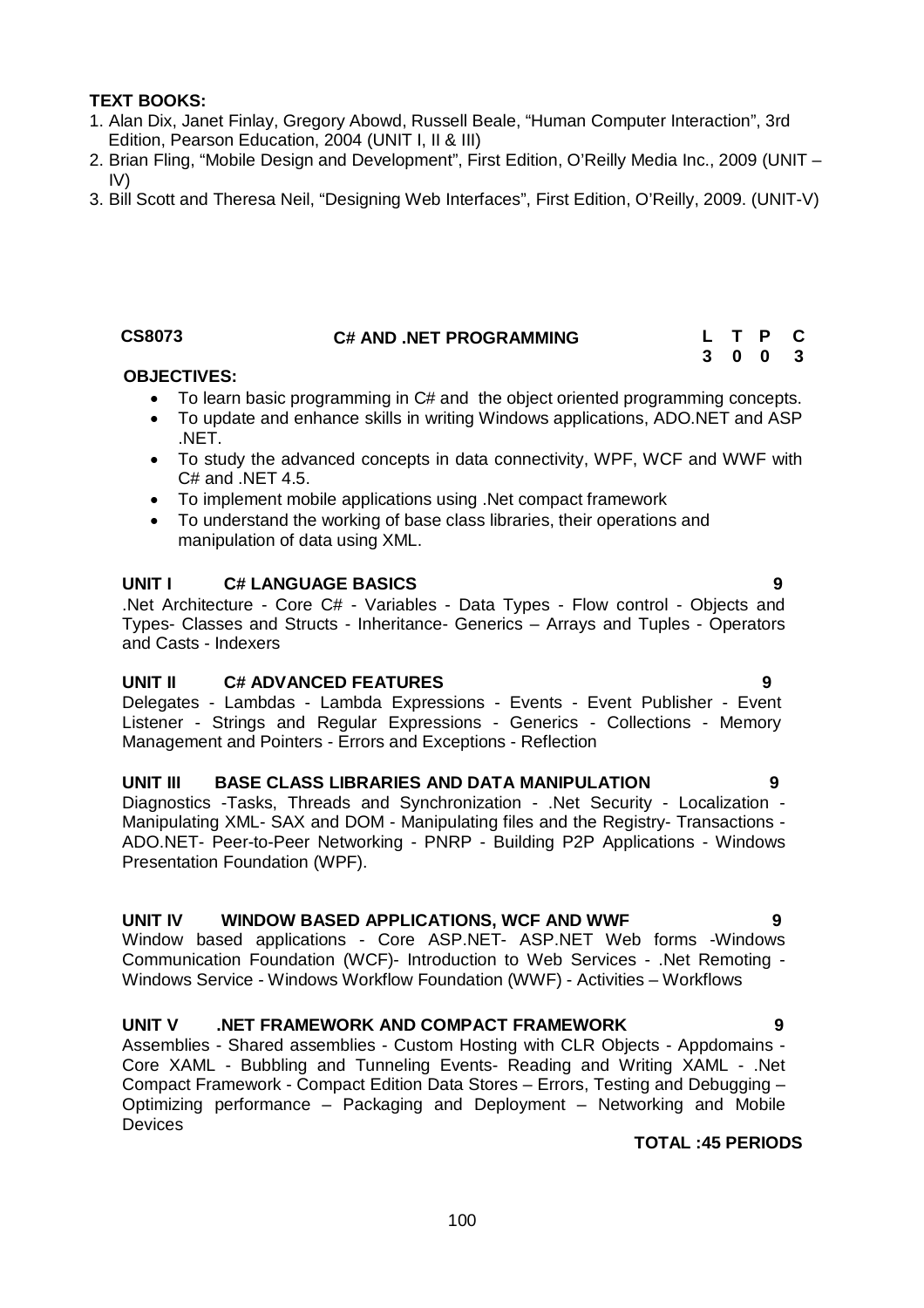# **OUTCOMES:**

# **Upon completion of the course, the students will be able to:**

- Write various applications using C# Language in the .NET Framework.
- Develop distributed applications using .NET Framework.
- Create mobile applications using .NET compact Framework.

# **TEXT BOOKS:**

- 1. Christian Nagel, Bill Evjen, Jay Glynn, Karli Watson, Morgan Skinner . ―Professional C# 2012 and .NET 4.5ǁ, Wiley, 2012
- 2. Harsh Bhasin, ―Programming in C#ǁ, Oxford University Press, 2014.

# **REFERENCES**

- 1. Ian Gariffiths, Mathew Adams, Jesse Liberty, ―Programming C# 4.0ǁ, O'Reilly, Fourth Edition, 2010.
- 2. Andrew Troelsen, Pro C# 5.0 and the .NET 4.5 Framework, Apress publication, 2012.
- 3. Andy Wigley, Daniel Moth, Peter Foot, ―Mobile Development Handbookǁ, Microsoft Press, 2011.

# CS8088 WIRELESS ADHOC AND SENSOR NETWORKS LTPC<br>3003

#### **3 0 0 3 OBJECTIVES:**

- To learn about the issues and challenges in the design of wireless ad hoc networks.
- To understand the working of MAC and Routing Protocols for ad hoc and sensor networks
- To learn about the Transport Layer protocols and their QoS for ad hoc and sensor networks.
- To understand various security issues in ad hoc and sensor networks and the corresponding solutions.

# **UNIT I MAC & ROUTING IN AD HOC NETWORKS 9**

Introduction – Issues and challenges in ad hoc networks – MAC Layer Protocols for wireless ad hoc networks – Contention-Based MAC protocols – MAC Protocols Using Directional Antennas – Multiple-Channel MAC Protocols – Power-Aware MAC Protocols – Routing in Ad hoc Networks – Design Issues – Proactive, Reactive and Hybrid Routing Protocols

# **UNIT II TRANSPORT & QOS IN AD HOC NETWORKS 9**

TCP"s challenges and Design Issues in Ad Hoc Networks – Transport protocols for ad hoc networks – Issues and Challenges in providing QoS – MAC Layer QoS solutions – Network Layer QoS solutions – QoS Model

# **UNIT III MAC & ROUTING IN WIRELESS SENSOR NETWORKS 9**

Introduction – Applications – Challenges – Sensor network architecture – MAC Protocols for wireless sensor networks – Low duty cycle protocols and wakeup concepts – Contention-Based protocols – Schedule-Based protocols – IEEE 802.15.4 Zigbee – Topology Control – Routing Protocols

# **UNIT IV TRANSPORT & QOS IN WIRELESS SENSOR NETWORKS 9**

Data-Centric and Contention-Based Networking – Transport Layer and QoS in Wireless Sensor Networks – Congestion Control in network processing – Operating systems for wireless sensor networks – Examples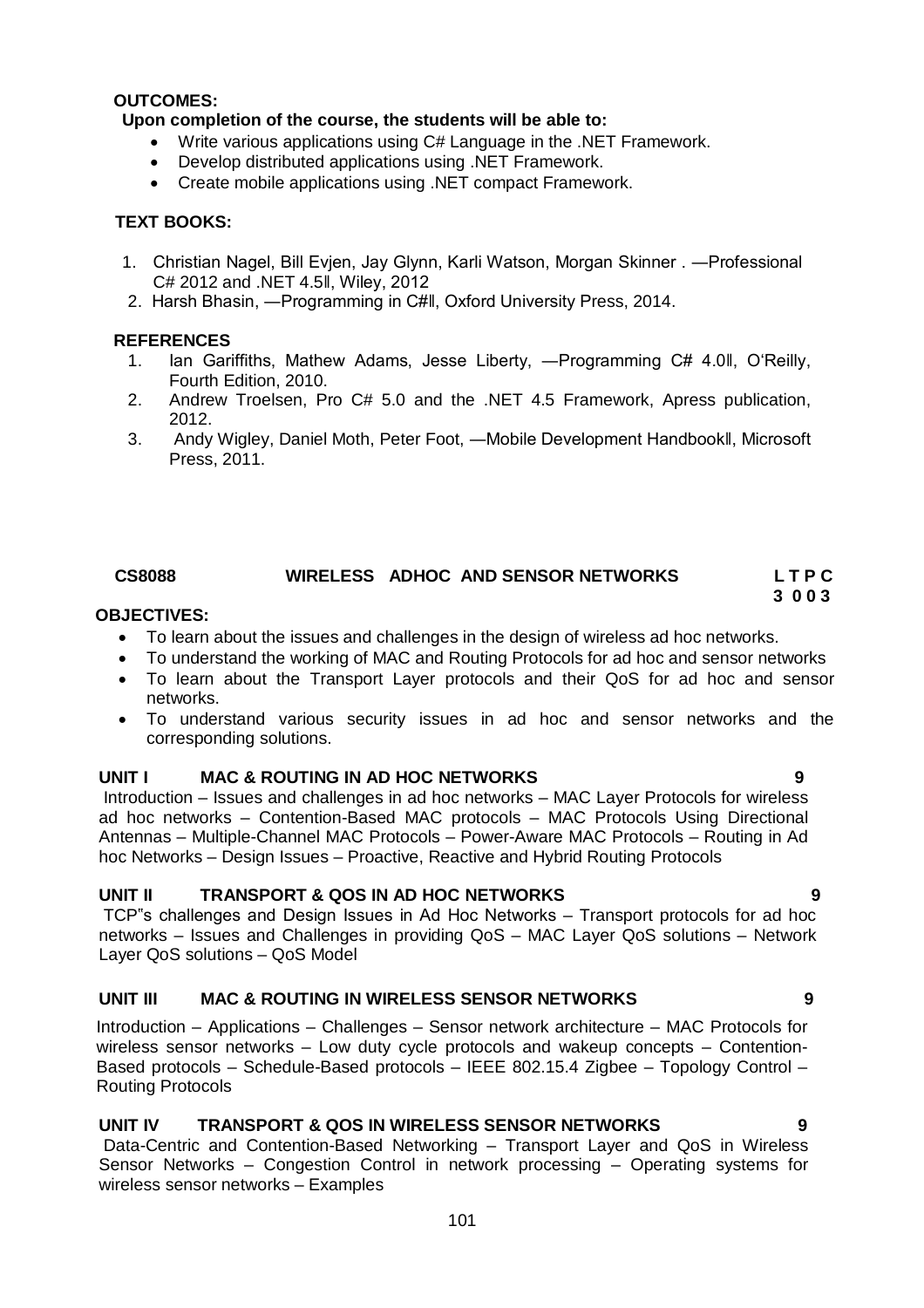# **UNIT V SECURITY IN AD HOC AND SENSOR NETWORKS 9**

Security Attacks – Key Distribution and Management – Intrusion Detection – Software based Anti-tamper techniques – Water marking techniques – Defense against routing attacks - Secure Ad hoc routing protocols – Broadcast authentication WSN protocols – TESLA – Biba – Sensor Network Security Protocols – SPINS

# **OUTCOMES:**

# **Upon completion of the course, the students will be able to:**

- Identify different issues in wireless ad hoc and sensor networks.
- To analyze protocols developed for ad hoc and sensor networks .
- To identify and understand security issues in ad hoc and sensor networks.

# **TEXT BOOKS:**

- 1. C.Siva Ram Murthy and B.S.Manoj, "Ad Hoc Wireless Networks Architectures and 2. Protocols", Pearson Education, 2006.
- 2. Holger Karl, Andreas Willing, "Protocols and Architectures for Wireless Sensor Networks", John Wiley & Sons, Inc., 2005.

# **REFERENCES**

- 1. Subir Kumar Sarkar, T G Basavaraju, C Puttamadappa, "Ad Hoc Mobile Wireless Networks", Auerbach Publications, 2008.
- 2. Carlos De Morais Cordeiro, Dharma Prakash Agrawal, "Ad Hoc and Sensor Networks: Theory and Applications (2nd Edition)", World Scientific Publishing, 2011.
- 3. Waltenegus Dargie, Christian Poellabauer, "Fundamentals of Wireless Sensor Networks Theory and Practice", John Wiley and Sons, 2010
- 4. Xiang-Yang Li , **"**Wireless Ad Hoc and Sensor Networks: Theory and Applications", 1227 th edition, Cambridge university Press,2008.

# **CS8071 ADVANCED TOPICS ON DATABASES L T P C**

# **3 0 0 3**

# **OBJECTIVES:**

- To learn the modeling and design of databases.
- To acquire knowledge on parallel and distributed databases and their applications.
- To study the usage and applications of Object Oriented and Intelligent databases.
- To understand the usage of advanced data models.
- To learn emerging databases such as XML, Cloud and Big Data.
- To acquire inquisitive attitude towards research topics in databases.

# **UNIT I PARALLEL AND DISTRIBUTED DATABASES 9**

Database System Architectures: Centralized and Client-Server Architectures – Server System Architectures – Parallel Systems- Distributed Systems – Parallel Databases: I/O Parallelism – Inter and Intra Query Parallelism – Inter and Intra operation Parallelism – Design of Parallel Systems-Distributed Database Concepts - Distributed Data Storage – Distributed Transactions – Commit Protocols – Concurrency Control – Distributed Query Processing – Case Studies

# **UNIT II OBJECT AND OBJECT RELATIONAL DATABASES 9**

Concepts for Object Databases: Object Identity – Object structure – Type Constructors – Encapsulation of Operations – Methods – Persistence – Type and Class Hierarchies – Inheritance – Complex Objects – Object Database Standards, Languages and Design: ODMG Model – ODL –

**TOTAL :45 PERIODS**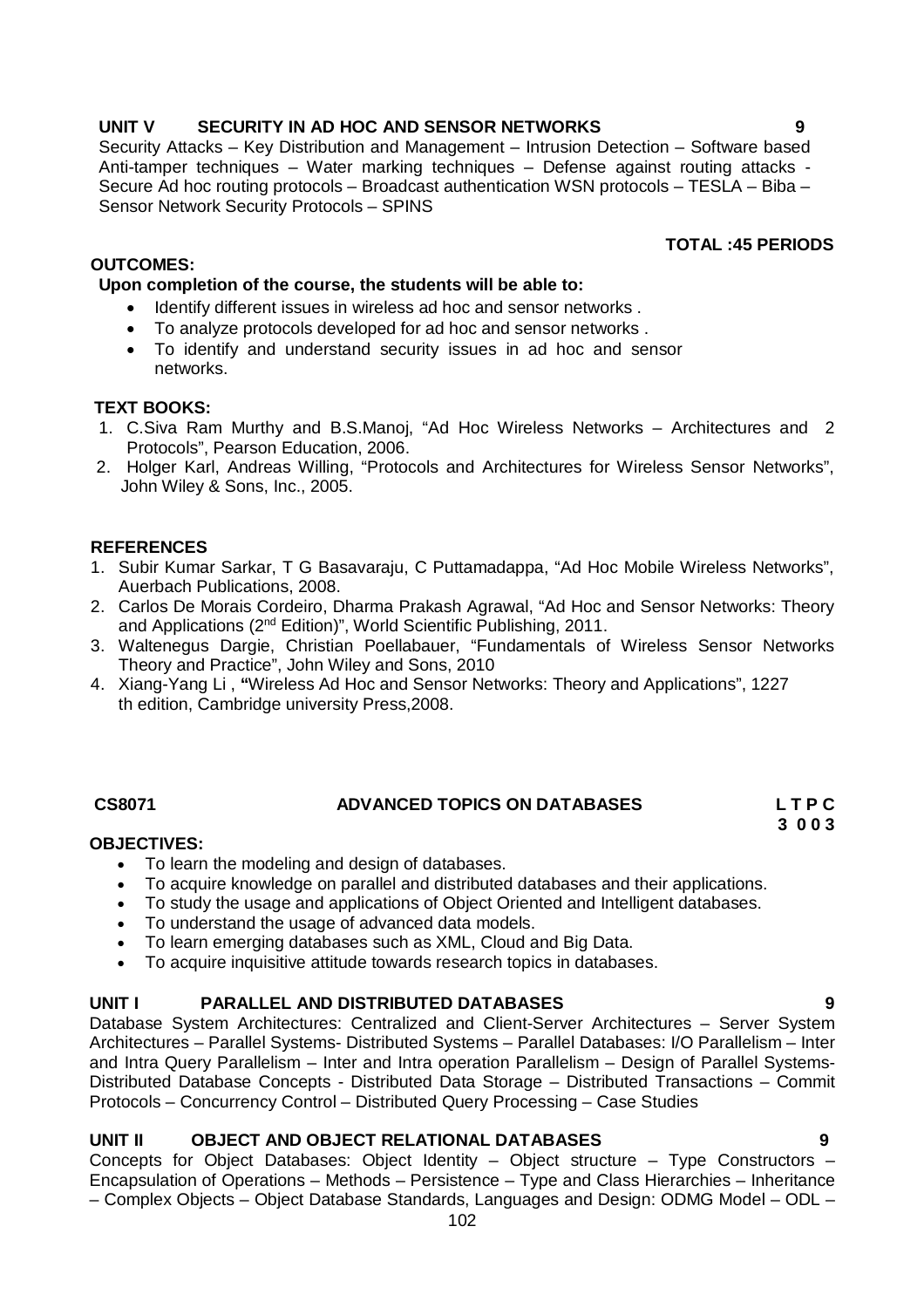OQL – Object Relational and Extended – Relational Systems: Object Relational features in SQL/Oracle – Case Studies.

# **UNIT III INTELLIGENT DATABASES 9**

Active Databases: Syntax and Semantics (Starburst, Oracle, DB2)- Taxonomy- Applications-Design Principles for Active Rules- Temporal Databases: Overview of Temporal Databases-TSQL2- Deductive Databases: Logic of Query Languages – Datalog- Recursive Rules-Syntax and Semantics of Datalog Languages- Implementation of Rules and Recursion- Recursive Queries in SQL- Spatial Databases- Spatial Data Types- Spatial Relationships- Spatial Data Structures-Spatial Access Methods- Spatial DB Implementation.

# **UNIT IV ADVANCED DATA MODELS 9**

Mobile Databases: Location and Handoff Management - Effect of Mobility on Data Management - Location Dependent Data Distribution - Mobile Transaction Models -Concurrency Control - Transaction Commit Protocols- Multimedia Databases- Information Retrieval- Data Warehousing-Data Mining- Text Mining.

# **UNIT V EMERGING TECHNOLOGIES 9**

XML Databases: XML-Related Technologies-XML Schema- XML Query Languages- Storing XML in Databases-XML and SQL- Native XML Databases- Web Databases- Geographic Information Systems- Biological Data Management- Cloud Based Databases: Data Storage Systems on the Cloud- Cloud Storage Architectures-Cloud Data Models- Query Languages- Introduction to Big Data-Storage-Analysis.

# **TOTAL: 45 PERIODS**

# **OUTCOMES:**

# **Upon Completion of the course, the students will be able,**

- To develop in-depth understanding of relational databases and skills to optimize database performance in practice.
- To understand and critique on each type of databases.
- To design faster algorithms in solving practical database problems.
- To implement intelligent databases and various data models.

# **TEXT BOOKS:**

- 1. Ramez Elmasri, Shamkant B. Navathe, "Fundamentals of Database Systems", Sixth Edition , Pearson, 2011.
- 2. Thomas Cannolly and Carolyn Begg, "Database Systems, A Practical Approach to Design, Implementation and Management", Fourth Edition, Pearson Education, 2008.

# **REFERENCES:**

- 1. Henry F Korth, Abraham Silberschatz, S. Sudharshan, "Database System Concepts", Sixth Edition, McGraw Hill, 2011.
- 2. C.J.Date, A.Kannan, S.Swamynathan, "An Introduction to Database Systems", Eighth Edition, Pearson Education, 2006.
- 3. Carlo Zaniolo, Stefano Ceri, Christos Faloutsos, Richard T.Snodgrass, V.S.Subrahmanian, Roberto Zicari, "Advanced Database Systems", Morgan Kaufmann publishers,2006.

#### **GE8072 FOUNDATION SKILLS IN INTEGRATED PRODUCT DEVELOPMENT L T P C 3 0 0 3**

# **OBJECTIVES:**

To understand the global trends and development methodologies of various types of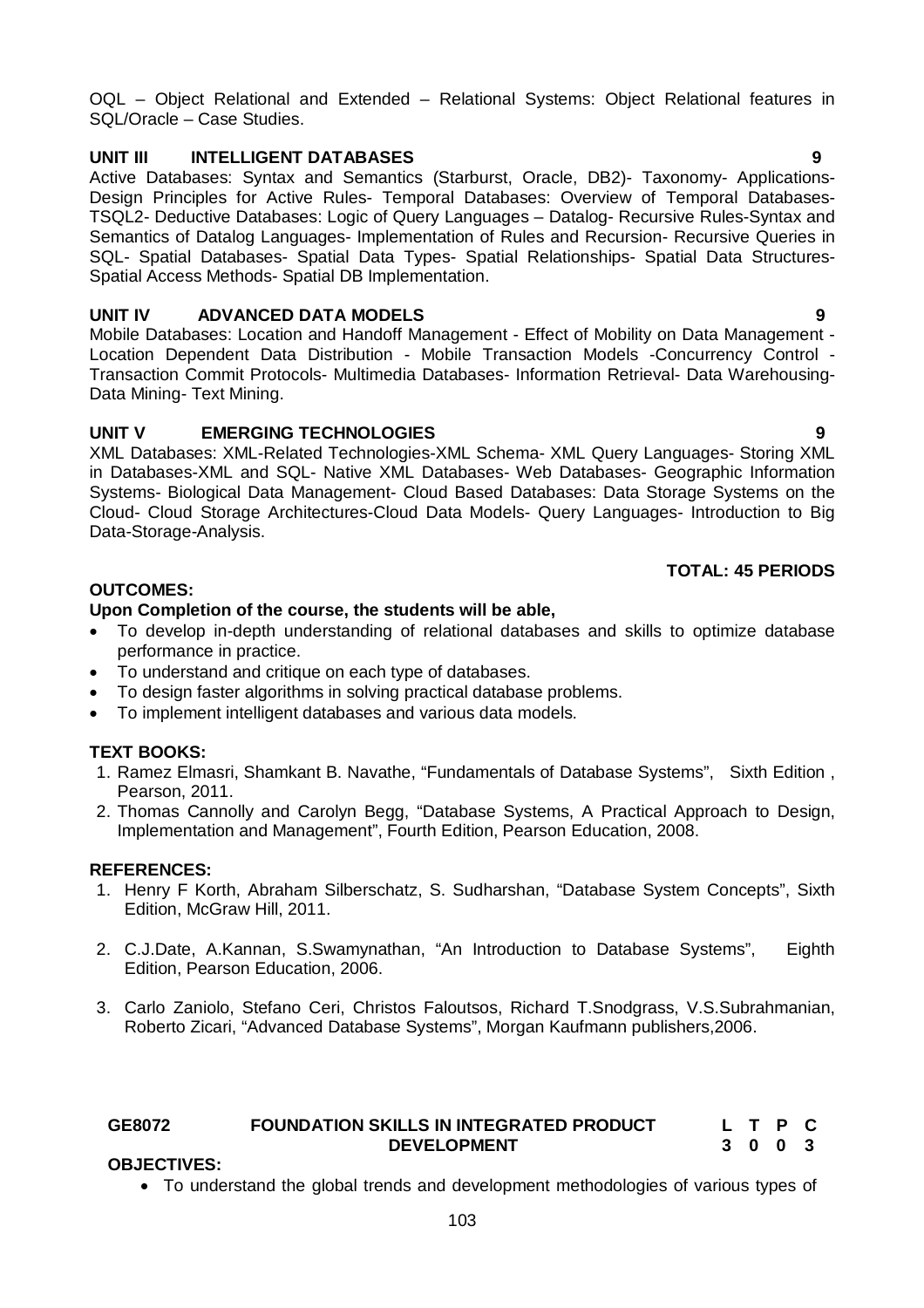products and services

- To conceptualize, prototype and develop product management plan for a new product based on the type of the new product and development methodology integrating the hardware, software, controls, electronics and mechanical systems
- To understand requirement engineering and know how to collect, analyze and arrive at requirements for new product development and convert them in to design specification
- To understand system modeling for system, sub-system and their interfaces and arrive at the optimum system specification and characteristics
- To develop documentation, test specifications and coordinate with various teams to validate and sustain up to the EoL (End of Life) support activities for engineering customer

# **UNIT I FUNDAMENTALS OF PRODUCT DEVELOPMENT 9**

**Global Trends Analysis and Product decision -** Social Trends - Technical Trends-Economical Trends - Environmental Trends - Political/Policy Trends **- Introduction to Product Development Methodologies and Management -** Overview of Products and Services - Types of Product Development - Overview of Product Development methodologies **-** Product Life Cycle – Product Development Planning and Management.

# **UNIT II REQUIREMENTS AND SYSTEM DESIGN 9**

**Requirement Engineering -** Types of Requirements - Requirement Engineering traceability Matrix and Analysis - Requirement Management - **System Design & Modeling -** Introduction to System Modeling - System Optimization - System Specification - Sub-System Design - Interface Design.

# **UNIT III DESIGN AND TESTING 9**

**Conceptualization -** Industrial Design and User Interface Design - Introduction to Concept generation Techniques – **Challenges in Integration of Engineering Disciplines** - Concept Screening & Evaluation - **Detailed Design -** Component Design and Verification – **Mechanical, Electronics and Software Subsystems** - High Level Design/Low Level Design of S/W Program **-** Types of Prototypes, S/W Testing- Hardware Schematic, Component design, Layout and Hardware Testing – **Prototyping -** Introduction to Rapid Prototyping and Rapid Manufacturing - **System Integration, Testing, Certification and Documentation**

**UNIT IV SUSTENANCE ENGINEERING AND END-OF-LIFE (EOL) SUPPORT 9** Introduction to Product verification processes and stages - Introduction to Product Validation processes and stages - Product Testing Standards and Certification - Product Documentation - **Sustenance -**Maintenance and Repair – Enhancements - **Product EoL -** Obsolescence Management – Configuration Management - EoL Disposal

# **UNIT V BUSINESS DYNAMICS – ENGINEERING SERVICES INDUSTRY 9**

**The Industry -** Engineering Services Industry - Product Development in Industry versus Academia –**The IPD Essentials -** Introduction to Vertical Specific Product Development processes -Manufacturing/Purchase and Assembly of Systems - Integration of Mechanical, Embedded and Software Systems – Product Development Trade-offs - Intellectual Property Rights and Confidentiality – Security and Configuration Management.

# **TOTAL: 45 PERIODS**

# **OUTCOMES:**

# **Upon completion of the course, the students will be able to:**

- Define, formulate and analyze a problem
- Solve specific problems independently or as part of a team
- Gain knowledge of the Innovation & Product Development process in the Business **Context**
- Work independently as well as in teams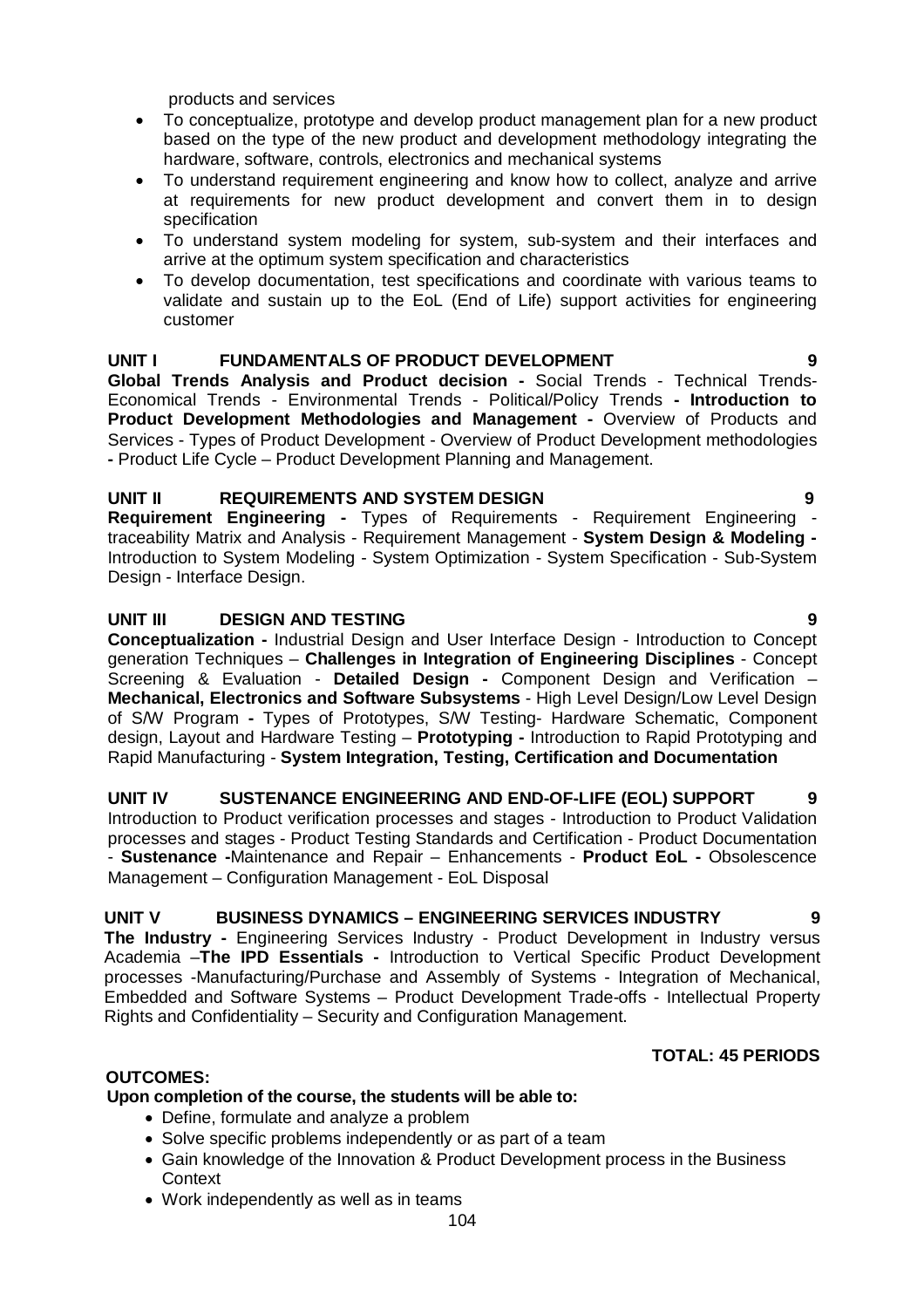• Manage a project from start to finish

# **TEXTBOOKS:**

- 1. Book specially prepared by NASSCOM as per the MoU.
- 2. Karl T Ulrich and Stephen D Eppinger, "Product Design and Development", Tata McGraw Hill, Fifth Edition, 2011.
- 3. John W Newstorm and Keith Davis, "Organizational Behavior", Tata McGraw Hill, Eleventh Edition, 2005.

### **REFERENCES:**

- 1. Hiriyappa B, "Corporate Strategy Managing the Business", Author House, 2013.
- 2. Peter F Drucker, "People and Performance", Butterworth Heinemann [Elsevier], Oxford, 2004.
- 3. Vinod Kumar Garg and Venkita Krishnan N K, "Enterprise Resource Planning Concepts", Second Edition, Prentice Hall, 2003.
- 4. Mark S Sanders and Ernest J McCormick, "Human Factors in Engineering and Design", McGraw Hill Education, Seventh Edition, 2013

# GE8074 **HUMAN RIGHTS** L T P C L T P C L T P C

# **3 0 0 3**

# **OBJECTIVE :**

To sensitize the Engineering students to various aspects of Human Rights.

**UNIT I 9** Human Rights – Meaning, origin and Development. Notion and classification of Rights – Natural, Moral and Legal Rights. Civil and Political Rights, Economic, Social and Cultural Rights; collective / Solidarity Rights.

**UNIT II 9** Evolution of the concept of Human Rights Magana carta – Geneva convention of 1864. Universal Declaration of Human Rights, 1948. Theories of Human Rights.

# **UNIT III 9**

Theories and perspectives of UN Laws – UN Agencies to monitor and compliance.

# **UNIT IV 9**

Human Rights in India – Constitutional Provisions / Guarantees.

# **UNIT V 9**

Human Rights of Disadvantaged People – Women, Children, Displaced persons and Disabled persons, including Aged and HIV Infected People. Implementation of Human Rights – National and State Human Rights Commission – Judiciary – Role of NGO's, Media, Educational Institutions, Social Movements.

#### **OUTCOME:**

Engineering students will acquire the basic knowledge of human rights.

#### **REFERENCES:**

- 1. Kapoor S.K., "Human Rights under International law and Indian Laws", Central Law Agency, Allahabad, 2014.
- 2. Chandra U., "Human Rights", Allahabad Law Agency, Allahabad, 2014.
- 3. Upendra Baxi, The Future of Human Rights, Oxford University Press, New Delhi.

# **TOTAL: 45 PERIODS**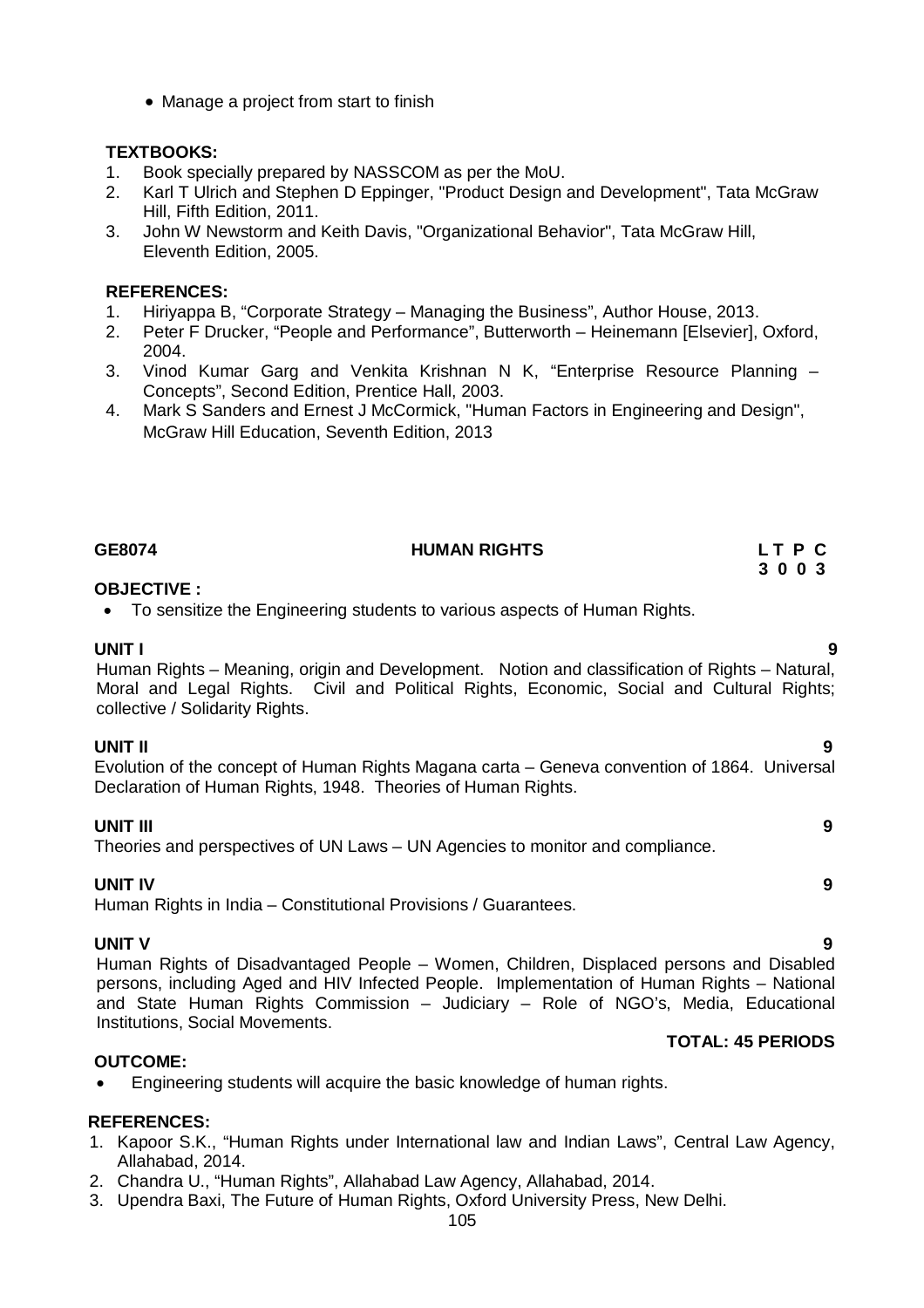# **GE8071 DISASTER MANAGEMENT L T P C**

# **OBJECTIVES:**

- To provide students an exposure to disasters, their significance and types.
- To ensure that students begin to understand the relationship between vulnerability,
- disasters, disaster prevention and risk reduction
- To gain a preliminary understanding of approaches of Disaster Risk Reduction (DRR)
- To enhance awareness of institutional processes in the country and
- To develop rudimentary ability to respond to their surroundings with potential
- disaster response in areas where they live, with due sensitivity

# **UNIT I INTRODUCTION TO DISASTERS 9**

Definition: Disaster, Hazard, Vulnerability, Resilience, Risks – Disasters: Types of disasters – Earthquake, Landslide, Flood, Drought, Fire etc - Classification, Causes, Impacts including social, economic, political, environmental, health, psychosocial, etc.- Differential impacts- in terms of caste, class, gender, age, location, disability - Global trends in disasters: urban disasters, pandemics, complex emergencies, Climate change- Dos and Don'ts during various types of Disasters.

# **UNIT II APPROACHES TO DISASTER RISK REDUCTION (DRR) 9**

Disaster cycle - Phases, Culture of safety, prevention, mitigation and preparedness community based DRR, Structural- nonstructural measures, Roles and responsibilities of- community, Panchayati Raj

Institutions/Urban Local Bodies (PRIs/ULBs), States, Centre, and other stake-holders- Institutional Processess and Framework at State and Central Level- State Disaster Management Authority(SDMA) – Early Warning System – Advisories from Appropriate Agencies.

# **UNIT III INTER-RELATIONSHIP BETWEEN DISASTERS AND DEVELOPMENT 9**

Factors affecting Vulnerabilities, differential impacts, impact of Development projects such as dams, embankments, changes in Land-use etc.- Climate Change Adaptation- IPCC Scenario and Scenarios in the context of India - Relevance of indigenous knowledge, appropriate technology and local resources.

# **UNIT IV DISASTER RISK MANAGEMENT IN INDIA 9**

Hazard and Vulnerability profile of India, Components of Disaster Relief: Water, Food, Sanitation, Shelter, Health, Waste Management, Institutional arrangements (Mitigation, Response and Preparedness, Disaster Management Act and Policy - Other related policies, plans, programmes and legislation – Role of GIS and Information Technology Components in Preparedness, Risk Assessment, Response and Recovery Phases of Disaster – Disaster Damage Assessment.

## **UNIT V DISASTER MANAGEMENT: APPLICATIONS AND CASE STUDIES AND FIELD WORKS 9**

Landslide Hazard Zonation: Case Studies, Earthquake Vulnerability Assessment of Buildings and Infrastructure: Case Studies, Drought Assessment: Case Studies, Coastal Flooding: Storm Surge Assessment, Floods: Fluvial and Pluvial Flooding: Case Studies; Forest Fire: Case Studies, Man Made disasters: Case Studies, Space Based Inputs for Disaster Mitigation and Management and field works related to disaster management.

# **TOTAL: 45 PERIODS**

# **OUTCOMES:**

# **The students will be able to**

- Differentiate the types of disasters, causes and their impact on environment and society
- Assess vulnerability and various methods of risk reduction measures as well as mitigation.
- Draw the hazard and vulnerability profile of India, Scenarious in the Indian context, Disaster damage assessment and management.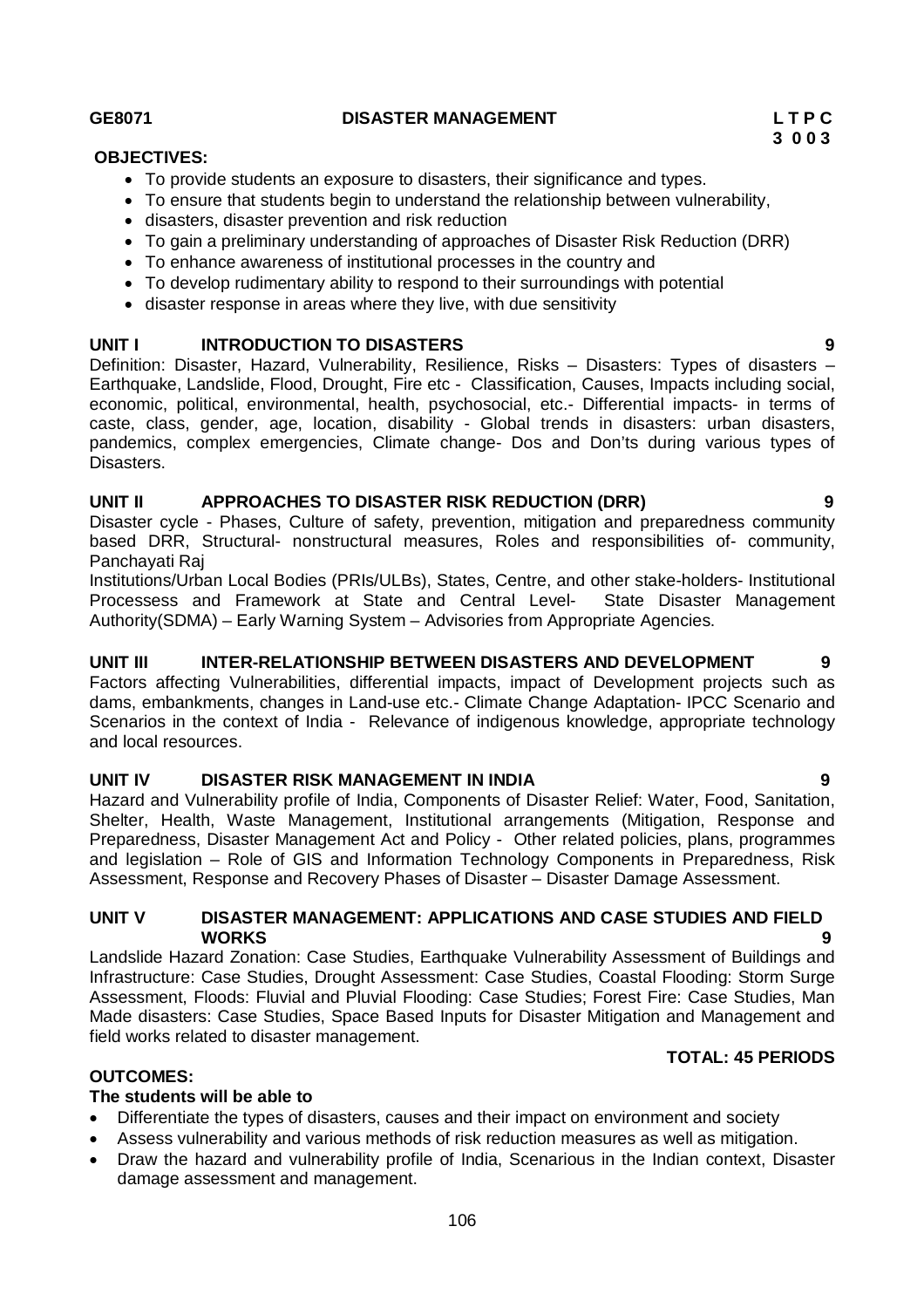# **TEXTBOOKS:**

- 1. Singhal J.P. "Disaster Management", Laxmi Publications, 2010. ISBN-10: 9380386427 ISBN-13: 978-9380386423
- 2. Tushar Bhattacharya, "Disaster Science and Management", McGraw Hill India Education Pvt. Ltd., 2012. **ISBN-10:** 1259007367, **ISBN-13:** 978-1259007361]
- 3. Gupta Anil K, Sreeja S. Nair. Environmental Knowledge for Disaster Risk Management, NIDM, New Delhi, 2011
- 4. Kapur Anu Vulnerable India: A Geographical Study of Disasters, IIAS and Sage Publishers, New Delhi, 2010.

### **REFERENCES**

- 1. Govt. of India: Disaster Management Act , Government of India, New Delhi, 2005
- 2. Government of India, National Disaster Management Policy,2009.

| <b>EC8093</b> | <b>DIGITAL IMAGE PROCESSING</b> |  | L T P C |  |
|---------------|---------------------------------|--|---------|--|
|               |                                 |  | 3 0 0 3 |  |

# **OBJECTIVES:**

- To become familiar with digital image fundamentals
- To get exposed to simple image enhancement techniques in Spatial and Frequency domain.
- To learn concepts of degradation function and restoration techniques.
- To study the image segmentation and representation techniques.
- To become familiar with image compression and recognition methods

### **UNIT I DIGITAL IMAGE FUNDAMENTALS 9**

Steps in Digital Image Processing – Components – Elements of Visual Perception – Image Sensing and Acquisition – Image Sampling and Quantization – Relationships between pixels - Color image fundamentals - RGB, HSI models, Two-dimensional mathematical preliminaries, 2D transforms - DFT, DCT.

#### **UNIT II** IMAGE ENHANCEMENT **19** 9

Spatial Domain: Gray level transformations – Histogram processing – Basics of Spatial Filtering– Smoothing and Sharpening Spatial Filtering, Frequency Domain: Introduction to Fourier Transform– Smoothing and Sharpening frequency domain filters – Ideal, Butterworth and Gaussian filters, Homomorphic filtering, Color image enhancement.

#### **UNIT III IMAGE RESTORATION 9**

Image Restoration - degradation model, Properties, Noise models – Mean Filters – Order Statistics – Adaptive filters – Band reject Filters – Band pass Filters – Notch Filters – Optimum Notch Filtering – Inverse Filtering – Wiener filtering

# **UNIT IV IMAGE SEGMENTATION 9**

Edge detection, Edge linking via Hough transform – Thresholding - Region based segmentation – Region growing – Region splitting and merging – Morphological processing- erosion and dilation, Segmentation by morphological watersheds – basic concepts – Dam construction – Watershed segmentation algorithm.

# **UNIT V IMAGE COMPRESSION AND RECOGNITION 9**

Need for data compression, Huffman, Run Length Encoding, Shift codes, Arithmetic coding, JPEG standard, MPEG. Boundary representation, Boundary description, Fourier Descriptor, Regional Descriptors – Topological feature, Texture - Patterns and Pattern classes - Recognition based on matching.

# **TOTAL 45 PERIODS**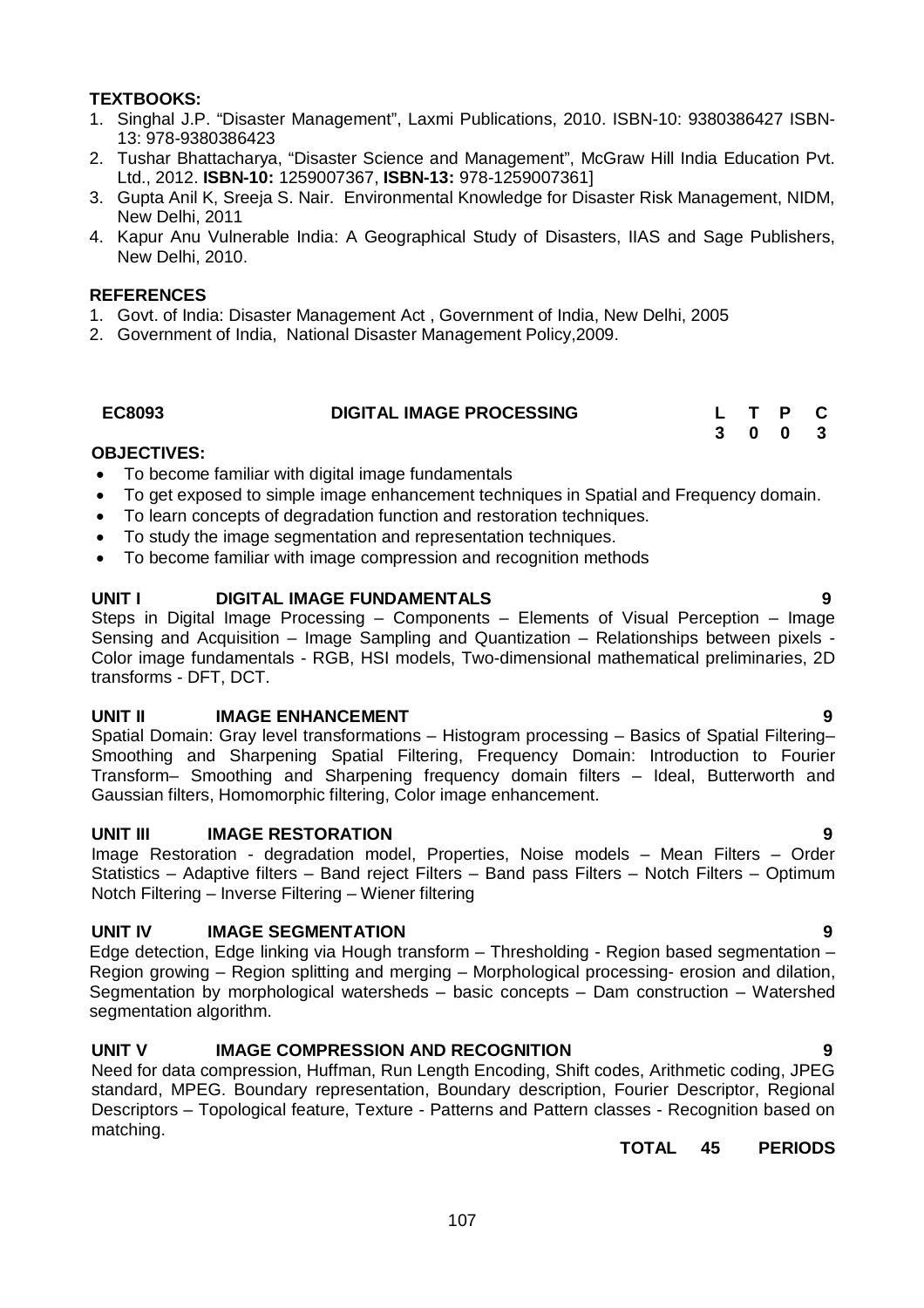# **OUTCOMES:**

# **At the end of the course, the students should be able to:**

- Know and understand the basics and fundamentals of digital image processing, such as digitization, sampling, quantization, and 2D-transforms.
- Operate on images using the techniques of smoothing, sharpening and enhancement.
- Understand the restoration concepts and filtering techniques.
- Learn the basics of segmentation, features extraction, compression and recognition methods for color models.

# **TEXT BOOKS:**

- 1. Rafael C. Gonzalez, Richard E. Woods, 'Digital Image Processing', Pearson, Third Edition, 2010.
- 2. Anil K. Jain, 'Fundamentals of Digital Image Processing', Pearson, 2002.

# **REFERENCES:**

- 1. Kenneth R. Castleman, 'Digital Image Processing', Pearson, 2006.
- 2. Rafael C. Gonzalez, Richard E. Woods, Steven Eddins, 'Digital Image Processing using MATLAB', Pearson Education, Inc., 2011.
- 3. D,E. Dudgeon and RM. Mersereau, 'Multidimensional Digital Signal Processing', Prentice Hall Professional Technical Reference, 1990.
- 4. William K. Pratt, 'Digital Image Processing', John Wiley, New York, 2002
- 5. Milan Sonka et al 'Image processing, analysis and machine vision', Brookes/Cole, Vikas Publishing House, 2nd edition, 1999

# **CS8085 SOCIAL NETWORK ANALYSIS L T P C**

**3 0 0 3**

# **OBJECTIVES:**

- To understand the concept of semantic web and related applications.
- To learn knowledge representation using ontology.
- To understand human behaviour in social web and related communities.
- To learn visualization of social networks.

# **UNIT I INTRODUCTION 9**

Introduction to Semantic Web: Limitations of current Web - Development of Semantic Web - Emergence of the Social Web - Social Network analysis: Development of Social Network Analysis - Key concepts and measures in network analysis - Electronic sources for network analysis: Electronic discussion networks, Blogs and online communities - Web-based networks - Applications of Social Network Analysis.

### **UNIT II MODELLING, AGGREGATING AND KNOWLEDGE REPRESENTATION 9**

Ontology and their role in the Semantic Web: Ontology-based knowledge Representation - Ontology languages for the Semantic Web: Resource Description Framework - Web Ontology Language - Modelling and aggregating social network data: State-of-the-art in network data representation - Ontological representation of social individuals - Ontological representation of social relationships - Aggregating and reasoning with social network data - Advanced representations.

### **UNIT III EXTRACTION AND MINING COMMUNITIES IN WEB SOCIAL NETWORKS 9**

Extracting evolution of Web Community from a Series of Web Archive - Detecting communities in social networks - Definition of community - Evaluating communities - Methods for community detection and mining - Applications of community mining algorithms - Tools for detecting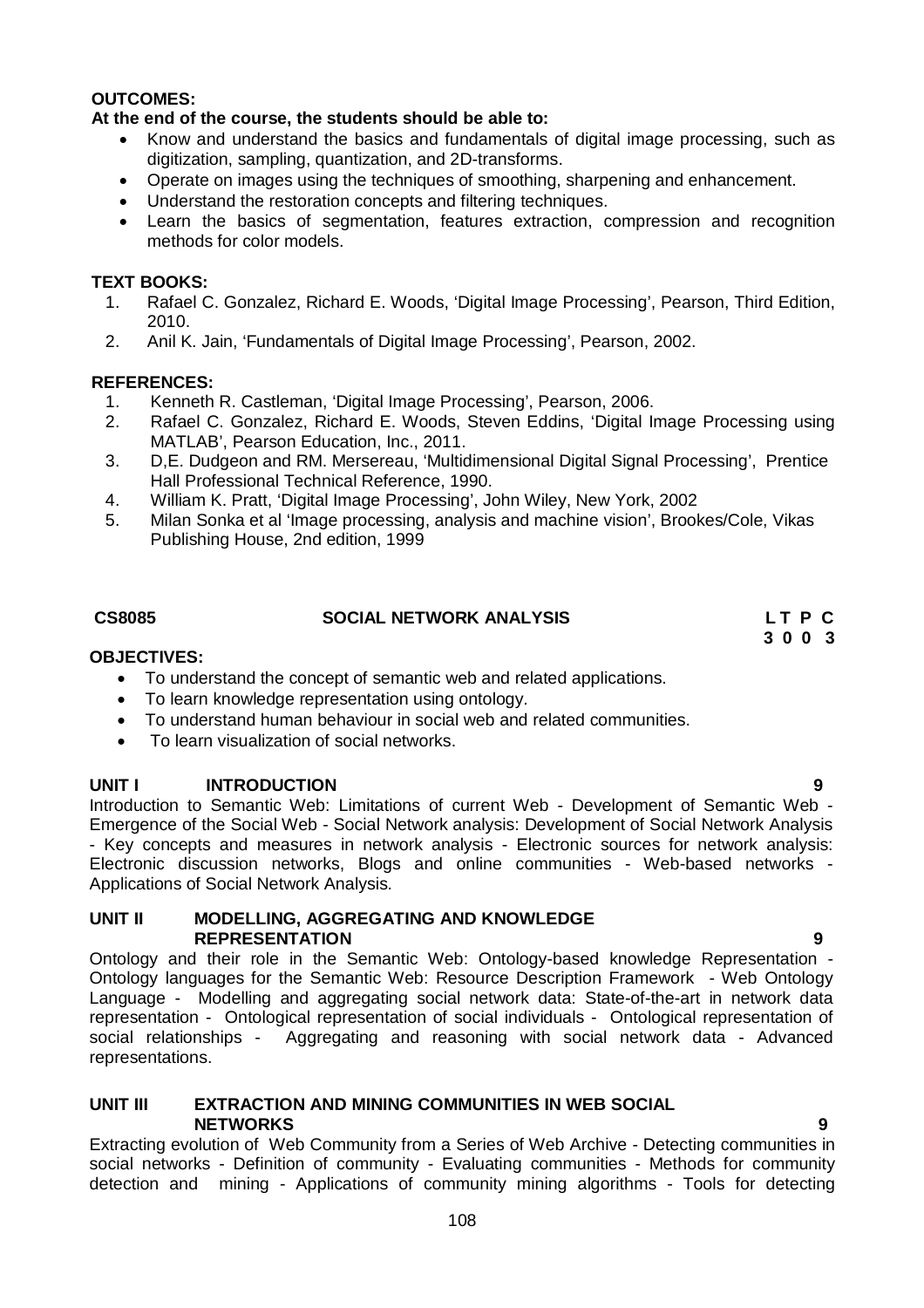communities social network infrastructures and communities - Decentralized online social networks - Multi-Relational characterization of dynamic social network communities.

#### **UNIT IV PREDICTING HUMAN BEHAVIOUR AND PRIVACY ISSUES 9**

Understanding and predicting human behaviour for social communities - User data management - Inference and Distribution - Enabling new human experiences - Reality mining - Context - Awareness - Privacy in online social networks - Trust in online environment - Trust models based on subjective logic - Trust network analysis - Trust transitivity analysis - Combining trust and reputation - Trust derivation based on trust comparisons - Attack spectrum and countermeasures.

#### **UNIT V VISUALIZATION AND APPLICATIONS OF SOCIAL NETWORKS 9**

Graph theory - Centrality - Clustering - Node-Edge Diagrams - Matrix representation - Visualizing online social networks, Visualizing social networks with matrix-based representations - Matrix and Node-Link Diagrams - Hybrid representations - Applications - Cover networks - Community welfare - Collaboration networks - Co-Citation networks.

#### **TOTAL: 45 PERIODS**

#### **OUTCOMES:**

#### **Upon completion of the course, the students should be able to:**

- Develop semantic web related applications.
- Represent knowledge using ontology.
- Predict human behaviour in social web and related communities.
- Visualize social networks.

#### **TEXT BOOKS:**

- 1. Peter Mika, "Social Networks and the Semantic Web", First Edition, Springer 2007.
- 2. Borko Furht, "Handbook of Social Network Technologies and Applications", 1<sup>st</sup> Edition, Springer, 2010.

#### **REFERENCES:**

- 1. Guandong Xu ,Yanchun Zhang and Lin Li, "Web Mining and Social Networking Techniques and applications", First Edition, Springer, 2011.
- 2. Dion Goh and Schubert Foo, "Social information Retrieval Systems: Emerging Technologies and Applications for Searching the Web Effectively", IGI Global Snippet, 2008.
- 3. Max Chevalier, Christine Julien and Chantal Soulé-Dupuy, "Collaborative and Social Information Retrieval and Access: Techniques for Improved user Modelling", IGI Global Snippet, 2009.
- 4. John G. Breslin, Alexander Passant and Stefan Decker, "The Social Semantic Web", Springer, 2009.

## **IT8073 INFORMATION SECURITY L T P C**

**3 0 0 3**

#### **OBJECTIVES:**

- To understand the basics of Information Security
- To know the legal, ethical and professional issues in Information Security
- To know the aspects of risk management
- To become aware of various standards in this area
- To know the technological aspects of Information Security

#### UNIT **INTRODUCTION**

History, What is Information Security?, Critical Characteristics of Information, NSTISSC Security Model, Components of an Information System, Securing the Components, Balancing Security and Access, The SDLC, The Security SDLC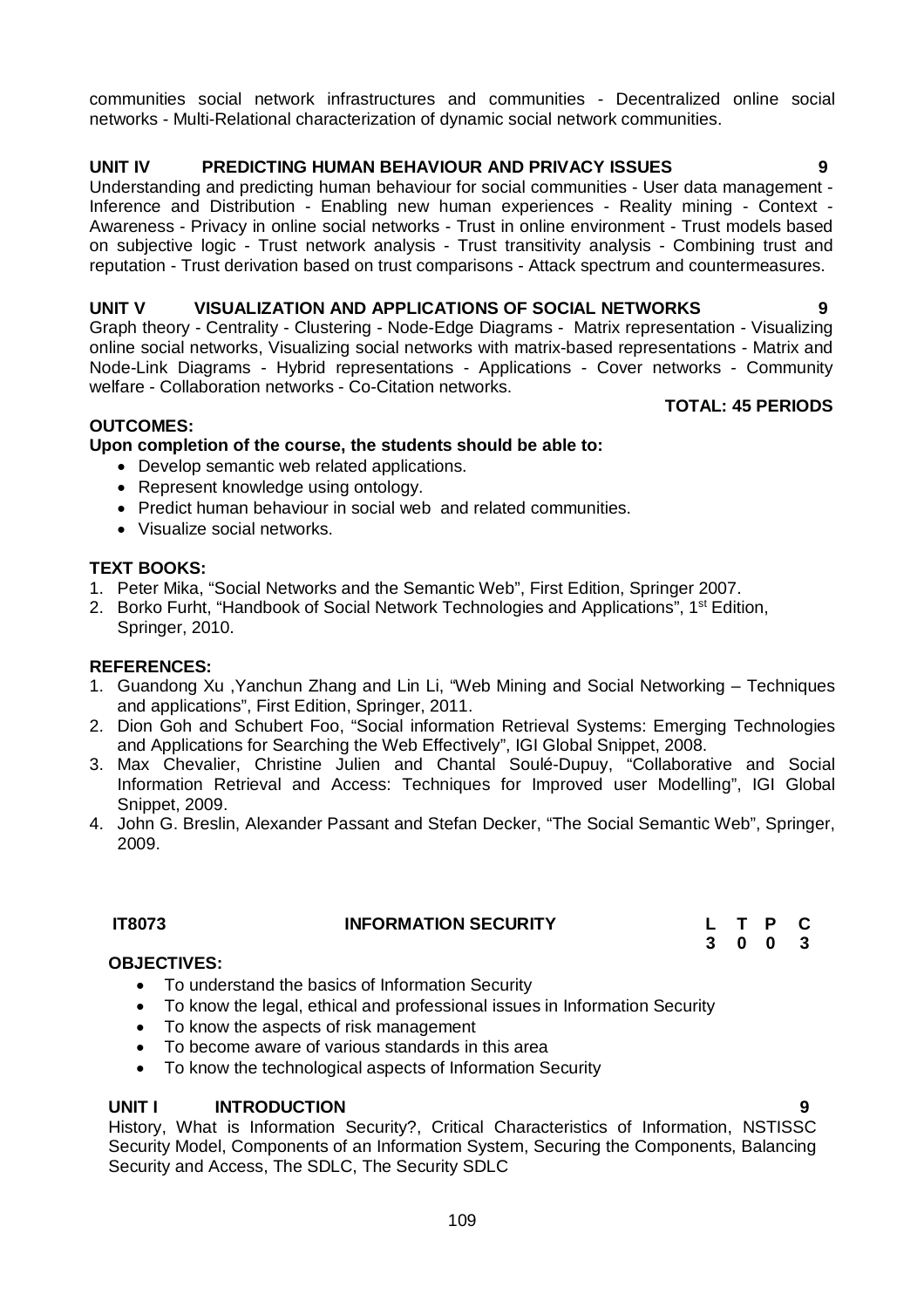Open Flow Specification – Drawbacks of Open SDN, SDN via APIs, SDN via Hypervisor-

### **UNIT II SECURITY INVESTIGATION 9**

Need for Security, Business Needs, Threats, Attacks, Legal, Ethical and Professional Issues - An Overview of Computer Security - Access Control Matrix, Policy-Security policies, Confidentiality policies, Integrity policies and Hybrid policies

### **UNIT III SECURITY ANALYSIS 9**

Risk Management: Identifying and Assessing Risk, Assessing and Controlling Risk - Systems: Access Control Mechanisms, Information Flow and Confinement Problem

### **UNIT IV LOGICAL DESIGN 9**

Blueprint for Security, Information Security Policy, Standards and Practices, ISO 17799/BS 7799, NIST Models, VISA International Security Model, Design of Security Architecture, Planning for Continuity

## **UNIT V PHYSICAL DESIGN 9**

Security Technology, IDS, Scanning and Analysis Tools, Cryptography, Access Control Devices, Physical Security, Security and Personnel

## **OUTCOMES:**

### **At the end of this course, the students should be able to:**

- Discuss the basics of information security
- Illustrate the legal, ethical and professional issues in information security
- Demonstrate the aspects of risk management.
- Become aware of various standards in the Information Security System
- Design and implementation of Security Techniques.

### **TEXT BOOK:**

1. Michael E Whitman and Herbert J Mattord, "Principles of Information Security", Vikas Publishing House, New Delhi, 2003

### **REFERENCES**

- 1. Micki Krause, Harold F. Tipton, " Handbook of Information Security Management", Vol 1-3 CRCPress LLC, 2004.
- 2. Stuart McClure, Joel Scrambray, George Kurtz, "Hacking Exposed", Tata McGraw-Hill, 2003
- 3. Matt Bishop, " Computer Security Art and Science", Pearson/PHI, 2002.

| <b>CS8087</b> | <b>SOFTWARE DEFINED NETWORKS</b> | L T P C |  |  |
|---------------|----------------------------------|---------|--|--|
|               |                                  |         |  |  |

### **OBJECTIVES:**

- To learn the fundamentals of software defined networks.
- To understand the separation of the data plane and the control plane.
- To study about the SDN Programming.
- To study about the various applications of SDN

### **UNIT I INTRODUCTION 9**

History of Software Defined Networking (SDN) – Modern Data Center – Traditional Switch Architecture – Why SDN – Evolution of SDN – How SDN Works – Centralized and Distributed Control and Date Planes

## **UNIT II OPEN FLOW & SDN CONTROLLERS 9**

**TOTAL 45 PERIODS**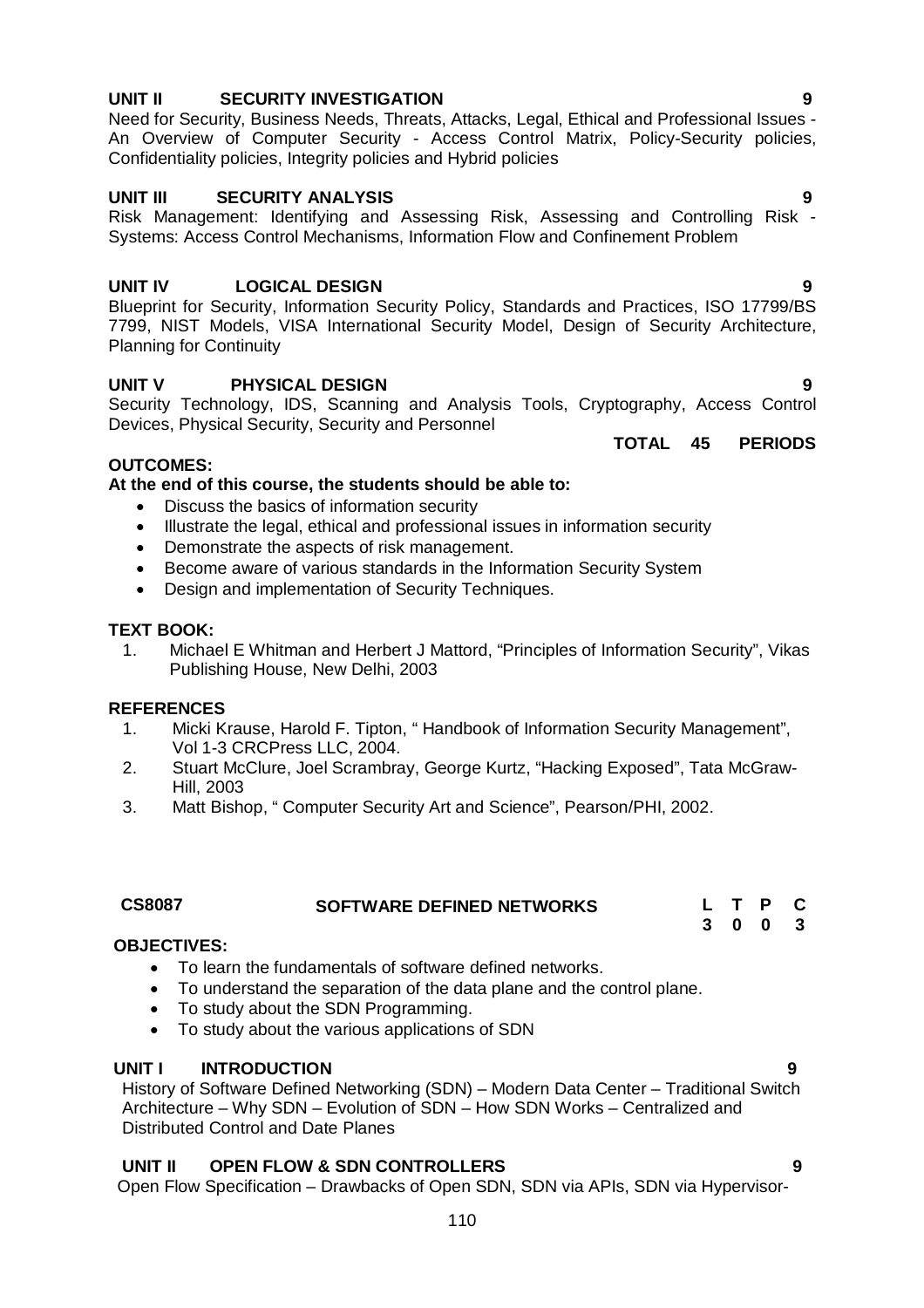Based Overlays – SDN via Opening up the Device – SDN Controllers – General Concepts

### **UNIT III DATA CENTERS 9**

Multitenant and Virtualized Multitenant Data Center – SDN Solutions for the Data Center Network – VLANs – EVPN – VxLAN – NVGRE

#### **UNIT IV SDN PROGRAMMING 9**

Programming SDNs: Northbound Application Programming Interface, Current Languages and Tools, Composition of SDNs – Network Functions Virtualization (NFV) and Software Defined Networks: Concepts, Implementation and Applications

### **UNIT V SDN 9**

Juniper SDN Framework – IETF SDN Framework – Open Daylight Controller – Floodlight Controller – Bandwidth Calendaring – Data Center Orchestration

#### **OUTCOMES:**

#### **Upon completion of the course, the students will be able to:**

- Analyze the evolution of software defined networks
- Express the various components of SDN and their uses
- Explain the use of SDN in the current networking scenario
- Design and develop various applications of SDN

#### **TEXT BOOKS:**

- 1. Paul Goransson and Chuck Black, ―Software Defined Networks: A Comprehensive Approach, First Edition, Morgan Kaufmann, 2014.
- 2. Thomas D. Nadeau, Ken Gray, ―SDN: Software Defined Networks, O'Reilly Media, 2013.

#### **REFERENCES:**

- 1. Siamak Azodolmolky, ―Software Defined Networking with Open Flow, Packet Publishing, 2013.
- 2. Vivek Tiwari, ―SDN and Open Flow for Beginnersǁ, Amazon Digital Services, Inc., 2013.
- 3. Fei Hu, Editor, ―Network Innovation through Open Flow and SDN: Principles and Design, CRC Press, 2014.

# **CS8074 CYBER FORENSICS L T P C**

#### **OBJECTIVES:**

- To learn computer forensics
- To become familiar with forensics tools
- To learn to analyze and validate forensics data

### **UNIT I INTRODUCTION TO COMPUTER FORENSICS 9**

Introduction to Traditional Computer Crime, Traditional problems associated with Computer Crime. Introduction to Identity Theft & Identity Fraud. Types of CF techniques - Incident and incident response methodology - Forensic duplication and investigation. Preparation for IR: Creating response tool kit and IR team. - Forensics Technology and Systems - Understanding Computer Investigation – Data Acquisition.

### **UNIT II EVIDENCE COLLECTION AND FORENSICS TOOLS 9**

Processing Crime and Incident Scenes – Working with Windows and DOS Systems. **Current Computer Forensics Tools:** Software/ Hardware Tools.

**TOTAL :45 PERIODS**

**3 0 0 3**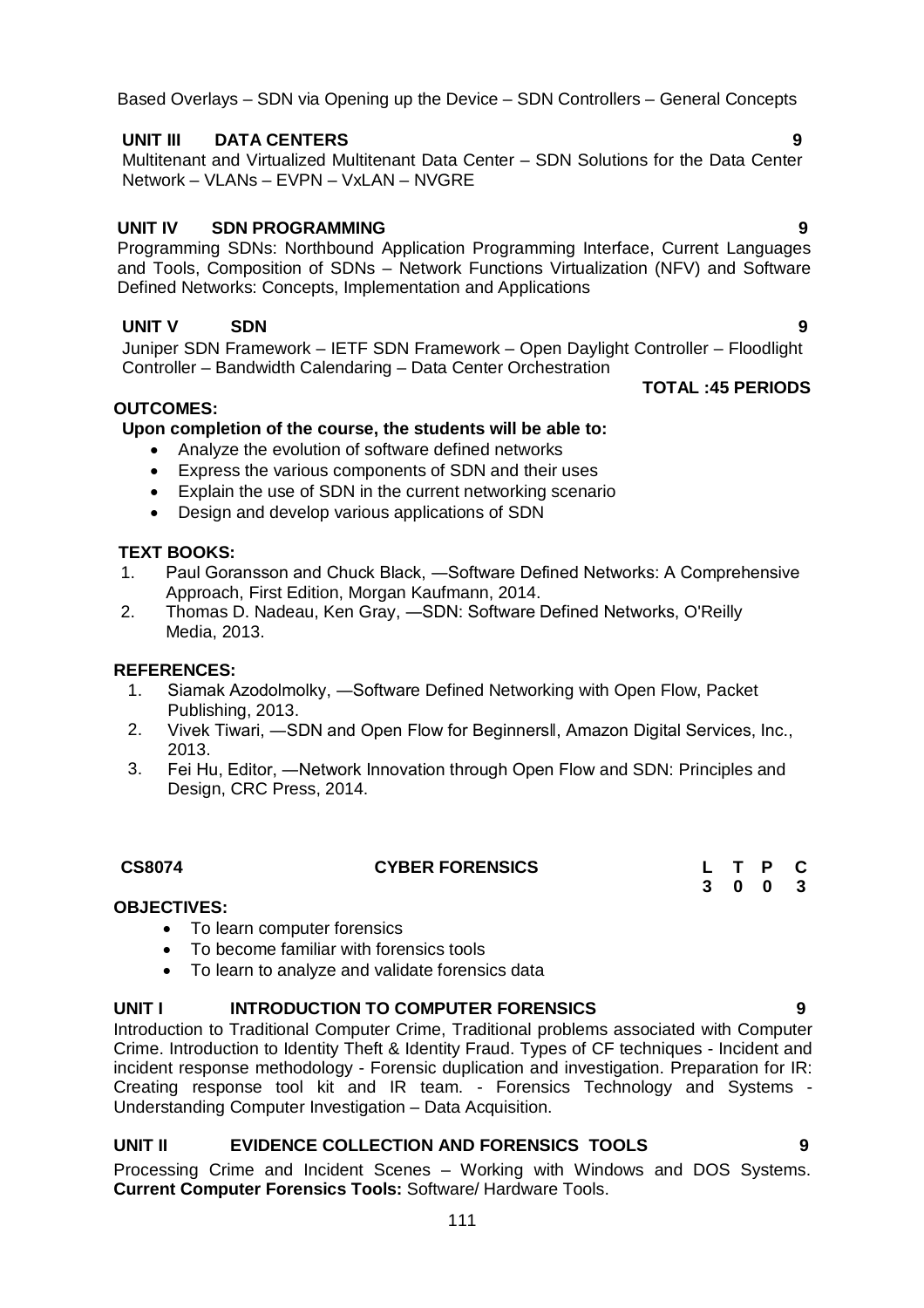#### 112

#### **UNIT III ANALYSIS AND VALIDATION 9**

Validating Forensics Data – Data Hiding Techniques – Performing Remote Acquisition – Network Forensics – Email Investigations – Cell Phone and Mobile Devices Forensics

#### **UNIT IV ETHICAL HACKING 9**

Introduction to Ethical Hacking - Footprinting and Reconnaissance - Scanning Networks - Enumeration - System Hacking - Malware Threats - Sniffing

#### **UNIT V ETHICAL HACKING IN WEB 9**

Social Engineering - Denial of Service - Session Hijacking - Hacking Web servers - Hacking Web Applications – SQL Injection - Hacking Wireless Networks - Hacking Mobile Platforms.

#### **TOTAL 45 PERIODS**

#### **OUTCOMES:**

#### **At the end of the course, the student should be able to:**

- Understand the basics of computer forensics
- Apply a number of different computer forensic tools to a given scenario
- Analyze and validate forensics data
- Identify the vulnerabilities in a given network infrastructure
- Implement real-world hacking techniques to test system security

#### **TEXT BOOKS:**

- 1. Bill Nelson, Amelia Phillips, Frank Enfinger, Christopher Steuart, "Computer Forensics and Investigations", Cengage Learning, India Edition, 2016.
- 2. CEH official Certfied Ethical Hacking Review Guide, Wiley India Edition, 2015.

#### **REFERENCES**

- 1. John R.Vacca, "Computer Forensics", Cengage Learning, 2005
- 2. MarjieT.Britz, "Computer Forensics and Cyber Crime": An Introduction", 3<sup>rd</sup> Edition, Prentice Hall, 2013.
- 3. AnkitFadia " Ethical Hacking" Second Edition, Macmillan India Ltd, 2006
- 4. Kenneth C.Brancik "Insider Computer Fraud" Auerbach Publications Taylor & Francis Group–2008.

#### **OBJECTIVES:**

- To learn the basic concepts of Soft Computing
- To become familiar with various techniques like neural networks, genetic algorithms and fuzzy systems.
- To apply soft computing techniques to solve problems.

#### **UNIT I INTRODUCTION TO SOFT COMPUTING 9**

Introduction-Artificial Intelligence-Artificial Neural Networks-Fuzzy Systems-Genetic Algorithm and Evolutionary Programming-Swarm Intelligent Systems-Classification of ANNs-McCulloch and Pitts Neuron Model-Learning Rules: Hebbian and Delta- Perceptron Network-Adaline Network-Madaline Network.

#### **UNIT II ARTIFICIAL NEURAL NETWORKS 9**

Back propagation Neural Networks - Kohonen Neural Network -Learning Vector Quantization -Hamming Neural Network - Hopfield Neural Network- Bi-directional

**CS8086 SOFT COMPUTING L T P C 3 0 0 3**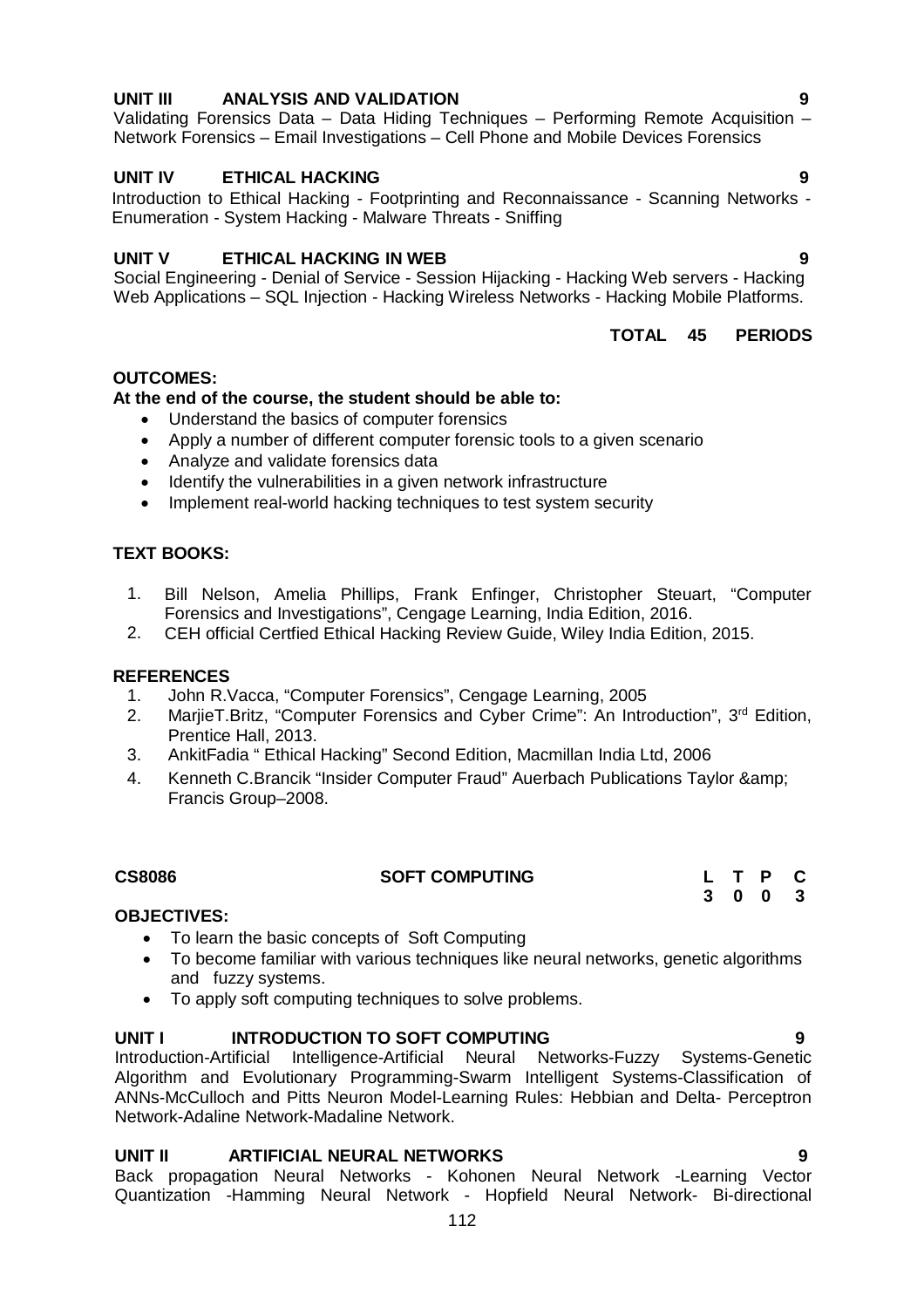Associative Memory -Adaptive Resonance Theory Neural Networks- Support Vector Machines - Spike Neuron Models.

#### **UNIT III FUZZY SYSTEMS 9**

Introduction to Fuzzy Logic, Classical Sets and Fuzzy Sets - Classical Relations and Fuzzy Relations -Membership Functions -Defuzzification - Fuzzy Arithmetic and Fuzzy Measures - Fuzzy Rule Base and Approximate Reasoning - Introduction to Fuzzy Decision Making.

#### **UNIT IV GENETIC ALGORITHMS 9**

Basic Concepts- Working Principles -Encoding- Fitness Function - Reproduction - Inheritance Operators - Cross Over - Inversion and Deletion -Mutation Operator - Bit-wise Operators -Convergence of Genetic Algorithm.

### **UNIT V HYBRID SYSTEMS**

Hybrid Systems -Neural Networks, Fuzzy Logic and Genetic -GA Based Weight Determination - LR-Type Fuzzy Numbers - Fuzzy Neuron - Fuzzy BP Architecture - Learning in Fuzzy BP- Inference by Fuzzy BP - Fuzzy ArtMap: A Brief Introduction - Soft Computing Tools - GA in Fuzzy Logic Controller Design - Fuzzy Logic Controller

#### **TOTAL : 45 PERIODS**

#### **OUTCOMES:**

#### **Upon completion of this course, the students should be able to**

- Apply suitable soft computing techniques for various applications.
- Integrate various soft computing techniques for complex problems.

#### **TEXT BOOKS:**

- 1. N.P.Padhy, S.P.Simon, "Soft Computing with MATLAB Programming", Oxford University Press, 2015.
- 2. S.N.Sivanandam , S.N.Deepa, "Principles of Soft Computing", Wiley India Pvt. Ltd., 2nd Edition, 2011.
- 3. S.Rajasekaran, G.A.Vijayalakshmi Pai, "Neural Networks, Fuzzy Logic and Genetic Algorithm, Synthesis and Applications ", PHI Learning Pvt. Ltd., 2017.

### **REFERENCES:**

- 1. Jyh-Shing Roger Jang, Chuen-Tsai Sun, Eiji Mizutani, "Neuro-Fuzzy and Soft Computing", Prentice-Hall of India, 2002.
- 2. Kwang H.Lee, "First course on Fuzzy Theory and Applications", Springer, 2005.
- 3. George J. Klir and Bo Yuan, "Fuzzy Sets and Fuzzy Logic-Theory and Applications", Prentice Hall, 1996.
- 4. James A. Freeman and David M. Skapura, "Neural Networks Algorithms, Applications, and Programming Techniques", Addison Wesley, 2003.

# **GE8076 PROFESSIONAL ETHICS IN ENGINEERING LT P C**

#### **3 0 0 3 OBJECTIVES:**

 To enable the students to create an awareness on Engineering Ethics and Human Values, to instill Moral and Social Values and Loyalty and to appreciate the rights of others.

#### **UNIT I HUMAN VALUES 10**

Morals, values and Ethics – Integrity – Work ethic – Service learning – Civic virtue – Respect for others – Living peacefully – Caring – Sharing – Honesty – Courage – Valuing time – Cooperation – Commitment – Empathy – Self confidence – Character – Spirituality – Introduction to Yoga and meditation for professional excellence and stress management.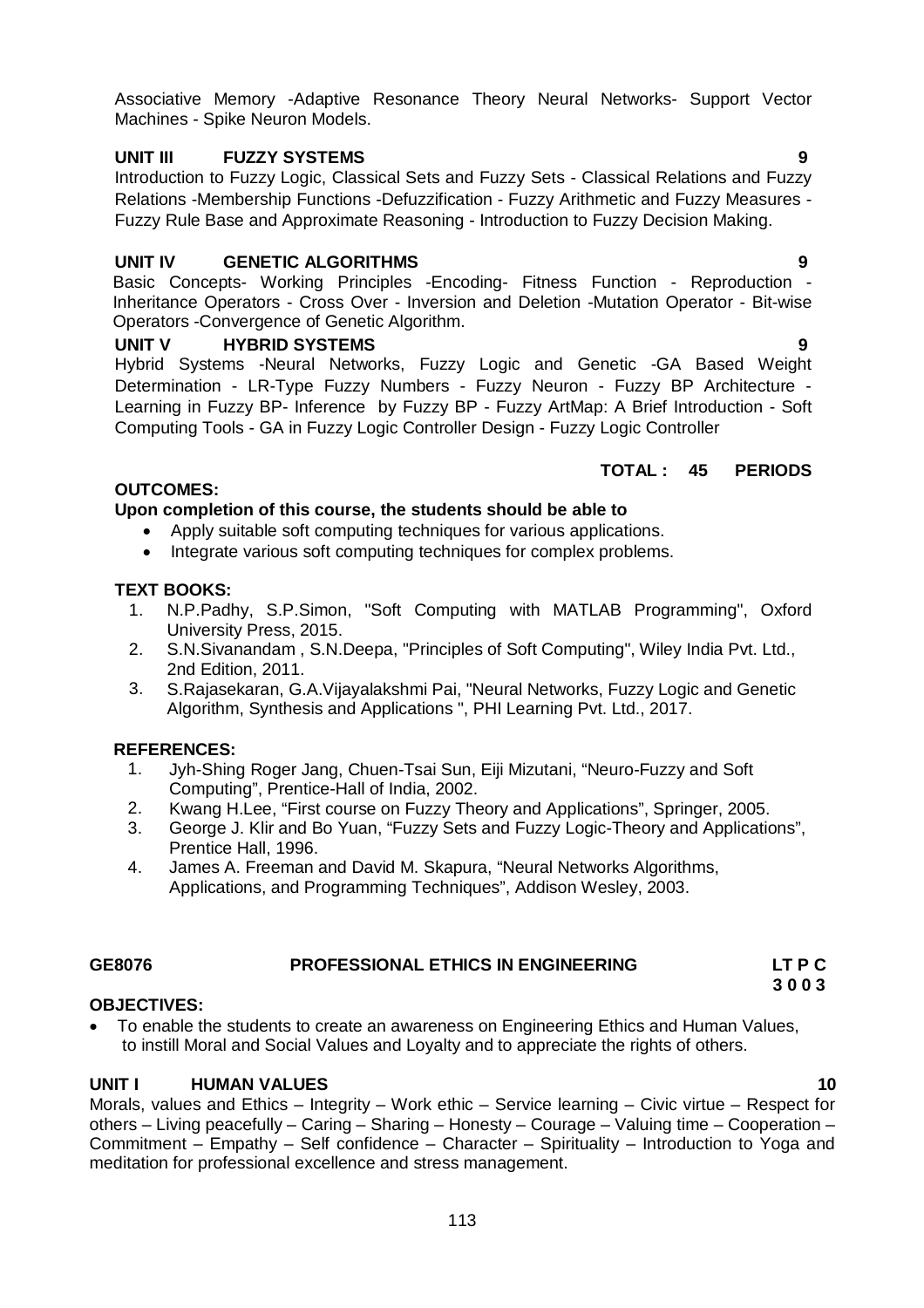#### **UNIT II ENGINEERING ETHICS 9**

Senses of 'Engineering Ethics' – Variety of moral issues – Types of inquiry – Moral dilemmas – Moral Autonomy – Kohlberg's theory – Gilligan's theory – Consensus and Controversy – Models of professional roles - Theories about right action – Self-interest – Customs and Religion – Uses of Ethical Theories.

### **UNIT III ENGINEERING AS SOCIAL EXPERIMENTATION 9**

Engineering as Experimentation – Engineers as responsible Experimenters – Codes of Ethics – A Balanced Outlook on Law.

#### **UNIT IV SAFETY, RESPONSIBILITIES AND RIGHTS 9**

Safety and Risk – Assessment of Safety and Risk – Risk Benefit Analysis and Reducing Risk - Respect for Authority – Collective Bargaining – Confidentiality – Conflicts of Interest – Occupational Crime – Professional Rights – Employee Rights – Intellectual Property Rights (IPR) – Discrimination.

#### **UNIT V GLOBAL ISSUES 8**

Multinational Corporations – Environmental Ethics – Computer Ethics – Weapons Development – Engineers as Managers – Consulting Engineers – Engineers as Expert Witnesses and Advisors – Moral Leadership –Code of Conduct – Corporate Social Responsibility.

#### **OUTCOMES:**

 Upon completion of the course, the student should be able to apply ethics in society, discuss the ethical issues related to engineering and realize the responsibilities and rights in the society.

#### **TEXT BOOKS:**

- 1. Mike W. Martin and Roland Schinzinger, "Ethics in Engineering", Tata McGraw Hill, New Delhi, 2003.
- 2. Govindarajan M, Natarajan S, Senthil Kumar V. S, "Engineering Ethics", Prentice Hall of India, New Delhi, 2004.

### **REFERENCES:**

- 1. Charles B. Fleddermann, "Engineering Ethics", Pearson Prentice Hall, New Jersey, 2004.
- 2. Charles E. Harris, Michael S. Pritchard and Michael J. Rabins, "Engineering Ethics Concepts and Cases", Cengage Learning, 2009.
- 3. John R Boatright, "Ethics and the Conduct of Business", Pearson Education, New Delhi, 2003
- 4. Edmund G Seebauer and Robert L Barry, "Fundamentals of Ethics for Scientists and Engineers", Oxford University Press, Oxford, 2001.
- 5. Laura P. Hartman and Joe Desjardins, "Business Ethics: Decision Making for Personal Integrity and Social Responsibility" Mc Graw Hill education, India Pvt. Ltd.,New Delhi, 2013.
- 6. World Community Service Centre, ' Value Education', Vethathiri publications, Erode, 2011.

#### **Web sources:**

- 1. www.onlineethics.org
- 2. www.nspe.org
- 3. www.globalethics.org
- 4. www.ethics.org

### **TOTAL: 45 PERIODS**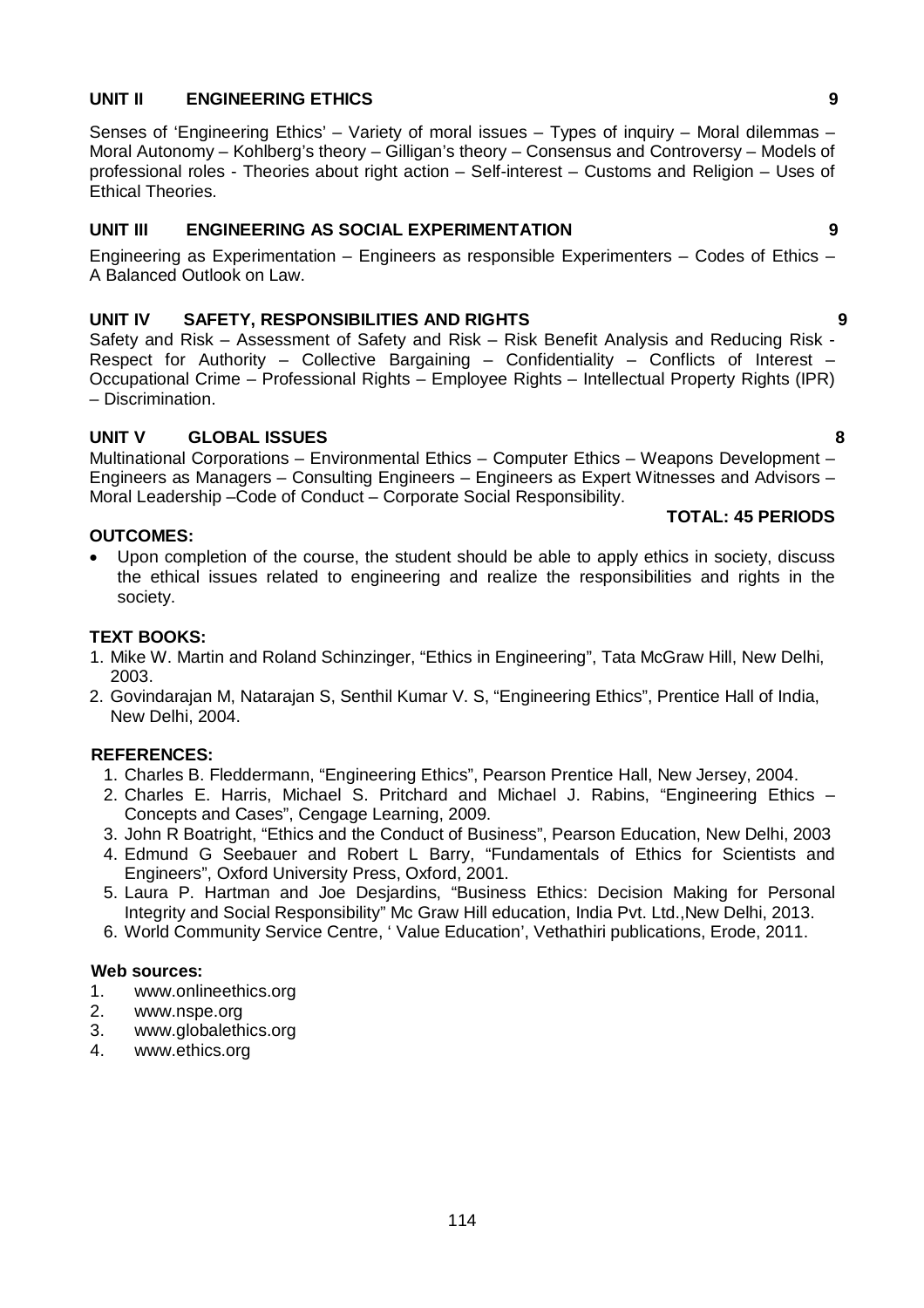# CS8080 INFORMATION RETRIEVAL TECHNIQUES LTPC

#### **OBJECTIVES:**

- To understand the basics of Information Retrieval.
- To understand machine learning techniques for text classification and clustering.
- To understand various search engine system operations.
- To learn different techniques of recommender system.

#### **UNIT I INTRODUCTION 9**

Information Retrieval – Early Developments – The IR Problem – The User's Task – Information versus Data Retrieval - The IR System – The Software Architecture of the IR System – The Retrieval and Ranking Processes - The Web – The e-Publishing Era – How the web changed Search – Practical Issues on the Web – How People Search – Search Interfaces Today – Visualization in Search Interfaces.

#### **UNIT II MODELING AND RETRIEVAL EVALUATION 9**

Basic IR Models - Boolean Model - TF-IDF (Term Frequency/Inverse Document Frequency) Weighting - Vector Model – Probabilistic Model – Latent Semantic Indexing Model – Neural Network Model – Retrieval Evaluation – Retrieval Metrics – Precision and Recall – Reference Collection – User-based Evaluation – Relevance Feedback and Query Expansion – Explicit Relevance Feedback.

#### **UNIT III TEXT CLASSIFICATION AND CLUSTERING 9**

A Characterization of Text Classification – Unsupervised Algorithms: Clustering – Naïve Text Classification – Supervised Algorithms – Decision Tree – k-NN Classifier – SVM Classifier – Feature Selection or Dimensionality Reduction – Evaluation metrics – Accuracy and Error – Organizing the classes – Indexing and Searching – Inverted Indexes – Sequential Searching – Multi-dimensional Indexing.

#### **UNIT IV WEB RETRIEVAL AND WEB CRAWLING 9**

The Web – Search Engine Architectures – Cluster based Architecture – Distributed Architectures – Search Engine Ranking – Link based Ranking – Simple Ranking Functions – Learning to Rank – Evaluations -- Search Engine Ranking – Search Engine User Interaction – Browsing – Applications of a Web Crawler – Taxonomy – Architecture and Implementation – Scheduling Algorithms – Evaluation.

#### **UNIT V RECOMMENDER SYSTEM 19 1**

Recommender Systems Functions – Data and Knowledge Sources – Recommendation Techniques – Basics of Content-based Recommender Systems – High Level Architecture – Advantages and Drawbacks of Content-based Filtering – Collaborative Filtering – Matrix factorization models – Neighborhood models.

#### **TOTAL: 45 PERIODS**

#### **OUTCOMES:**

#### **Upon completion of the course, the students will be able to:**

- Use an open source search engine framework and explore its capabilities
- Apply appropriate method of classification or clustering.
- Design and implement innovative features in a search engine.
- Design and implement a recommender system.

#### **TEXT BOOKS:**

- 1. Ricardo Baeza-Yates and Berthier Ribeiro-Neto, ―Modern Information Retrieval: The Concepts and Technology behind Search, Second Edition, ACM Press Books, 2011.
- 2. Ricci, F, Rokach, L. Shapira, B.Kantor, "Recommender Systems Handbook", First Edition, 2011.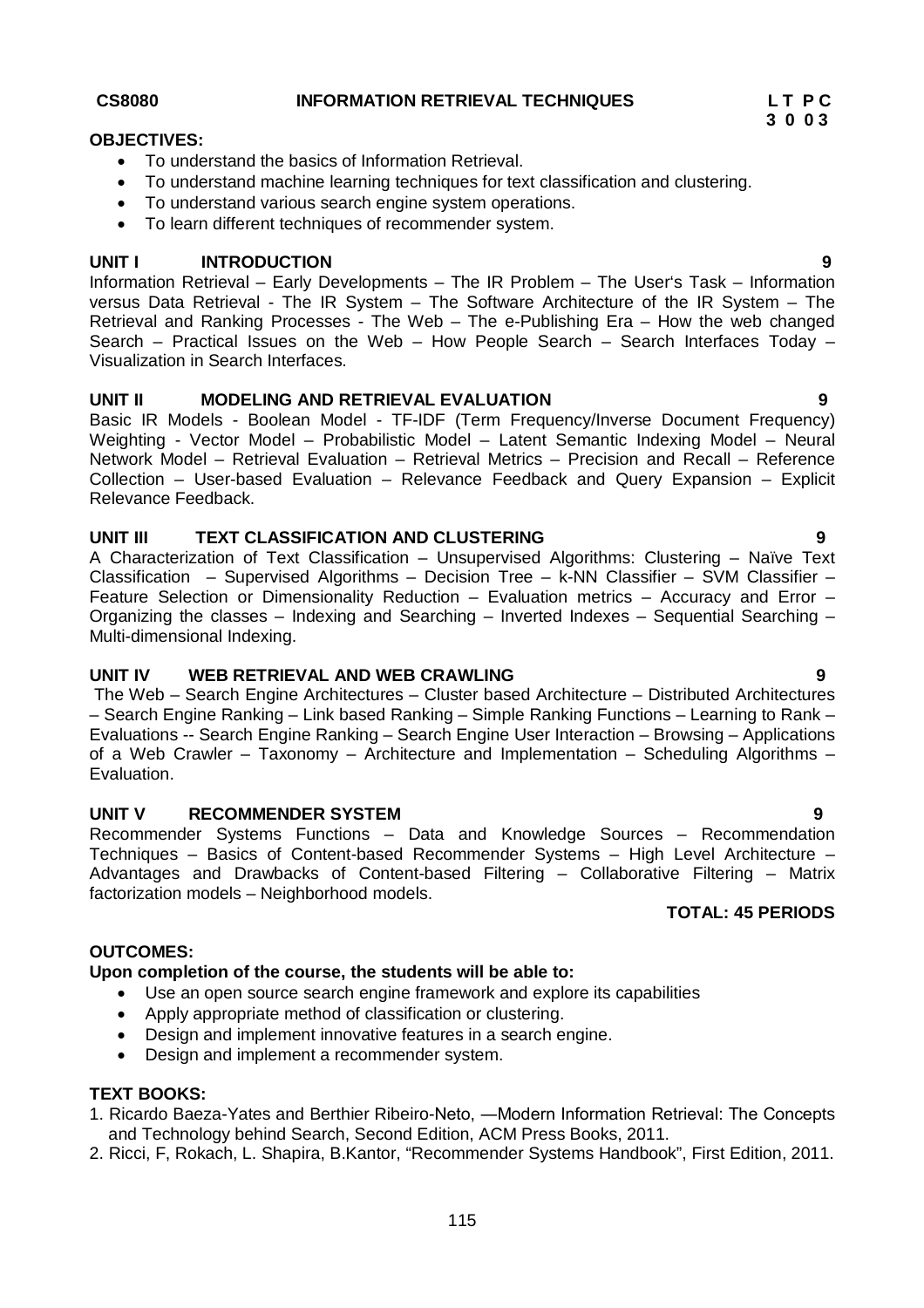#### **REFERENCES:**

- 1. C. Manning, P. Raghavan, and H. Schütze, ―Introduction to Information Retrieval, Cambridge University Press, 2008.
- 2. Stefan Buettcher, Charles L. A. Clarke and Gordon V. Cormack, ―Information Retrieval: Implementing and Evaluating Search Engines, The MIT Press, 2010.

# **CS8078 GREEN COMPUTING L T P C**

#### **OBJECTIVES:**

- To learn the fundamentals of Green Computing.
- To analyze the Green computing Grid Framework.
- To understand the issues related with Green compliance.
- To study and develop various case studies.

#### **UNIT** I **FUNDAMENTALS 9**

Green IT Fundamentals: Business, IT, and the Environment – Green computing: carbon foot print, scoop on power – Green IT Strategies: Drivers, Dimensions, and Goals – Environmentally Responsible Business: Policies, Practices, and Metrics.

#### **UNIT II GREEN ASSETS AND MODELING 9**

Green Assets: Buildings, Data Centers, Networks, and Devices – Green Business Process Management: Modeling, Optimization, and Collaboration – Green Enterprise Architecture – Environmental Intelligence – Green Supply Chains – Green Information Systems: Design and Development Models.

#### **UNIT III GRID FRAMEWORK 9**

Virtualization of IT systems – Role of electric utilities, Telecommuting, teleconferencing and teleporting – Materials recycling – Best ways for Green PC – Green Data center – Green Grid framework.

#### **UNIT IV GREEN COMPLIANCE 9**

Socio-cultural aspects of Green IT – Green Enterprise Transformation Roadmap – Green Compliance: Protocols, Standards, and Audits – Emergent Carbon Issues: Technologies and Future.

#### **UNIT V CASE STUDIES 9**

The Environmentally Responsible Business Strategies (ERBS) – Case Study Scenarios for Trial Runs – Case Studies – Applying Green IT Strategies and Applications to a Home, Hospital, Packaging Industry and Telecom Sector.

#### **TOTAL : 45 PERIODS**

#### **OUTCOMES:**

#### **Upon completion of the course, the students will be able to:**

- Acquire knowledge to adopt green computing practices to minimize negative impacts on the environment.
- Enhance the skill in energy saving practices in their use of hardware.
- Evaluate technology tools that can reduce paper waste and carbon footprint by the stakeholders.
- Understand the ways to minimize equipment disposal requirements .

# **3 0 0 3**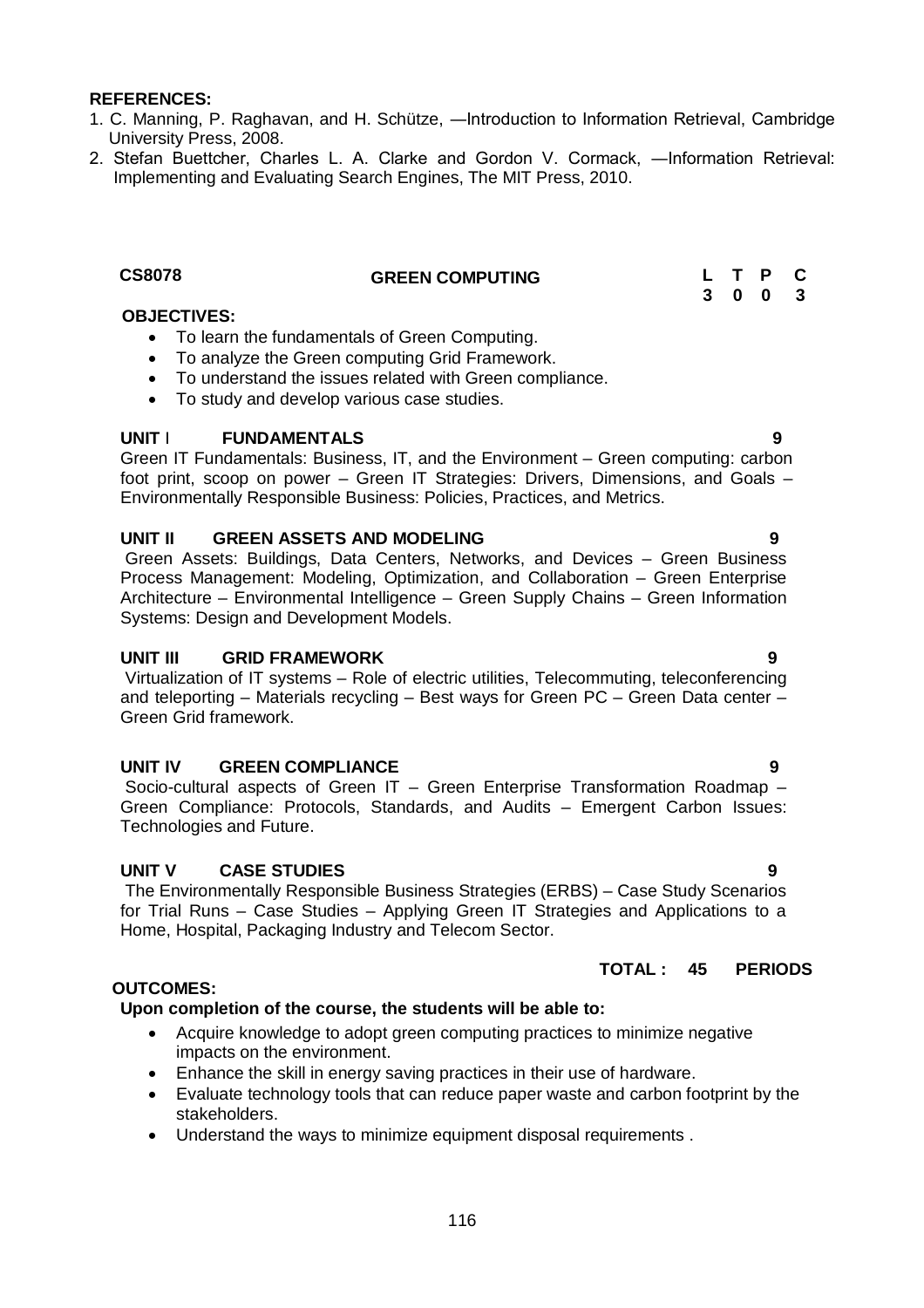#### **TEXT BOOKS:**

- 1. Bhuvan Unhelkar, "Green IT Strategies and Applications-Using Environmental Intelligence", CRC Press, June 2014.
- 2. Woody Leonhard, Katherine Murray, "Green Home computing for dummies", August 2012.

#### **REFERENCES:**

- 1. Alin Gales, Michael Schaefer, Mike Ebbers, "Green Data Center: steps for the Journey", Shroff/IBM rebook, 2011.
- 2. John Lamb, "The Greening of IT", Pearson Education, 2009.
- 3. Jason Harris, "Green Computing and Green IT- Best Practices on regulations & industry", Lulu.com, 2008
- 4. Carl speshocky, "Empowering Green Initiatives with IT", John Wiley & Sons, 2010.
- 5. Wu Chun Feng (editor), "Green computing: Large Scale energy efficiency", CRC Press

#### **CS8076 GPU ARCHITECTURE AND PROGRAMMING L T P C**

#### **3 0 0 3 OBJECTIVES:**

- To understand the basics of GPU architectures
- To write programs for massively parallel processors
- To understand the issues in mapping algorithms for GPUs
- To introduce different GPU programming models

#### **UNIT I** GPU ARCHITECTURE **12 12**

Evolution of GPU architectures - Understanding Parallelism with GPU –Typical GPU Architecture - CUDA Hardware Overview - Threads, Blocks, Grids, Warps, Scheduling - Memory Handling with CUDA: Shared Memory, Global Memory, Constant Memory and Texture Memory.

#### **UNIT II CUDA PROGRAMMING 8**

Using CUDA - Multi GPU - Multi GPU Solutions - Optimizing CUDA Applications: Problem Decomposition, Memory Considerations, Transfers, Thread Usage, Resource Contentions.

#### **UNIT III PROGRAMMING ISSUES 8**

Common Problems: CUDA Error Handling, Parallel Programming Issues, Synchronization, Algorithmic Issues, Finding and Avoiding Errors.

#### **UNIT IV OPENCL BASICS 8**

OpenCL Standard – Kernels – Host Device Interaction – Execution Environment – Memory Model – Basic OpenCL Examples.

#### **UNIT V ALGORITHMS ON GPU 9 9 PUNIT V ALGORITHMS ON GPU**

Parallel Patterns: Convolution, Prefix Sum, Sparse Matrix - Matrix Multiplication - Programming Heterogeneous Cluster.

#### **OUTCOMES**:

#### **Upon completion of the course, the students will be able to**

- Describe GPU Architecture
- Write programs using CUDA, identify issues and debug them
- Implement efficient algorithms in GPUs for common application kernels, such as matrix multiplication
- Write simple programs using OpenCL
- Identify efficient parallel programming patterns to solve problems

### **TOTAL: 45 PERIODS**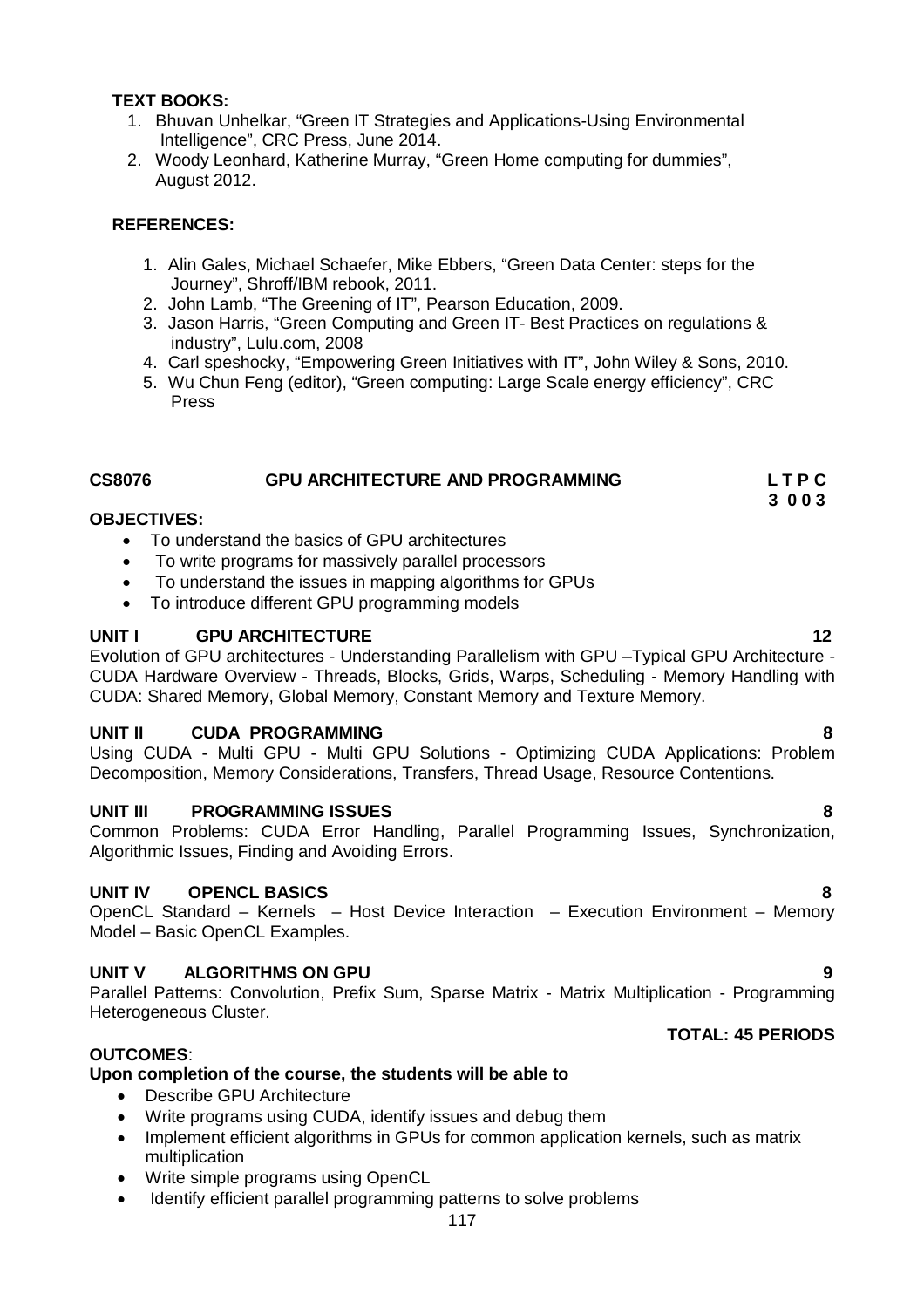#### **TEXT BOOKS:**

- 1. Shane Cook, CUDA Programming: ―A Developer's Guide to Parallel Computing with GPUs (Applications of GPU Computing), First Edition, Morgan Kaufmann, 2012.
- 2. David R. Kaeli, Perhaad Mistry, Dana Schaa, Dong Ping Zhang, "Heterogeneous computing with OpenCL", 3<sup>rd</sup> Edition, Morgan Kauffman, 2015.

#### **REFERENCES:**

- 1. Nicholas Wilt, ―CUDA Handbook: A Comprehensive Guide to GPU Programming, Addison Wesley, 2013.
- 2. Jason Sanders, Edward Kandrot, ―CUDA by Example: An Introduction to General Purpose GPU Programmingǁ, Addison - Wesley, 2010.
- 3. David B. Kirk, Wen-mei W. Hwu, Programming Massively Parallel Processors A Hands-on Approach, Third Edition, Morgan Kaufmann, 2016.
- 4. http://www.nvidia.com/object/cuda\_home\_new.html
- 5. http://www.openCL.org

| <b>CS8084</b> | NATURAL LANGUAGE PROCESSING | <b>LTPC</b> |
|---------------|-----------------------------|-------------|
|               |                             | 3003        |

#### **OBJECTIVES:**

- To learn the fundamentals of natural language processing
- To understand the use of CFG and PCFG in NLP
- To understand the role of semantics of sentences and pragmatics
- To apply the NLP techniques to IR applications

#### **UNIT I INTRODUCTION 9**

Origins and challenges of NLP – Language Modeling: Grammar-based LM, Statistical LM - Regular Expressions, Finite-State Automata – English Morphology, Transducers for lexicon and rules, Tokenization, Detecting and Correcting Spelling Errors, Minimum Edit Distance

#### **UNIT II WORD LEVEL ANALYSIS**

Unsmoothed N-grams, Evaluating N-grams, Smoothing, Interpolation and Backoff – Word Classes, Part-of-Speech Tagging, Rule-based, Stochastic and Transformation-based tagging, Issues in PoS tagging – Hidden Markov and Maximum Entropy models.

#### **UNIT III SYNTACTIC ANALYSIS 9**

Context-Free Grammars, Grammar rules for English, Treebanks, Normal Forms for grammar – Dependency Grammar – Syntactic Parsing, Ambiguity, Dynamic Programming parsing – Shallow parsing – Probabilistic CFG, Probabilistic CYK, Probabilistic Lexicalized CFGs - Feature structures, Unification of feature structures.

#### **UNIT IV SEMANTICS AND PRAGMATICS 40 CONTRACT CONTRACT AND SEMI-LITE OF A LITE OF A LITE OF A LITE OF A LITE O**

Requirements for representation, First-Order Logic, Description Logics – Syntax-Driven Semantic analysis, Semantic attachments – Word Senses, Relations between Senses, Thematic Roles, selectional restrictions – Word Sense Disambiguation, WSD using Supervised, Dictionary & Thesaurus, Bootstrapping methods – Word Similarity using Thesaurus and Distributional methods.

#### **UNIT V DISCOURSE ANALYSIS AND LEXICAL RESOURCES 8**

Discourse segmentation, Coherence – Reference Phenomena, Anaphora Resolution using Hobbs and Centering Algorithm – Coreference Resolution – Resources: Porter Stemmer, Lemmatizer, Penn Treebank, Brill's Tagger, WordNet, PropBank, FrameNet, Brown Corpus, British National Corpus (BNC).

#### **TOTAL :45 PERIODS**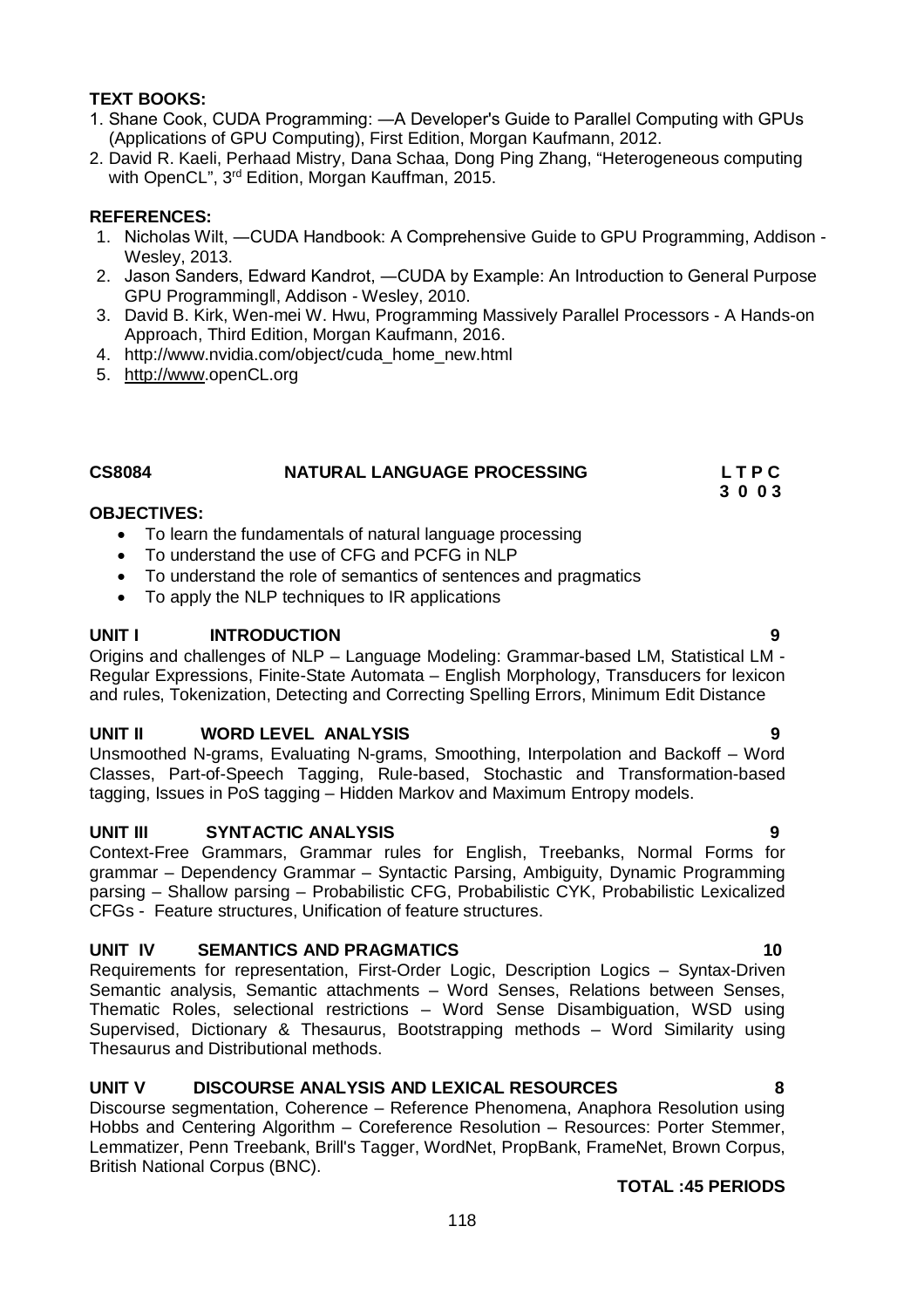#### **OUTCOMES:**

#### **Upon completion of the course, the students will be able to:**

- To tag a given text with basic Language features
- To design an innovative application using NLP components
- To implement a rule based system to tackle morphology/syntax of a language
- To design a tag set to be used for statistical processing for real-time applications
- To compare and contrast the use of different statistical approaches for different types of NLP applications.

#### **TEXT BOOKS:**

- 1. Daniel Jurafsky, James H. Martin―Speech and Language Processing: An Introduction to Natural Language Processing, Computational Linguistics and Speech, Pearson Publication, 2014.
- 2. Steven Bird, Ewan Klein and Edward Loper, ―Natural Language Processing with Pythonǁ, First Edition, O'Reilly Media, 2009.

#### **REFERENCES:**

- 1. Breck Baldwin, ―Language Processing with Java and LingPipe Cookbook, Atlantic Publisher, 2015.
- 2. Richard M Reese, ―Natural Language Processing with Javaǁ, O'Reilly Media, 2015.
- 3. Nitin Indurkhya and Fred J. Damerau, ―Handbook of Natural Language Processing, Second Edition, Chapman and Hall/CRC Press, 2010.
- 4. Tanveer Siddiqui, U.S. Tiwary, "Natural Language Processing and Information Retrieval", Oxford University Press, 2008.

| <b>CS8001</b> | <b>PARALLEL ALGORITHMS</b> | L T P C |
|---------------|----------------------------|---------|
|               |                            | 3 0 0 3 |

#### **OBJECTIVES:**

To understand different parallel architectures and models of computation. To introduce the various classes of parallel algorithms.

To study parallel algorithms for basic problems.

#### **UNIT I INTRODUCTION 9**

Need for Parallel Processing - Data and Temporal Parallelism - Models of Computation - RAM and PRAM Model – Shared Memory and Message Passing Models- Processor Organisations - PRAM Algorithm – Analysis of PRAM Algorithms- Parallel Programming Languages.

#### **UNIT II PRAM ALGORITHMS 9**

Parallel Algorithms for Reduction – Prefix Sum – List Ranking –Preorder Tree Traversal – Searching -Sorting - Merging Two Sorted Lists – Matrix Multiplication - Graph Coloring - Graph Searching.

#### **UNIT III SIMD ALGORITHMS -I 9**

2D Mesh SIMD Model - Parallel Algorithms for Reduction - Prefix Computation - Selection - Odd-Even Merge Sorting - Matrix Multiplication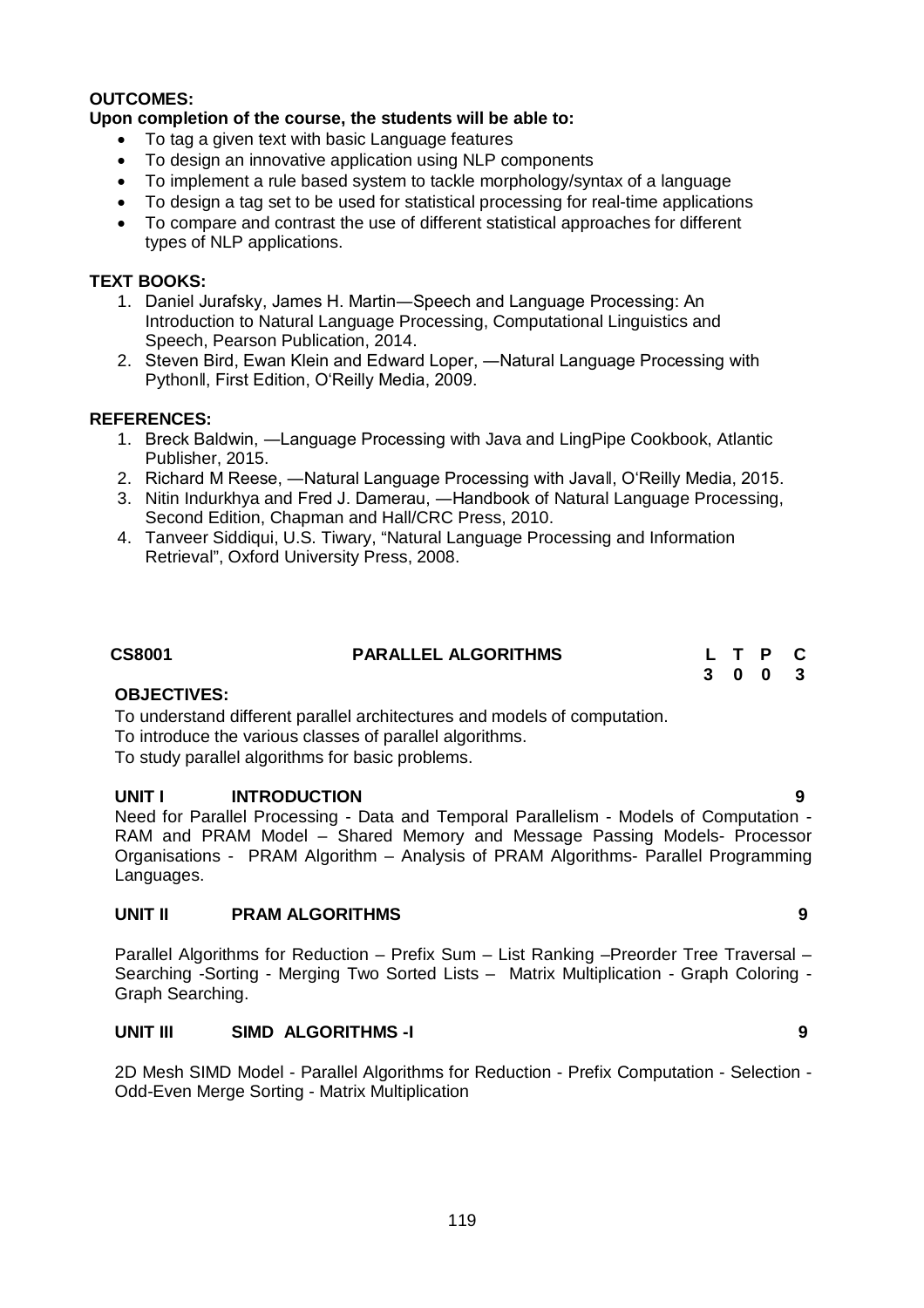# **TEXT BOOKS:**

Analyse efficiency of different parallel algorithms.

1. Michael J. Quinn, "Parallel Computing : Theory & Practice", Tata McGraw Hill Edition, Second edition, 2017.

**Upon completion of this course, the students should be able to** Develop parallel algorithms for standard problems and applications.

- 2. Ellis Horowitz, Sartaj Sahni and Sanguthevar Rajasekaran, "Fundamentals of Computer Algorithms", University press, Second edition , 2011.
- 3. V Rajaraman, C Siva Ram Murthy, " Parallel computers- Architecture and Programming ", PHI learning, 2016.

### **REFERENCES:**

**OUTCOMES:**

- 1. Ananth Grame, George Karpis, Vipin Kumar and Anshul Gupta, "Introduction to Parallel Computing", 2nd Edition, Addison Wesley, 2003.
- 2. M Sasikumar, Dinesh Shikhare and P Ravi Prakash , " Introduction to Parallel Processing", PHI learning , 2013.
- 3. S.G.Akl, "The Design and Analysis of Parallel Algorithms", PHI, 1989.

# **IT8077 SPEECH PROCESSING <sup>L</sup> <sup>T</sup> <sup>P</sup> <sup>C</sup>**

#### **OBJECTIVES:**

- To understand the fundamentals of the speech processing
- Explore the various speech models
- Gather knowledge about the phonetics and pronunciation processing
- Perform wavelet analysis of speech
- To understand the concepts of speech recognition

#### **UNIT I INTRODUCTION 9**

Introduction - knowledge in speech and language processing - ambiguity - models and algorithms - language - thought - understanding - regular expression and automata - words & transducers – N grams

### **UNIT II SPEECH MODELLING 9**

Word classes and part of speech tagging – hidden markov model – computing likelihood: the forward algorithm – training hidden markov model – maximum entropy model – transformationbased tagging – evaluation and error analysis – issues in part of speech tagging – noisy channel model for spelling

## **UNIT III SPEECH PRONUNCIATION AND SIGNAL PROCESSING 9**

Phonetics - speech sounds and phonetic transcription - articulatory phonetics - phonological categories and pronunciation variation - acoustic phonetics and signals - phonetic resources articulatory and gestural phonology

#### **UNIT IV SIMD ALGORITHMS -II 9**

Hypercube SIMD Model - Parallel Algorithms for Selection- Odd-Even Merge Sort- Bitonic Sort- Matrix Multiplication Shuffle Exchange SIMD Model - Parallel Algorithms for Reduction -Bitonic Merge Sort - Matrix Multiplication - Minimum Cost Spanning Tree

#### **UNIT V MIMD ALGORITHMS 9**

UMA Multiprocessor Model -Parallel Summing on Multiprocessor- Matrix Multiplication on Multiprocessors and Multicomputer - Parallel Quick Sort - Mapping Data to Processors.

#### **TOTAL : 45 PERIODS**

**3 0 0 3**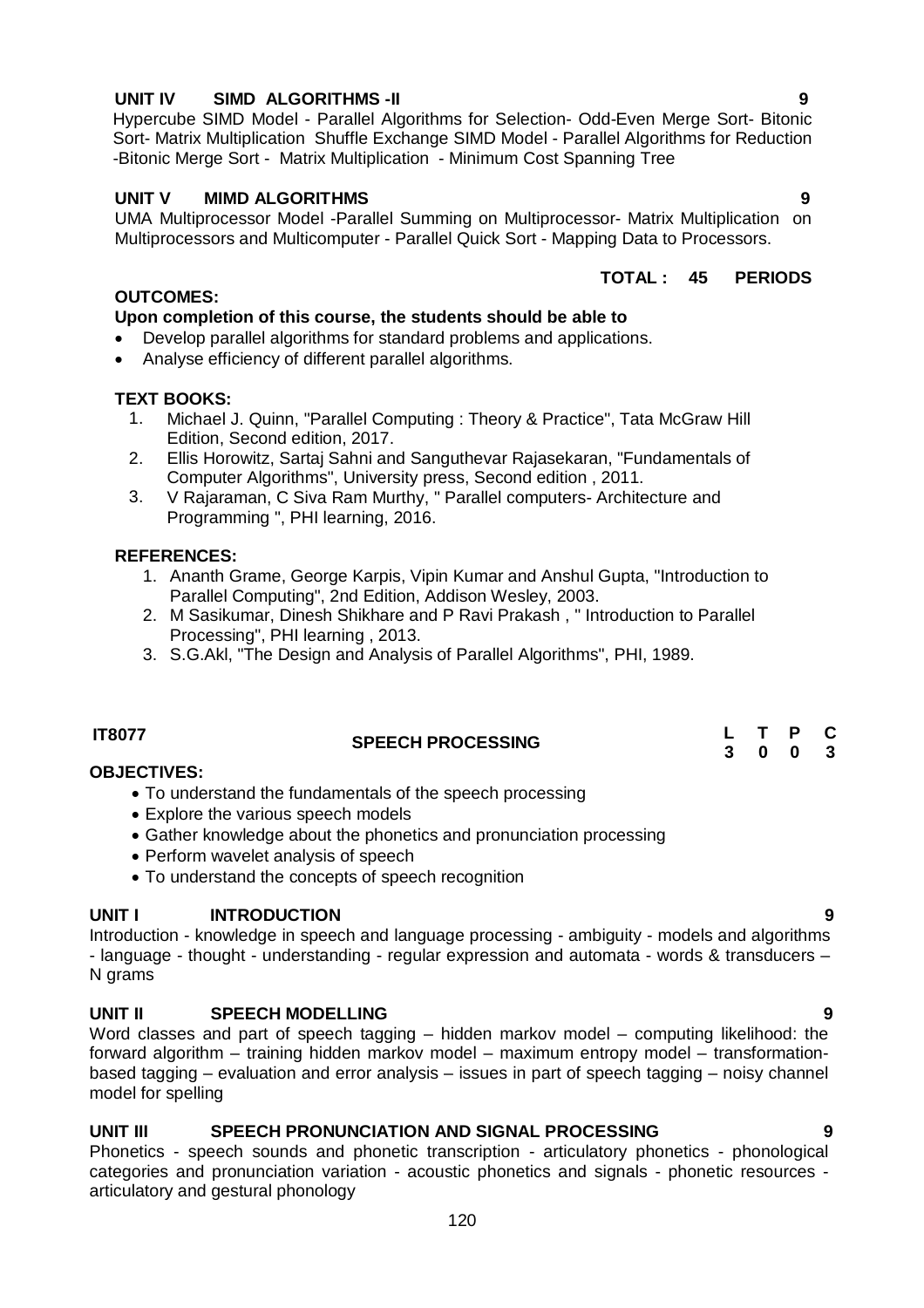## **UNIT IV SPEECH IDENTIFICATION 9**

Speech synthesis - text normalization - phonetic analysis - prosodic analysis – diphone waveform synthesis - unit selection waveform synthesis - evaluation

#### **UNIT V SPEECH RECOGNITION 9**

Automatic speech recognition - architecture - applying hidden markov model - feature extraction: mfcc vectors - computing acoustic likelihoods - search and decoding - embedded training multipass decoding: n-best lists and lattices- a\* ('stack') decoding - context-dependent acoustic models: triphones - discriminative training - speech recognition by humans

# **TOTAL : 45 PERIODS**

#### **OUTCOMES:**

#### **On Successful completion of the course ,Students will be able to**

- Create new algorithms with speech processing
- Derive new speech models
- Perform various language phonetic analysis
- Create a new speech identification system
- Generate a new speech recognition system

#### **TEXT BOOK:**

1. Daniel Jurafsky and James H. Martin, " Speech and Language Processing: An Introduction to Natural Language Processing, Computational Linguistics and Speech Recognition", Person education,2013.

#### **REFERENCES**

- 1. Kai-Fu Lee, "Automatic Speech Recognition", The Springer International Series in Engineering and Computer Science, 1999.
- 2. Himanshu Chaurasiya, "Soft Computing Implementation of Automatic Speech Recognition", LAP Lambert Academic Publishing, 2010.
- 3. Claudio Becchetti, Klucio Prina Ricotti, "Speech Recognition: Theory and C++ implementation",Wiley publications 2008.
- 4. Ikrami Eldirawy , Wesam Ashour, "Visual Speech Recognition", Wiley publications , 2011

#### **GE8073 FUNDAMENTALS OF NANOSCIENCE L T P C 3 0 0 3**

# **OBJECTIVES:**

To learn about basis of nanomaterial science, preparation method, types and application

#### **UNIT I INTRODUCTION 8**

Nanoscale Science and Technology- Implications for Physics, Chemistry, Biology and Engineering-Classifications of nanostructured materials- nano particles- quantum dots, nanowiresultra-thinfilms-multilayered materials. Length Scales involved and effect on properties: Mechanical, Electronic, Optical, Magnetic and Thermal properties. Introduction to properties and motivation for study (qualitative only).

#### **UNIT II GENERAL METHODS OF PREPARATION 9**

Bottom-up Synthesis-Top-down Approach: Co-Precipitation, Ultrasonication, Mechanical Milling, Colloidal routes, Self-assembly, Vapour phase deposition, MOCVD, Sputtering, Evaporation, Molecular Beam Epitaxy, Atomic Layer Epitaxy, MOMBE.